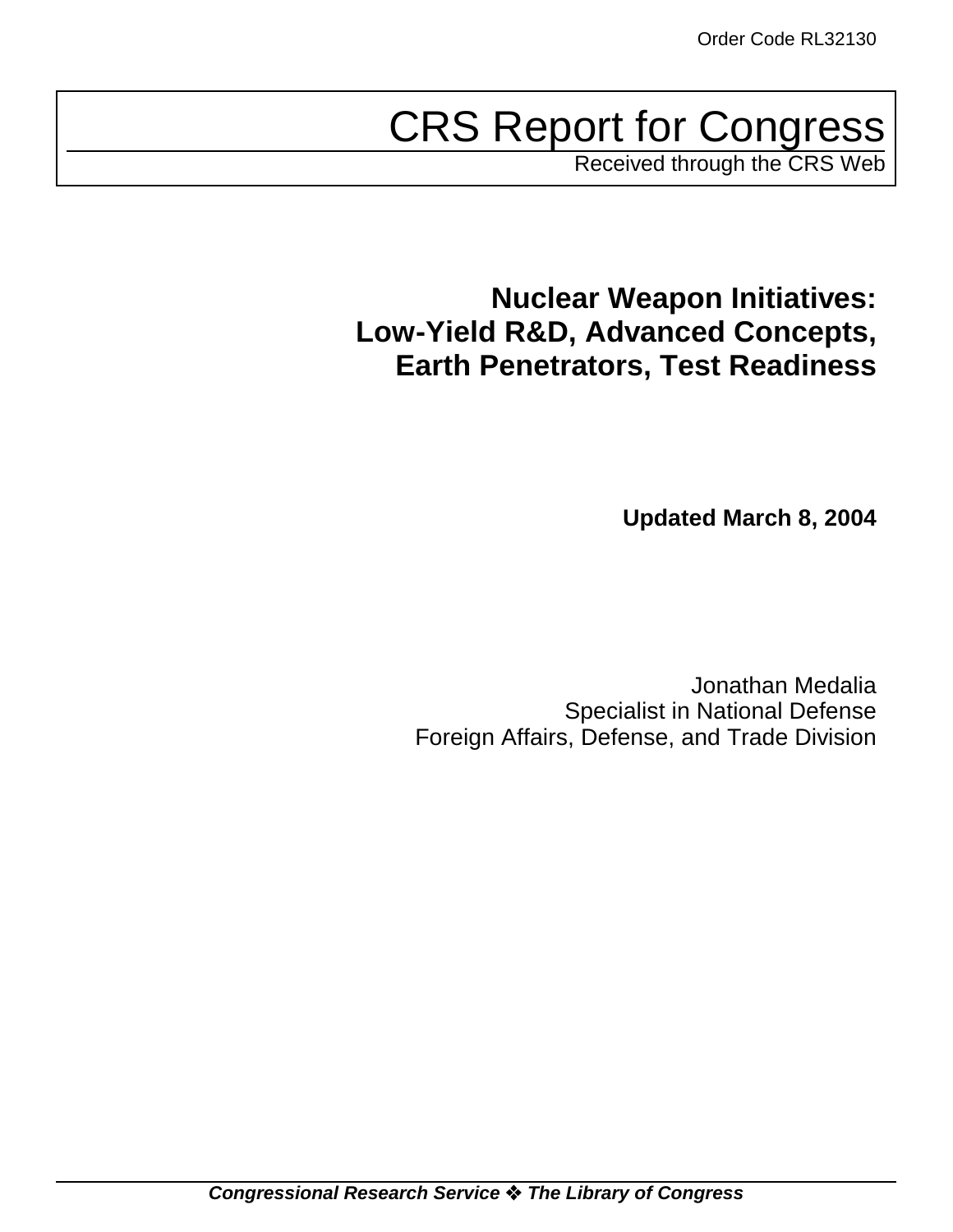## Nuclear Weapon Initiatives: Low-Yield R&D, Advanced Concepts, Earth Penetrators, Test Readiness

## **Summary**

The Bush Administration completed its congressionally-mandated Nuclear Posture Review in December 2001. The review led to major changes in U.S. nuclear policy. It found that the Cold War relationship with Russia was "very inappropriate" and that this nation must be able to deal with new threats. It planned to retain Cold War-era nuclear weapons, which would suffice for many contingencies, though at reduced numbers. To complement these weapons so as to improve U.S. ability to deal with new, more dispersed threats in various countries, the Administration sought to explore additional nuclear capabilities.

Accordingly, the FY2004 request included four nuclear weapon initiatives: (1) rescinding the ban that Congress imposed in 1993 on R&D on low-yield nuclear weapons; (2) \$6 million for the Advanced Concepts Initiative (ACI) to begin certain studies of weapon-related science and technology; (3) \$15 million to continue a study of the Robust Nuclear Earth Penetrator (RNEP), in which an existing bomb would be converted into a weapon able to penetrate into the ground before detonating to improve its ability to destroy buried targets; and (4) \$25 million to enable the United States to conduct a nuclear test within 18 months of a presidential order to test, and for related purposes, as compared with the current 24-36 month time that was set shortly after the end of the Cold War. Congress acted on these requests in the FY2004 National Defense Authorization Act (P.L. 108-136), and acted on the latter three in the FY2004 Energy and Water Development Appropriations Act (P.L. 108- 137). For FY2005, the Administration requests \$9.0 million for ACI, \$27.6 million for RNEP, and \$30.0 million for improving nuclear test readiness.

These initiatives are controversial. Supporters claim that the first three initiatives would enhance deterrence, thereby reducing the risk of war, and that some weapons that might result from the initiatives could enable the United States to destroy key targets in nations that may pose a threat. Critics are concerned that these initiatives would lead to nuclear testing, increase the risk of nuclear proliferation, and make U.S. use of nuclear weapons more likely. Regarding enhanced test readiness, the Administration argues that nuclear testing might be needed, for example, to check fixes to weapon types with defects, and that 24 to 36 months is too long to wait; critics are concerned that shortening the time to test could signal a U.S. intent to test, and that renewed testing could lead to a renewed interest in testing by other nations.

This report provides the policy context for the four initiatives. For each, it then presents a description, history, FY2004 legislative actions, the FY2005 request (for all but low-yield R&D), and issues for Congress. It is designed for those who want a detailed introduction to the debate, those seeking arguments and counterarguments, and those looking for answers to specific questions. It will track congressional and executive actions on these initiatives through updates as developments warrant.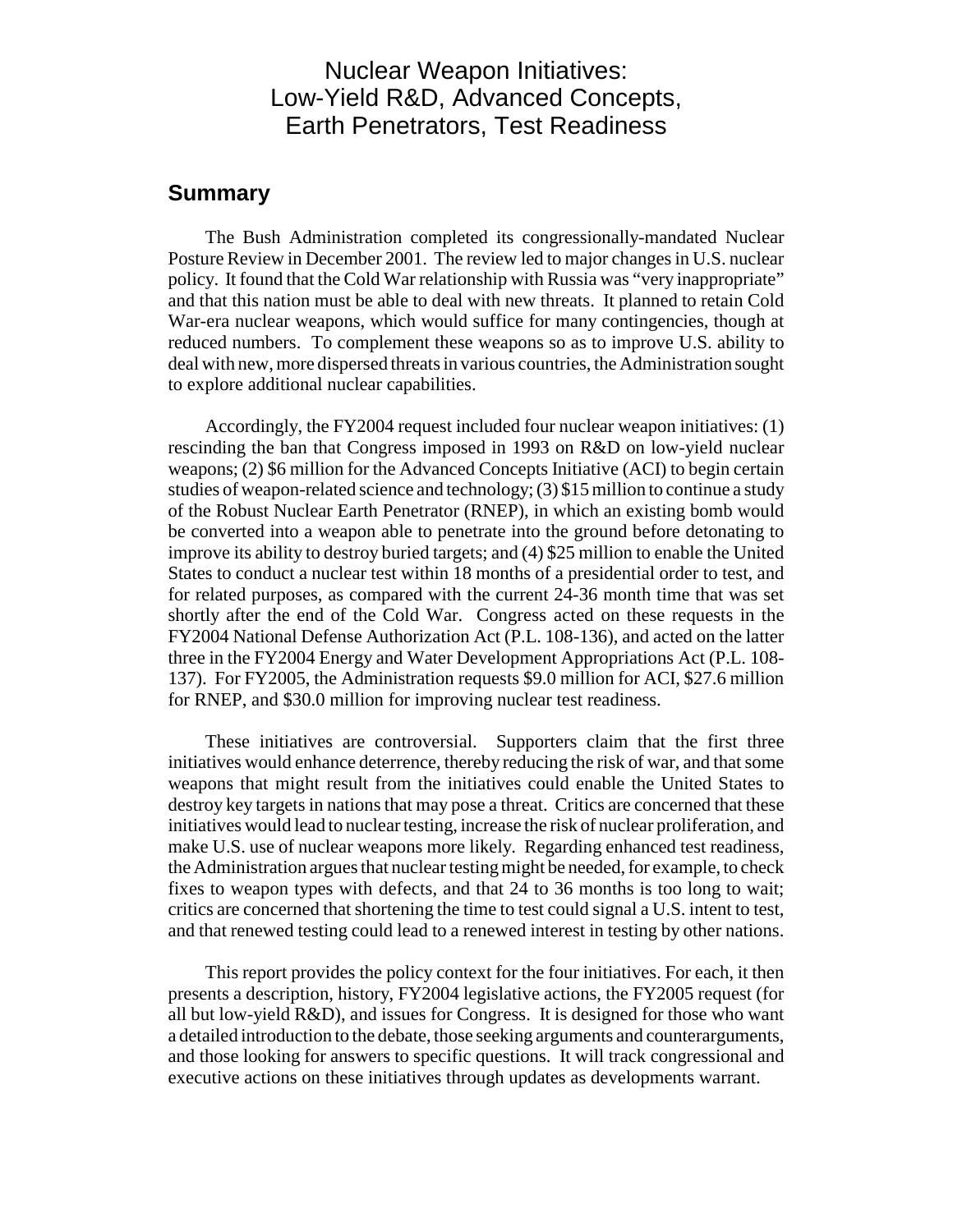## **Contents**

| Would lifting the ban lead to acquisition and use of                                                             |  |
|------------------------------------------------------------------------------------------------------------------|--|
|                                                                                                                  |  |
| Would low-yield weapons make nuclear proliferation more likely? 21                                               |  |
|                                                                                                                  |  |
|                                                                                                                  |  |
|                                                                                                                  |  |
|                                                                                                                  |  |
|                                                                                                                  |  |
|                                                                                                                  |  |
| The FY2005 Budget Cycle $\dots \dots \dots \dots \dots \dots \dots \dots \dots \dots \dots \dots \dots \dots 30$ |  |
|                                                                                                                  |  |
| Does deterrence require new types of nuclear weapons? 30                                                         |  |
|                                                                                                                  |  |
| Is it technically feasible to use nuclear weapons to destroy                                                     |  |
| stored bioweapon stockpiles? If so, is such use advisable? $\dots$ 34                                            |  |
| Can ACI help in the fight against nuclear proliferation?  40                                                     |  |
| Does ACI offer unique value for the nuclear weapons enterprise? $\dots$ 42                                       |  |
|                                                                                                                  |  |
|                                                                                                                  |  |
|                                                                                                                  |  |
|                                                                                                                  |  |
| History Through the FY2003 Budget Cycle  48                                                                      |  |
|                                                                                                                  |  |
|                                                                                                                  |  |
| The FY2005 Budget Cycle $\ldots \ldots \ldots \ldots \ldots \ldots \ldots \ldots \ldots \ldots \ldots \ldots 51$ |  |
|                                                                                                                  |  |
|                                                                                                                  |  |
|                                                                                                                  |  |
|                                                                                                                  |  |
| Would RNEP have an adverse effect on nuclear nonproliferation? 56                                                |  |
|                                                                                                                  |  |
|                                                                                                                  |  |
|                                                                                                                  |  |
|                                                                                                                  |  |
|                                                                                                                  |  |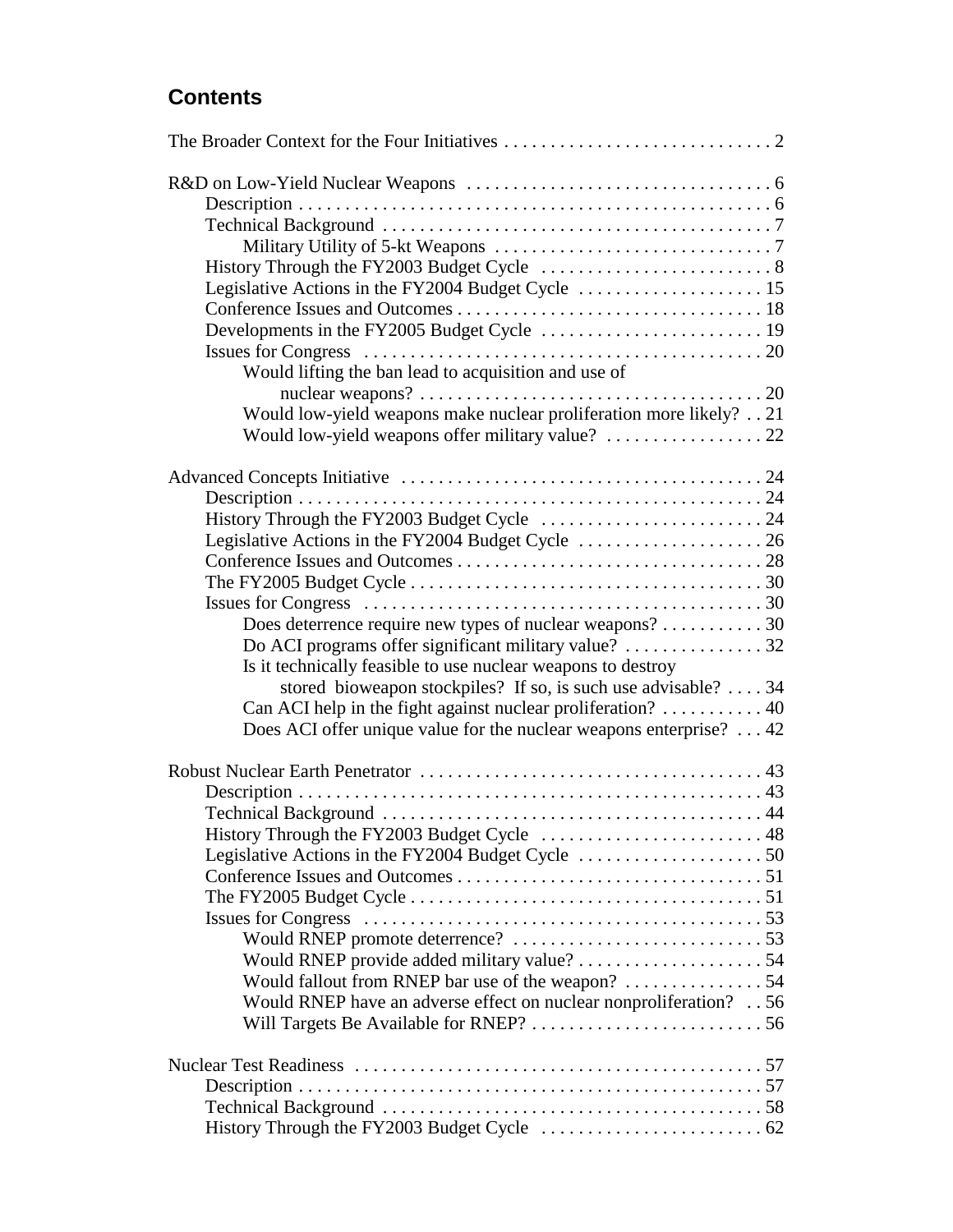| Is an 18-month posture feasible for stockpile stewardship                               |  |
|-----------------------------------------------------------------------------------------|--|
|                                                                                         |  |
|                                                                                         |  |
|                                                                                         |  |
| Nuclear preemption and use: ambiguities and uncertainties $\dots \dots 72$              |  |
|                                                                                         |  |
| Will research lead to testing, acquisition, and use? $\dots \dots \dots \dots \dots$ 73 |  |
|                                                                                         |  |

## **List of Figures**

| Figure 1. Earth penetration reduces yield needed to destroy buried targets  45          |  |
|-----------------------------------------------------------------------------------------|--|
| Figure 2. Lower yield reduces fallout; shallow depth of burst increases it $\dots$ . 46 |  |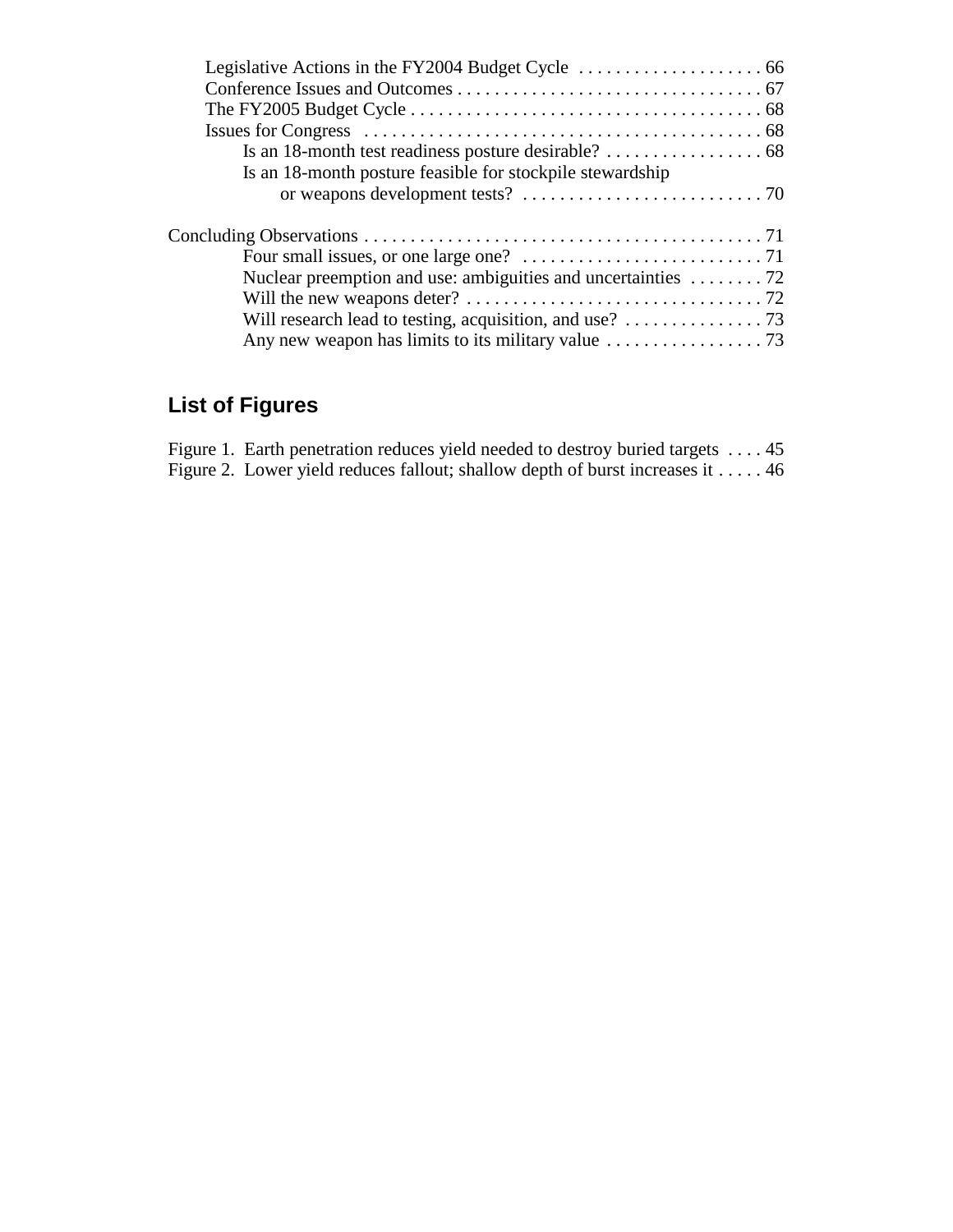## Nuclear Weapon Initiatives: Low-Yield R&D, Advanced Concepts, Earth Penetrators, Test Readiness

For FY2004, the Administration proposed four nuclear weapon initiatives that were small in terms of dollars and immediate impact, but that would have large policy ramifications and could lead to major outlays if implemented over time. Congress considered all of them in the FY2004 National Defense Authorization Act (NDAA) (P.L. 108-136), and considered all but the ban on R&D on low-yield weapons, which does not involve funding, in the FY2004 Energy and Water Development Appropriations Act (EWDAA) (P.L. 108-137) as well.<sup>1</sup> For FY2005, the low-yield R&D ban was not at issue, as Congress lifted it in the FY2004 NDAA; the Administration requested funds for the other three items below.

*Rescission of a ban on R&D on low-yield nuclear weapons.* FY1994 legislation barred R&D that could lead to production of low-yield nuclear weapons. The Administration proposed rescinding this provision.

*Advanced Concepts Initiative (ACI):* For FY2004, the Administration requested \$15.0 million for the Robust Nuclear Earth Penetrator and \$6.0 million for other ACI programs. The latter include computer modeling, remotely monitoring warheads and controlling their firing systems, and studying how to design warheads with specific radiation outputs and other effects. The FY2005 request is \$27.6 million for the earth penetrator and \$9.0 million for ACI.

*Robust Nuclear Earth Penetrator (RNEP):* The request would continue a study of modifying an existing weapon to penetrate completely into the ground before detonating, increasing its ability to destroy buried targets.

*Nuclear Test Readiness:* A "test readiness posture" is the maximum time between a presidential order to conduct a nuclear test and the test itself. Since 1996, the U.S. posture has been 24 to 36 months. For FY2004, the Administration requested \$24.9 million to maintain this posture (for which at least \$15.0 million is needed) and to begin changing it to 18 months. The FY2005 request is \$30.0 million.

<sup>&</sup>lt;sup>1</sup> This report does not consider nuclear-armed missile defense interceptors. The Administration requested no funds for them for FY2004, and the Senate passed, by voice vote with no debate, an amendment by Senators Levin, Feinstein, and Stevens to bar use of FY2004 funds for work on such interceptors. U.S. Congress. *Congressional Record,* May 21, 2003: S6836.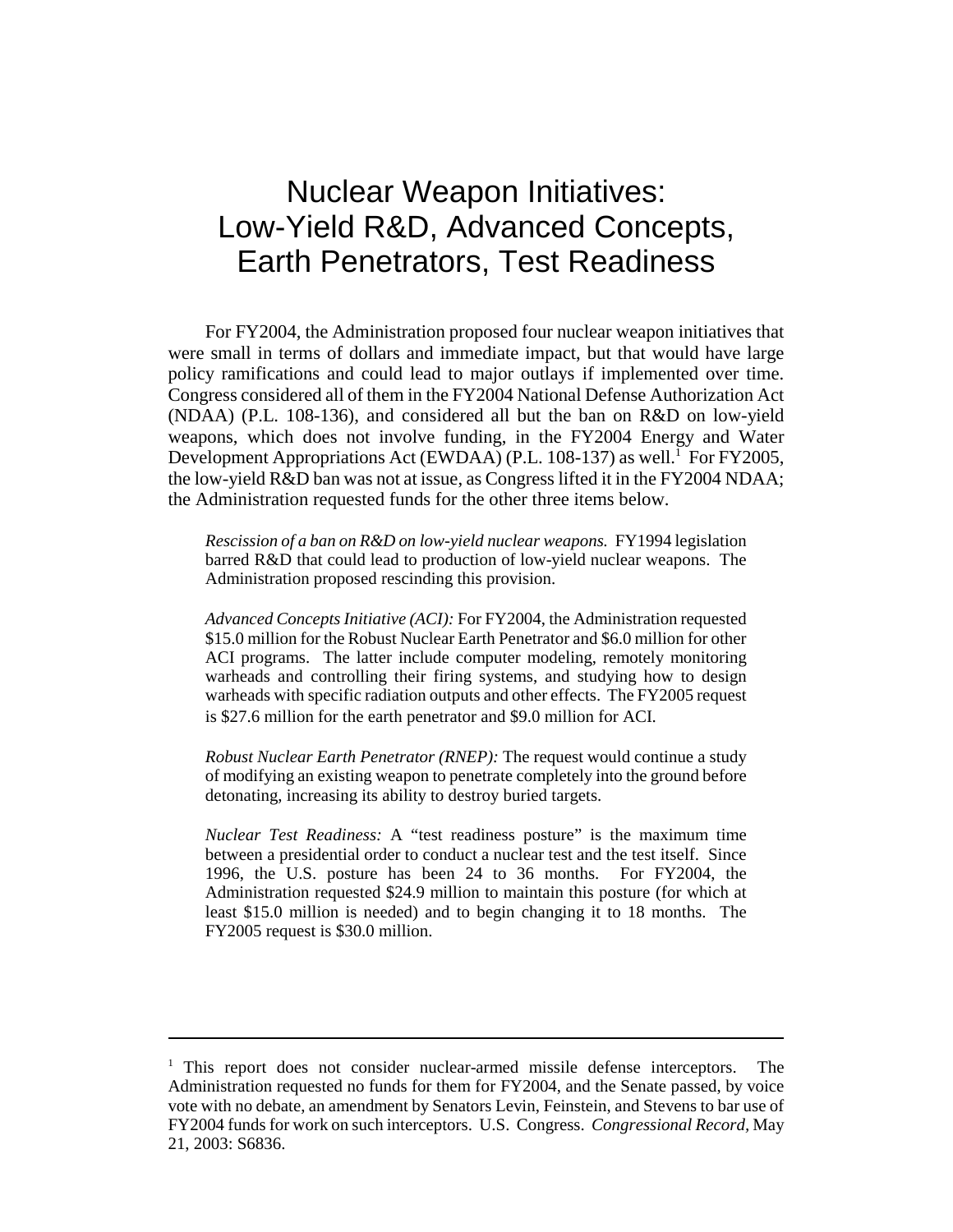These initiatives are controversial. Many on both sides of the issue see them as a gateway to new weapons. They collectively give new impetus to the decades-long debate over the role of nuclear weapons in promoting U.S. security.

The four initiatives will likely be at issue for some years to come because they could lead to increased requests in the future. While it costs nothing to lift the ban on low-yield R&D, doing so would presumably lead to low-yield R&D that would have a cost. The FY2004 request for ACI was \$6.0 million, but there were calls to increase its funding substantially. The FY2004 RNEP request was \$15.0 million to continue a study, but after the study ends in FY2006, the request would grow sharply if Congress and the Administration decide to develop the weapon. NNSA estimates that it would cost \$83 million over three years to implement an 18-month test readiness posture, and \$25 million to \$30 million a year to sustain it thereafter, compared to the \$10 million or so spent each year to maintain the current 24- to 36 month posture.<sup>2</sup>

This report discusses these initiatives and the issues they raise. This section presents background and key arguments; subsequent sections provide a history and issues for Congress for each initiative. The report is designed for those who want a detailed introduction to the debate, including its history; those seeking arguments and counterarguments; and those looking for answers to specific questions. It will track congressional and executive actions on these initiatives through regular updates as developments warrant.

## **The Broader Context for the Four Initiatives**

During the Cold War, the focus of U.S. nuclear policy was deterring or retaliating in response to a Soviet nuclear attack. U.S. nuclear forces were designed and sized for that contingency. Other contingencies in which the United States might have used nuclear weapons were much more remote, and would have required far fewer nuclear weapons, than responding to a Soviet attack. Defense planners dealt with them, but as "lesser included cases" not requiring new weapons.

The end of the Cold War led to a reduction of the U.S. nuclear weapons development effort. The first Bush Administration halted nuclear testing except for safety and reliability of the nuclear stockpile, canceled weapons that were under development, and withdrew most U.S. battlefield nuclear weapons. Numbers of personnel in the nuclear weapons complex — the facilities managed by the Department of Energy (DOE) to develop, test, manufacture, and maintain nuclear weapons — dropped sharply. At congressional direction, the United States began a moratorium on nuclear testing in October 1992 that is still in effect and worked to negotiate the Comprehensive Test Ban Treaty (CTBT), a ban on all nuclear explosions. Before the moratorium, the United States conducted nuclear tests on an ongoing basis; with the end of testing, the Clinton Administration changed the test readiness posture to 24 to 36 months.

<sup>2</sup> U.S. Department of Energy. National Nuclear Security Administration. *Report to Congress: Nuclear Test Readiness,* April 2003, p. 1.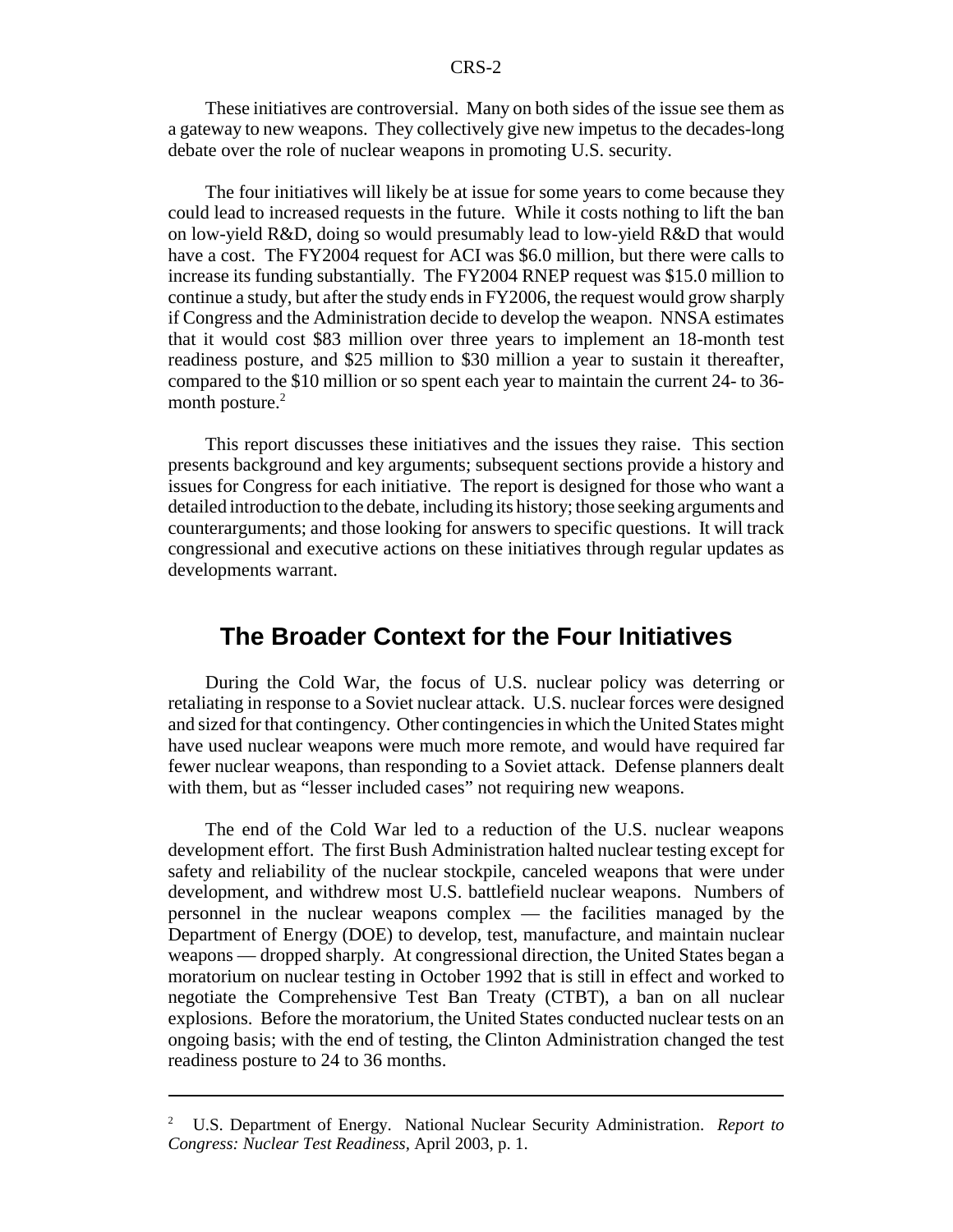The George W. Bush Administration came into office with a different stance on nuclear weapons policy, which the September 11 attacks stiffened. It delivered a Nuclear Posture Review (NPR) to Congress in December 2001.<sup>3</sup> This classified study, mandated by legislation,<sup>4</sup> spelled out the Administration's views on the role of nuclear weapons. A strategic relationship with Russia based on the threat of mutual annihilation had become "very inappropriate,"5 according to J.D. Crouch, Assistant Secretary of Defense for International Security Policy, and the threat had become more diffuse. The NPR focused on nuclear capabilities deemed needed for various contingencies rather than mainly to counter the Soviet nuclear threat. That is, the Administration perceived a wider range of possible uses for nuclear weapons quite different than the U.S.-Soviet nuclear war scenarios that dominated Cold War strategy. Crouch said, "The capabilities-based approach argues that there may be multiple contingencies and new threats that we have to deal with. We're focusing on how we will fight ... not who or when."6 To support this approach, the NPR envisioned a "new triad" — strike forces (nuclear and nonnuclear); defenses; and an infrastructure better able to respond to military needs — tied together by command and control, intelligence, and planning. The goal was to "assure allies and friends" that the United States had "credible non-nuclear and nuclear response options," "dissuade competitors" through a "diverse portfolio of capabilities [that] denies payoff from competition," "deter aggressors," and "defeat enemies."7

The NPR called for retaining the capability to deter or respond to a variety of contingencies, and for retaining Cold War-era nuclear weapons, at lower levels, to do so. With the demise of the Soviet Union and the September 11 attacks, a subset of targets — terrorist-related facilities, some of which had existed for decades assumed greater prominence. One example is hardened and deeply buried facilities. Rogue (and many other) states have built such facilities, which might house leaders and key communications facilities. Another example is facilities — some deeply buried, others not — for producing or storing weapons of mass destruction (WMD).

The end of the Cold War also led to changed constraints on use of nuclear weapons. In a nuclear war with the Soviet Union, assuring the immediate destruction of thousands of targets of all sorts would have been critical to national survival.

<sup>3</sup> For further information on U.S. nuclear policy, see CRS Report RL31623, *U.S. Nuclear Weapons: Changes in Policy and Force Structure,* October 28, 2002, 44 p., and CRS Report RS21619, *Nuclear Weapons and U.S. National Security: A Need for New Weapons Programs?,* September 15, 2003, 6 p., both by Amy Woolf.

<sup>4</sup> The requirement for the NPR is in P.L. 106-398, Floyd D. Spence National Defense Authorization Act for Fiscal Year 2001, Section 1041.

<sup>&</sup>lt;sup>5</sup> U.S. Department of Defense. "Special Briefing on the Nuclear Posture Review." Presented by J.D. Crouch, Assistant Secretary of Defense for International Security Policy, January 9, 2002. [http://www.defenselink.mil/news/Jan2002/t01092002\_t0109npr.html]

<sup>6</sup> Ibid.

<sup>&</sup>lt;sup>7</sup> U.S. Department of Defense. "Findings of the Nuclear Posture Review," briefing slides, January 9, 2002, slide titled "QDR: Defense Policy Goals," available at [http://www.defenselink.mil/news/Jan2002/g020109-D-6570C.html], and U.S. Department of Defense. "Special Briefing on the Nuclear Posture Review," January 9, 2002.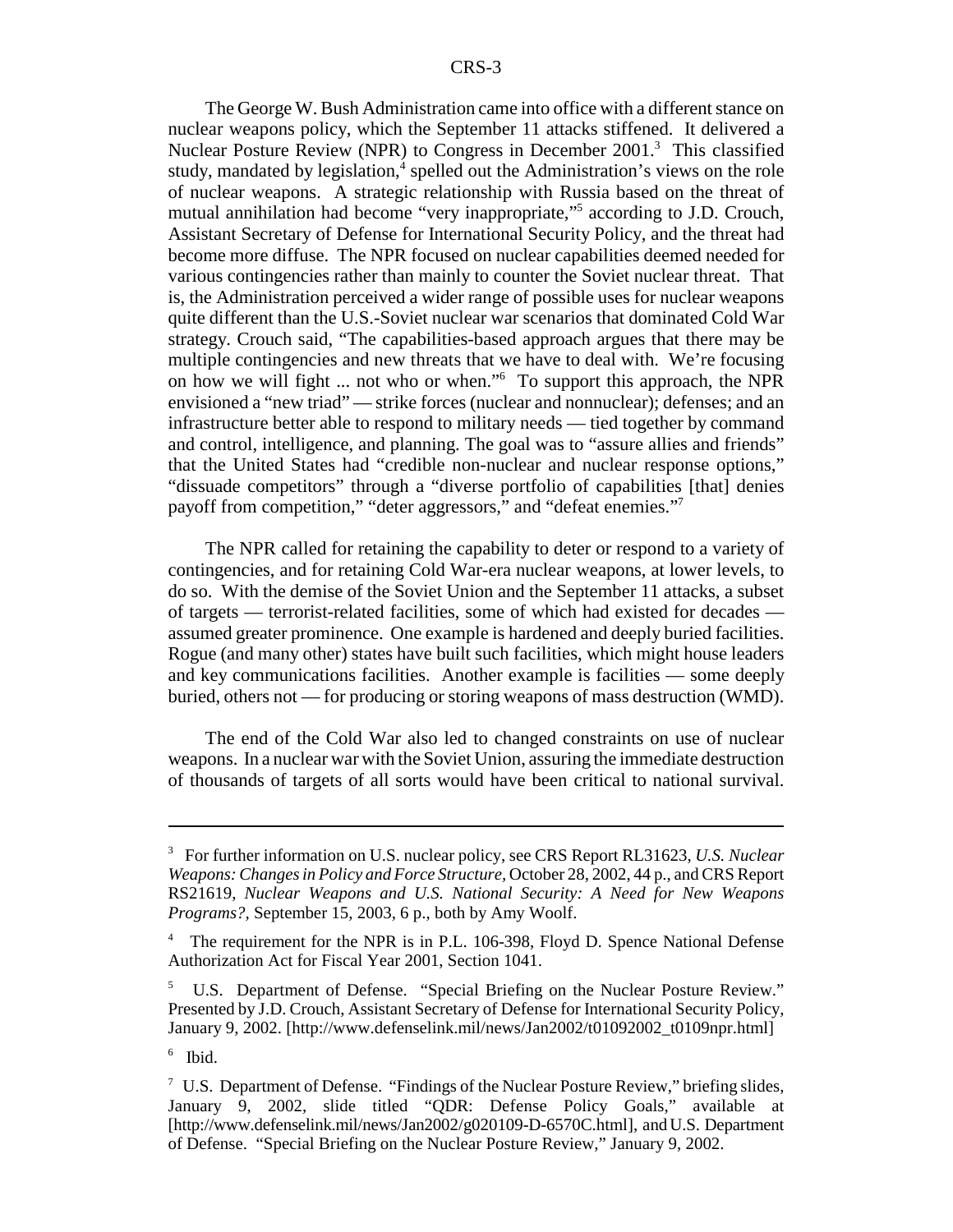Reducing fallout and "collateral damage," or damage to people and things that were not the intended targets, was secondary in importance to achieving required probabilities of damage on targets. Warheads were typically designed to achieve that primary goal. Now, nuclear weapons to hold at risk specific, limited targets in rogue states in a credible manner are judged to need several characteristics:

- They would need to be able to counter threats that rogue states might pose, such as hard and deeply buried facilities or production facilities for WMD. Weapons to attack buried facilities would have different characteristics than weapons to defeat chemical and biological agents.
- ! They would be better able to minimize (*not* eliminate) collateral damage consistent with military objectives. While this has long been a goal of U.S. nuclear policy, earth penetration and increased accuracy sharply reduce the yield needed to destroy a target, making it more feasible to attain that goal.
- They would need to be available readily, if not immediately, because the specific threat might become known with little warning.
- They could be few in number. While an all-out nuclear attack on the Soviet Union would have struck thousands of targets, the option of an attack on a rogue state might involve a handful of targets.

According to the National Nuclear Security Administration (NNSA),<sup>8</sup> "The Administration believes the broader range of capabilities of a nuclear stockpile with these weapons will serve as a more credible, and hence more effective, deterrent than the Cold War stockpile we have today. This more effective deterrent will make the use of nuclear weapons less likely."9

Some critics believe that the only use for nuclear weapons should be to deter and, if necessary, respond to the use of nuclear weapons against the United States.<sup>10</sup> They oppose attempts to develop nuclear weapons with lower yield and reduced collateral damage as blurring the distinction between conventional and nuclear weapons. Even U.S. use of a low-yield atomic bomb, they assert, would result in a firestorm of protest and worldwide opprobrium.

<sup>&</sup>lt;sup>8</sup> NNSA is a semiautonomous agency within the Department of Energy (DOE) that has managed the nuclear weapons complex since 2001. This complex is composed of laboratories, manufacturing plants, and a test site that design, develop, manufacture, maintain, and dismantle nuclear weapons, and that also used to conduct nuclear explosions to test them. (Before 2001, DOE managed this complex directly through its Office of Defense Programs.)

<sup>9</sup> Comments provided to the author by the National Nuclear Security Administration, August 18, 2003.

<sup>&</sup>lt;sup>10</sup> See, for example, Union of Concerned Scientists, "Global Security: Nuclear Weapons," [http://www.ucsusa.org/global\_security/nuclear\_weapons/index.cfm?pageID=30].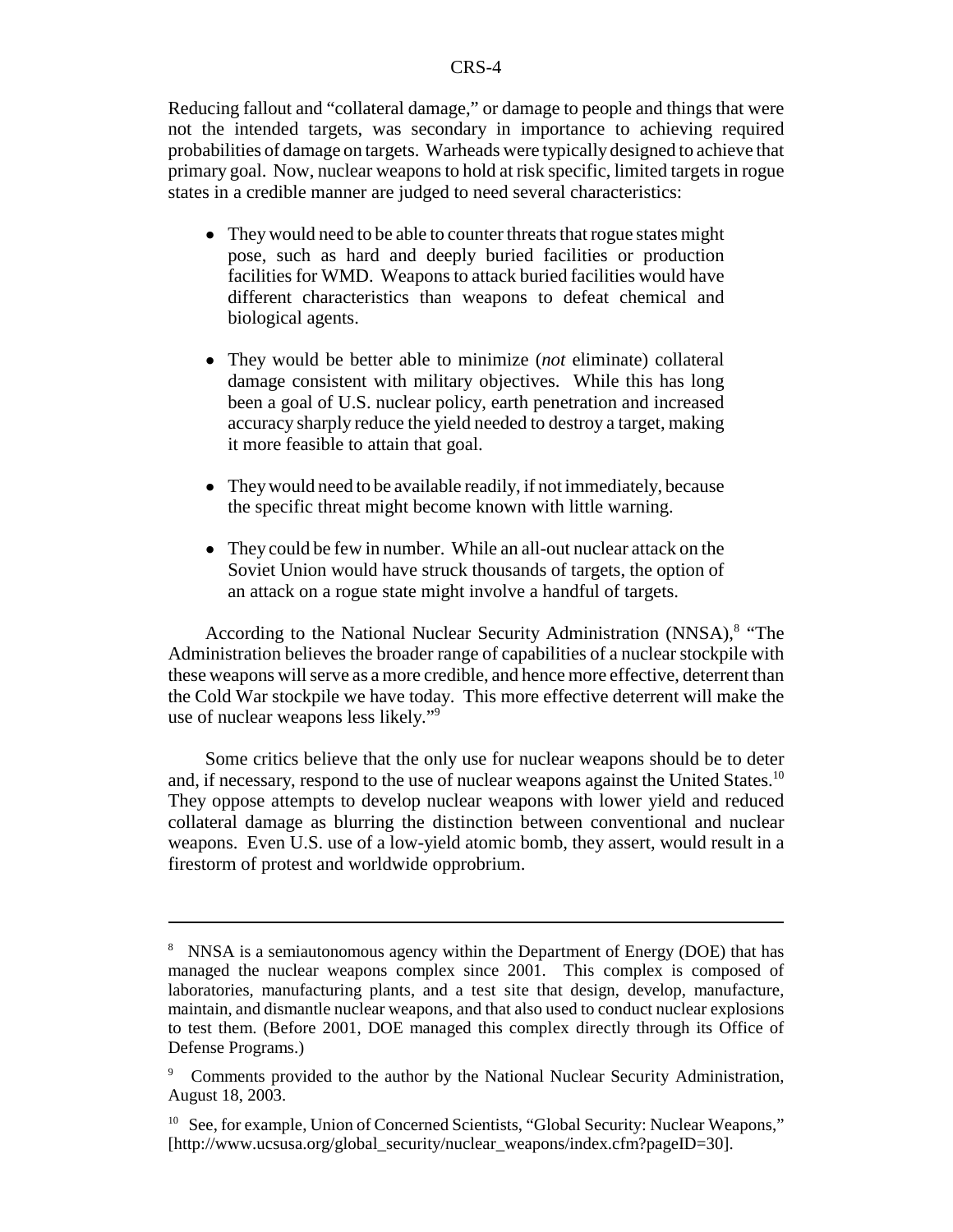Further, they believe that the U.S. nuclear arsenal has long been sufficient against a range of threats. Hardened and deeply buried targets (HDBTs), for example, have existed for decades, yet the first Bush Administration halted work on nuclear weapons then under development and halted nuclear testing except for safety and reliability, effectively bringing work on new weapon types to a close. Presumably that administration would not have taken these steps had it envisioned a need for new weapon types.

The United States needs the active support of the entire international community in the war against terrorism, many observers believe. Assistance may take many forms: providing information to the CIA on suspicious individuals, safeguarding shipping containers, securing radioactive material, or closing bank accounts of suspected terrorists. Other nations will be more likely to cooperate on issues important to the United States, it is argued, if the United States cooperates with other nations on issues important to them. One such issue is nuclear nonproliferation. The United States pledged in the Nuclear Nonproliferation Treaty (Article VI) "to pursue negotiations in good faith on effective measures relating to cessation of the nuclear arms race at an early date and to nuclear disarmament." In addition, as an inducement in securing international support for extending the treaty indefinitely, the United States and other nuclear weapon states pledged in 1995 to support the CTBT.<sup>11</sup> They made a similar statement at the 2000 NPT review conference.<sup>12</sup>

Critics maintain that the Administration's nuclear initiatives are at odds with these pledges. They argue that developing new or modified weapons runs counter to the NPT pledge and that such weapons will ultimately require nuclear testing to ensure that they work. Reducing the time to conduct a nuclear test supports a future decision to test and, to the critics, implies an intent to test. These positions may harm U.S. security by undermining efforts to make worldwide cooperation on nonproliferation of nuclear and other WMD more effective. Even if some steps might be innocuous by themselves, critics believe that many around the world will see the confluence of them as pieces of a single policy and will infer that the United States is now much more willing to consider using nuclear weapons. As an example of international concern over the new U.S. policies, the foreign ministers of the New Agenda Coalition (Brazil, Egypt, Ireland, Mexico, New Zealand, South Africa, and Sweden) issued a statement that said in part,

4. The Ministers stressed that each article of the NPT is binding on the respective States parties, at all times and in all circumstances ...

 $11$  For further information on this treaty, including subsequent Senate action, see CRS Issue Brief 92099, *Nuclear Weapons: Comprehensive Test Ban Treaty,* CRS Report 97-1007, *Nuclear Testing and Comprehensive Test Ban: Chronology Starting September 1992,*and CRS Report RS20351, *Comprehensive Test Ban Treaty: Pro and Con,* all by Jonathan Medalia.

<sup>&</sup>lt;sup>12</sup> Statement by the Delegations of France, the People's Republic of China, the Russian Federation, the United Kingdom of Great Britain and Northern Ireland, and the United States of America to the 2000 NPT Review Conference, May 1, 2000. Available at: [http://www.ceip.org/files/projects/npp/resources/npt2000p5.htm].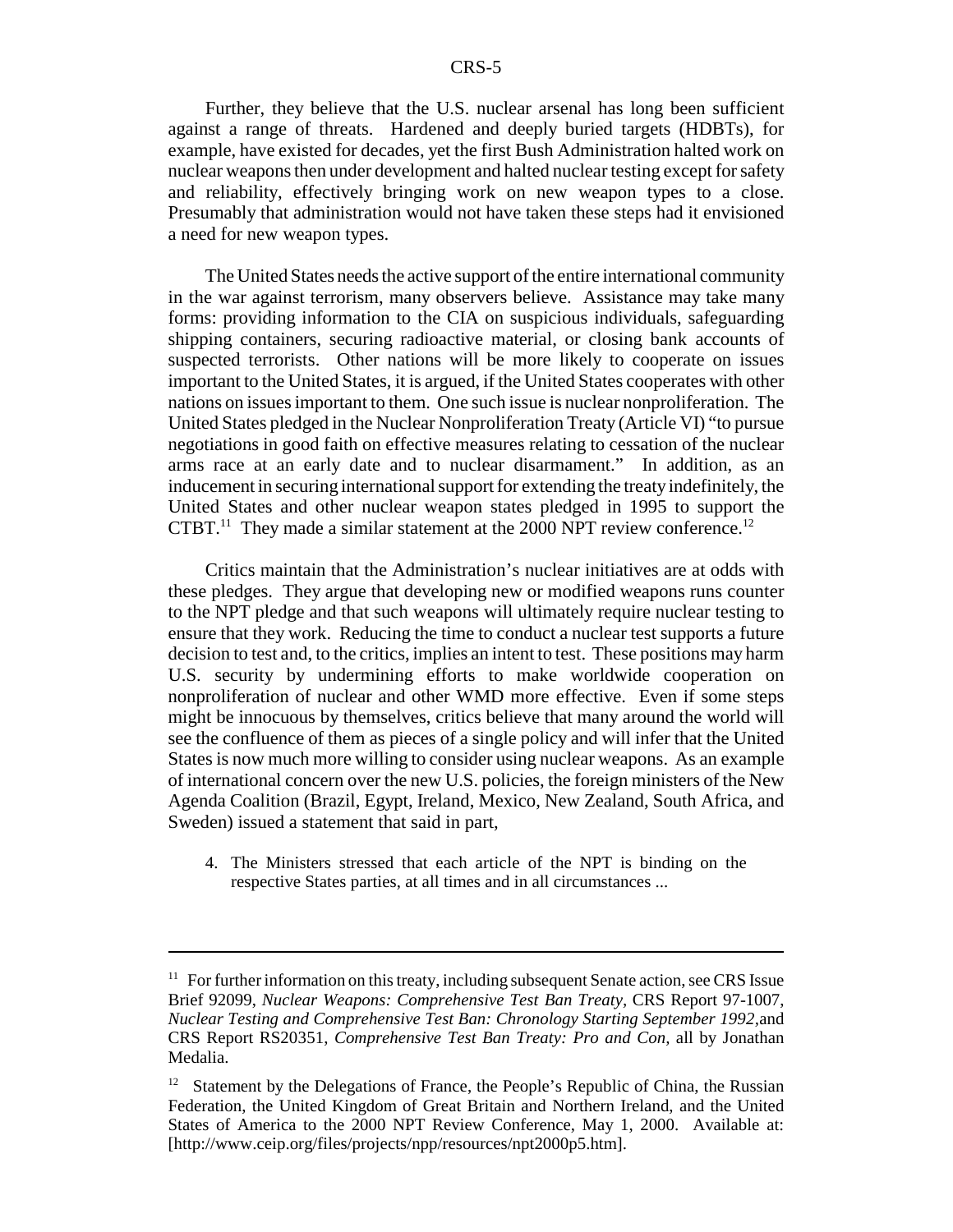7. The Ministers reiterated their deep concern at emerging approaches to the broader role of nuclear weapons as part of security strategies, including rationalizations for the use of, and the development of new types of nuclear weapons.<sup>13</sup>

These positions may undermine U.S. security, critics fear, by spurring nations that might be targets of a U.S. nuclear attack to step up their efforts to acquire nuclear weapons. Of the three "Axis of Evil" nations, Iraq, the first target of a U.S. attack, did not have nuclear weapons as far as is currently known. Having nuclear weapons to deter the United States may be a consideration for North Korea and Iran, both of which apparently have active programs to produce fissile material. North Korea has stated that it has several nuclear weapons; while Iran has declared that its nuclear program is for peaceful purposes, few in the United States believe that assertion.

Even in military terms, critics argue, nuclear use would offer marginal to negative value. Deeply buried targets could be defeated (not necessarily destroyed) with conventional weapons, destruction of entrances and air shafts, or demolition by special forces. The effectiveness of low-yield nuclear weapons for destroying biological or chemical agents is uncertain, as discussed below, and intelligence might be unable to locate targets in underground complexes, as recent efforts to find Iraqi WMD showed, rendering nuclear weapons of any yield of little use. Nations could counter earth penetrators by burying facilities more deeply. Even low-yield or earth penetrating weapons would throw a large amount of radioactive debris into the atmosphere. Substituting radioactive materials for biological or chemical agents may offer little advantage to the local population or U.S. troops.

## **R&D on Low-Yield Nuclear Weapons**

### **Description**

A provision in the FY1994 National Defense Authorization Act barred R&D that could lead to production by the United States of a nuclear weapon of less than 5 kilotons  $(kt)^{14}$  that had not entered production by November 1993. In its FY2004 legislative proposals, the Administration asked Congress to rescind this provision on grounds that it undercut U.S. ability both to explore technical options that could deter or respond to emerging threats, and to revitalize the nuclear weapons enterprise. This provision is often referred to as the Spratt-Furse provision, after its legislative authors, Representatives John Spratt, Jr., and Elizabeth Furse, or as the PLYWD provision, for Precision Low-Yield Weapon Design. The Armed Services Committees considered the proposed rescission; the Appropriations Committees did not do so because it involved no money. The FY2004 NDAA, Section 3116, repealed the Spratt-Furse provision but (1) made clear that the repeal did not

<sup>&</sup>lt;sup>13</sup> "Deep Concern At The lack Of Progress," declaration, issued by the Foreign Ministers of the New Agenda Coalition, United Nations Headquarters, New York, 23 September 2003. [http://www.acronym.org.uk/docs/0309/doc20.htm]

 $14$  One kiloton is equivalent to the explosive force of 1,000 tons of TNT; the yield of the Hiroshima bomb was 15 kilotons.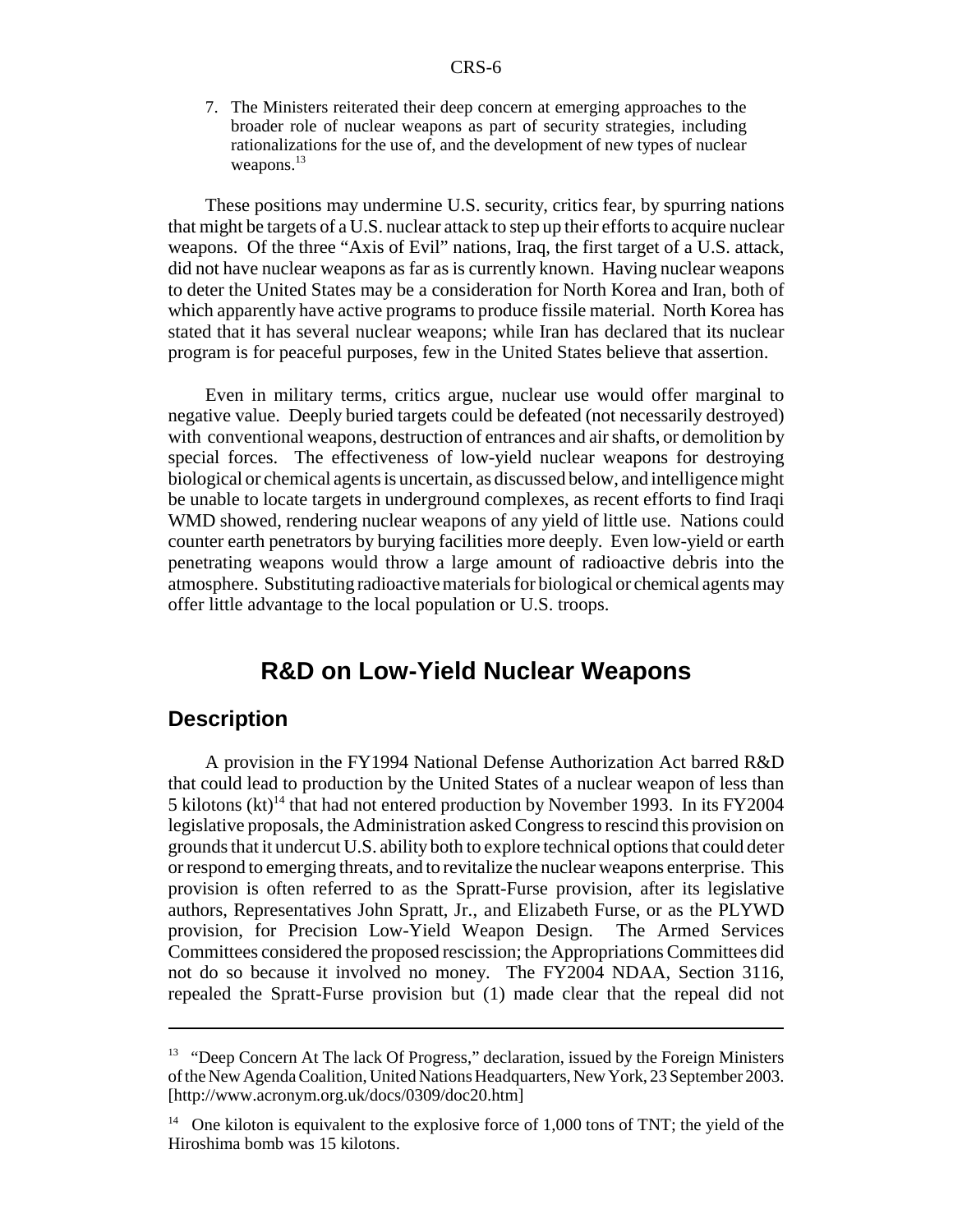"authoriz[e] the testing, acquisition, or deployment of a low-yield nuclear weapon" and (2) barred the Secretary of Energy from beginning engineering development or subsequent phases of work on a low-yield weapon without specific congressional authorization. With the provision lifted, there is no parallel request for FY2005.

## **Technical Background**

**Military Utility of 5-kt Weapons.** The debate over the Spratt-Furse provision treated 5 kt as critical because that was the threshold in the law. Those who would lift the ban argued that the ban made it difficult to train weapon designers and impossible to develop essential new weapons; their opponents were concerned that lifting the ban would signal U.S. interest in developing capabilities that would make the use of nuclear weapons more likely. Yet the threshold was of only slight relevance to the military or the weapons labs because very low yield nuclear weapons have uncertain military utility. Substantial advances would be needed in the understanding of low-yield weapon effects to assess the military utility and collateral damage of such weapons.

Military utility derives from nuclear-weapon effects that are prompt and that can be measured with reasonable precision. Damage from the blast wave falls into this category; fallout and secondary fires (e.g., fuel set afire) do not. For a 500-kt weapon, the blast effects are highly predictable: almost anything on the Earth's surface over a large, known area will be destroyed. (For comparison, the Hiroshima bomb had a yield of 15 kt.) At the other end of the scale, the blast effects of a 500 pound conventional bomb are strongly influenced by accuracy, height of burst, local features, etc. For example, a hill or building can block or redirect the blast wave. Such factors also shape the effects of a low-yield nuclear weapon, and their influence increases as yield decreases. Modeling such factors is more complicated than for high-yield weapons, has been done to a much lesser extent, and depends more on unknown details such as a building's construction. It may be that detailed engineering studies and computer models of the prompt effects of existing low-yield nuclear weapons could provide as much military value as designing new low-yield weapons.

A 1979 report by the Office of Technology Assessment elaborated on the problem of uncertain weapon effects in discussing a 1-kt terrorist nuclear weapon detonated at ground level in a city:

the highly built-up urban structure in which the weapon is placed will significantly modify the resulting nuclear environment. This occurs when the lethal range of effects shrink to such an extent that they are comparable to the size of urban structures. It is indeed reasonable to expect that the blast effects of a small weapon ... will be severely influenced by nearby structures having comparable dimensions. Preliminary calculations have confirmed this. ... In summary, the ranges of nuclear effects from a low-yield explosion in the confined space of an urban environment will differ significantly from large yield effects, but in ways that are very difficult to estimate.<sup>15</sup>

<sup>15</sup> U.S. Congress. Office of Technology Assessment. *The Effects of Nuclear War.* OTA- (continued...)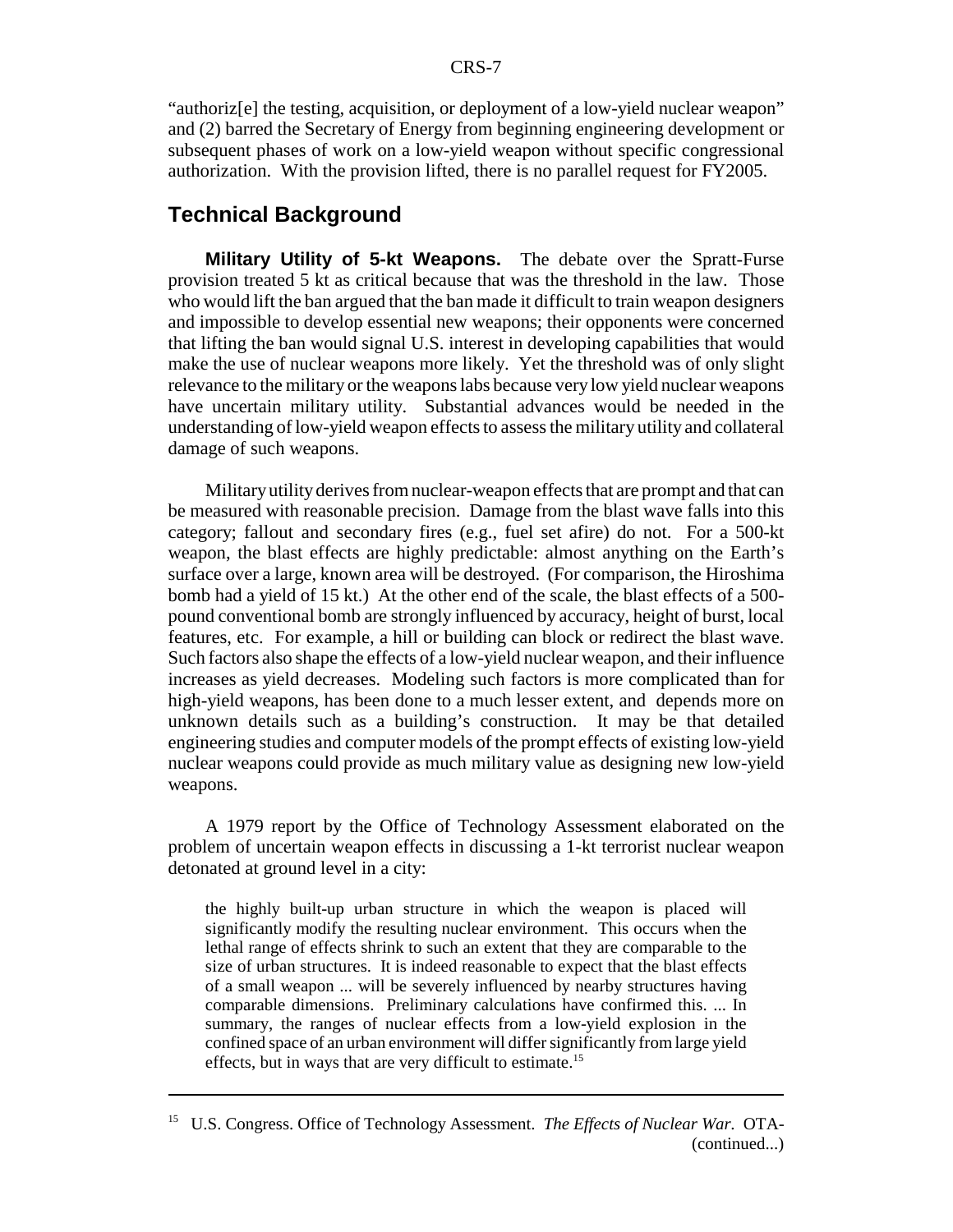If the Warsaw Pact had invaded Western Europe during the Cold War, such uncertainties of low-yield weapons would have been immaterial for some missions (an atomic demolition munition could destroy a bridge, and an artillery-fired atomic projectile could destroy troop concentrations, more reliably than conventional munitions) and in some situations (as a last resort to keep front-line troops from being overrun). Now, though, extreme accuracy may enable conventional weapons to destroy small targets, and massive conventional bombing can attack troop concentrations. At the same time, this same accuracy may give low-yield nuclear weapons new military missions by enabling them to destroy targets that in the past would have required much larger weapons. On the other hand, low-yield weapons face uncertainties that render them of questionable value in going after key targets, such as buried facilities for which details of the structure and its overlying earth and rock are poorly known. This uncertainty increases as yield drops. For reasons such as these, George Miller, formerly Associate Director for Defense and Nuclear Technologies at Lawrence Livermore National Laboratory, observed, "The vast majority of the 'low yield' concepts that would provide substantial reductions in collateral damage have yields greater than 5 kt. Concepts in the less than 5 kt regime are at an early R&D stage."16

## **History Through the FY2003 Budget Cycle**

The United States has had many low-yield weapons in the stockpile for decades.17 In the wake of the 1991 Persian Gulf War, the U.S. military became more interested in them for attacking underground structures. One news report stated that "[p]enetrating Saddam's hardened bunkers proved to be one of the most daunting tasks that faced the Air Force."18 In late 1991, the Air Force reportedly asked Los Alamos National Laboratory to study a very low yield warhead that could destroy underground bunkers.<sup>19</sup> A 1992 Lawrence Livermore National Laboratory journal stated, "Several possibilities for new types of weapons are being evaluated for prototype development. These include ... low-yield earth-penetrating warheads for attacking underground command posts with minimum collateral damage..."<sup>20</sup> DOE

 $15$  (...continued)

NS-89, USGPO, May 1979, p. 45-46.

<sup>&</sup>lt;sup>16</sup> Personal communication, August 15, 2003.

<sup>&</sup>lt;sup>17</sup> Thomas Dowler and Joseph Howard III, "Countering the Threat of the Well-Armed Tyrant: A Modest Proposal for Small Nuclear Weapons," *Strategic Review,* Fall 1991, "Countering the Threat of the Well-Armed Tyrant," p. 34-40, discuss low-yield nuclear weapons and their military advantages. William Arkin, "Nuclear Junkies: Those Lovable Little Bombs," *Bulletin of the Atomic Scientists,* July-August 1993: 22-27, discusses the bureaucratic progress of such weapons and their drawbacks.

<sup>18</sup> Tony Capaccio, "Mini-Nukes Weighed for Third World Contingencies," *Defense Week,* September 8, 1992: 12.

<sup>&</sup>lt;sup>19</sup> "Lab Proposes Smaller Nuclear Weapons," Associated Press (newswire), October 8, 1992.

 $20$  "Future Directions for the Nuclear Weapons Program at LLNL [Lawrence Livermore National Laboratory]," *Energy and Technology Review,* January-February 1992: 18.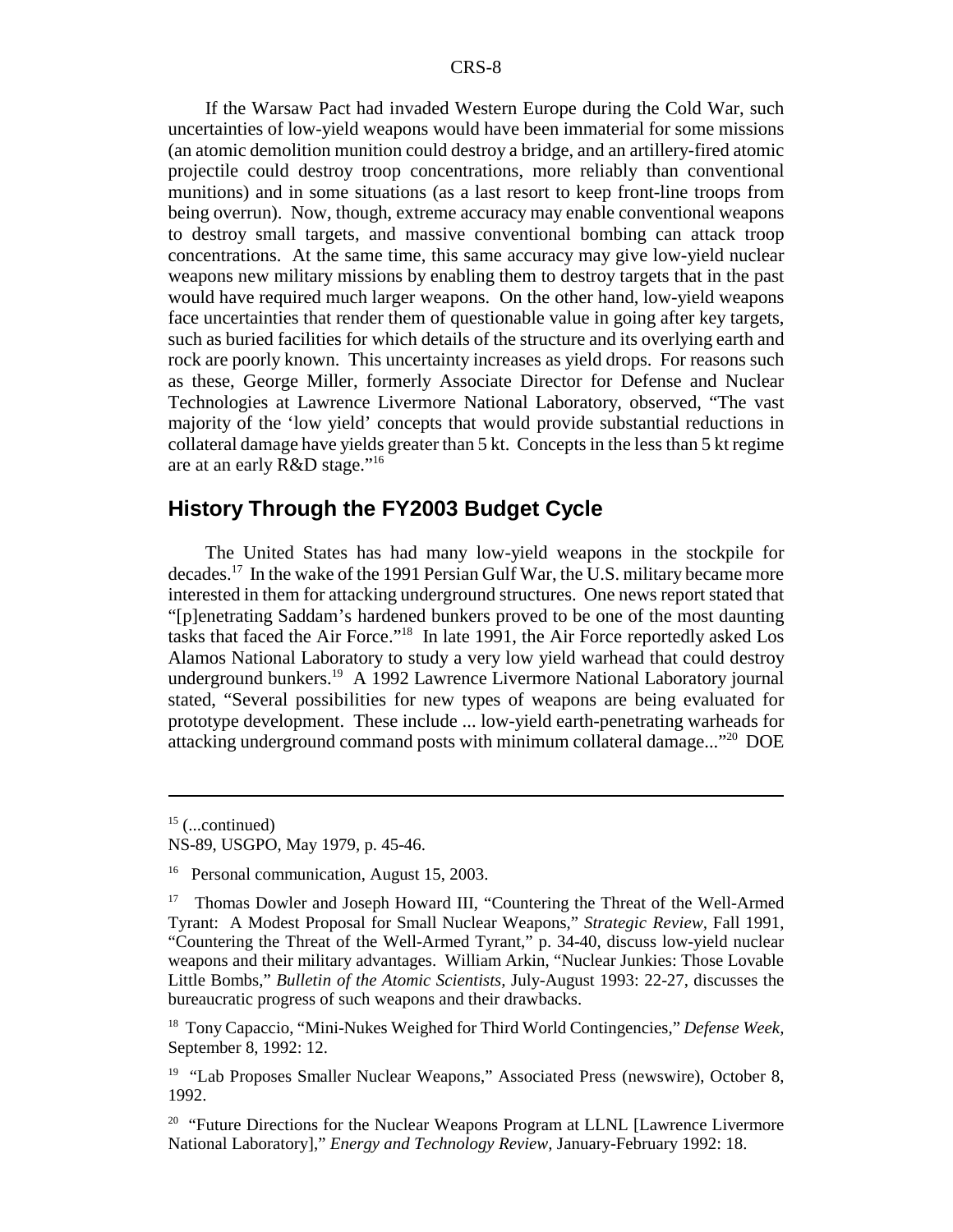began a concept definition study for an Aircraft Delivered Precision Low-Yield Weapon in FY1992, which it planned to continue in FY1993 and FY1994.<sup>21</sup>

At the same time, many in Congress and elsewhere sought to restrain U.S. nuclear weapons development. Legislation mandated a U.S. nuclear testing moratorium, which started in October 1992 and continues to the present, and directed the President to provide a plan for achieving a multilateral CTBT by September 30, 1996.22 Preparations were underway in the U.N. in 1993 to begin CTBT negotiations in 1994. The NPT review and extension conference, which would decide whether to extend the treaty indefinitely, was planned for April 1995. Some saw testing, and weapons development that could lead to testing, as unhelpful to these efforts.

In 1993, the House Armed Services Committee, concerned over efforts by DOE to study low-yield nuclear weapons, included a provision barring R&D on these weapons in its version of the FY1994 National Defense Authorization Act, H.R. 4201. The committee's report stated:

The committee is aware of recent efforts by the department [of Energy] to perform concept and feasibility studies for designing very low yield nuclear weapons. The committee opposes these efforts. Very low yield nuclear warheads threaten to blur the distinction between conventional and nuclear conflict, and could thus increase the chances of nuclear weapons use by another nation. In addition, the committee believes that the development of very low yield nuclear weapons undermines U.S. efforts to discourage nuclear weapons development by other nations, and would undercut U.S. efforts to negotiate an extension of the Non-Proliferation Treaty or a Comprehensive Test Ban. Finally, the utility of very low yield nuclear weapons is questionable given the increasing effectiveness and availability of precision guided conventional munitions.

The committee therefore recommends a provision (sec. 3105 (e)) that would direct the Secretary of Energy to discontinue the ongoing concept design work within the department's nuclear weapons laboratories and to refrain from any future feasibility, engineering, development, or production work associated with very low yield nuclear weapons. The committee further directs the Secretary to work with the President, and other interested agencies in discouraging the development of similar weapons in other countries.<sup>23</sup>

The conference report summarized the House position, noted that the Senate bill had no similar provision, and stated:

The Senate recedes with an amendment that would clarify that the prohibition applies to activities that could lead to production of new low-yield

<sup>21</sup> U.S. Department of Energy. Office of Chief Financial Officer. *FY1994 Congressional Budget Request, Volume 1: Atomic Energy Defense Activities.* DOE/CR-0012, April 1993, p. 45-46.

<sup>&</sup>lt;sup>22</sup> Sec. 507 of P.L. 102-377, Energy and Water Development Appropriations Act, FY1993, contains these requirements.

<sup>23</sup> U.S. Congress. House. Committee on Armed Services. *National Defense Authorization Act for Fiscal Year 1994.* H.Rept. 103-200, USGPO, 1993, p. 427.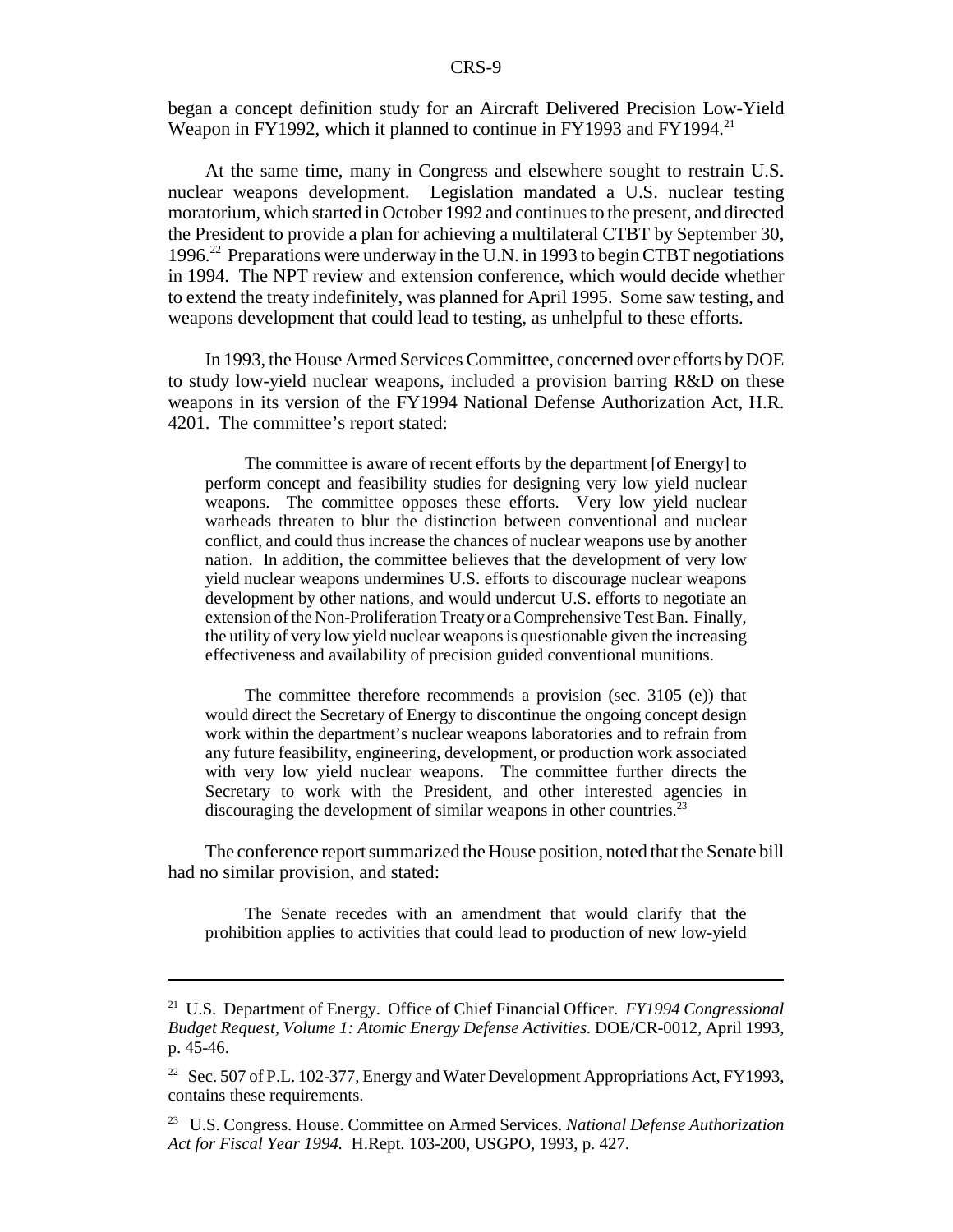weapons. While the conferees agree that the provision is intended to prohibit research and development geared toward the production of any low-yield nuclear weapons by the United States, the conferees recognize that there are instances where the Department of Energy may need to conduct research on these types of weapons for other purposes. This would include research, in the interest of counter-proliferation, on the designs of low-yield weapons as a way to: (1) understand others' activities, including potential terrorist threats; (2) provide information for export control activities; and (3) understand the potential damage that could be inflicted by the use of these types of weapons. In addition, the conferees agree that nothing in this section would prohibit the Department of Energy from performing the research and development necessary for modifications to existing weapons in order to address safety or reliability problems.

The conferees direct the Secretary to work with the President and interested agencies in discouraging the development of similar weapons in other countries.24

The final legislation (P.L. 103-160, November 30, 1993, 107 stat 1946) follows:

#### SEC. 3136. PROHIBITION ON RESEARCH AND DEVELOPMENT OF LOW-YIELD NUCLEAR WEAPONS.

(a) UNITED STATES POLICY- It shall be the policy of the United States not to conduct research and development which could lead to the production by the United States of a new low-yield nuclear weapon, including a precision low-yield warhead.

(b) LIMITATION- The Secretary of Energy may not conduct, or provide for the conduct of, research and development which could lead to the production by the United States of a low-yield nuclear weapon which, as of the date of the enactment of this Act, has not entered production.

(c) EFFECT ON OTHER RESEARCH AND DEVELOPMENT- Nothing in this section shall prohibit the Secretary of Energy from conducting, or providing for the conduct of, research and development necessary —

(1) to design a testing device that has a yield of less than five kilotons;

(2) to modify an existing weapon for the purpose of addressing safety and reliability concerns; or

(3) to address proliferation concerns.

(d) DEFINITION- In this section, the term `low-yield nuclear weapon' means a nuclear weapon that has a yield of less than five kilotons.

<sup>24</sup> U.S. Congress. Committee of Conference. *National Defense Authorization Act for Fiscal Year 1994.* H.Rept. 103-357, USGPO, 1993, p. 840-841.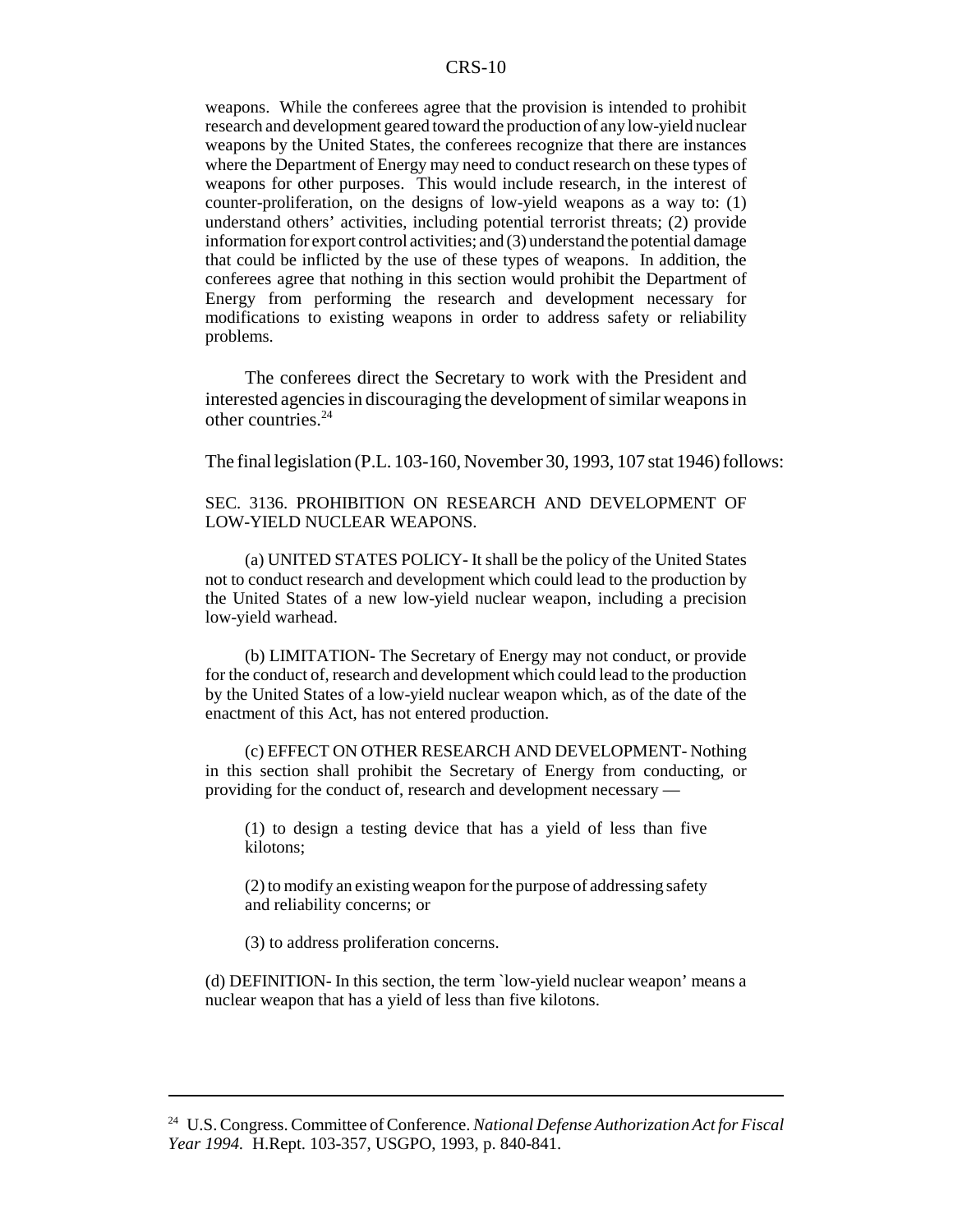Several years later, the Office of Defense Programs asked DOE's General Counsel about the legal meaning of this prohibition. In a memorandum of March 1999, she concluded as follows:

Section 3136 would appear to prohibit the Department from taking or supporting any action that could result in producing a weapon with a yield of less than 5 kilotons, unless one of the following four exemptions applies: (1) the activities are related to a weapon that entered production prior to December , 1993; (2) the activities are supporting design of a testing device; (3) the activities are directed to modifying an existing weapon to address safety and reliability concerns; or (4) the activities are supporting counterproliferation work.

As you can see, the question of legality on any course of action involving low-yield nuclear weapons is highly fact dependent.<sup>25</sup>

In its report on the FY2001 defense authorization bill, S. 2549, the Senate Armed Services Committee made clear the issue prompting DOE's request to the General Counsel and sought to redress that issue legislatively:

The committee recommends a provision that would require the Secretaries of Defense and Energy to assess requirements and options for defeating hardened and deeply buried targets. The provision would expressly authorize the Department of Energy (DOE) to conduct any limited research and development that may be necessary to complete such assessments.

The committee notes that a recent legal interpretation of existing law raised questions regarding whether DOE could participate in or otherwise support certain Department of Defense (DOD) studies and options assessments for defeating hardened and deeply buried targets. This provision removes any uncertainty and expressly allows DOE to assist the DOD with a review of these targets and the options for defeating such targets. The committee believes that DOE should provide information and all other assistance required to help DOD make informed decisions on whether: (1) to proceed with a new method of defeating hardened and deeply buried targets and; (2) to seek any necessary modifications to existing law.

The committee is concerned that the ability to defeat hardened and deeply buried targets will continue to be a significant challenge for the foreseeable future.<sup>26</sup>

Although the House bill did not include a similar provision, the conference bill, H.R. 4205, did. Section 1044, "Report on the defeat of hardened and deeply buried targets," required the Secretary of Defense, in conjunction with the Secretary of

<sup>&</sup>lt;sup>25</sup> Memorandum from Mary Anne Sullivan, General Counsel, to Thomas F. Gioconda, Brigadier General, USAF, Principal Deputy Assistant Secretary for Military Applications, Office of Defense Programs, "Statutory Prohibition on Research and Development of Low-Yield Nuclear Weapons," March 19, 1999.

<sup>26</sup> U.S. Congress. Senate. Committee on Armed Services. *National Defense Authorization* Act for Fiscal Year 2001. S. Rept. 106-292. 106<sup>th</sup> Congress, 2<sup>nd</sup> Session. USGPO, 2000, p. 348-349.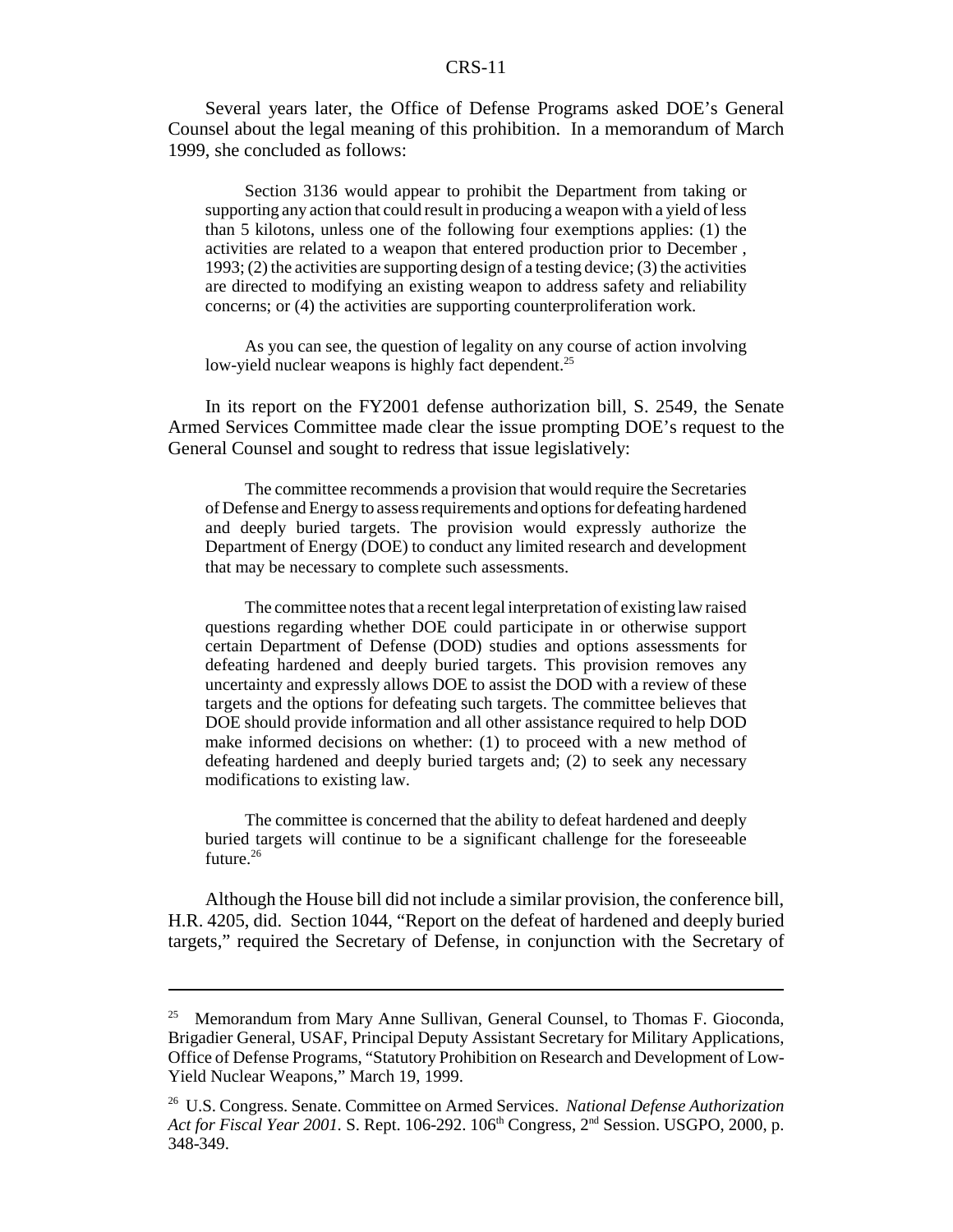Energy, to conduct a study on this topic, due by July 1, 2001.<sup>27</sup> That section directed that the study review U.S. requirements to defeat such targets "and stockpiles of chemical and biological agents and related capabilities," review plans to meet the requirements and determine the adequacy of the plans, "identify potential future hardened and deeply buried targets," determine what is needed to defeat them and to defeat stockpiles of chemical and biological agents, assess options to defeat such targets, and "determine the capability and cost of each option..." Section 1044 gave the Secretaries authority to "conduct any limited research and development that may be necessary to perform those assessments." Further, "The conferees believe that DOE should provide information and other assistance required to help DOD make informed decisions on whether: (1) to proceed with a new method of defeating hardened and deeply buried targets; and (2) to seek any necessary modifications to existing law."<sup>28</sup>

The DOD-DOE report required by Section 1044, dated July 2001, contained a rationale for low-yield nuclear earth penetrator weapons.29 It stressed the problem that hardened and deeply buried targets (HDBTs) posed to the United States:

Our potential adversary's weapons of mass destruction (WMD), long-range missiles, modern air defenses, most sophisticated command and control systems, national leadership in wartime, and a variety of tactical arms are increasingly concealed and protected by networks of hard and deeply buried facilities. If the United States does not have the means to defeat these facilities and the threatening assets they protect, adversaries may perceive that they have a sanctuary from which to coerce or attack the United States, its allies, or its coalition partners with threats much more powerful than in past conflicts. (p. 3)

It discussed the potential problem posed by buried facilities containing chemical or biological weapons (CBW):

Ordnance employing fragmentation and blast effects will not accomplish this objective [destroying agents within munitions or containers] and may further worsen the situation by releasing agents into the atmosphere and surrounding environment. In some situations, there may be a need for multiple types of payloads to accomplish several objectives. For example, in the case of CBW located within a hardened facility, the goals might be *in situ* neutralization of the agents plus access-denial that prevents adversaries from recovering and using agents or production equipment not destroyed. This class of problems is the most vexing challenge to defeat of HDBTs. (p. 14)

<sup>27</sup> For text of Section 1044, see U.S. Congress. Committee of Conference. *Enactment of Provisions of H.R. 5408, the Floyd D. Spence National Defense Authorization Act for Fiscal Year 2001.* H.Rept. 106-945. 106<sup>th</sup> Congress, 2<sup>nd</sup> Session. USGPO, 2000, p. 277-278.

<sup>&</sup>lt;sup>28</sup> Ibid., p. 851. The President signed the measure into law on October 30, 2000 (P.L. 106-398).

<sup>29</sup> U.S. Departments of Defense and Energy. *Report to Congress on the Defeat of Hard and Deeply Buried Targets, Submitted by the Secretary of Defense in Conjunction with the Secretary of Energy in Response to Section 1044 of the Floyd D. Spence National Defense Authorization Act for Fiscal Year 2001, PL 106-398,* July 2001, 24 p.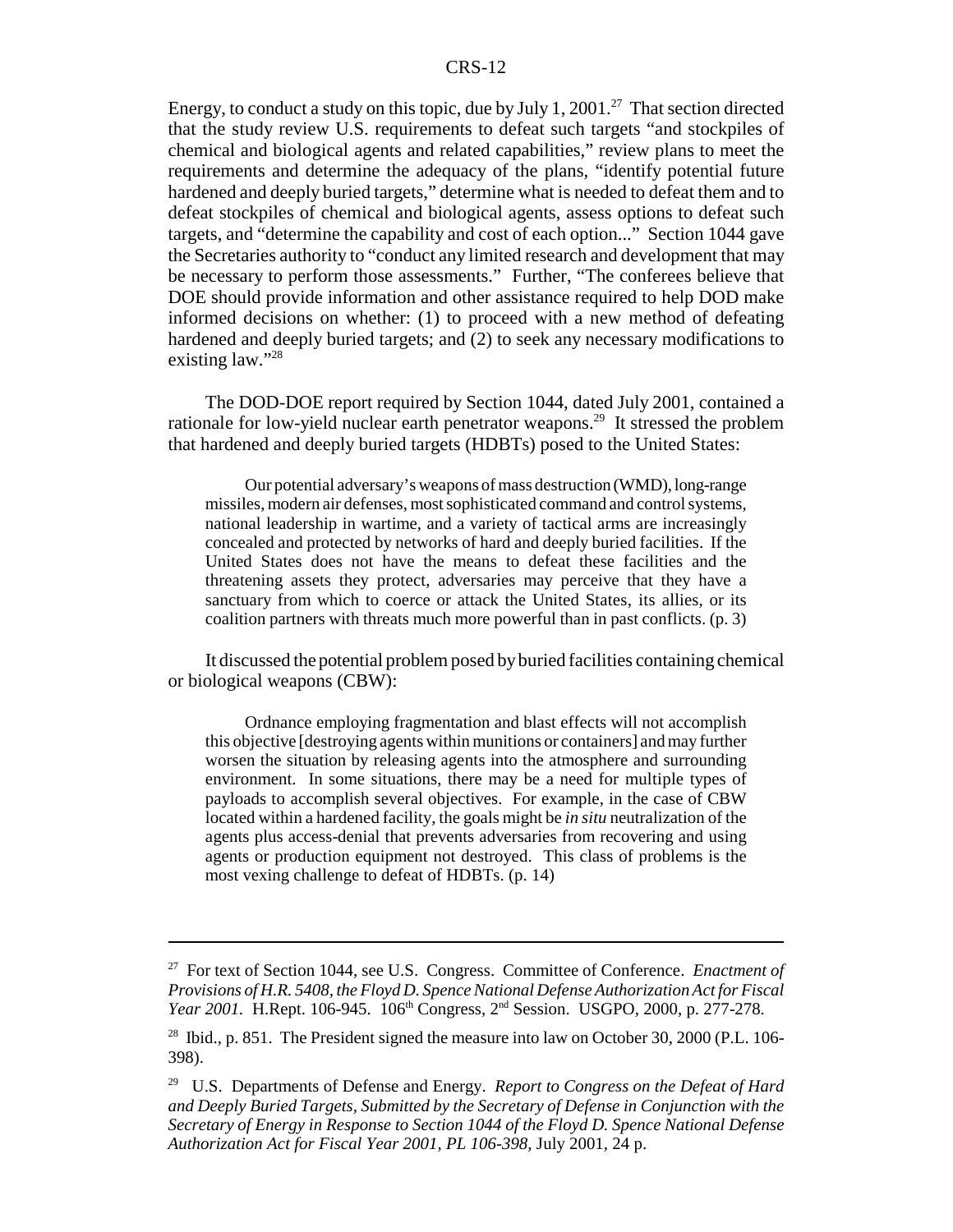While the DOD-DOE report focused on conventional weapons, special operations forces, intelligence, etc., for defeating HDBTs, it also discussed the potential value of nuclear weapons for this mission, especially low-yield penetrators:

DoD and DOE have completed initial studies on how existing nuclear weapons can be modified to defeat those HDBTs that cannot be held at risk with conventional high-explosive weapons or current nuclear weapons. (p. 4)

... we also must prepare for those unique and emerging strategic threats that are critical and well protected ... This will require additional investment in intelligence, special weapons, and counter-WMD capabilities, including nuclear weapons. (p. 6)

Nuclear weapons have a unique ability to destroy both agent containers and CBW agents. Lethality is optimized if the fireball is proximate to the target. This requires high accuracy; for buried targets, it also may require a penetrating weapon system. Given improved accuracy and the ability to penetrate the material layers overlying a facility, it is possible to employ a much lower-yield weapon to achieve the needed neutralization. The ability to use a lower yield would reduce weapon-produced collateral effects. The current nuclear weapons stockpile, while possessing some limited ground penetration capability and lower yield options (not yet certified), was not developed with this mission in mind. (p. 19)

Despite the above, the DOD-DOE report ended by noting, "DoD has not defined a requirement for a nuclear weapon for WMD Agent Defeat missions." (p. 24)

The FY2002 National Defense Authorization Act, and its predecessor versions in House and Senate, did not address the issue of low-yield nuclear weapons or nuclear earth penetrators.

As noted, the Administration completed its congressionally-mandated Nuclear Posture Review (NPR) in December 2001. A text purported to consist of leaked excerpts of the NPR surfaced in March 2002 and was widely quoted in the press.<sup>30</sup> Among other things, this text stated that, compared to a surface-burst nuclear weapon of a given yield, a nuclear earth penetrator weapon could destroy many buried facilities with much lower yield and thereby reduce fallout by a factor of 10 to  $20^{31}$ 

In action on the FY2003 National Defense Authorization Act, Representative Weldon initially offered an amendment on the House floor that, among other things,

<sup>30</sup> *Nuclear Posture Review [Excerpts],* available at

<sup>[</sup>http://www.globalsecurity.org/wmd/library/policy/dod/npr.htm]. This is not an official source. Secretary of Defense Donald Rumsfeld confirmed that the NPR was leaked. When asked about the leak at a press conference, he said, "I am disturbed by the leak because I think it's enormously unprofessional." U.S. Department of Defense. News Transcript: "DoD News Briefing — Secretary Rumsfeld and Gen. Pace," March 15, 2002.

<sup>[</sup>http://www.defenselink.mil/news/Mar2002/t03152002\_t0315sd.html]. Michael Gordon, "U.S. Nuclear Plan Sees New Targets and New Weapons," *New York Times,* March 10, 2002: 1, 6, among others, draws on leaked excerpts of the NPR.

<sup>31</sup> *Nuclear Posture Review [Excerpts],* p. 47.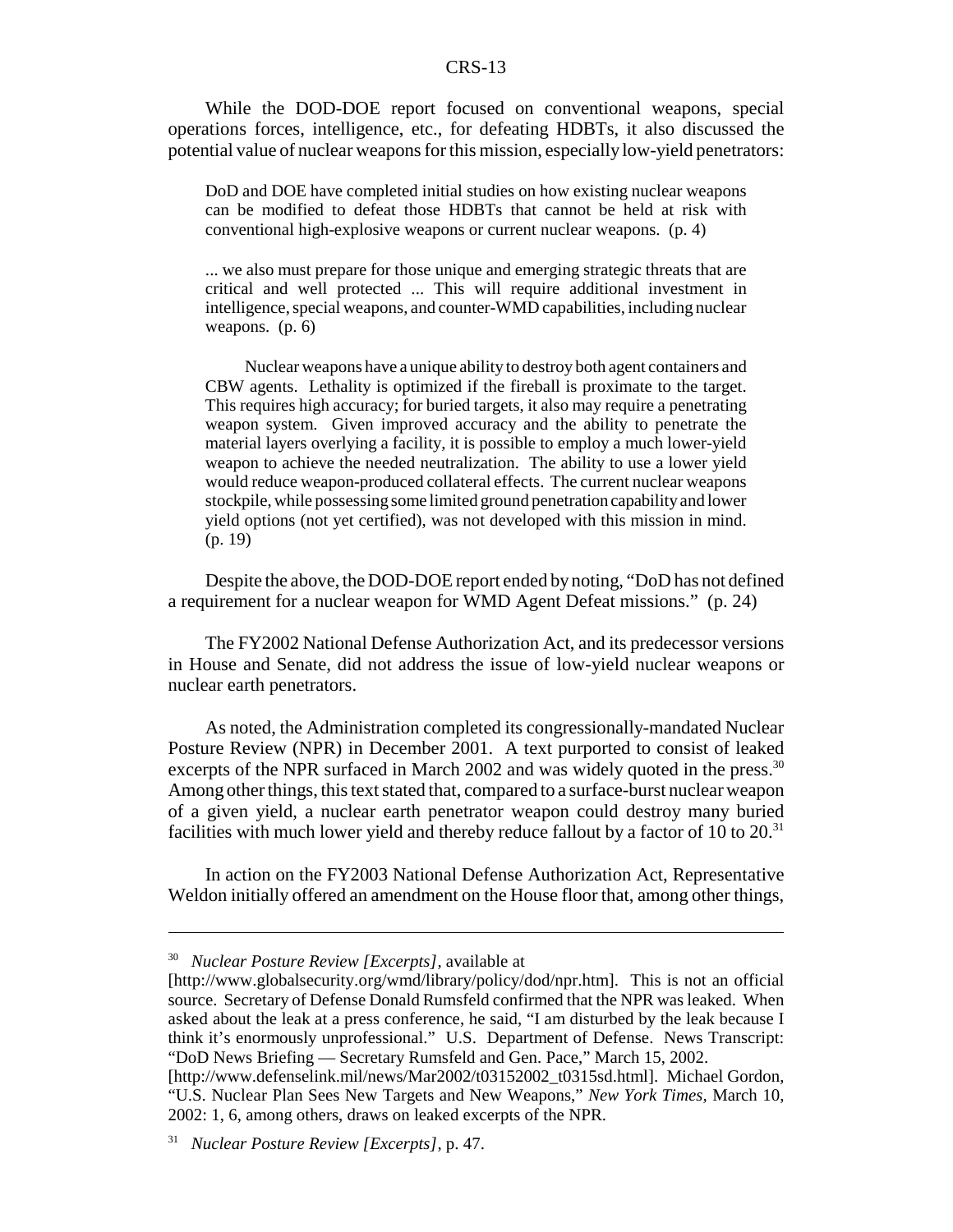would have repealed the Spratt-Furse provision upon presidential certification that another nation conducted a nuclear test for new or improved nuclear weapons, or that another nation was developing, in underground facilities, WMD that could pose an imminent risk to the United States, or that the repeal "is in the national security interest of the United States."32 Before the amendment was debated, Representatives Spratt and Weldon subsequently modified it. While the 1993 provision barred "research and development which could lead to the production by the United States of a new low-yield nuclear weapon," the modification barred such development but not research, and clarified "development" as follows: "The term 'development' does not include concept definition studies, feasibility studies, or detailed engineering design work."33 The amendment passed, 362-53. The Senate bill did not have a similar provision and the House provision was dropped in conference.

A description of the "phases" of weapon development is needed to understand the subsequent discussion of legislation on low-yield R&D and the other three nuclear initiatives. The development of new nuclear weapons proceeds through a series of defined "phases." DOD and the Atomic Energy Commission, a predecessor of DOE, entered an agreement on March 21, 1953, defining these phases as follows: Phase 1, weapon conception; phase 2, program study; phase 2a, design definition and cost study; phase 3, development engineering; phase 4, production engineering; phase 5, first production; phase 6, quantity production and stockpile; and phase 7, retirement.34 (Note that phase 2 involves some prototype and subsystem testing as well as paper and computer studies.) The key dividing line is between phase 2a (design definition) and phase 3 (full-scale development). In phase 2a, Los Alamos and Lawrence Livermore National Laboratories, the two laboratories that design the nuclear explosive components of nuclear weapons, would generate one or more designs each for a particular warhead; personnel from Sandia National Laboratories, which design nonnuclear components of a warhead, would participate in the two design teams. At the end of phase 2a, one option and laboratory would be selected. (No new warhead has been designed since the 1980s.) In phases 3 and 4, which now would occur concurrently, the phase 2a design would be turned into a detailed design for a producible weapon through computer simulation, nuclear and nonnuclear testing, etc. For alterations and modifications of existing weapons, those in phase 6, the phase structure above is repeated as the "X" in "phase 6.X," though with some different names: phase 6.1, concept assessment; phase 6.2, feasibility study and option down-select; phase 6.2a, design definition and cost study; phase 3, development engineering; phase 4, production engineering; phase 6.5, first production; and phase 6.6, full-scale production. 35

<sup>32</sup> U.S. Congress. *Congressional Record,* May 9, 2002: H2334.

<sup>33</sup> Ibid., p. H2335.

<sup>&</sup>lt;sup>34</sup> U.S. Atomic Energy Commission. "An Agreement Between the AEC and the DOD for the Development, Production, and Standardization of Atomic Weapons," March 21, 1953, 10 p. Phases 2a and 7 were added later.

<sup>&</sup>lt;sup>35</sup> U.S. Department of Defense, Department of Energy, and Nuclear Weapons Council. "Procedural Guideline For The Phase 6.X Process," April 19, 2000, 13 p., defines these phases and explains the roles of DOD and DOE in weapons development.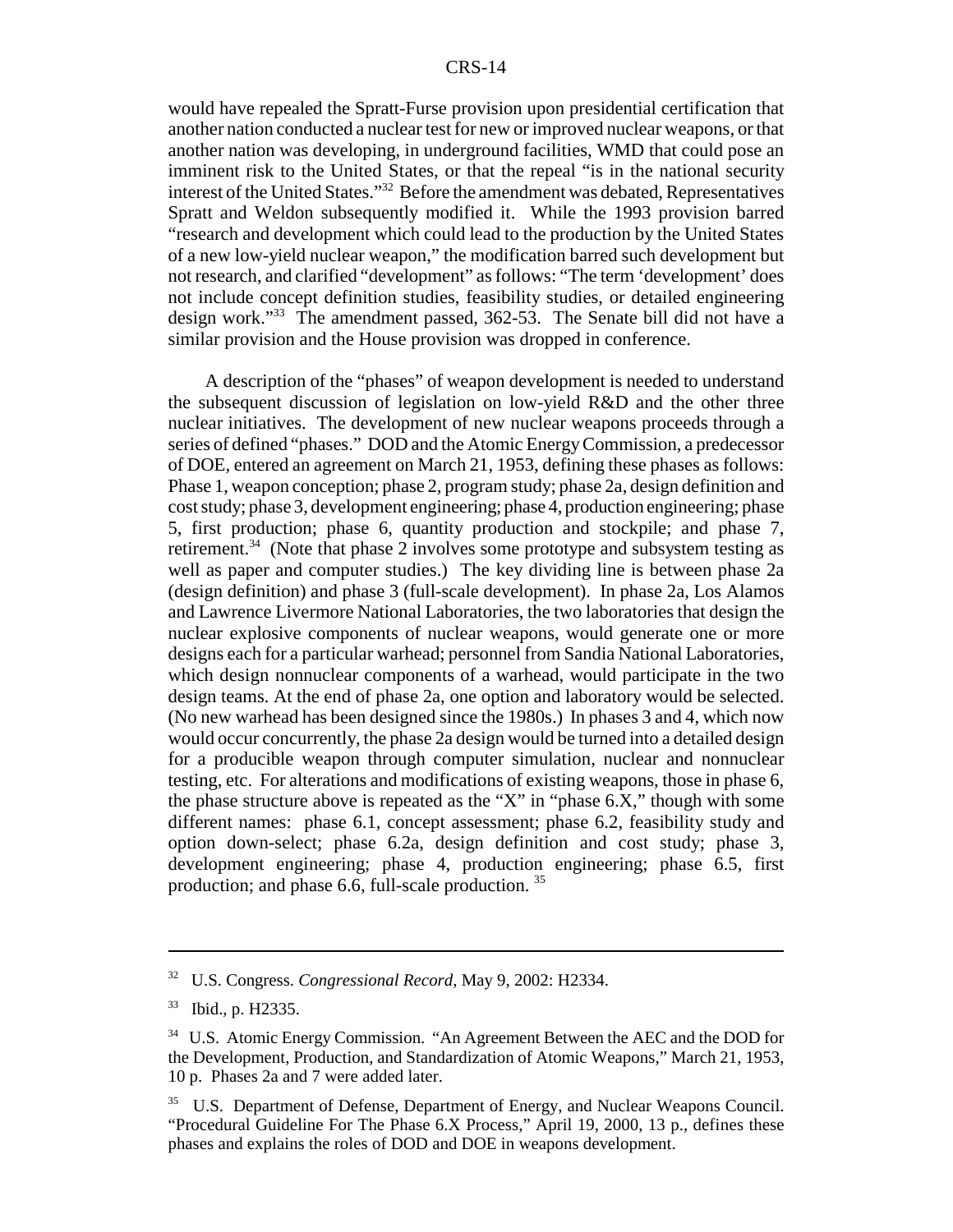With that as background, Section 3143 of P.L. 107-314, FY2003 National Defense Authorization Act, "Requirements for Specific Request for New or Modified Nuclear Weapons," required DOE (1) to have a single line item for all funds requested for R&D that could lead to U.S. production of a new nuclear weapon in phase 1, 2, or 2a, or a modified nuclear weapon in phase 6.1, 6.2, or 6.2a, or concept work occurring before phase 1 or 6.1; and (2) to request funds for each weapon activity in phase 3 or 6.3 or higher as a separate line item. Further, the legislation provided a clear definition of a key term:

(3) The term "new nuclear weapon" means a nuclear weapon that contains a pit or canned subassembly, either of which is neither —

(A) in the nuclear weapons stockpile on the date of the enactment of this Act; nor

(B) in production as of that date.<sup>36</sup>

While the move from phase 2a or 6.2a to phase 3 or 6.3 typically involves a large increase in cost, requiring each weapon in phase 3 or 6.3 to have its own line item enhances the visibility of these programs and prevents them from being lumped with other programs, aiding congressional oversight and control of the process.

The explanatory language of this section of the conference report referenced the Spratt-Furse provision: "The conferees agree that nothing in this section may be construed to modify, repeal, or in any way affect the provisions of section 3136 of the National Defense Authorization Act for Fiscal Year 1994 ...."37

## **Legislative Actions in the FY2004 Budget Cycle**

The Administration, in DOD legislative proposals for FY2004, requests repeal of the Spratt-Furse provision restricting low-yield nuclear weapon R&D. Its draft language states simply, "Section 3136 of the National Defense Authorization Act for Fiscal Year 1994 (P.L. 103-160; 107 Stat. 1946) is repealed."38 The Administration offered the following rationale:

Section 3136, the so-called PLYWD legislation, prohibits the Secretary of Energy from conducting any research and development which could potentially lead to the production by the United States of a new low-yield nuclear weapon, including a precision low yield warhead.

<sup>&</sup>lt;sup>36</sup> A pit is the fissile core of a nuclear weapon. The pit and associated materials are called the primary stage. Detonating the primary provides the energy to detonate the canned subassembly, a term used to refer to the secondary stage. That stage provides most of a weapon's energy through fission and fusion.

<sup>37</sup> U.S. Congress. Committee of Conference. *National Defense Authorization Act for Fiscal Year 2003.* 107th Congress, 2nd Session, H.Rept. 107-772, USGPO, 2002, p. 786.

<sup>38</sup> For the proposed bill, see [http://www.defenselink.mil/dodgc/lrs/docs/March3-bill.pdf].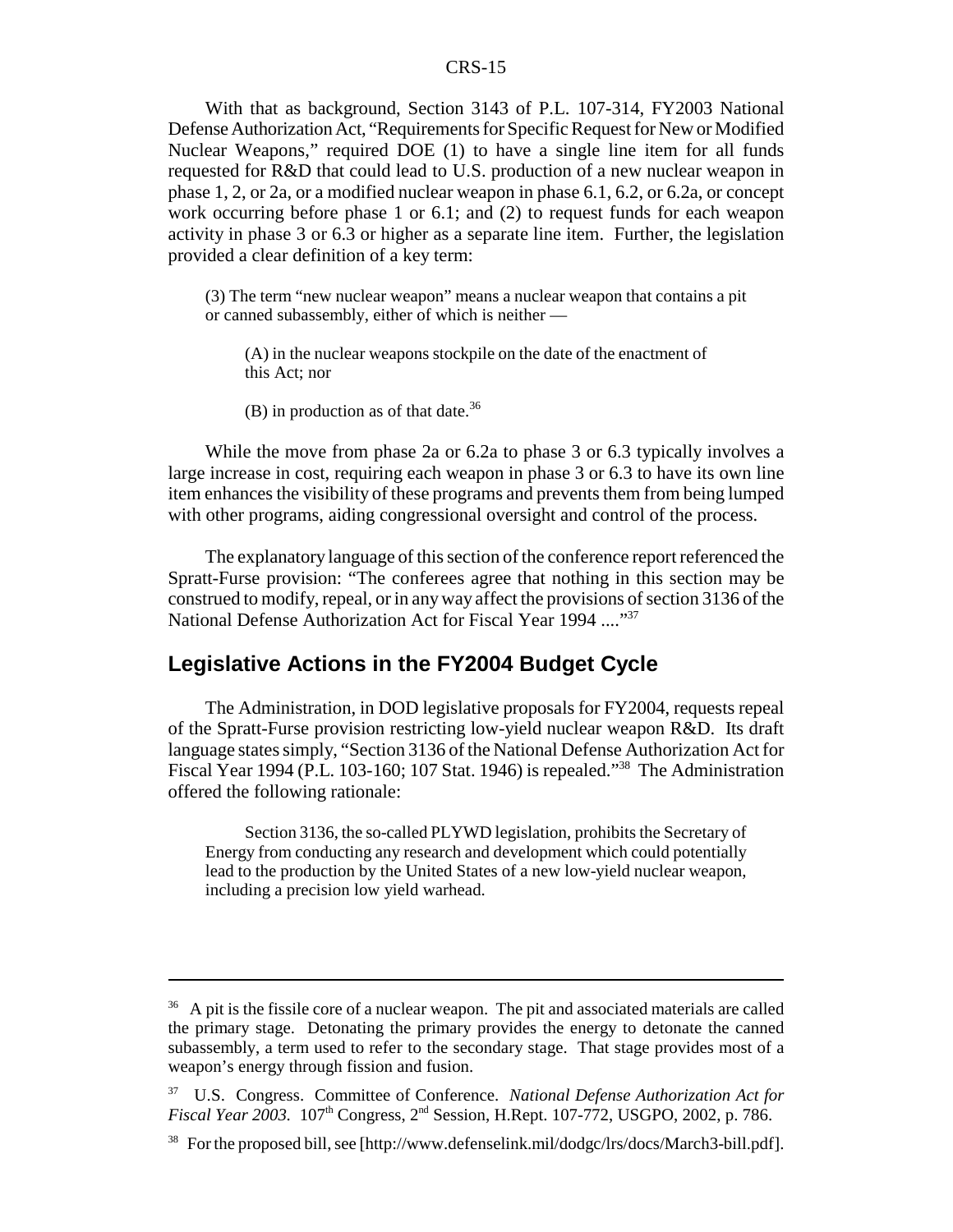This legislation has negatively affected U.S. Government efforts to support the national strategy to counter WMD and undercuts efforts that could strengthen our ability to deter, or respond to, new or emerging threats.

A revitalized nuclear weapons advanced concepts effort is essential to: (1) train the next generation of nuclear weapons scientists and engineers; and (2) restore a nuclear weapons enterprise able to respond rapidly and decisively to changes in the international security environment or unforeseen technical problems in the stockpile. PLYWD has had a "chilling effect" on this effort by impeding the ability of our scientists and engineers to explore the full range of technical options. It does not simply prohibit research on new, low-yield warheads, but prohibits any activities "which could potentially lead to production by the United States" of such a warhead.

It is prudent national security policy not to foreclose exploration of technical options that could strengthen our ability to deter, or respond to, new or emerging threats. In this regard, the Congressionally-mandated Nuclear Posture Review urged exploration of weapons concepts that could offer greater capabilities for precision, earth penetration (to hold at risk deeply buried and hardened bunkers), defeat of chemical and biological agents, and reduced collateral damage. The PLYWD legislation impedes this effort.

Repeal of PLYWD, however, falls far short of committing the United States to developing, producing, and deploying new, low-yield warheads. Such warhead concepts could not proceed to full-scale development, much less production and deployment, unless Congress authorizes and appropriates the substantial funds required to do this. $39$ 

The Senate bill, S. 1050, as reported from the Armed Services Committee, contained this repeal (Section 3131) and added that nothing in the repeal "shall be construed as authorizing the testing, acquisition, or deployment of a low-yield nuclear weapon." On May 20, the Senate considered an amendment by Senators Feinstein and Kennedy to rescind Section 3131.<sup>40</sup> The debate, in which more than 20 Senators participated, aroused considerable interest. Senator Feinstein argued that repealing the low-yield ban "will ... begin a new era of nuclear proliferation."41 Senator Durbin said, "This bill is about to discard 50 years of American foreign policy and 50 years of American nuclear policy."42 Senator Kyl said, "The reason low-yield weapons research is being sought is because the world has changed since the time we developed these huge megaton nuclear weapons ... the United States

<sup>&</sup>lt;sup>39</sup> U.S. Department of Defense. "DoD Legislative Proposals: National Defense Authorization Act for Fiscal Year 2004 (Sent to Congress on March 3, 2003) — Section-by-Section Analysis."

<sup>[</sup>http://www.defenselink.mil/dodgc/lrs/docs/March3-sectional.pdf]

<sup>&</sup>lt;sup>40</sup> For further details on congressional action on the low-yield ban, ACI, and RNEP in 2003, see John Isaacs, "Congress Jumps off the Ban-Wagon," *Bulletin of the Atomic Scientists,* July-August 2003: 20, 21, 69.

<sup>41</sup> U.S. Congress. *Congressional Record,* May 20, 2003: S6663.

 $42$  Ibid., p. S6669.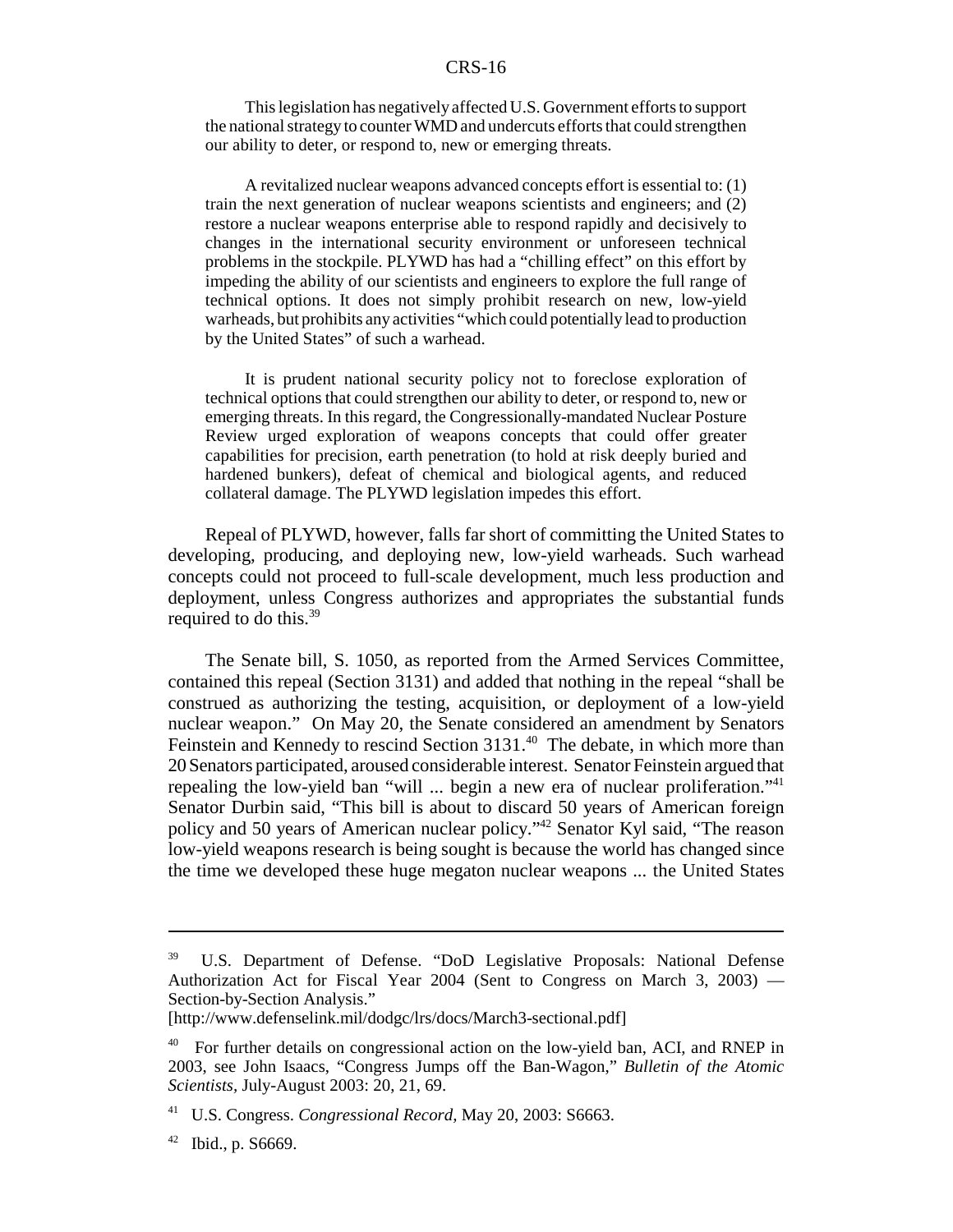would prefer, if it had to, to use a much smaller weapon, a low-yield weapon."43 The amendment was tabled, 51-43.<sup>44</sup> When that amendment failed, Senator Jack Reed offered an amendment to modify Section 3131 by replacing "research and development" with "development engineering." Thus, the amendment would have barred development engineering that could lead to U.S. production of a new nuclear warhead. Senator Warner offered an amendment to the Reed amendment, replacing the latter with the original committee amendment and adding a section, "The Secretary of Energy may not commence the engineering development phase or any subsequent phase of a low-yield nuclear weapon unless specifically authorized by Congress. $145$  The difference between the two amendments was summed up as follows:

Mr. Reed. Essentially, the functional difference between my amendment and your second degree is, at this point, under my amendment the administration would have to come and lift the prohibition; under your amendment, they would have to come and get an authorization. I think that is the functional difference.

Mr. Warner. I think the Senator is correct.<sup>46</sup>

On May 21, the Senate agreed to the Warner amendment, 59-38, and agreed to the Reed amendment, as amended by the Warner amendment, 96-0. Subsequently, on May 22, the Senate passed S. 1050, as amended, 98-1, and on June 4 passed H.R. 1588, the House version of the National Defense Authorization Act for FY2004, striking all after the enacting clause and inserting the text of S. 1050.

The House Armed Services Committee tackled the same subject. As reported by the committee, Section 3111 of H.R. 1588 modified the low-yield provision substantially from the language the Administration had requested, adopting by voice vote an amendment by Representative Spratt.<sup>47</sup> The FY1994 provision is as follows:

(b) LIMITATION- The Secretary of Energy may not conduct, or provide for the conduct of, research and development which could lead to the production by the United States of a low-yield nuclear weapon which, as of the date of the enactment of this Act, has not entered production.

Section 3111 would revise that provision:

<sup>43</sup> Ibid., p. S6676.

<sup>44</sup> For amendment text, debate, and vote, see U.S. Congress. *Congressional Record,* May 20, 2003, p. S6663, S6663-S6690, and S6690, respectively.

<sup>45</sup> For text, debate, and vote on the two amendments, see U.S. Congress. *Congressional Record*, May 20, 2003: S6690-S6691; May 20, 2003: S6691-S6696 and May 21, 2003: S6789-S6792; and May 21, 2003: S6792, respectively.

<sup>46</sup> U.S. Congress. *Congressional Record,* May 20, 2003: S6695.

<sup>47</sup> David Morris, "Markup Reports: Panel Extends Pentagon Power over Personnel, Wildlife," *CongressDaily,* May 14, 2003: 2.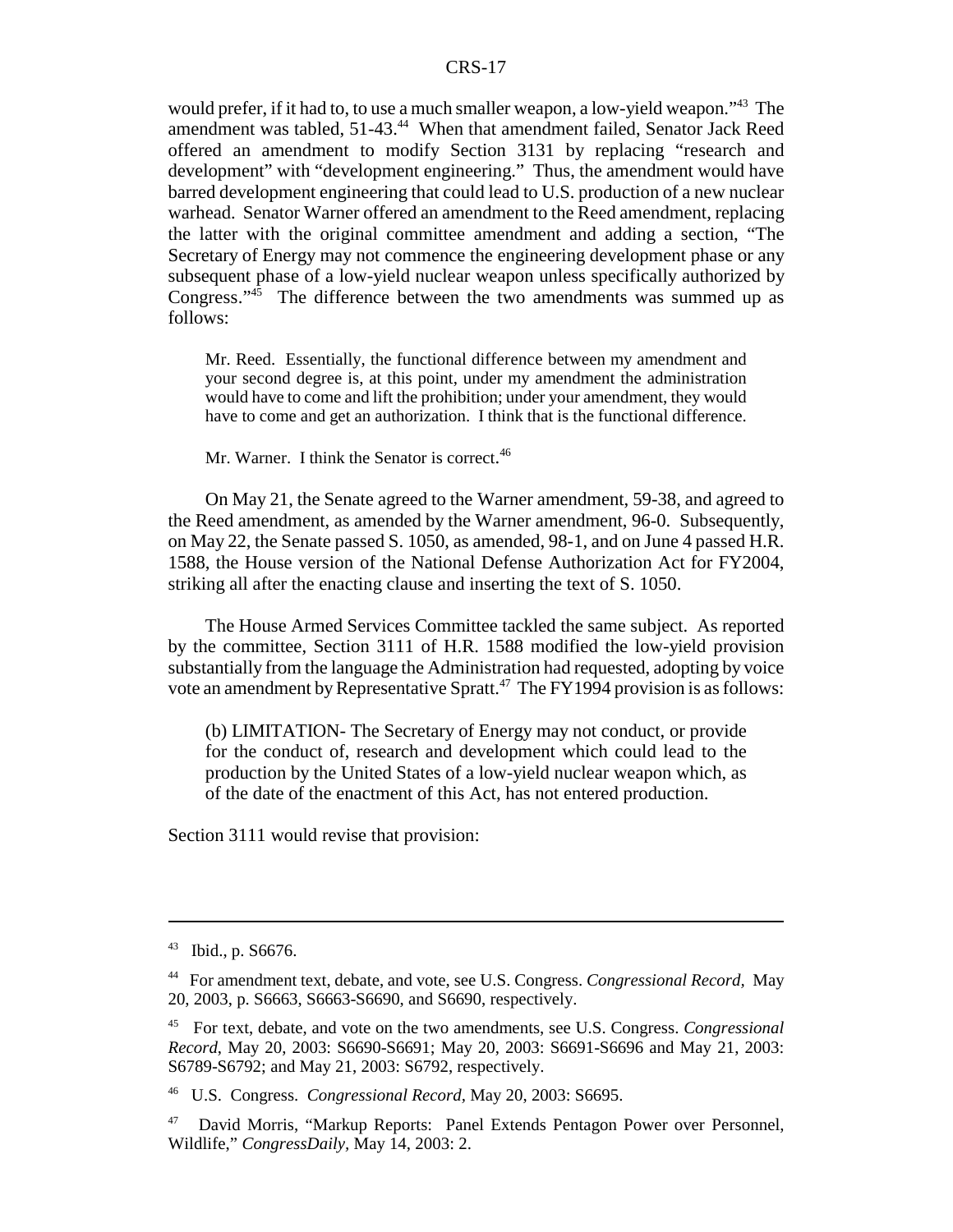(b) LIMITATION- The Secretary of Energy may not develop, produce, or provide for the development or production of a low-yield nuclear weapon which, as of November 30, 1993, has not entered production. ...

(d) Effect on Studies and Design Work — Nothing in this section shall prohibit the Secretary of Energy from conducting, or providing for the conduct of, concept definition studies, feasibility studies, or detailed engineering design work.

The amendment apparently drew the line separating permitted from prohibited activities between phase 2a/6.2a and phase 3/6.3. The explanatory statement of the committee was somewhat clearer on this point: "The amendment would maintain the prohibition on development of new nuclear weapons with yields less than five kilotons, but would allow research on such weapons, including concept definition studies, feasibility studies, and detailed engineering design."<sup>48</sup> A statement of additional views by Representative Spratt and 24 other Democrats, in the committee's report on the bill, elaborated: "the amendment permits research of such [sub-5-kt] weapons, it prohibits development engineering (referred to as Phase 6.3 activities by the Department of Energy) and later stages of development.<sup>149</sup>

The amendment is more permissive than the original provision but less so than the one the Administration had proposed, apparently permitting work through phase 2a/6.2a but barring subsequent development. It also narrows the potentially broad applicability of the phrase "which could lead to the production." That phrase raises the prospect that a paper study, a computer model, or a metallurgical experiment might be illegal if it could somehow be construed as leading to production. With the new language, that possibility would no longer be enough to block such work; rather, the test would be whether the development or production is of an actual low-yield weapon. The rule for H.R. 1588 did not provide for amendments to this provision. The House passed the bill, as amended, on May 22, 361-68.

## **Conference Issues and Outcomes**

Several aspects of the low-yield ban were potentially at issue in conference. Both bills sought to define which activities were permitted and which were barred in order to remove an ambiguity of the original legislation: the issue of R&D that "could lead to the production by the United States of a new low-yield nuclear weapon, including a precision low-yield warhead." They approached the problem differently, though. The Senate would have rescinded the low-yield R&D provision while barring "engineering development" or subsequent phases of a low-yield weapon without congressional approval; the House would have retained the lowyield ban while modifying it substantially. The Senate bill, as amended, clearly drew the line separating permitted activity and activity requiring explicit congressional authorization between phase 2a (or 6.2a) and phase 3 (or 6.3). The House language appeared to do the same thing, but it was not completely clear that "develop" and

<sup>48</sup> House Armed Services Committee, *National Defense Authorization Act for Fiscal Year 2004.* p. 434.

 $49$  Ibid., p. 519.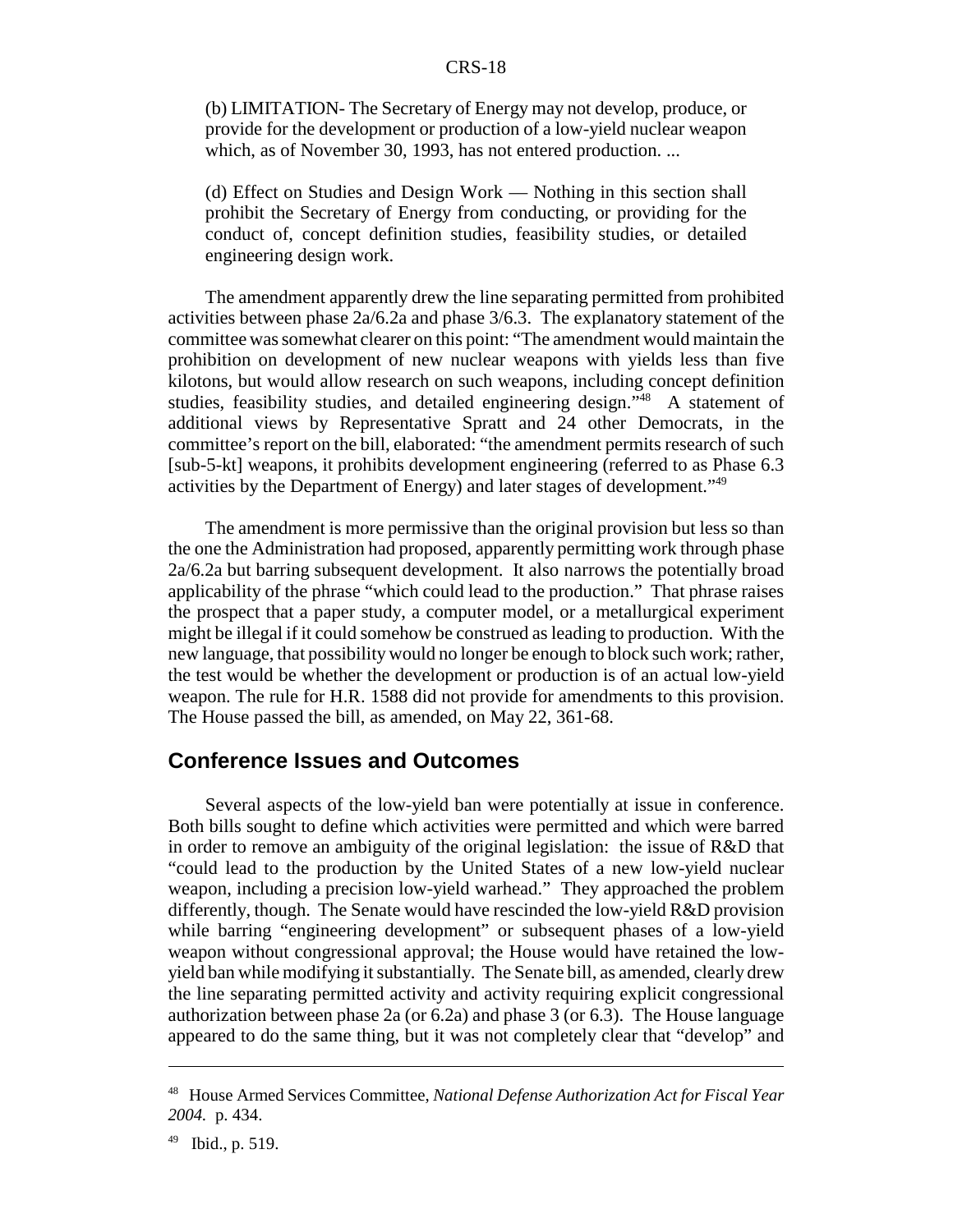"detailed engineering design work" referred to that same line. It was unclear whether there were a difference between the Senate's requirement for "explicit authorization" of engineering development or beyond and the requirement in Section 3143 of P.L. 107-314 for DOE to include a line-item request for each new or modified nuclear weapon in phase 3 or 6.3 or beyond. A senior NNSA staff member held that while committee or conference report language would typically comment on weapons in phase 3 or 6.3 or beyond, NNSA would view authorization and appropriations of funds for such weapons, typically hundreds of millions of dollars, as constituting the "explicit authorization" that the Senate's bill required, but that in any event it would be up to Congress to define what form of authorization sufficed.<sup>50</sup>

The House agreed to the conference report,<sup>51</sup> 362-40, on November 7, 2003. The Senate agreed to the conference report, 95-3, on November 12. The President signed the measure into law (P.L. 108-136) on November 24.

The conference bill, section 3116, adopted the Senate provision. Section 3116 repealed the Spratt-Furse provision, stated that the repeal shall not "be construed as authorizing the testing, acquisition, or deployment of a low-yield nuclear weapon," and barred the Secretary of Energy from beginning engineering development, or subsequent phases, of work on a low-yield weapon without specific congressional authorization. The bill further required a report by the Secretaries of State, Defense, and Energy assessing whether or not the repeal of Spratt-Furse "will affect the ability of the United States to achieve its nonproliferation objectives and whether or not any changes in programs and activities would be required to achieve those objectives."

The legislation thus clearly delineates what R&D on low-yield nuclear weapons is prohibited, eliminating a point of confusion in the original provision, and sets the requirement (congressional approval) for overriding that prohibition. At the same time, the requirement for an assessment of "any changes in programs and activities" needed to achieve U.S. nonproliferation objectives is unclear both in terms of what those objectives are and how broadly the phrase "any changes" is to be interpreted. Such changes could range from developing new low-yield nuclear weapons, to training more specialists in Arabic, to strengthening the International Atomic Energy Agency. And what definition of nonproliferation objectives is the report to use?<sup>52</sup>

## **Developments in the FY2005 Budget Cycle**

It appears that low-yield R&D will be a much less salient issue in the FY2005 cycle than in the previous one. Lifting the Spratt-Furse provision was a policy issue that was resolved last year, and not a budget issue. Some critics expressed concern

<sup>&</sup>lt;sup>50</sup> Telephone conversation, June 10, 2003.

<sup>51</sup> U.S. Congress. Committee of Conference. *National Defense Authorization Act for Fiscal Year 2004.* H.Rept. 108-354, 108<sup>th</sup> Congress, 1<sup>st</sup> Session, USGPO, 2003.

<sup>52</sup> The *National Strategy to Combat Weapons of Mass Destruction* (U.S. White House. December 2002), for example, lists such nonproliferation tools as active nonproliferation diplomacy, multilateral regimes, nonproliferation and threat reduction cooperation, and controls on nuclear materials (p. 4-5), but does not address goals except in the most general terms.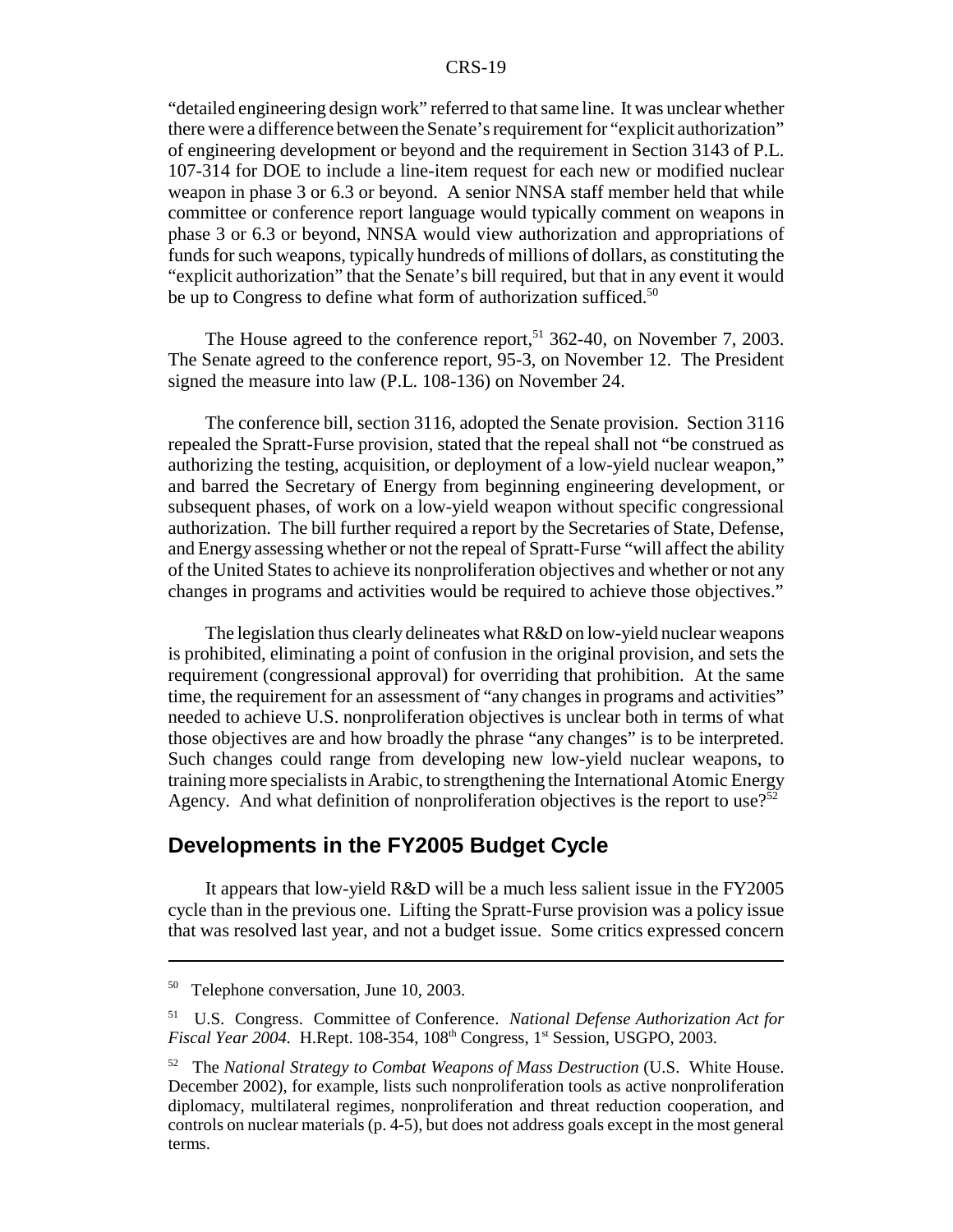that NNSA would use the lifting of the provision to develop new weapons. In an interview of December 2003, however, NNSA Administrator Linton Brooks stated, "there is no list of low-yield weapons we're thirsting to develop – that's a misconception."53 An NNSA manager with responsibilities in this area elaborated in March 2004:

We have no requirements from DoD for low yield weapon research. ... We definitely do not have funds identified specifically for that area of research. ... We may get other requests between now and the start of FY2005. One or more could be for concepts that would delve into the low yield area. So I can't and won't claim that none will be done in FY2005, just that as of today, we aren't planning any.54

## **Issues for Congress**

**Would lifting the ban lead to acquisition and use of nuclear weapons?** Supporters of the ban argue that new weapons would make acquisition and use of nuclear weapons more likely. Any new weapon would broaden the President's range of options. A President might find options made available by current nuclear weapons to be unacceptable, but a new weapon might offer a tradeoff between costs and benefits that tilts in favor of nuclear use. Critics further believe that the Administration is seeking to lift the ban with the intention of building lowyield weapons. Senator Feinstein asked Secretary of Defense Donald Rumsfeld about it, "and he said it's just a study .... They did the same thing with the nuclear posture review: Oh, it's just an intellectual exercise. I don't believe either of those, not one whit, and I think there's a very clear march on to develop these weapons."55 Critics further argue that even research on low-yield weapons would lead down a slippery slope to testing, production, deployment, and use. Senator Feinstein said, "The repeal of Spratt-Furse opens the door for America to begin to develop nuclear weapons again."<sup>56</sup> Senator Biden said that many supporters of the ban are concerned because "we believe very much that if one of these weapons ... is developed, it will ultimately be fielded," and that low-yield weapons send a "dangerous signal ... to other countries, whether intentional or not, that we intend to fight a nuclear war."57 Senator Kennedy said, "a mini-nuke is still a nuke. ... If we build it, we will use it. ... it is a one-way street that can lead only to nuclear war."<sup>58</sup> Critics prefer to stop the momentum in this direction at the earliest opportunity.

Those who would lift the ban see "lowering the nuclear threshold" and a "slippery slope to nuclear use" as a misreading of U.S. policy and practice. Congress

<sup>&</sup>lt;sup>53</sup> "The Bush Administration's Views on the Future of Nuclear Weapons: An Interview with NNSA Administrator Linton Brooks," *Arms Control Today,* January/February 2004: 3.

<sup>54</sup> Information provided by NNSA staff, March 4, 2004.

<sup>&</sup>lt;sup>55</sup> Senators Edward Kennedy and Dianne Feinstein, press conference, "A New Proliferation of Nuclear Weapons," September 16, 2003, transcript by Federal News Service.

<sup>56</sup> U.S. Congress. *Congressional Record,* May 20, 2003: S6665.

<sup>57</sup> Ibid., p. S6673 and S6682.

<sup>58</sup> Ibid., p. S6687.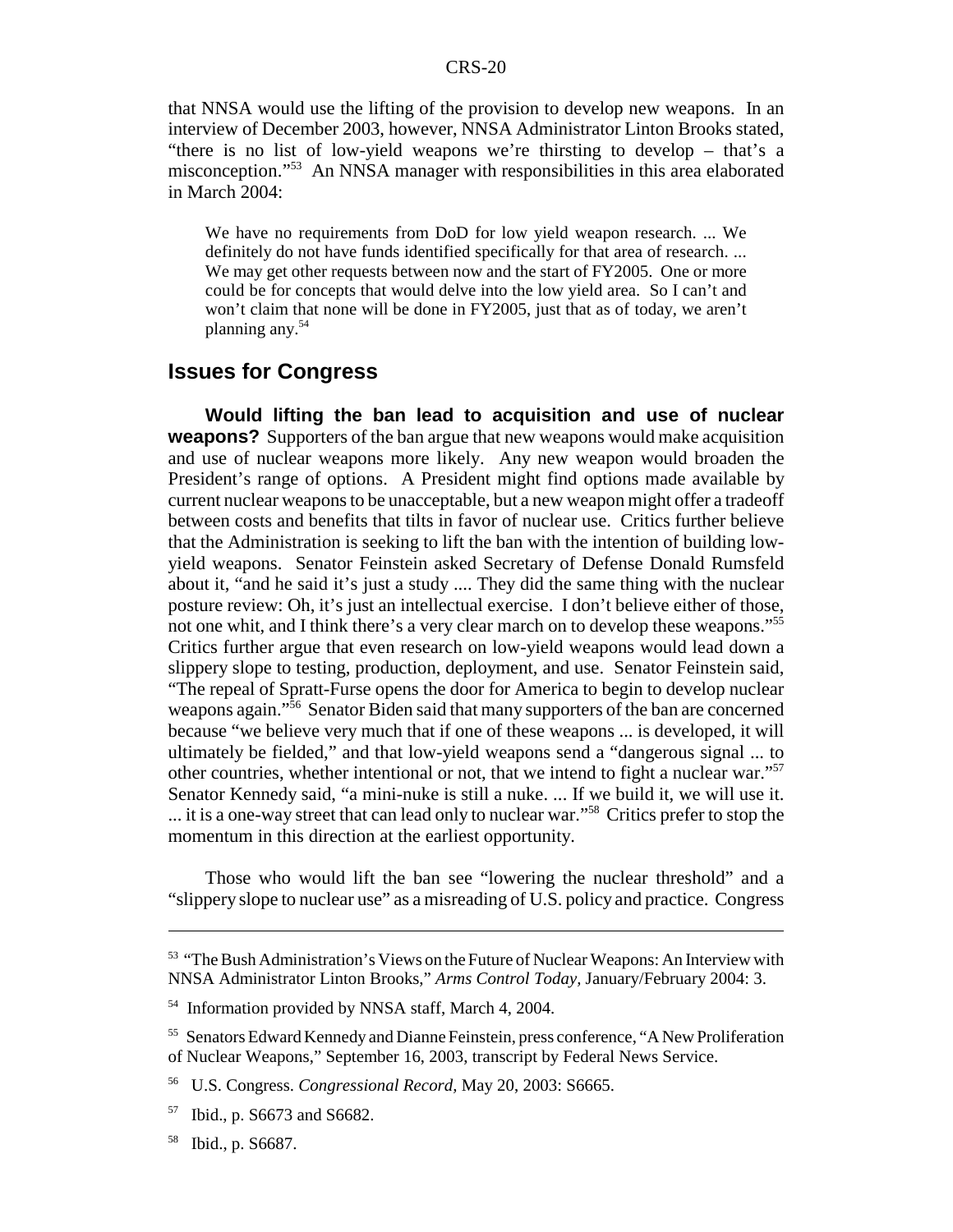will decide if a weapon is to move to phase  $3/6.3$  through the authorization and appropriations process; approval would be far from automatic. The provision repealing Spratt-Furse in the Senate Armed Services Committee's bill (S. 1050, Sec. 3131) stated explicitly, "Nothing in the repeal ... shall be construed as authorizing the testing, acquisition, or deployment of low-yield nuclear weapons." Senator Kyl stated, "this is not an authorization. All we are doing is removing a self-imposed restriction on thinking about this, on doing research."59

Further, they note, use of nuclear weapons has always been a presidential decision, and one that Presidents treat as arguably the most weighty decision that they can make. Having more weapons, or low-yield weapons, does not mean that the United States will use them. As Senator Warner observed,

the threshold for using nuclear weapons remains very high indeed. ... the United States had a large number of low-yield nuclear weapons in our inventory during the '50s, '60s, and '70s which have now been removed from the inventory. During each of these decades there were significant national security challenges to the United States. None of those challenges came close to reaching the nuclear threshold ...<sup>60</sup>

**Would low-yield weapons make nuclear proliferation more likely?** Those who would retain the ban assert that resuming low-yield R&D could spur nuclear proliferation. If the world's only superpower requires for its security new types of nuclear weapons in addition to the ones it already has, then this implies that other nations need nuclear weapons for their security as well. Building weapons that might be used against rogue states will not deter these states from building nuclear weapons, it is argued, but will instead lead them to develop such weapons of their own to deter U.S. attack. They maintain that although nonproliferation efforts have not been 100 percent successful, they have served as an important restraint.

Resuming low-yield R&D could lead to nuclear testing, critics argue, likely leading to resumed nuclear testing by others. The head of the nuclear directorate of Russia's defense ministry reportedly stated in January 2002, "if any of the five countries officially possessing nuclear weapons starts testing nuclear munitions again, and we consider our nuclear stockpile to be in a critical state, we too will carry out nuclear tests."61 Beyond that, the NPT is the cornerstone of the nuclear nonproliferation regime, which incorporates other agreements, treaties, groups, and arrangements as well.<sup>62</sup> The NPT faced a key decision in 1995: states party had to decide whether or not to extend the treaty indefinitely. They decided to do so, but this extension was linked to a set of nonproliferation objectives, one of which was

<sup>59</sup> Ibid., p. S6677.

<sup>60</sup> Ibid., p. S6687.

<sup>&</sup>lt;sup>61</sup> Letter from Representative Edward Markey and 39 other Representatives to Representatives Bob Stump and Ike Skelton on Robust Nuclear Earth Penetrator and nuclear test readiness, May 1, 2002.

 $62$  For further information on the nuclear nonproliferation regime, see CRS Report RL31559, *Proliferation Control Regimes: Background and Status*, by Sharon Squassoni, Steven Bowman, and Carl Behrens.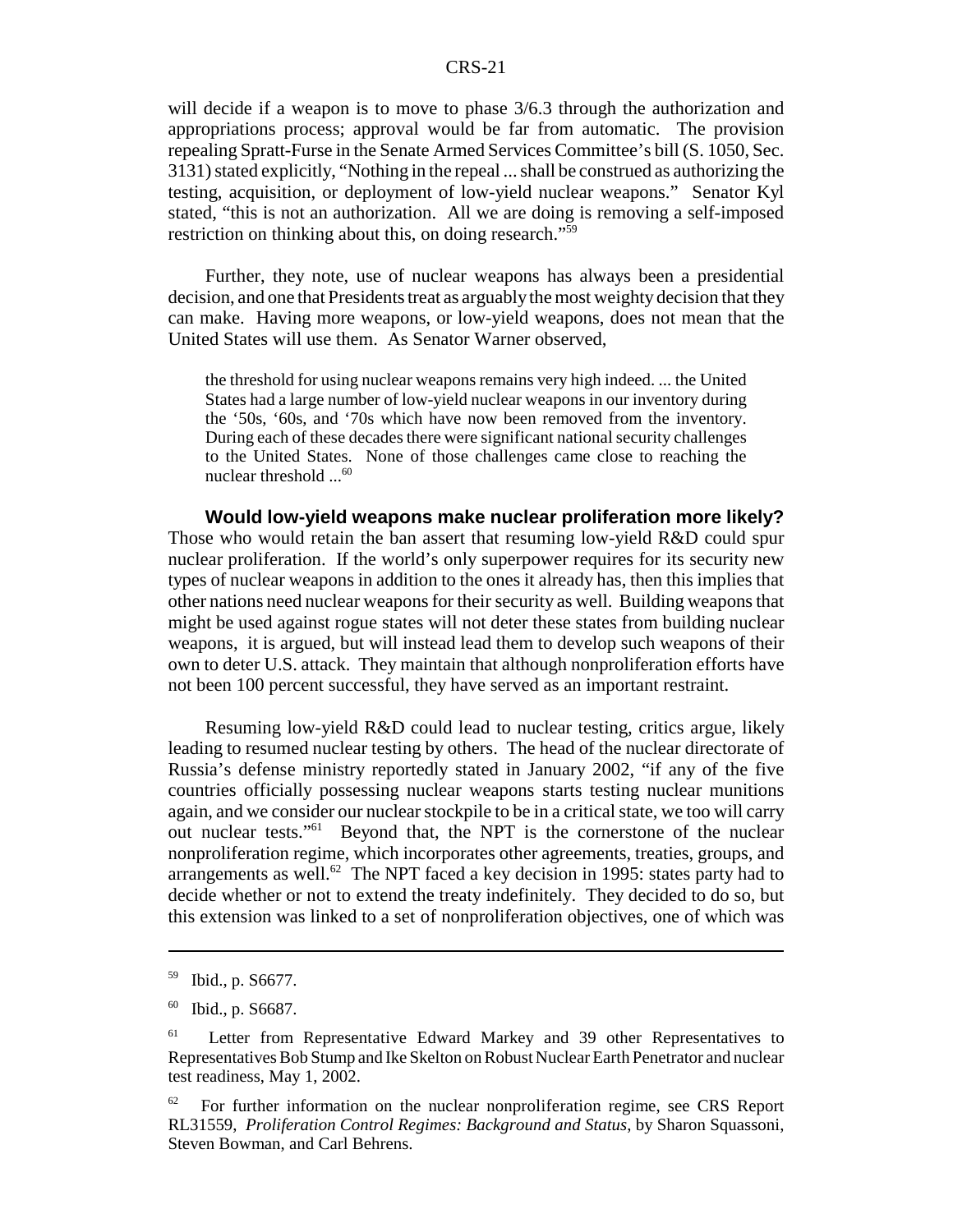completing negotiations on a CTBT no later than 1996. Accordingly, as Sidney Drell and others argue, "A decision to resume [nuclear] testing to build low-yield nuclear weapons could deal the [nonproliferation] regime a fatal blow ..."<sup>63</sup>

Those opposed to the ban reject the argument that studying low-yield weapons would lead to nuclear proliferation. No other nation has such a prohibition, so lifting it would simply move the United States to a position of parity in that regard, they assert. Nations will act in their own interests on decisions involving their security or ambitions. The United States signed the CTBT in 1996, yet India and Pakistan tested nuclear weapons in 1998. These critics question the NPT's utility. North Korea and (apparently) Iran made substantial progress on their nuclear programs even while being party to that treaty. Nuclear programs in all four nations were underway decades ago, long before the U.S. ban on low-yield R&D. The ban's opponents argue that U.S. actions — especially on something as remote as preliminary studies of possible weapons — will not make other nations more likely to develop WMD. To the contrary, they believe, U.S. ability to respond to WMD proliferation efforts by rogue states may dissuade them from undertaking such actions in the first place. As Senator Domenici said, "to permit [weapons scientists] to work in this area [lowyield weapons] is part of the deterrent."<sup>64</sup>

The ban's opponents reject the contention that R&D on new weapons will lead to nuclear testing. As C. Paul Robinson, Director of Sandia National Laboratories, said, "I can categorically state that no one is proposing returning to nuclear testing."<sup>65</sup> The United States has decades of experience with low-yield nuclear weapons, including those with altered radiation outputs, such as the neutron bomb of the 1970s. Use of existing, tested designs, perhaps with modifications not requiring testing, would provide high confidence. A better understanding of the effects of low-yield weapons is crucial for understanding their utility, yet key variables are how a blast wave would interact with structures; computer models and engineering studies would arguably provide the needed data.

**Would low-yield weapons offer military value?** Some supporting the ban argue there is little meaningful use for low-yield weapons. They note a statement by Linton Brooks, at the time Acting Administrator of NNSA: "we have no requirement to actually develop any new weapons at this time.<sup>"66</sup> As the Afghanistan and Iraq Wars showed, it is often difficult to know what to target. Al Qaeda presents

<sup>63</sup> Sidney Drell, James Goodby, Raymond Jeanloz, and Robert Peurifoy, "A Strategic Choice: New Bunker Busters Versus Nonproliferation," *Arms Control Today,* March 2003: 8.

<sup>64</sup> U.S. Congress. *Congressional Record,* May 20, 2003: S6674.

<sup>65</sup> James Kitfield, "The Pros and Cons of New Nuclear Weapons," *National Journal,* August 9, 2003: 2567.

<sup>66 &</sup>quot;Statement of Linton F. Brooks, Acting Under Secretary of Energy and Administrator for National Security, National Nuclear Security Administration, U. S. Department of Energy Before the Subcommittee on Strategic Forces, Committee on Armed Services, U. S. Senate, April 8, 2003," p. 6.:

<sup>[</sup>http://www.senate.gov/~armed\_services/statemnt/2003/April/Brooks.pdf]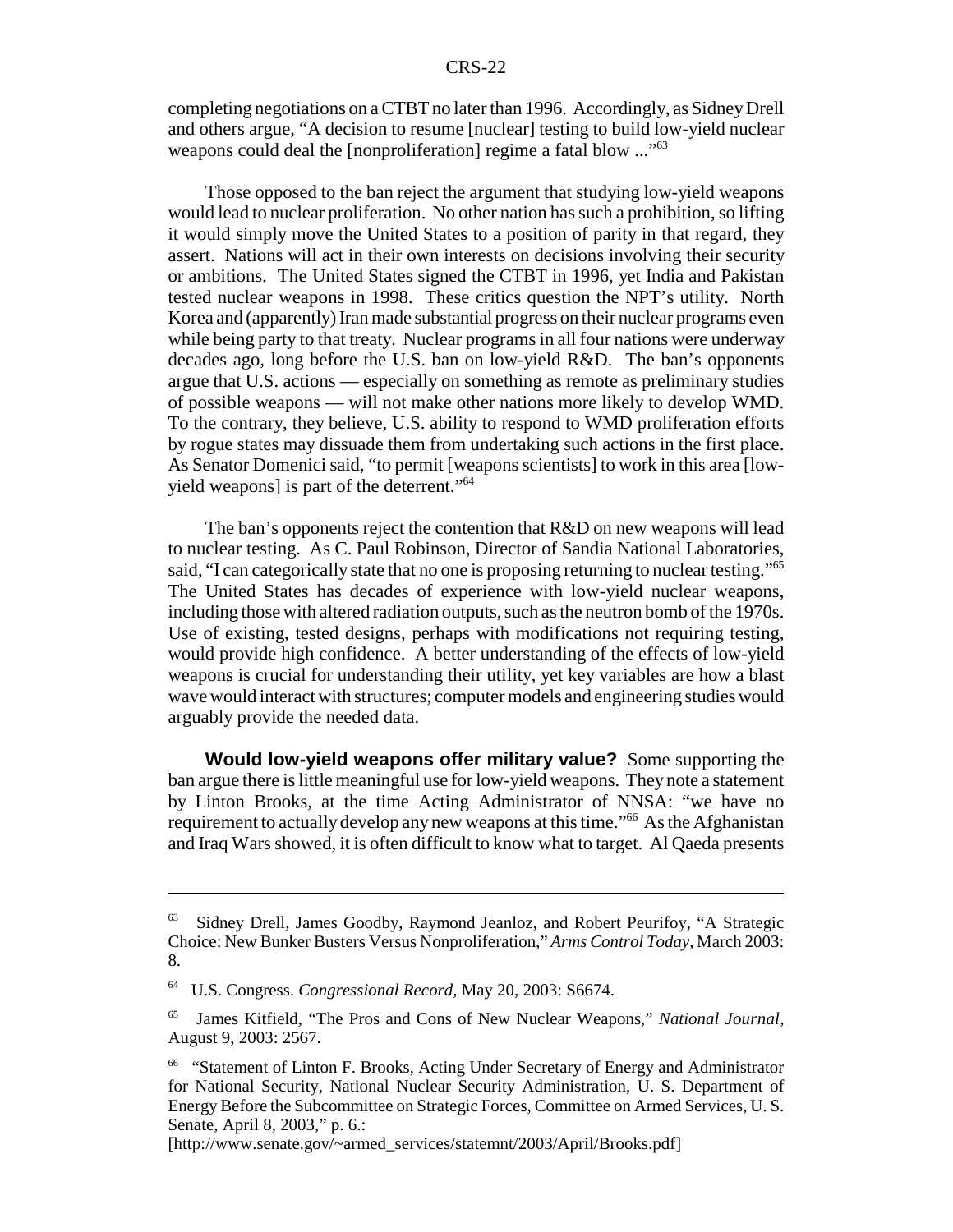few if any targets that would be suitable for nuclear weapons. Another lesson of these wars is that if targets can be located, they can often be defeated with conventional weapons. Deep burial, large tunnel complexes with multiple barriers, deception, etc., might make targets in rogue states difficult to destroy with nuclear weapons even if they can be located. Many potential targets are in cities, but detonating a low-yield nuclear weapon in or even near a city could cause much collateral damage. By one estimate, a 5-kiloton weapon detonated near and upwind from Damascus, Syria, at a depth of 30 feet would cause 230,000 fatalities and another 280,000 casualties within two years. $67$  Use of a low-yield earth penetrator against the bunkers thought to house Saddam in Baghdad, a city of nearly 5 million people, could have caused casualties on a similar scale.

The ban's opponents claim that low-yield weapons may offer important military capabilities, such as for destroying biological munitions (discussed under ACI, below) or attacking underground bunkers. There is military interest in low-yield weapons. Admiral James Ellis, Commander, U.S. Strategic Command, wrote that "US Strategic Command is interested in conducting rigorous studies of all new technologies, and examining the merits of precision, increased penetration, and reduced yields for our nuclear weapons."<sup>68</sup> At present, in the view of those who would lift the ban on low-yield R&D, the ban makes it impossible to assess the value of the capabilities sub-5-kt weapons might bring to the stockpile, or how they might be designed for specific missions. The ban, they assert, imposes broader constraints on nuclear weapons designers as they seek to stay well away from any activities that could be construed as violating the Spratt-Furse provision. Senator Sessions concluded, "it would be irrational to prohibit research that could inform future decisions as to whether such weapons would enhance the national security of our country."69 Senator Domenici noted that the ban increases the leadtime to develop a low-yield weapon should the need arise.<sup>70</sup>

<sup>67</sup> U.S. Congress. *Congressional Record,* May 20, 2003: S6666. Senator Kennedy cited this estimate. Matthew McKinzie, staff scientist on the nuclear program of the Natural Resources Defense Council, performed the analysis in April 2003 using the HPAC ("Hazard Prediction Assessment Capability") computer code produced by SAIC, Inc., for the Defense Threat Reduction Agency. Telephone conversation with Matthew McKinzie, September 23, 2003. For further information on the code and calculations using it, see McKinzie's statement in "New Nuclear Weapons vs. Nonproliferation: The Choice Before Congress," press briefing held by the Arms Control Association, Washington, DC, April 29, 2003: [http://www.armscontrol.org/events/newnuclearweapons\_apr03.asp]

<sup>&</sup>lt;sup>68</sup> Letter from Admiral Ellis to Senator John Warner, (no date), in U.S. Congress. *Congressional Record,* May 20, 2003: S6680.

<sup>69</sup> U.S. Congress. *Congressional Record,* May 20, 2003: S6667.

 $70$  Ibid., p. S6675.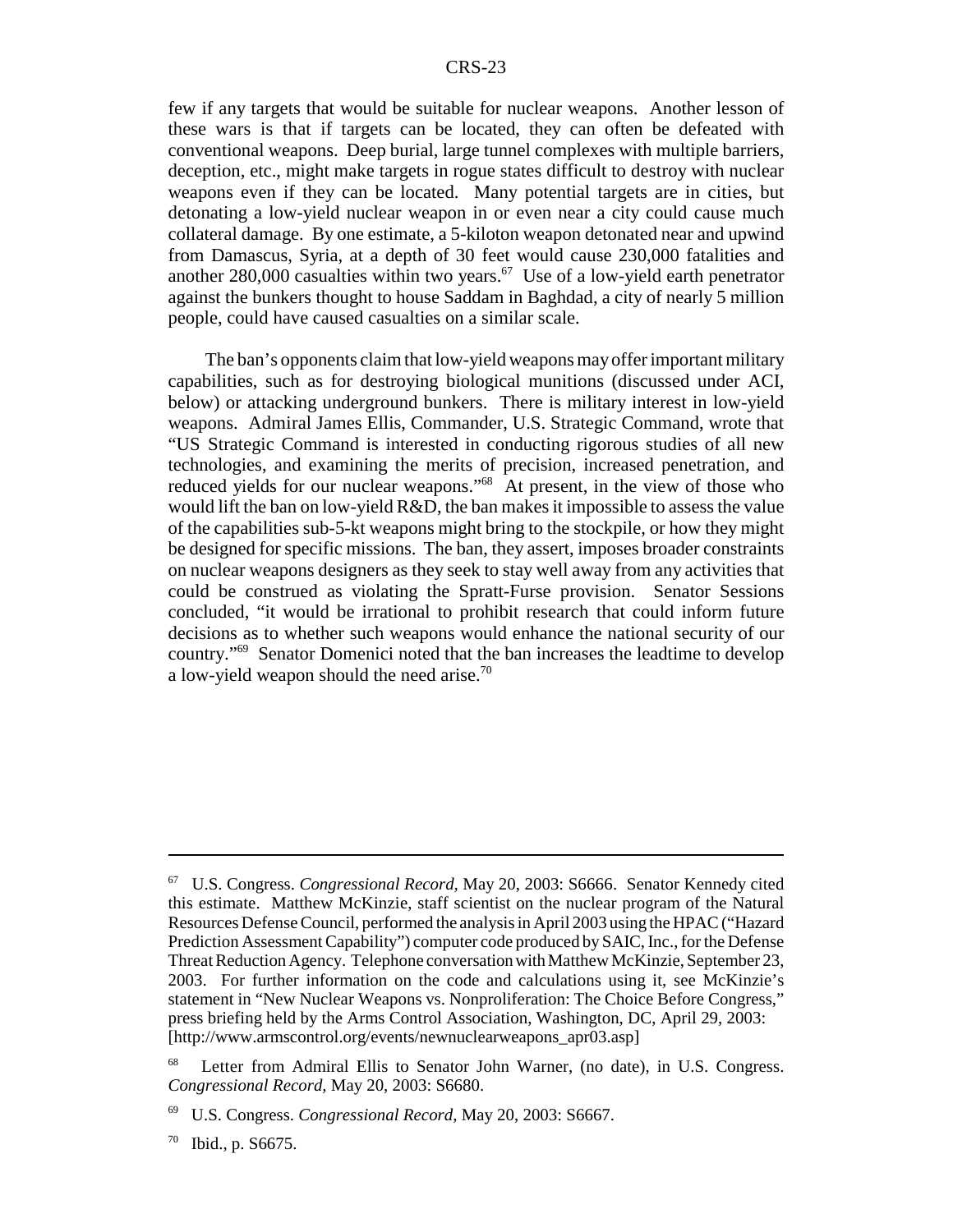## **Advanced Concepts Initiative**

## **Description**

For FY2004, the Administration requested \$21.0 million for the Advanced Concepts Initiative (ACI). Of this amount, \$15.0 million was for the Robust Nuclear Earth Penetrator (RNEP) weapon, discussed in the next section, and \$6.0 million (\$2.0 million for each of the three weapons labs) was for other advanced weapon concepts, discussed here. This latter program involves studies through phase 2a/6.2a by small groups of weapons personnel at Los Alamos, Livermore, and Sandia, as well as liaison with DOD commands. A Los Alamos publication stated:

The ACI program will conduct new weapon studies and will explore concepts for new warhead designs and modifications to meet DoD needs that are not met by the current stockpile. The ACI is a program for developing and exercising capability and for applying that capability to examine options.<sup>71</sup>

In its FY2004 legislative proposals, the Administration argued for ACI:

A revitalized nuclear weapons advanced concepts effort is essential to: (1) train the next generation of nuclear weapons scientists and engineers; and (2) restore a nuclear weapons enterprise able to respond rapidly and decisively to changes in the international security environment or unforeseen technical problems in the stockpile. $^{72}$ 

The FY2004 NDAA and EWDAA both provided \$6.0 million, as requested, but conferees on the latter made \$4.0 million available for authorization only after delivery of a DOE-DOD report on the nuclear stockpile and a 90-day congressional review period. As of early March 2004, the report had not been delivered, and NNSA could offer no indication as to when that might occur. As a result, ACI may be limited to a budget of \$2 million for much if not all of FY2004. The FY2005 request for ACI is \$9.0 million.

## **History Through the FY2003 Budget Cycle**

During much of the Cold War, the three weapons laboratories had teams of scientists and engineers studying advanced weapons concepts. Studies ranged from modifications of existing weapons, to improvements for next-generation weapons, to exploration of new weapons technologies and weapons for new missions. Tools used included laboratory experiments, computer modeling, data from past and ongoing nuclear tests, and data from experiments the teams added to nuclear tests. These teams were small, perhaps a half-dozen full-time professional staff, but during the Cold War they drew on the large advanced and exploratory R&D program that

<sup>71</sup> John Immele, "Los Alamos and the New Triad," *Nuclear Weapons Journal,* May/June 2003: 31.

<sup>72</sup> U.S. Department of Defense. *DoD Legislative Proposals. National Defense Authorization Act for Fiscal Year 2004.* Sent to Congress March 3, 2003. Section-by-Section Analysis, p. 2. [http://www.defenselink.mil/dodgc/lrs/docs/March3-sectional.pdf]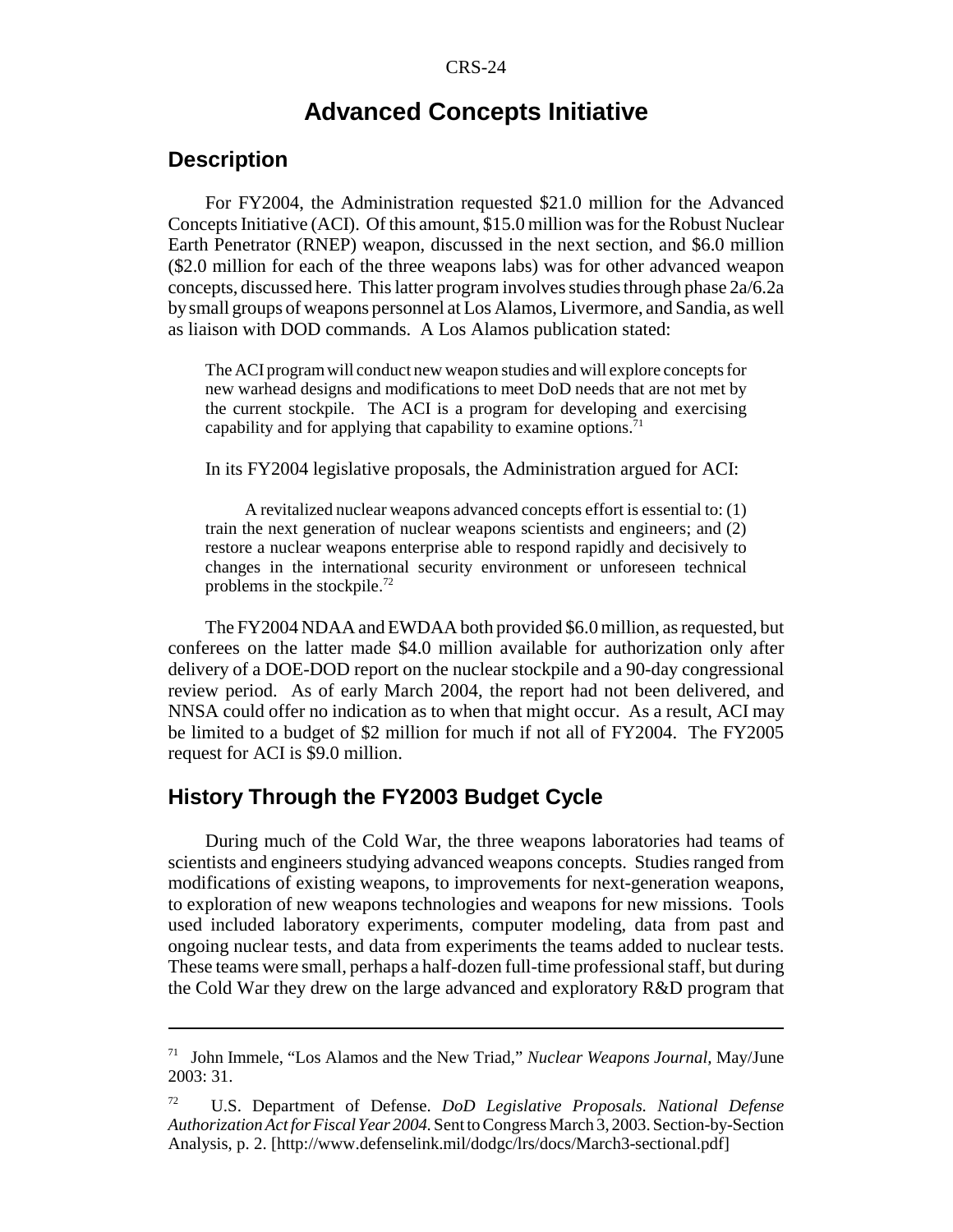was a major part of the core nuclear weapons programs at the laboratories. Team members, new staff as well as experienced designers, would typically work on advanced concepts for a year or two. Team members would also interact with DOE headquarters, DOD elements, contractors, and others.

With the end of the Cold War and the end of nuclear weapons development, the laboratories wound down their advanced concepts programs in the middle 1990s. Since then, there have been statements emphasizing the value of the type of work that advanced concepts programs performed, and subsequent calls for an ACI to reestablish advanced concepts programs at the labs. ACI would recreate the small teams, but would not reorient the bulk of the nuclear weapons program, which is focused on sustaining current weapons through the Stockpile Stewardship Program. The Chiles report of 1999 stated, "DOE should also encourage the laboratories to continue their decades old practice of exploratory development programs since these programs have allowed experienced engineers and scientists to maintain their systems engineering skills and train new employees."<sup>73</sup> The Foster panel's FY1999 report stated: "The nuclear weapons complex should work on a range of design and development tasks that exercise and sustain the capability to produce new weapon designs. This provides both a broader set of technical options to meet future needs, and a program for training new generations of stewards."74

The purportedly leaked version of the Nuclear Posture Review stated:

There are several nuclear weapon options that might provide important advantages for enhancing the nation's deterrence posture: possible modifications to existing weapons to provide additional yield flexibility in the stockpile; improved earth penetrating weapons (EPWs) to counter the increased use by potential adversaries of hardened and deeply buried facilities; and warheads that reduce collateral damage.

To further assess these and other nuclear weapons options in connection with meeting new or emerging military requirements, the NNSA will reestablish advanced warhead concepts teams at each of the national laboratories and at headquarters in Washington. This will provide unique opportunities to train our next generation of weapon designers and engineers. DoD and NNSA will also jointly review potential programs to provide nuclear capabilities, and identify opportunities for further study, including assessments of whether nuclear testing would be required to field such warheads.<sup>75</sup>

The Administration now proposes to re-create these teams.

<sup>73</sup> U.S. Commission on Maintaining United States Nuclear Weapons Expertise. *Report to Congress and the Secretary of Energy.* March 1, 1999, p. 32. [http://www.fas.org/nuke/guide/usa/doctrine/doe/chilesrpt.pdf]

<sup>74</sup> John Foster, Chairman, et al., *FY 1999 Report of the Panel to Assess the Reliability, Safety, and Security of the United States Nuclear Stockpile,* November 8, 1999, p. 12.

<sup>75</sup> *Nuclear Posture Review [Excerpts],* p. 34-35.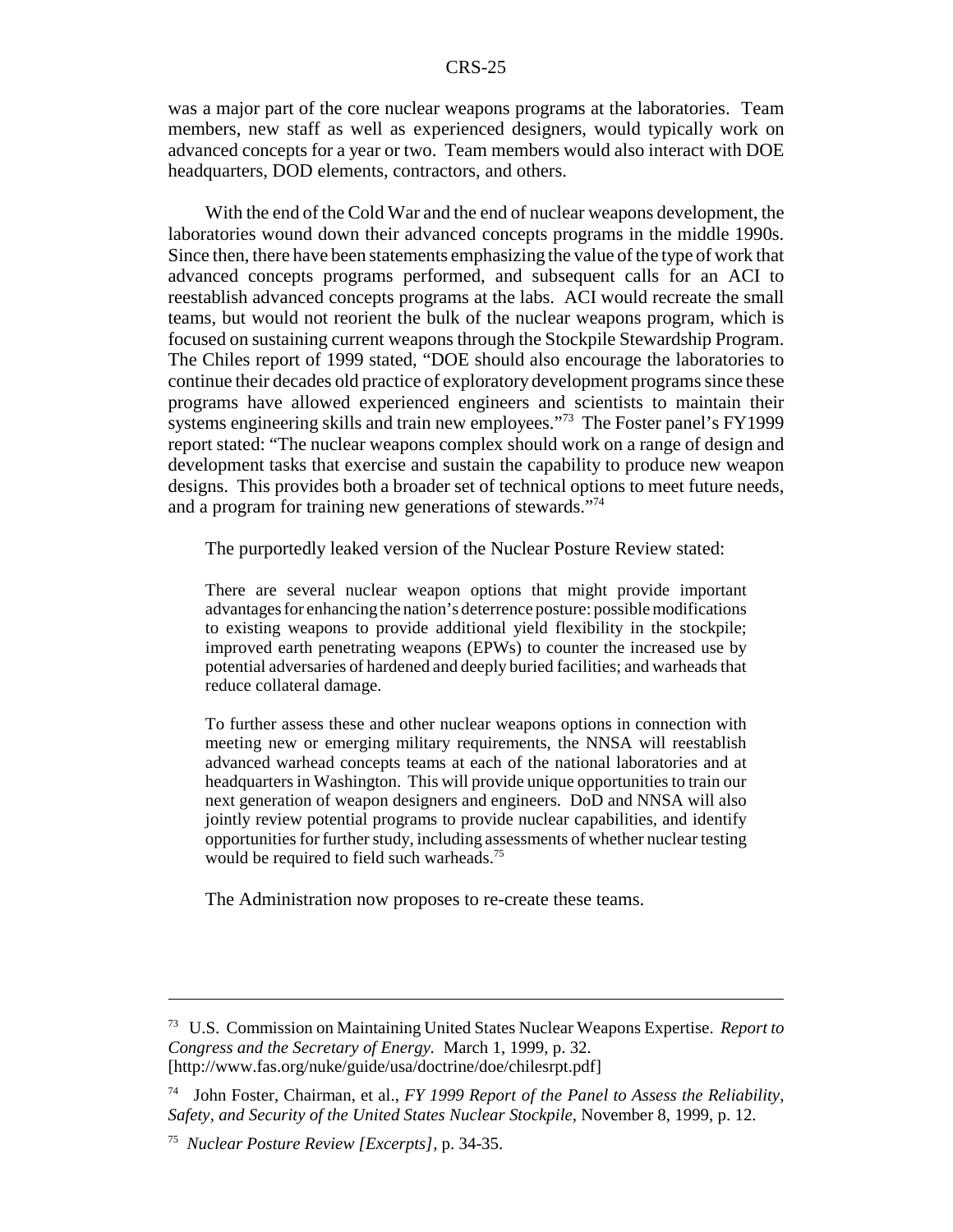In July 2003, NNSA provided details on the FY2004 studies that the non-RNEP part of ACI would conduct.<sup>76</sup> Perhaps \$200,000 would go for participation by the weapons labs in an Air Force concept study of enhancing and modernizing a current warhead, such as examining if any additional military characteristics are useful and feasible. The balance would go for other laboratory studies. Specifically, Los Alamos would spend its funds on enhancing computer modeling and simulation capability and for mechanical testing. Sandia would continue a study of "mission end-to-end command and control," which would enable military personnel to know where a warhead was at all times. This would be applicable to conventional as well as nuclear weapons. For example, if a laser-guided bomb lost track of its laser signal because of fog or smoke, end-to-end command and control would indicate its location. Livermore would undertake an early study on "design to effect," i.e., designing nuclear weapons to obtain desired output characteristics. These projects may or may not support research directly on low-yield nuclear weapons.

#### **Legislative Actions in the FY2004 Budget Cycle**

For FY2004, the Senate Armed Services Committee recommended authorizing the full \$21.0 million requested for Advanced Concepts.77 The House Armed Services Committee stated that ACI had several important purposes, such as exercising the weapons design process, training the next generation of nuclear weapons scientists and engineers, and understanding what adversaries might do in the area of nuclear weapon design. Accordingly, the committee expressed its "[belief] that NNSA should consider more significant future investment in these [Advanced Concepts] activities" and "recommends that NNSA proceed with its advanced concepts initiative forthwith."78 No amendments were offered on non-RNEP ACI in the Senate. The House rejected an amendment by Representative Tauscher to transfer all funds from ACI (including funds for RNEP) to conventional programs to defeat hardened and deeply buried targets, as discussed under RNEP, below. As a result, non-RNEP ACI was not at issue in the conference.

In its report on H.R. 2754, the FY2004 Energy and Water Development Appropriations Bill, the House Appropriations Committee delivered a scathing criticism of the nuclear weapons program. The committee found that a flawed budget process raised questions about the legitimacy of nuclear weapon requests:

Unfortunately, the country possesses neither a modern stockpile nor a modern nuclear weapons complex. Instead, both are largely carryovers from the Cold War era. After careful consideration, the Committee has concluded that much of the current situation results from a flawed budget process. ... the weapons activities portion of the NNSA budget is effectively insulated from any such [intra-agency] tradeoffs — DoD sets requirements that another agency has to

<sup>76</sup> Information provided by a DOE official, July 23, 2003.

<sup>77</sup> U.S. Congress. Senate. Committee on Armed Services. *National Defense Authorization Act for Fiscal Year 2004,* S.Rept. 108-106, p. 442.

<sup>78</sup> U.S. Congress. House. Committee on Armed Services. *National Defense Authorization Act for Fiscal Year 2004,* H.Rept. 108-106, p. 429-430.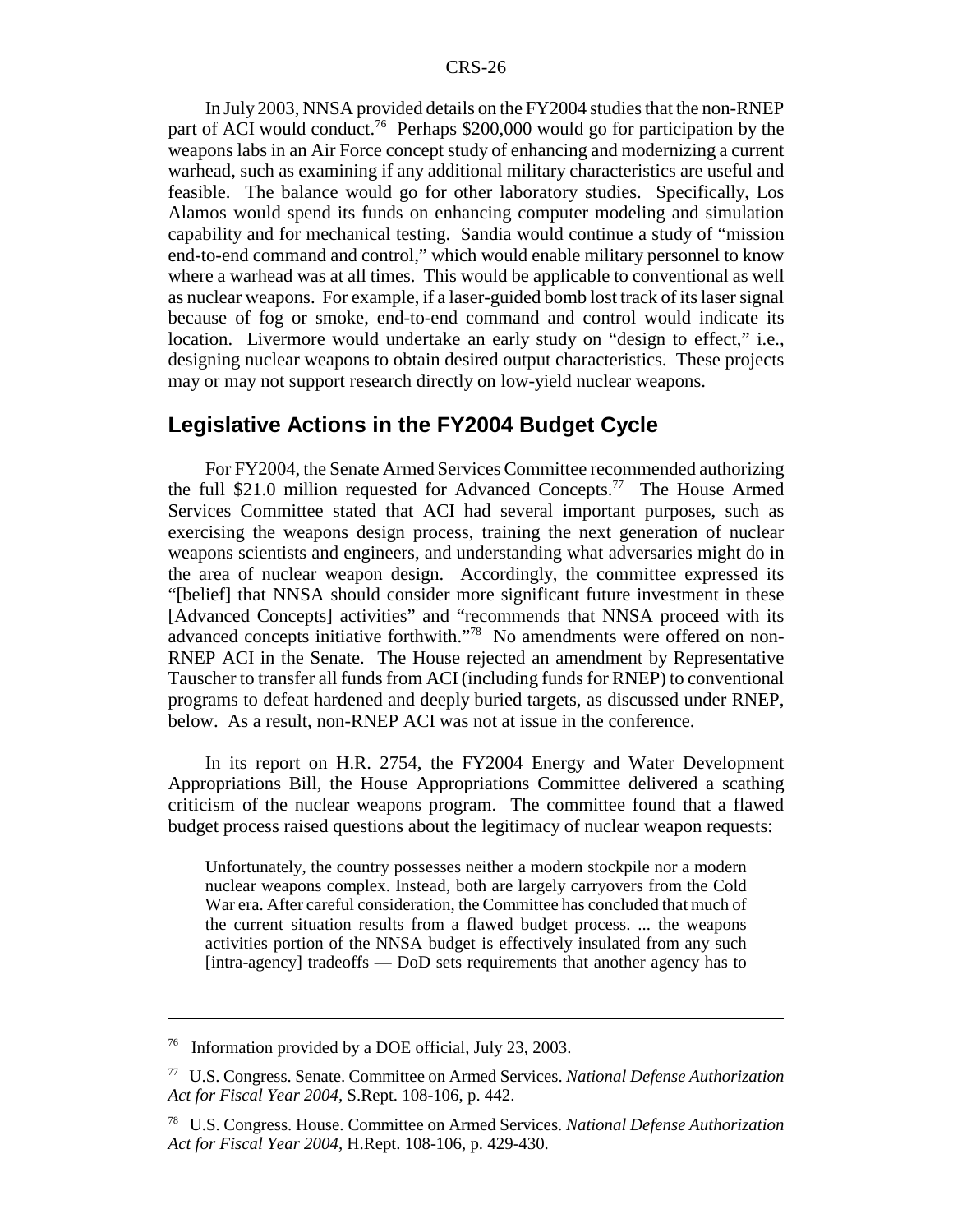fund, and DOE treats the weapons activities budget as untouchable because DoD set the requirements.

There needs to be a serious debate about whether the approximately \$6 billion spent annually on DOE's nuclear weapons complex is a sound national security investment. Until that debate occurs and the DOE weapons budget request is subject to meaningful budget trade-offs, this Committee will not assume that all of the proposed nuclear weapons requests are legitimate requirements.79

This disconnect, the committee stated, led to new weapon-related initiatives, such as ACI, RNEP, and enhanced test readiness, that overstretched NNSA's management abilities.

It appears to the Committee the Department [of Energy] is proposing to rebuild, restart, and redo and otherwise exercise every capability that was used over the past forty years of the Cold War and at the same time prepare for a future with an expanded mission for nuclear weapons. Nothing in the past performance of the NNSA convinces this Committee that the successful implementation of Stockpile Stewardship program is a foregone conclusion, which makes the pursuit of a broad range of new initiatives premature. Until the NNSA has demonstrated to the Congress that it can successfully meet its primary mission of maintaining the safety, security, and viability of the existing stockpile by executing the Stockpile Life Extension Program and Science-based Stewardship activities on time and within budget, this Committee will not support redirecting the management resources and attention to a series of new initiatives.<sup>80</sup>

For these reasons, it recommended eliminating the \$6.0 million requested for ACI. The House passed H.R. 2754 on May 18, 2003, 377-26; no amendments were offered on ACI, RNEP, test readiness, or any other Weapons Activities provisions. (Weapons Activities is the part of NNSA's budget that funds stockpile stewardship.)

The Senate Appropriations Committee recommended providing the full amount requested for ACI.<sup>81</sup> The Senate considered several amendments on ACI on September 16. It tabled, 53-41, an amendment by Senator Feinstein to eliminate the full \$21.0 million for RNEP and other ACI, and for other purposes.<sup>82</sup> It adopted on voice vote an amendment by Senator Jack Reed that barred use of funds provided by H.R. 2754 for phase 3 or 6.3 or beyond for advanced nuclear weapon concepts

<sup>79</sup> U.S. Congress. House. Committee on Appropriations. *Energy and Water Development Appropriations Bill, 2004.* H.Rept. 108-212, 108<sup>th</sup> Congress, 1<sup>st</sup> Session, USGPO, 2003, p. 139-140.

<sup>80</sup> Ibid., p. 145.

<sup>81</sup> U.S. Congress. Senate. Committee on Appropriations. *Energy and Water Development Appropriation Bill, 2004.* S.Rept. 108-105, 108<sup>th</sup> Congress, 1<sup>st</sup> Session, USGPO, 2003, p. 107.

<sup>82</sup> For amendment text, debate, and vote, see U.S. Congress. *Congressional Record,* September 15, 2003: S11436; September 15, 2003: S11436-S11451 and September 16, 2003: S11531-S11533; and September 16, 2003: S11533, respectively.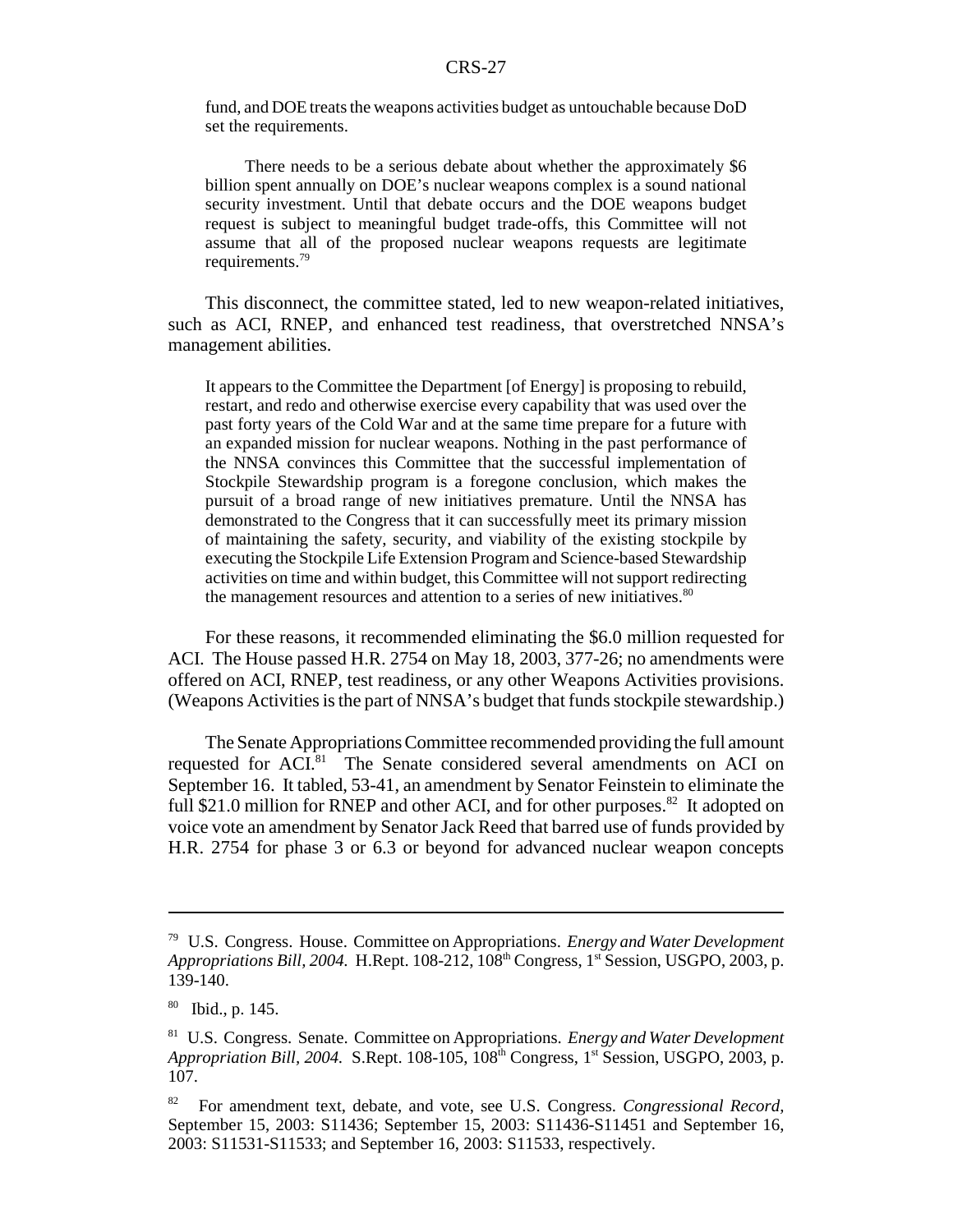including RNEP.<sup>83</sup> Senator Reed stated that his amendment "would assure that the appropriations bill is consistent with the language [on RNEP by Senator Nelson of Florida] that is included in the fiscal year 2004 Defense authorization bill."84 The Senate agreed to various amendments *en bloc,* including one by Senator Bingaman that barred spending funds provided by the bill on additional and exploratory studies (a category that excludes RNEP) under ACI until 30 days after NNSA gives Congress a detailed report on activities planned in that category for FY2004.<sup>85</sup> The Senate passed the bill, H.R. 2754, on September 16, 92-0.

### **Conference Issues and Outcomes**

Non-RNEP ACI was not expected to be at issue in the defense authorization conference because each House provided the same amount for it. Senate conferees could, however, have considered whether to endorse the House language regarding the program's future budget and proceeding, modify it, or be silent on it. Because of congressional interest in nuclear weapon programs, conferees could also have considered directing DOE to specify in detail the projects that future-year ACI requests will support.

Non-RNEP ACI was at issue in the energy and water conference. A point of possible contention was whether conferees could arrive at a compromise somewhere between the House and Senate figures, or if the funding request was so small relative to other NNSA projects that a cut of, say, 50 percent would prevent one or two of the three labs from performing its planned study. Also at issue were the two amendments the Senate passed.

An issue that implicitly faced energy and water conferees was the gulf between the House Appropriations Committee report, which argued that "pursuit of a broad range of new [nuclear] initiatives [was] premature," and the House Armed Services Committee report, which urged NNSA to "consider more significant future investment" in ACI (including RNEP).<sup>86</sup> Further, the authorization bill as passed by the House included the \$6.0 million requested, while the appropriations bill as passed by the House eliminated those funds.

The section on the low-yield R&D ban, above, gave details on final passage of the NDAA. Regarding the EWDAA, the House agreed to the conference report, 387- 36, on November 18, and the Senate agreed to it on the same day by unanimous consent. The President signed the measure into law (P.L. 108-137) on December 1.

<sup>83</sup> For amendment text, debate, and vote, see U.S. Congress. *Congressional Record,* September 16, 2003: S11534, S11534-S11538, and S11538, respectively.

<sup>84</sup> U.S. Congress. *Congressional Record,* September 16, 2003: S11535.

<sup>85</sup> For amendment text and *en bloc* agreement, see U.S. Congress. *Congressional Record,* September 16, 2003: S11541 and S11539, respectively.

<sup>86</sup> U.S. Congress. House. Committee on Appropriations. *Energy and Water Development Appropriations Bill, 2004*, H.Rept. 108-212, p. 145; and U.S. Congress. House. Committee on Armed Services. *National Defense Authorization Act for Fiscal Year 2004,* S.Rept. 108- 106, p. 429.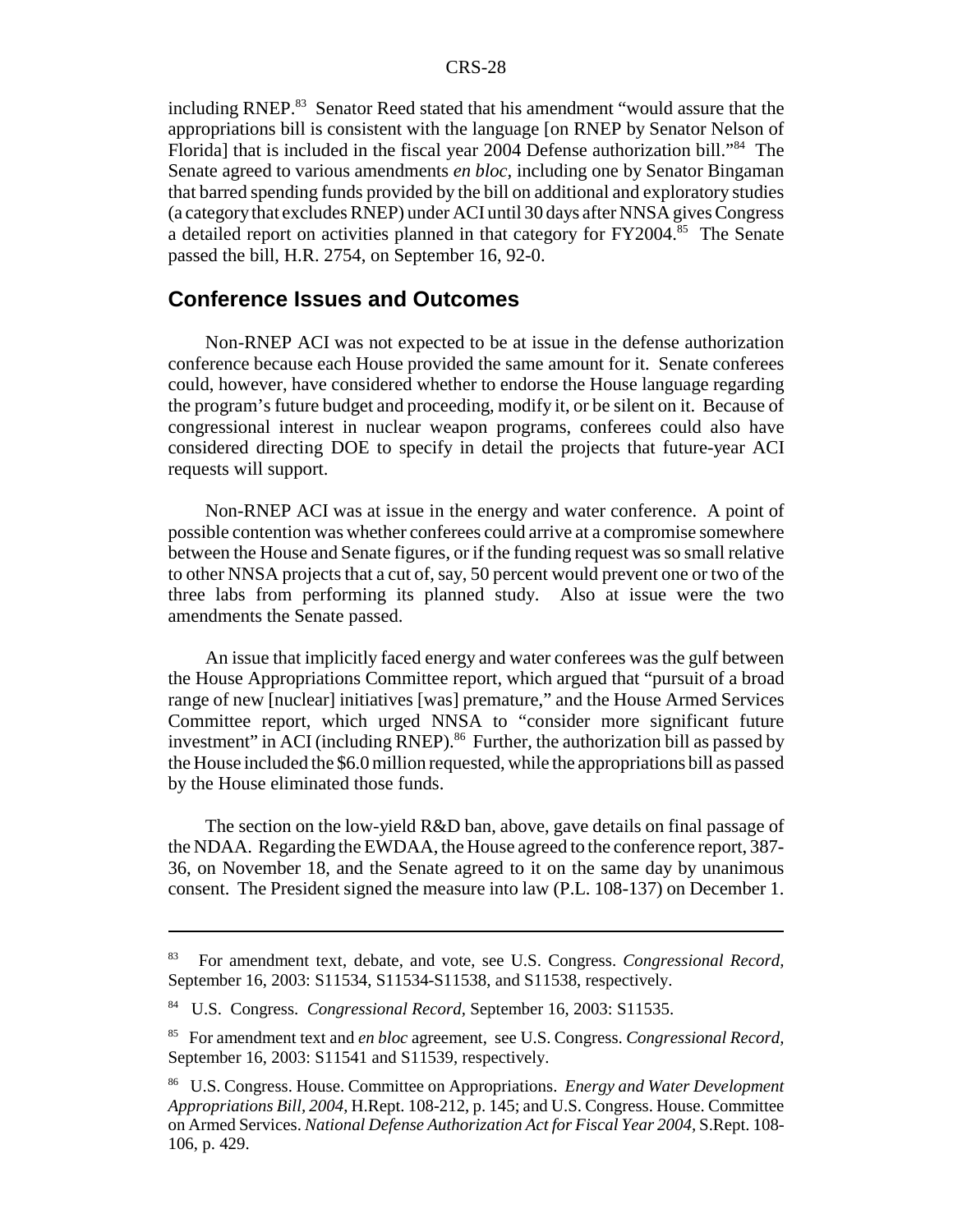The NDAA provided the amount requested for non-RNEP ACI, \$6.0 million. It was not at issue in conference, and the conference report did not comment on it.

The EWDAA provided \$6.0 million for Advanced Concepts (excluding RNEP), but the conferees made \$4.0 million available for obligation only after the Secretaries of Energy and Defense deliver to Congress a revised Nuclear Weapons Stockpile plan detailing a plan and schedule for achieving the President's proposed adjustments to the strategic weapons stockpile (including a reduction in operationally deployed weapons to 1,700-2,200 by 2012), and 90 days elapse for review by the Armed Services and Appropriations Committees.<sup>87</sup> The DOE-DOD report was due with the submission of the FY2005 budget request in early February 2004, but the two departments had not submitted it a month later.<sup>88</sup> This provision therefore limits ACI funds to \$2.0 million until the report is submitted. Further, conferees included as section 313 the amendment by Senator Bingaman barring spending on ACI until 30 days after NNSA submits a report detailing certain planned ACI activities. NNSA submitted the report on March 3, 2004, so the activities are suspended until April 2. $89$ 

While the EWDAA provided the Senate amount for ACI and not the House amount, the conferees' language requiring a DOE-DOD report on the link between the stockpile plan and the President's planned nuclear force structure addressed a central concern expressed in the House Appropriations Committee's report:

While the conventional forces in the Defense Department go through a  $21<sup>st</sup>$ -Century transformation to meet the challenges of a new era, the NNSA is forced, through inertia and indecision, to maintain all contingencies regardless of how unlikely the threat. The Department of Defense needs to determine the composition of the stockpile required to support the President's announced stockpile reductions, and then coordinate with DOE to establish the nuclear weapons complex requirements based on deliberate, timely, well-justified decisions supported by Congress.<sup>90</sup>

Regarding the amendment by Senator Reed on RNEP, the conference report contained the following language: "The conferees remind the Administration that none of the funds provided may be used for activities at the engineering development phases, phase 3 or 6.3, or beyond, in support of advanced nuclear weapons concepts, including the Robust Nuclear Earth Penetrator."<sup>91</sup>

<sup>87</sup> U.S. Congress. Committee of Conference. *Making Appropriations for Energy and Water Development for the Fiscal Year Ending September 30, 2004, and for Other Purposes.* H.Rept. 108-357, 108<sup>th</sup> Congress, 1<sup>st</sup> Session, USGPO, 2003, p. 154, 156.

<sup>88</sup> Information provided by NNSA staff, March 4, 2004.

<sup>89</sup> Information provided by NNSA staff, March 4, 2004.

<sup>90</sup> House Appropriations Committee, *Energy and Water Development Appropriations Bill, 2004,* H.Rept. 108-212, p. 142.

<sup>91</sup> Committee of Conference, *Making Appropriations for Energy and Water Development for the Fiscal Year Ending September 30, 2004 ...,* p. 156.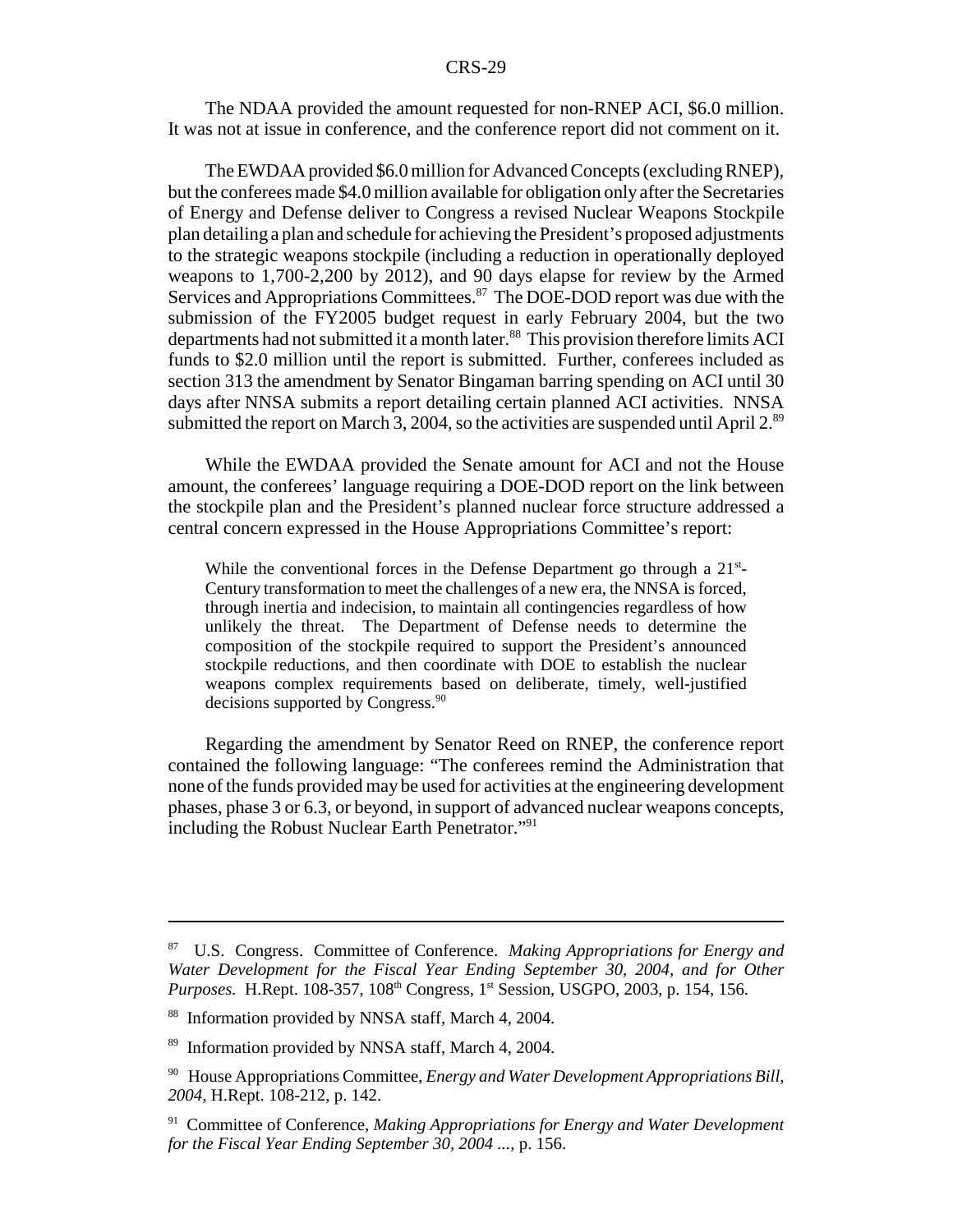## **The FY2005 Budget Cycle**

The FY2005 request is \$9.0 million. ACI activities include

developing advanced concepts which could be applied to the stockpile of the future, code development for system-specific nuclear effects, phenomenology, and exercise of design skills; conducting pre-conceptual, conceptual, feasibility, design and costing studies of options.<sup>92</sup>

NNSA Administrator Brooks said that ideas for ACI include the ability to destroy biological agents, improved safety and security, and more capable or robust weapon designs that might be developed without testing. He felt that the effort probably "will be focused on safety, security flexibility, greater margins than on fundamental new capabilities."93

NNSA's FY2005 budget request document includes, for the first time, budgets for out years (in this case FY2006-FY2009) as well as for the current year. The requests projected for ACI are: FY2006: \$14.4 million; FY2007, \$14.9 million; FY2008, \$14.6 million; and FY2009, \$29.5 million.<sup>94</sup>

#### **Issues for Congress**

The Administration, DOD, NNSA, the nuclear weapons laboratories, the Foster panel, and others see many benefits for ACI. Many are fine-grained in their detail. The labs in particular have a detailed sense of what they would undertake through ACI; many of the arguments for ACI presented here are based on discussions with weapons lab personnel. Whether because of the relatively small amount of money involved, uncertainty over which projects ACI would undertake, or the attention drawn to RNEP, test readiness, and the ban on low-yield R&D, opponents of those three issues made few comments on ACI as a whole. Consequently, due to the paucity of public discourse on ACI, some counterarguments come from critics of the program, but others are presented as they might be made by the critics.

**Does deterrence require new types of nuclear weapons?** A key aspect of the debate over ACI — and over low-yield weapons and RNEP as well is the relationship between deterrence and new weapons. George Miller of Livermore states:

Deterrence is a dynamic concept — it has to continually evolve and be able to respond to changes that our adversaries will make in order to be relevant and

<sup>92</sup> U.S. Department of Energy. Office of Management, Budget and Evaluation/CFO. *FY 2005 Congressional Budget Request,* vol. 1, National Nuclear Security Administration. DOE/ME-0032, February 2004, p. 76.

<sup>93 &</sup>quot;The Bush Administration's Views on the Future of Nuclear Weapons: An Interview with NNSA Administrator Linton Brooks," *Arms Control Today,* January/February 2004: 3.

<sup>94</sup> U.S. Department of Energy. Office of Management, Budget and Evaluation/CFO. *FY 2005 Congressional Budget Request,* vol. 1, National Nuclear Security Administration. DOE/ME-0032, February 2004, p. 63.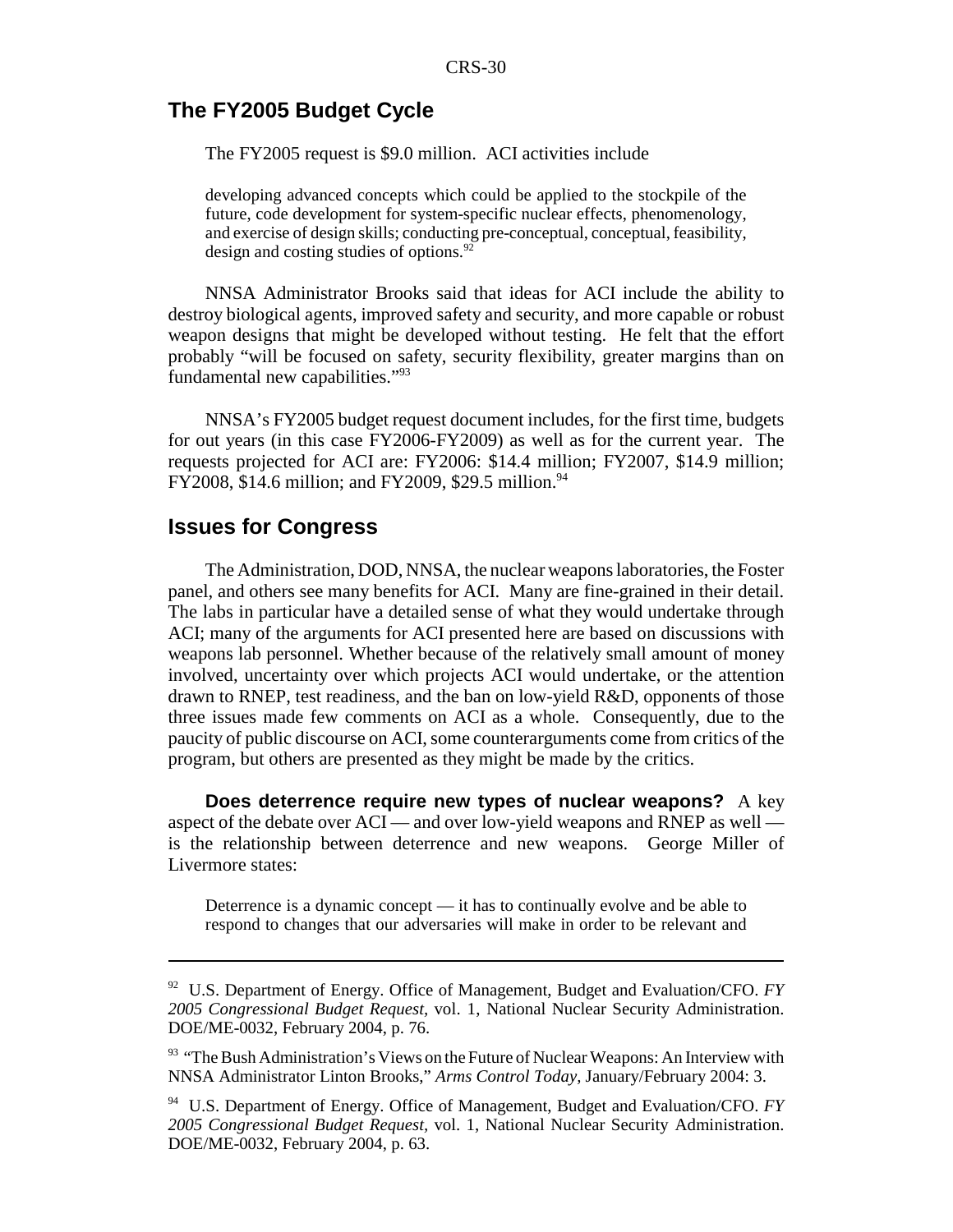effective. That's what happened in the Cold War. The real question that is being debated is whether nuclear weapons will be allowed to develop in response to the changing world situation. If they are to evolve, modifications to the Cold War arsenal will be required if for no other reason than to limit collateral damage. If they are not to evolve, the nuclear arsenal will become irrelevant and will die away. Standing still is not stable.<sup>95</sup>

Critics assert that the only role of nuclear weapons is to deter other nations from using nuclear weapons against the United States, or perhaps against its friends and allies. For this purpose, existing weapons are more than sufficient and their use is fully credible. In this view, there would be no need for new weapons.

With the threat of a U.S.-Russian nuclear war very low, the Administration is seeking something from nuclear weapons beyond deterrence. A goal set forth in the Quadrennial Defense Review is that "[w]ell targeted strategy and policy can ... dissuade other countries from initiating future military competitions."96 The Nuclear Posture Review, amplifying on this point, stated that a "[d]iverse portfolio of capabilities denies payoff from competition."97 The Administration further argues that preemption may be needed to counter threats of WMD, and that the United States may use "all of our options" in *responding* to an attack using WMD. While these two statements do *not* state that the United States would use nuclear weapons preemptively, neither do they rule out such use.

Another goal of the current Administration involves having potential adversaries take certain actions, such as having Iran open its nuclear facilities to inspection, having North Korea verifiably halt all work related to nuclear weapons, or (until recently) having Iraq cooperate fully with inspectors. Ideally, these goals would be achieved through diplomatic, economic, or similar means, but if those means do not suffice, preemptive force might be threatened or, as in Iraq, used. Coercion — the threat to use force against states if they *do not* take certain actions — goes beyond deterrence, which threatens to use force against states if they *do* take certain actions. Coercion works earlier in the threat chain, with the intention of eliminating (through diplomacy, threat, or force) activities that could create threats rather than forestalling the use of existing capabilities, one argument being that it is hard to know what is needed to deter a rogue state.

A shift from deterrence to something more, whatever form that may take, could lead to a change in weapons desired to implement the new policy. Conventional or nuclear forces credible for deterrence might not be credible under the new approach. Would any regime believe a U.S. threat to use nuclear weapons? New nuclear weapons — especially lower-yield weapons tailored to destroy specific targets render such threats more credible, supporters argue.

<sup>&</sup>lt;sup>95</sup> Personal communication, September 5, 2003.

<sup>96</sup> U.S. Department of Defense. *Quadrennial Defense Review Report.* September 30, 2001, p. 12. [http://www.defenselink.mil/pubs/qdr2001.pdf]

<sup>97</sup> U.S. Department of Defense. *Findings of the Nuclear Posture Review,* January 9, 2002, slide, "QDR: Defense Policy Goals."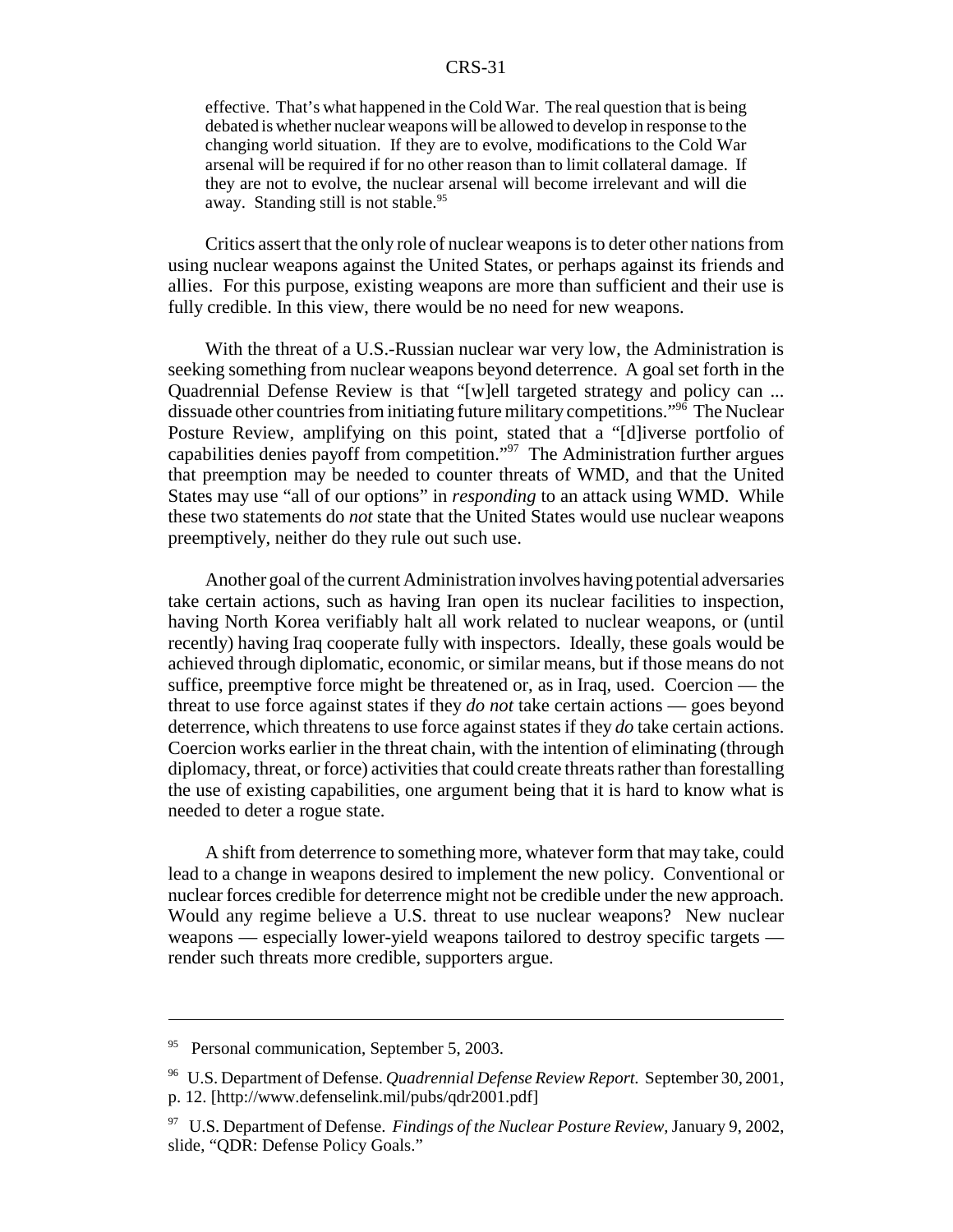ACI's supporters believe that the ability to respond to potential threats, as ACI is intended to do, would promote U.S. security. John Gordon, former NNSA Administrator, said, "a demonstrated ability to design, develop, and produce new warheads, including small builds of special purpose weapons, could be an important element in our overall deterrent posture. Such capabilities could act to convince an adversary that it could not expect to negate U.S. nuclear forces, for example, by seeking to house vital command and control functions in hard, deeply-buried installations."98 U.S. nuclear weapons able to hold at risk such targets could be used not only for deterrence but also for coercion and preemption.

In the view of critics, deterrence and something more come from threat of regime change, and that threat comes from conventional, forces, not nuclear forces. New weapons, in this assessment, might not enhance deterrence even if tailored for specific missions, as ACI might do, because rogue states would see use of new weapons as no more credible than use of current weapons. Critics cite a 1992 letter by the first Bush Administration setting forth a presidential decision "to modify U.S. nuclear testing policy immediately, to impose limits on the number, purpose and yield of our tests. The purpose of all U.S. nuclear tests of our weapons will henceforth be for the safety and reliability of our deterrent forces."<sup>99</sup> Omitted from this statement was weapons development as a purpose for testing. As developing new weapons typically required testing, critics interpret the statement as indicating that there was no need for new nuclear weapons. If existing weapons were sufficient for U.S. security in 1992, they assert, these same weapons should suffice now. At that time, U.S. nuclear weapons addressed as lesser included cases targets that are of current concern, such as deeply buried targets and biological weapon storage sites. Additionally, critics oppose the Administration's policy of preemption and see concurrent requests for buttressing U.S. nuclear capabilities as a dangerous part of it.

**Do ACI programs offer significant military value?** There have been several suggestions for new types of nuclear weapons in addition to earth penetrator weapons (EPWs). General Richard Myers, Chairman, Joint Chiefs of Staff, stated, "In terms of anthrax, it's said that gamma rays can, you know, destroy the anthrax spores, which is something we need to look at."<sup>100</sup> Kathleen Bailey, former Assistant Director for Nonproliferation, Arms Control and Disarmament Agency and Robert Barker, former Assistant to the Secretary of Defense for Atomic Energy, suggest several new warheads: "[w]arheads with suppressed electromagnetic pulse for more effective missile defense; [r]educed residual radiation warheads for low collateral

<sup>&</sup>lt;sup>98</sup> Letter from John Gordon, Administrator, National Nuclear Security Administration, to the Honorable John W. Warner, Chairman, Committee on Armed Services, United States Senate, May 17, 2001, p. 2.

<sup>&</sup>lt;sup>99</sup> Letter from [National Security Advisor] Brent Scowcroft, [Secretary of Defense] Dick Cheney, and [Secretary of Energy] James Watkins to Honorable J. Bennett Johnston, Chairman, Subcommittee on Energy and Water Development, Committee on Appropriations, United States Senate, July 10, 1992.

<sup>&</sup>lt;sup>100</sup> U.S. Department of Defense. "DoD News Briefing — Secretary Rumsfeld and Gen. Myers." May 20, 2003. [http://www.defenselink.mil/transcripts/2003/tr20030520 secdef0207.html]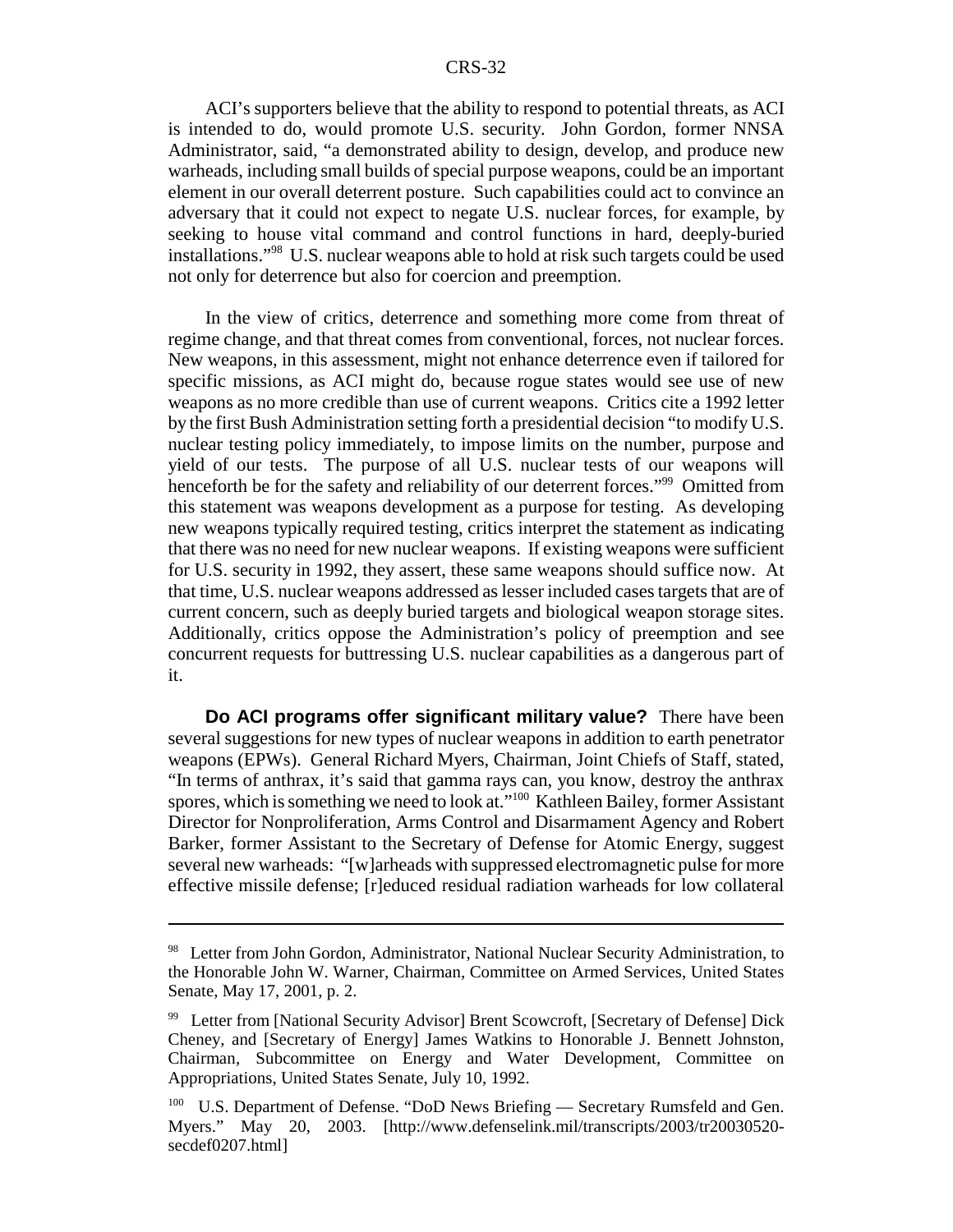damage; and [r]obust warheads for longer shelf-life."<sup>101</sup> Another possibility would be warheads for intercepting missiles armed with chemical or biological agents.<sup>102</sup> If these ideas are of mutual interest to DOE and DOD, projects of this sort would appear to fall within the purview of ACI.

Critics question the value or feasibility of such weapons. Peter Zimmerman, a physicist, consultant to the Senate Foreign Relations Committee, and formerly science adviser for arms control at the State Department, writes: "Reduced residual radiation weapons would be similar to the 'neutron' bombs, made in the 1970s, with very low fission yield. For classified reasons they cannot be readily made today without compromise to higher priority programs. Suppressing electromagnetic pulse is very difficult because that would require capturing the many high-energy electrons liberated by a nuclear explosion. Ultra-robust warheads could have been developed and tested decades ago, but weren't, perhaps because the nuclear weapons community feared that that could have ended the need to test."103 The Administration and Congress appear to have little if any interest in nuclear-armed interceptors, as noted earlier.

In a 1989 report, DOE explained its low interest in more robust warheads. It stated that the nuclear weapon laboratories were studying the feasibility of such warheads, which would have reduced sensitivity to aging, to material properties that might change slightly during remanufacture, to tolerances of manufacture, etc. "We cannot predict the success of this research program," DOE said, and noted that "such warheads would be less operationally efficient than the optimized warheads in current use and have some size and weight penalties with attendant cost and performance penalties to weapon delivery systems."104 Now, though, such penalties are arguably less important than they were during the Cold War — and ultra-robust warheads accordingly more desirable — because the United States plans to reduce the number of warheads carried by operationally deployed ballistic missiles,<sup>105</sup> and bombers can be loaded with fewer bombs and missiles, making extra carrying capacity available on these systems.

<sup>&</sup>lt;sup>101</sup> Kathleen Bailey and Robert Barker, "Why the United States Should Unsign the Comprehensive Test Ban Treaty and Resume Nuclear Testing," *Comparative Strategy,* April-June 2003: 134.

<sup>102</sup> See Hans Kruger and Edgar Mendelsohn, "Neutralization of Chemical/Biological Ballistic Warheads by Low-Yield Nuclear Interceptors," Lawrence Livermore National Laboratory publication UCRL-ID-110403, August 1992, and Hans Kruger, "Defense Against Biological or Chemical Bomblet Warheads with Nuclear Interceptors," UCRL-ID-123815, March 1996.

<sup>&</sup>lt;sup>103</sup> Personal communication, September 2, 2003.

<sup>104</sup> U.S. Department of Energy. "Annual Report to Congress, Volume I: Program Status of Preparations for Further Limitations on Nuclear Testing, Required by Section 1436 of the National Defense Authorization Act, FY 1989," December 1989, p. 16.

<sup>&</sup>lt;sup>105</sup> U.S. Department of Defense. "Findings of the Nuclear Posture Review," January 9, 2002, slide titled, "NPR Decisions Made."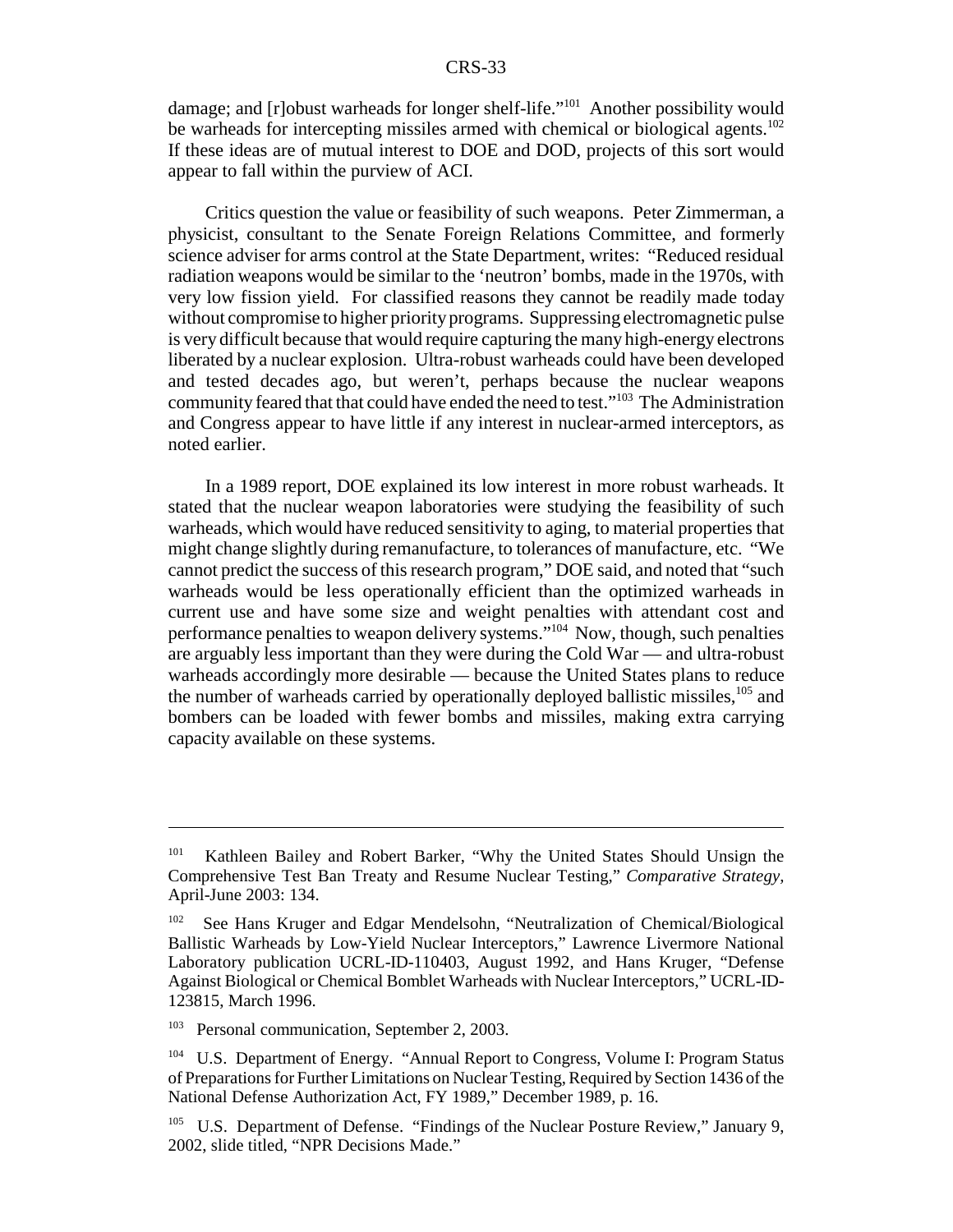**Is it technically feasible to use nuclear weapons to destroy stored bioweapon stockpiles? If so, is such use advisable?** One concept that ACI might explore would be nuclear weapons for destroying chemical or biological warfare agents. ACI supporters advance it as a main reason for studying new or modified weapons, yet there is much less understanding of this topic than of RNEP. This section deals with attacks on biological warfare (BW) agents because some of them, such as anthrax spores, are more lethal than the most toxic chemical warfare agents on a weight-for-weight basis. It first addresses the technical feasibility of such attacks, drawing heavily on the work of Hans Kruger<sup>106</sup> and Jonathan B. Tucker.<sup>107</sup> Kruger is a physicist and an authority on the effects of nuclear weapons on chemical and biological agents. He led Livermore's weapons effects group from around 1973 to 1999, when he retired, and is currently working at Livermore on these issues. Tucker is a Senior Researcher at the Center for Nonproliferation Studies, Monterey Institute of International Studies. He has written extensively on BW and was a U.N. biological weapons inspector in Iraq.<sup>108</sup> After considering feasibility, this section addresses the advisability of such attacks, taking into account political, intelligence, and collateral-damage issues, and then offers several concluding observations.

**Feasibility.** In calculating the effects of nuclear weapons on BW agent, Kruger makes several assumptions about the target.<sup>109</sup> The agent would be stacked in steel barrels or larger containers in various configurations, stored in the open or in a typical warehouse. It would be in the form of a water slurry,<sup>110</sup> for which he used water as a surrogate for the purpose of computer modeling.<sup>111</sup> He stated that "[b]iological agent is typically stored in barrels or larger storage containers."112 He further stated that BW agent in a water slurry is a conservative assumption because less radiation would reach the bottom of a stack of barrels filled with water slurry than with, e.g., dry anthrax powder. $^{113}$ 

While there may be various ways to neutralize BW agent without the cooperation of the country possessing such agent, Kruger argues that using a nuclear weapon to neutralize BW agents requires applying a lethal dose of radiation to all parts of the storage site. Nuclear weapons produce various forms of radiation. Xrays are stopped near the top of the material because they do not have enough energy to penetrate further. Gamma rays (electromagnetic radiation of higher energy than

<sup>&</sup>lt;sup>106</sup> Personal communication, September 16, 19, 23, and 24, and October 7, 2003.

<sup>&</sup>lt;sup>107</sup> Personal communication, September 30, October 1, and October 4, 2003.

<sup>108</sup> See also Robert Nelson, "Nuclear 'Bunker Busters' Would More Likely Disperse than Destroy Buried Stockpiles of Biological and Chemical Agents," c. 2003, 20 p., available at [http://www.princeton.edu/~rnelson/papers/agent\_defeat.pdf].

<sup>109</sup> These assumptions are detailed in H. Kruger, *Radiation-Neutralization of Stored Biological Warfare Agents with Low-Yield Nuclear Warheads,* UCRL-ID-140193, August 21, 2000, p. 1-4. [http://www.llnl.gov/tid/lof/documents/pdf/238391.pdf]

<sup>&</sup>lt;sup>110</sup> Personal communication, October 7, 2003.

<sup>111</sup> Kruger, *Radiation-Neutralization of Stored Biological Warfare Agents ...,* p. 3.

 $112$  Ibid., p. 2.

<sup>&</sup>lt;sup>113</sup> Personal communication, October 7, 2003.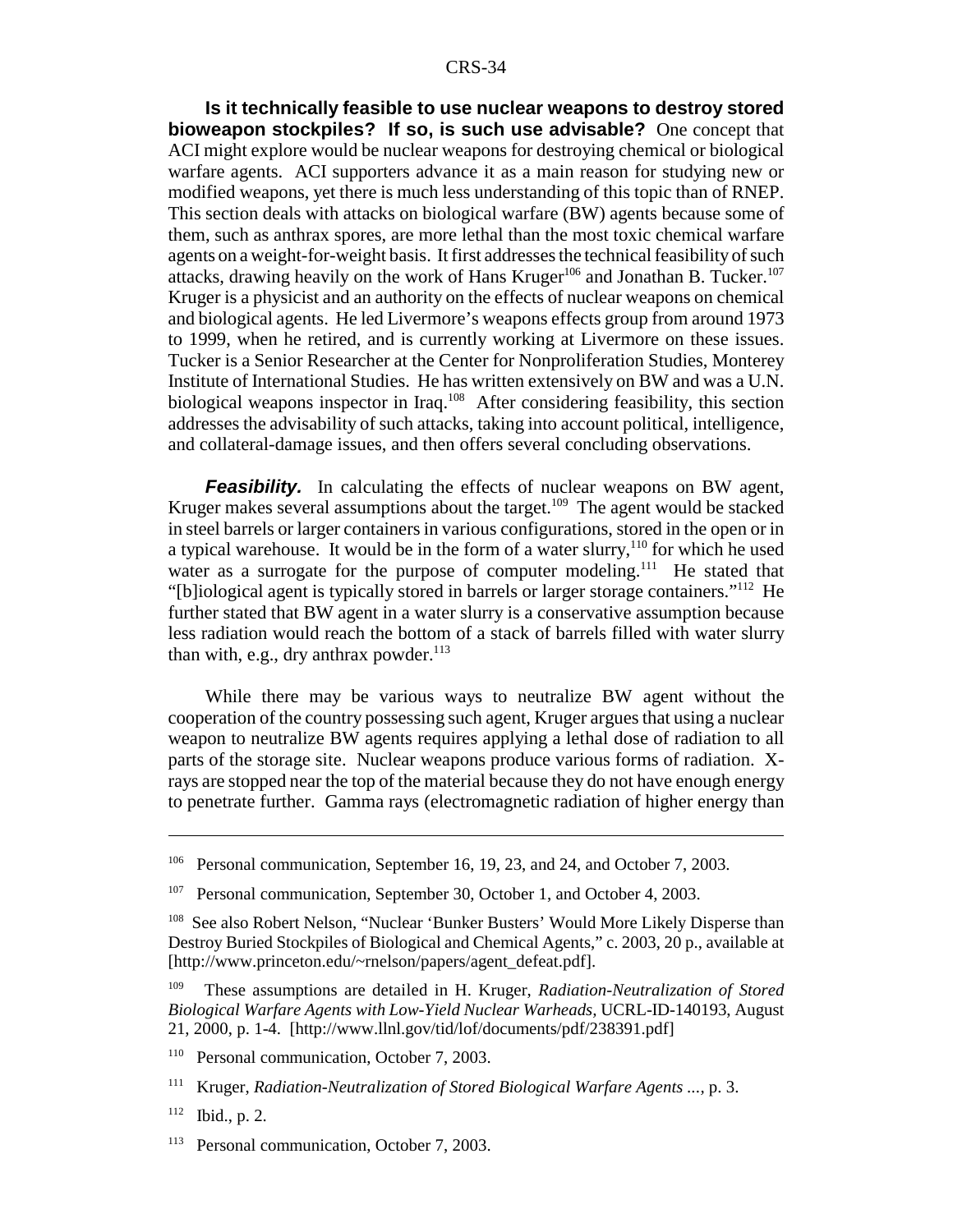x-rays) penetrate more deeply. One study finds gamma rays of limited value: In two cases studied (attacking BW agent in an underground bunker, one case with a nuclear explosion inside the bunker and the other with the explosion in the ground but outside the bunker), "the amount of bio-agents effectively irradiated by this process [gamma rays] will in all likelihood be a small fraction of the total."114 Neutrons are the most effective mechanism. They are more penetrating than gammas. In addition, neutrons generate gamma rays when they strike the target material; gammas generated far down in the stack of stored agent can penetrate to the bottom of the stack. The key to calculating the effects of a nuclear weapon on BW agents, then, according to this argument, is the number of neutrons and their energy level; a dose of neutrons and gamma rays sufficient to kill BW agent at the bottom of the stack would expose the rest of the stack to a much greater dose.

The fireball of a nuclear explosion would probably incinerate BW agents, but radiation is a more useful kill mechanism from a military point of view because it can be calculated much more precisely if one knows the conditions under which the agent is stored. Currently-deployed nuclear weapons, which use a combination of fission and fusion to produce an explosion, must be detonated close to the ground creating much fallout — in order to kill BW agents; for a greater height of burst, the number and energy level of neutrons produced would be insufficient for this task.<sup>115</sup> Nuclear weapons can be made, however, that generate more neutrons. Such a weapon is a reduced blast/enhanced radiation weapon, such as the "neutron bomb" of the 1970s. (Neutron bombs were controversial and are discussed further below.) For a given yield, these weapons produce an order of magnitude more neutrons than do standard low-yield nuclear weapons, and the neutrons have a higher energy level. Kruger calculates that a 10-kt weapon of this type burst at a height of 10 meters would neutralize BW agents to a radius of about 50 meters, vs. 10 meters for a 10-kt fission weapon at the same height of burst.<sup>116</sup> (For comparison, the Hiroshima bomb had a yield of 15 kt.) He notes several consequences of the increased neutron flux:

a fusion warhead [e.g., a neutron bomb] has a larger sterilization area than a fission warhead of equal yield. Another (to me: significant) consequence is that I can detonate a fusion warhead at an altitude above the ground (higher than the "optimum" altitude) sufficiently high that the fireball does not touch the ground,

<sup>114</sup> Michael May and Zachary Haldeman, "Effectiveness of Nuclear Weapons against Buried Biological Agents," May 2003, p.14. Available at [http://www.ciaonet.org/wps/mam09/mam09.pdf].

<sup>&</sup>lt;sup>115</sup> Kruger provided the following details: "most of the fallout is from the radioactive fission products (the two pieces into which a uranium or plutonium atom splits when it fissions) that is initially vaporized and then solidifies on the solid matter 'scooped up' from the surface. ... think of it as a vapor plating type of process. This results in relatively large particulates that drop sufficiently fast to reach the ground within a few to a few tens of kilometers from ground zero. The same amount of radioactive fission products is present when the detonation occurs at such a height that no ground material is scooped up. However, now the fission products form much smaller particles that have a much lower settling velocity. Now the fission debris is spread over a very much larger distance and as a result the radioactive dose on the ground is very much lower." Personal correspondence, September 24, 2003.

<sup>116</sup> Kruger, *Radiation-Neutralization of Stored Biological Warfare Agents...,* p. 7.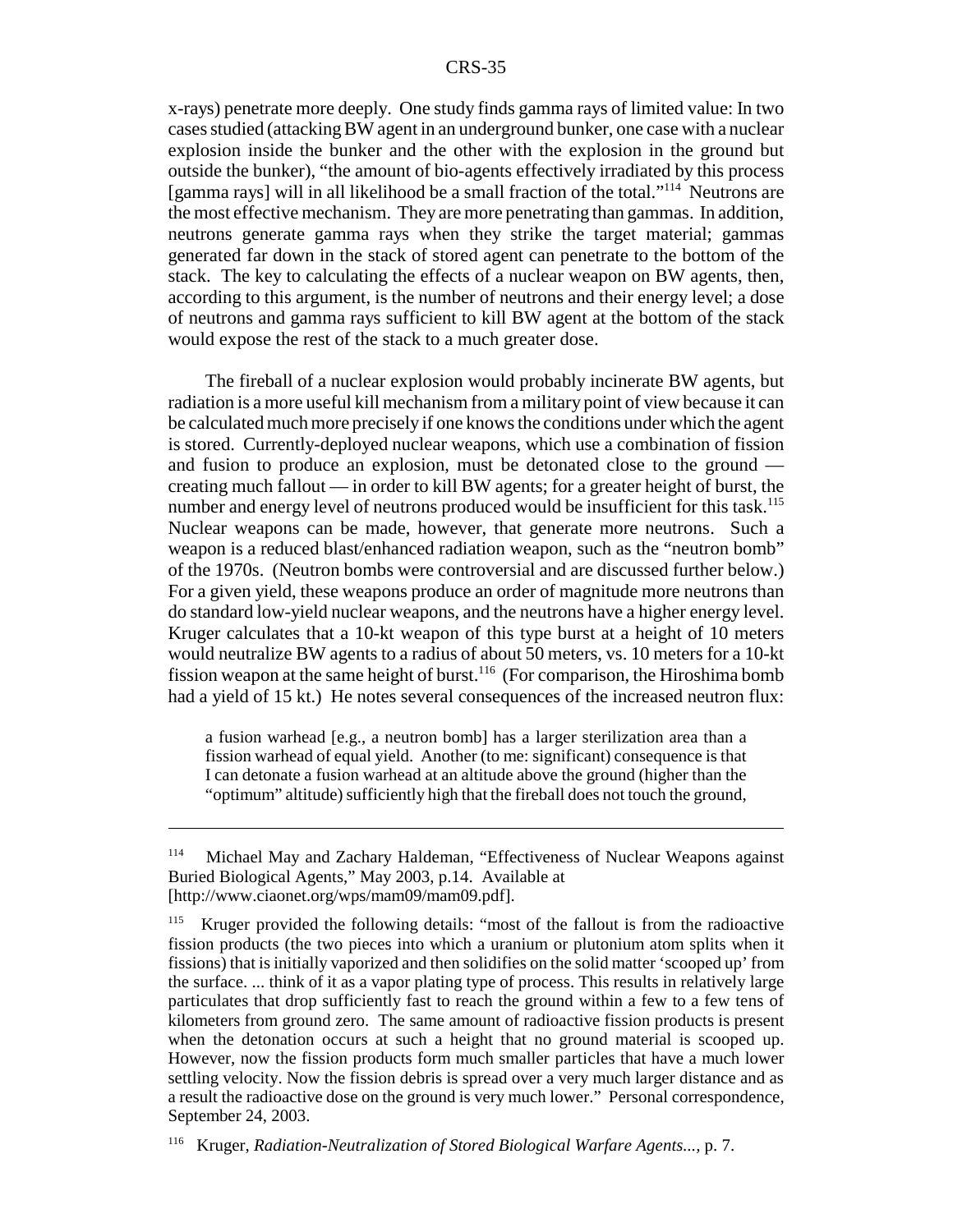and still produce a sterilizing dose at the very bottom of the barrel stack over a militarily significant area. Avoiding fireball contact with the ground eliminates most of the local fallout. This is not feasible for a fission warhead.<sup>117</sup>

If an adversary stored BW agent in an underground bunker, the surrounding earth, steel, and reinforced concrete would significantly attenuate the neutrons from a weapon that burst far enough from the bunker (vertically or horizontally) that the fireball did not enter it. To destroy the agent, an earth penetrator weapon (EPW) would have to place the fireball inside the bunker. The chief kill mechanism would be the heat of the fireball, the effectiveness of which would be increased because the fireball would (at first) be concentrated within the structure. The delayed radiation resulting from the fission debris would expose any remaining agent to a further radiation dose. $118$ 

Critics question Kruger's postulated target as optimized for destruction by a nuclear weapon. The next few paragraphs focus on anthrax because it is one of the tougher BW agents to kill and is also one of the most militarily useful agents.

- ! *Would a nation make anthrax in aqueous form?* It is easier to make anthrax as a water-based slurry than a fine powder. According to Tucker, "It appears that at the time of the 1991 Gulf War, Iraq only had the capability to produce wet anthrax. Iraqi BW scientists appear to have worked during the 1990's to acquire the know-how to produce dry, powdered anthrax, using a closely related bacterium (the biopesticide Bt) as a model system. If a country had the capability to produce dried, powdered anthrax, it would presumably store it in that form because of its much longer shelf-life and the fact that dry, powdered anthrax is much easier to disseminate as an aerosol from an aircraft sprayer system or a missile warhead." An Office of Technology Assessment (OTA) report of 1993 provides further information: "when anthrax bacteria are incubated under particular conditions, they transform themselves into the rugged spore form, which has a long shelf-life ... This spore-forming ability makes anthrax particularly well suited for delivery by missiles or bombs. The spores are stable when suspended in air, can survive explosive dissemination from a bomb or shell, and ... will live for several days if direct sunlight is avoided."<sup>119</sup>
- ! *Would a nation need huge quantities of anthrax?* The OTA report states that "a gram of anthrax [in spore form] theoretically contains

<sup>&</sup>lt;sup>117</sup> Personal communication, September 16, 2003.

 $118$  For a detailed technical analysis of the mechanisms by which a nuclear explosion would destroy BW agent stored underground, see May and Haldeman, *Effectiveness of Nuclear Weapons against Buried Biological Agents.*

<sup>119</sup> U.S. Congress. Office of Technology Assessment. *Technologies Underlying Weapons of Mass Destruction.* OTA-BP-ISC-115. USGPO, December 1993, p. 79.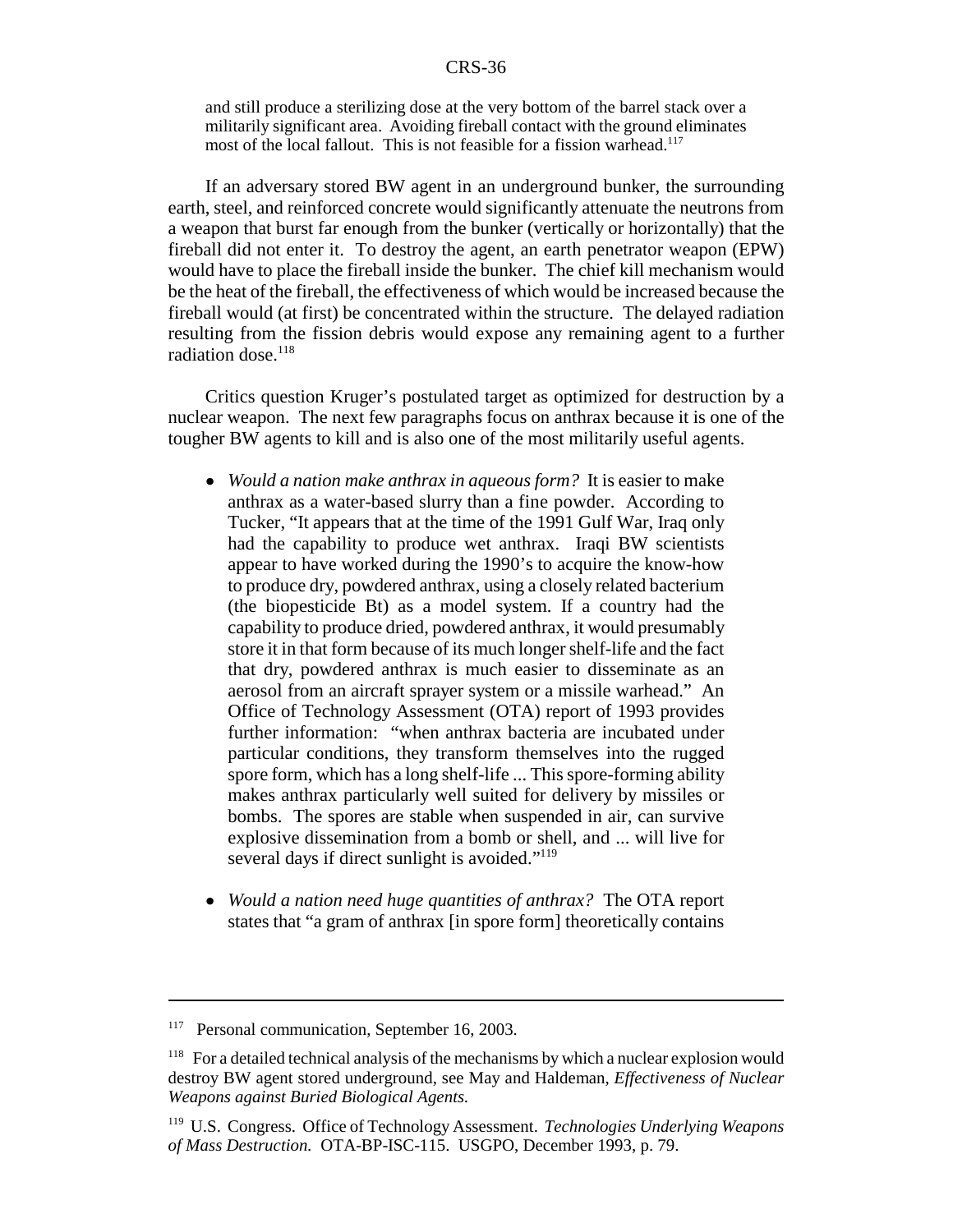some 10 million lethal doses."<sup>120</sup> The ability of a single envelope with a small quantity of powdered anthrax to shut down the Capitol complex in October 2001 is a case in point. Tucker states, "A bioterrorist attack in a confined space, such as a subway station, would require a few ounces of dry anthrax. Military applications or strategic attacks against cities would require much more material, perhaps hundreds of pounds to attack a large city. As a rough rule of thumb, about a kilogram of dry, concentrated anthrax spores would be required to infect 50 percent of the people in a square kilometer, assuming efficient aerosol dissemination under optimal conditions. A kilo of dry anthrax is equivalent to a much larger volume of wet slurry."

- ! *Would a nation make and store anthrax long before it intended to use it?* According to Tucker, "A nation would probably not make anthrax far in advance of use unless it had mastered the technology to produce dry powdered anthrax, which has a shelf life of several years. A wet slurry of anthrax will tend to coagulate after several months, rendering it unusable as a weapon. Thus, a country that possessed only wet-anthrax technology would probably produce the agent shortly before use."
- ! *Would a nation store large quantities of anthrax aboveground?* Attacking anthrax stored in shallow underground bunkers would require the use of EPWs to explode in the bunker; otherwise, the ground would shield the bunker from neutrons.<sup>121</sup> An EPW would create much fallout and could cause other problems, as detailed in the section on RNEP, below. Storing anthrax in a bunker at a depth considerably greater than that which EPWs could reach would prevent neutrons, heat, and delayed radiation (from radioactive material left by the nuclear explosion) from reaching the bunker. Tucker states that "[s]ince anthrax spores are quite rugged and are in a state of suspended animation, it's reasonable to assume that [ground] shock alone would be unlikely to kill them reliably." The statement from the OTA report that anthrax spores can survive explosive dissemination, cited above, supports this point. For further protection from neutrons, an adversary could shield anthrax with material that reflects neutrons (e.g., beryllium) or that absorbs them (e.g., polyethylene mixed with boron). Alternatively, dry powdered anthrax could be hidden anywhere in small lots, in which case its destruction would depend mainly on locating the agent; once

 $120$  Ibid., p. 78.

 $121$  For a detailed technical analysis of the mechanisms by which a nuclear explosion would destroy BW agent stored underground, see Michael May and Zachary Haldeman, "Effectiveness of Nuclear Weapons against Buried Biological Agents," Center for International Security and Cooperation, Stanford University, May 2003, 27 p.: [http://iis-db.stanford.edu/pubs/20216/May\_Haldeman\_final.pdf].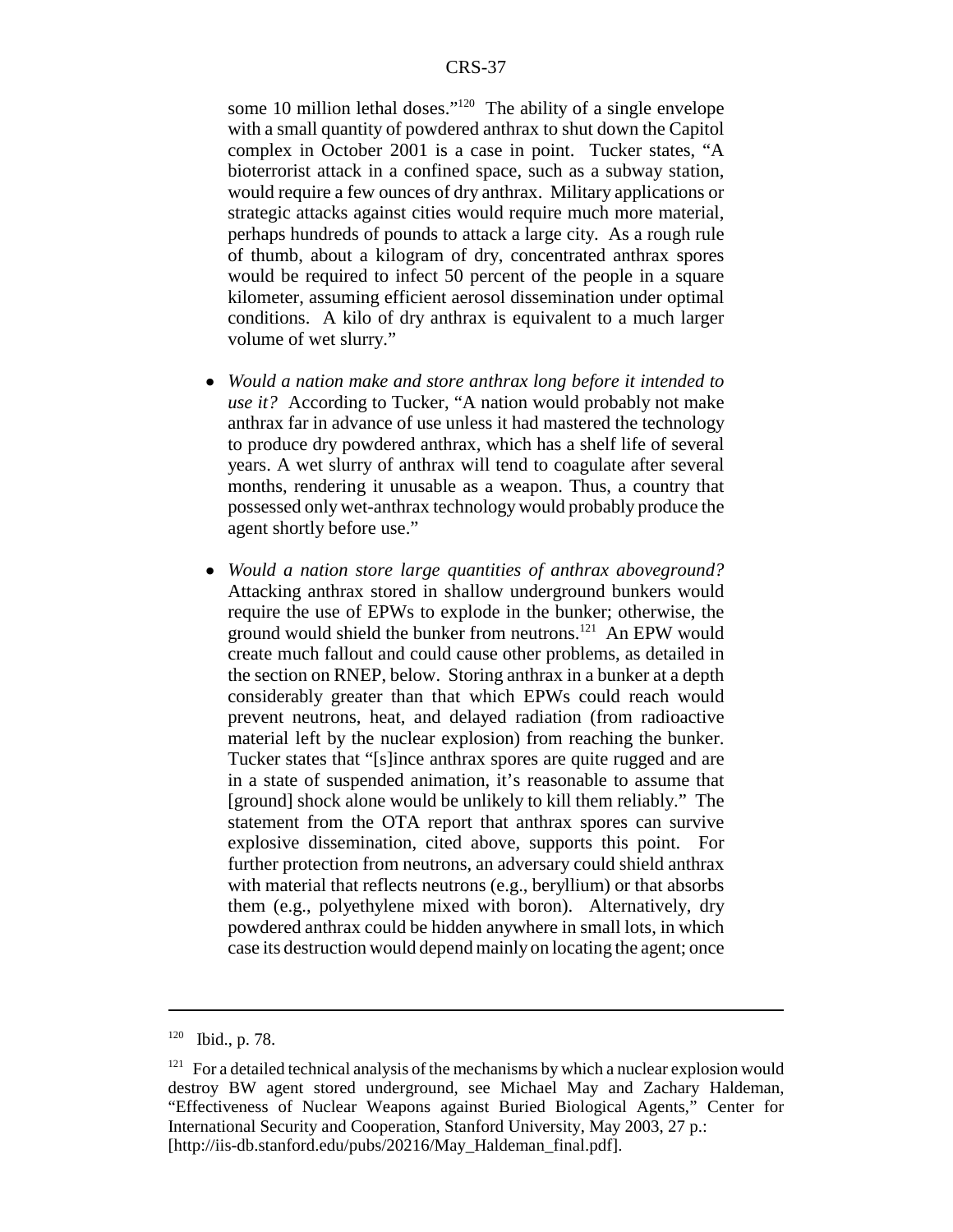that is done, various types of weapons and tactics might be used to neutralize it.

Advisability. Critics point to a number of intelligence hurdles. A successful attack would require detailed knowledge of the target, such as storage configuration. Knowing the target's precise location would be crucial because of the very short range at which even an enhanced radiation weapon would sterilize BW agent. Yet as Tucker notes, "During the 1991 Gulf War, many suspect BW production and storage facilities were targeted in error, and several real facilities such as the al-Hakam factory — which UNSCOM<sup>122</sup> later determined was Iraq's largest anthrax production facility — were totally unknown to U.S. intelligence." It would be important to know the type of agent because, as Kruger states, "the neutralizing dose [of radiation] for different bio agents varies by a couple of factors of two." Compensating for uncertainty as to which agent was being attacked by using a weapon able to neutralize the most radiation-resistant agent could result in using a weapon with a yield several times larger than needed.

Critics also note political problems with nuclear weapon development and use. An attack that sought to minimize fallout would have to use reduced blast/enhanced radiation weapons. Neutron bombs, which the United States developed in the 1970s, received intense domestic and foreign criticism as the "capitalist bomb" that spared property while killing people. Similar criticism would doubtless reemerge if the United States began a program to develop such weapons, especially if the intended targets were perceived to be rogue states in the Third World. The development program could require nuclear testing, fueling further criticism.

Critics assert that there are nonnuclear approaches to destroying BW agents. According to one report, the Defense Department is working on nonnuclear weapons for destroying chemical or biological agents.

Destroying the actual chemical or biological material [in Iraq] is a task that may fall to agent defeat weapons being developed by the U.S. Navy and Lockheed Martin under a program originally dubbed Vulcan Fire and now spearheaded by the secretive U.S. Defense Threat Reduction Agency. The HTI-J-1000, as it is called, would be the fill inside the penetrating warhead used on the massive 2,000-pound GBU-24 laser-guided bomb and BLU-109 Joint Direct Attack Munition (JDAM) used to attack underground bunkers.<sup>123</sup>

<sup>&</sup>lt;sup>122</sup> The U.N. established UNSCOM, the United Nations Special Commission, in 1991 to supervise the elimination of chemical and biological weapons and certain missiles in Iraq following the Gulf War. See [http://www.un.org/Depts/unscom/] for details.

<sup>123</sup> Frank Vizard, "Extinguishing the Threat," *Scientific American.com,* February 18, 2003. http://www.scientificamerican.com/article.cfm?articleID=00000CB6-18E9-1E4D-967D8 09EC588EEDF&catID=4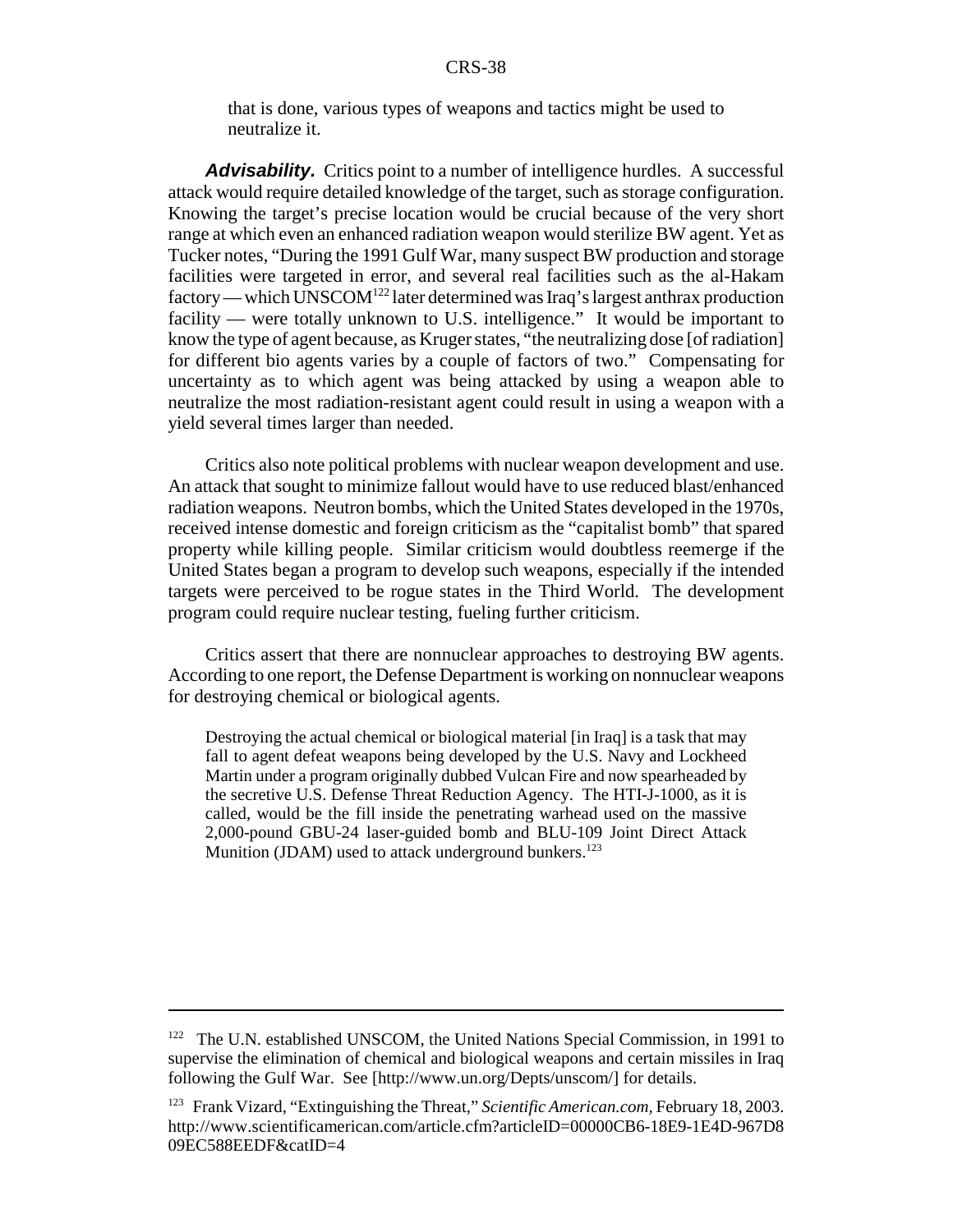That report states that the chemical reactions would generate intense heat that would destroy the biological and chemical agents, and would generate other chemicals that would neutralize these agents.<sup>124</sup>

Michael Levi, director of the Strategic Studies Project at the Federation of American Scientists, suggested another approach to defeating a hypothetical underground anthrax storage bunker in Iraq:

U.S. planners may not want to directly attack the bunker. Instead, a watch could be placed on the facility using satellite imagery coupled with armed unmanned aerial vehicles. Anyone or anything attempting to enter or leave the bunker would be destroyed, making the anthrax inside unusable.<sup>125</sup>

Kruger rejects the idea of using conventional high explosives to neutralize BW agents for two reasons. First, he calculates that it would take a huge quantity of these explosives, perhaps hundreds of 500-pound bombs, to raise the temperature of the quantity of agent in a typical storage site sufficiently, assuming the agent was in a water slurry. Similarly, if acid were used instead of explosives to kill BW agent, it would take a very large quantity of acid. Second, he argues that attacking a BW storage site with conventional weapons would cause much more collateral damage than would an attack with nuclear weapons, even standard low-yield weapons:

Conventional weapons are likely to only kill a small fraction of the agent while dispersing a significant fraction of the remaining live agent. My past dispersal calculations for a generic target in a country of current interest have shown collateral damage areas from dispersed bio agent that were very many orders-ofmagnitude larger than the fallout area for the ground burst of a low-yield fission warhead.<sup>126</sup>

It might be possible to deploy reduced blast/enhanced radiation weapons without testing them, such as by adapting designs made and tested several decades ago. Optimizing these weapons for defeating specific BW agents, however, could involve changes that would eventually lead to testing.<sup>127</sup>

An attempt to seal off a facility encounters at least two problems. First, a U.S. attack on a rogue state with no warning would be unlikely. With warning, that state could easily move materials and equipment to other sites before the attack. Indeed, leaders who believed that their nation was at risk from a U.S. attack would probably make plans well in advance to do just that. Second, some nations, such as Afghanistan and North Korea, have extensive tunnel networks that might provide undetected access, at a distance, to military facilities connected to such networks.

 $124$  Ibid.

<sup>125</sup> Michael Levi, "The Case against New Nuclear Weapons," *Issues in Science and Technology,* Spring 2003: 65-66.

<sup>&</sup>lt;sup>126</sup> Personal communication, September 16, 2003.

 $127$  Information provided by Livermore staff, September 25, 2003.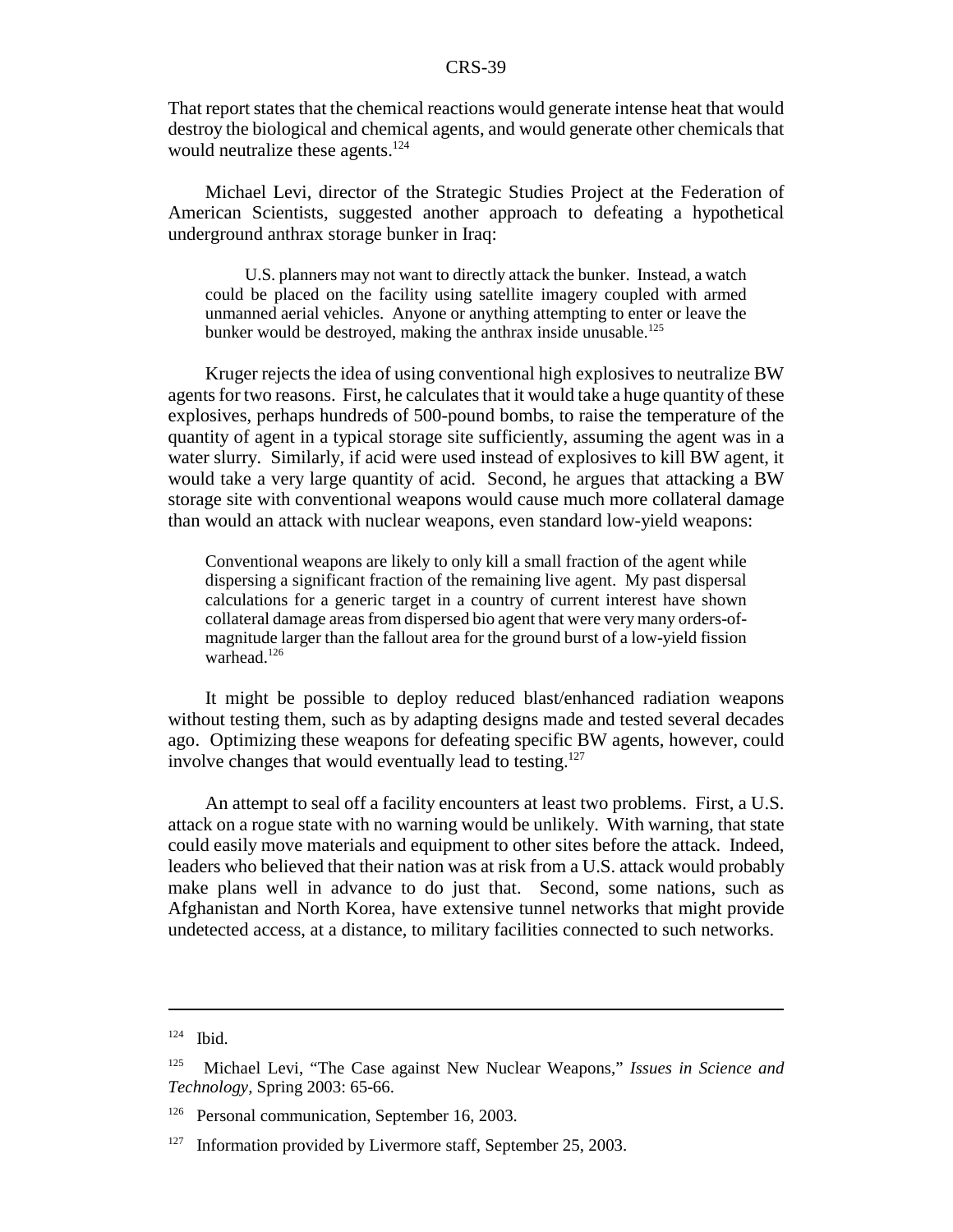**Conclusion.** It appears that, under certain specific circumstances, a nuclear blast is technically capable of sterilizing BW agents. One example would be a large quantity of agent in aqueous solution stored at or near the Earth's surface, with the location pinpointed within meters and with accurate intelligence as to the agent present and how it is stored. (The agent would have to be stored long enough that intelligence assets could locate it, but not so long that it would deteriorate significantly.) Another example would be a depot with a ton of powdered anthrax, in which case a relatively small amount (as compared with hundreds of barrels) of agent could do immense harm and it would be imperative to minimize the risk of anthrax escaping. Few would suggest, though, that nuclear weapons would automatically be the means of first choice for attacking BW agent. Nuclear-weapon use entails clear political disadvantages, the effectiveness of nuclear weapons in particular situations may be uncertain, and nonnuclear means may be available. Whatever the case, it appears likely that Congress would examine closely any request to proceed to development engineering or production of nuclear weapons intended to destroy BW agents. Such examination might include the following questions:

- How probable is the military scenario put forth to justify development and acquisition of these weapons?
- How plausible is the scenario? What are its flaws? How broad or narrow are the circumstances under which the scenario exists?
- Would nuclear use be the only option in that scenario, or could nonnuclear means suffice? What is the state of progress on nonnuclear alternatives?
- What are the military and political pros and cons of developing and acquiring these weapons?

**Can ACI help in the fight against nuclear proliferation?** According to the FY2003 report of the Foster Panel,

A second requirement defined in the NPR is for advanced concept exploration. Work must proceed on future concepts and technologies to avoid technical surprises, to attract and train future stockpile stewards, and to assess intelligence information on the continuing development and proliferation of WMD and their delivery methods. The Panel emphasizes that it is essential for Congress to be kept apprised of developments in foreign weapons programs and their potential implications for U.S. security. $128$ 

ACI could improve U.S. understanding of potential terrorist nuclear weapons, which could improve U.S. ability to interpret fragments of intelligence, to detect evidence of nations or groups working to develop nuclear weapons, to detect the transport of such weapons and attempts to bring them into the United States, and to disable such weapons. It could also help avoid technical surprise by improving U.S. ability to understand foreign weapon developments. For example, creating nuclear

<sup>128</sup> *FY 2003 Report to Congress of the Panel to Assess the Reliability, Safety, and Security of the United States Nuclear Stockpile,* p. 3.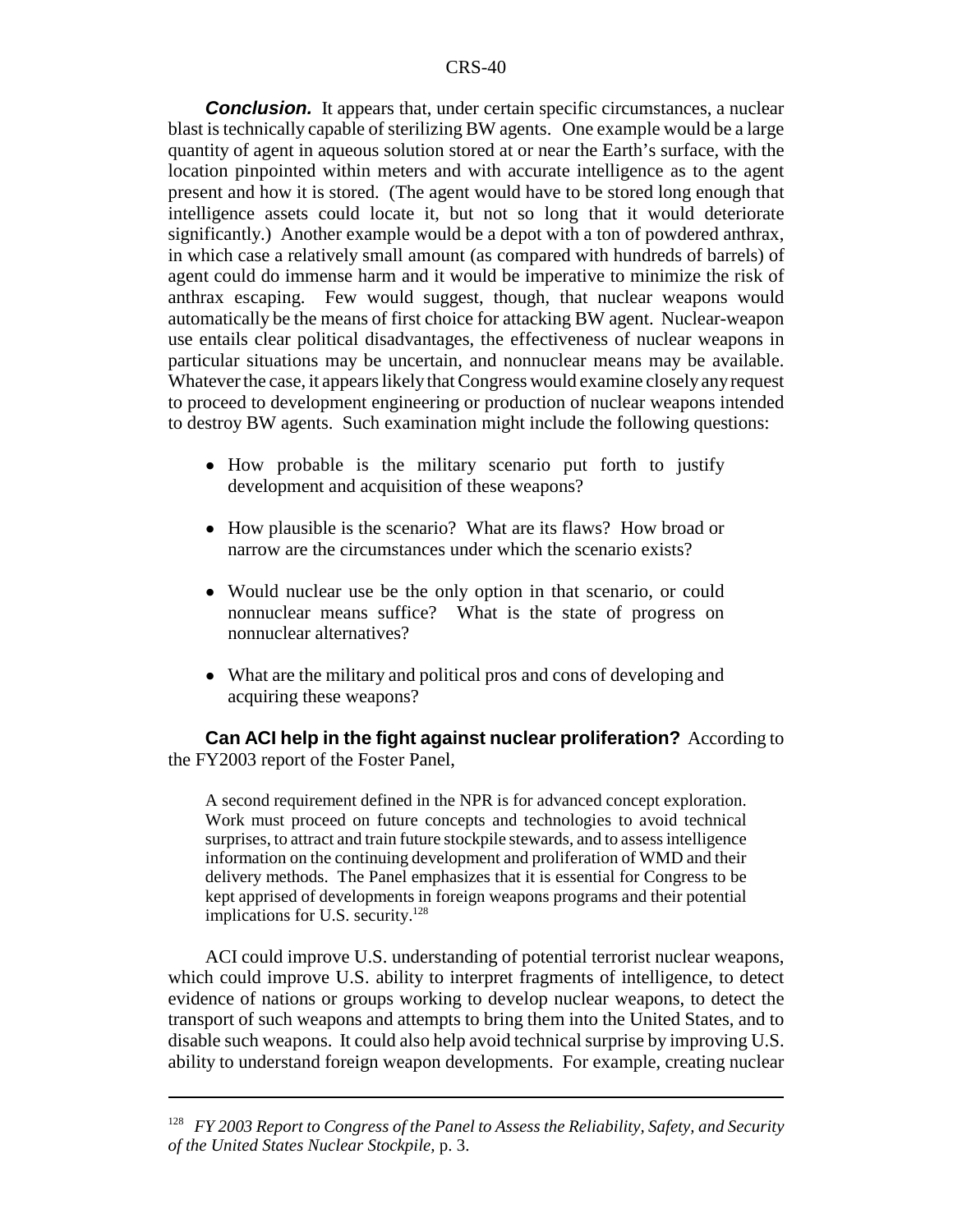weapon designs consistent with the Chinese or North Korean weapons program may help the United States interpret intelligence clues to gain insight into the pace of the program, its technological successes and failures, and warhead characteristics.

ACI's supporters reject the claim that the program will encourage nuclear proliferation. They argue that nations will decide to go nuclear for reasons far larger than ACI. Even if ACI encouraged proliferation, that would not necessarily mean that the United States should halt the program. It is likely, supporters claim, that North Korea and Iran are pursuing nuclear weapons out of fear of U.S. conventional forces. Does this mean, supporters ask, that the United States should halt military modernization and shrink its conventional forces to keep those nations from going nuclear? At the same time, it is argued, India and Pakistan are pursuing nuclear weapons not because of U.S. conventional or nuclear forces but because of threats that each sees from the other, and that India sees from China; these dynamics have nothing to do with ACI.

ACI's critics maintain that designing new nuclear weapons tailored for use against targets in nonnuclear weapon states would undercut U.S. nuclear nonproliferation efforts by in effect telling the world to do what we say, not what we do.

These critics assert that the program is scarcely needed to improve U.S. ability to understand nuclear weapons developments made by rogue states or terrorists. U.S. nuclear weapons experience accumulated over the past six decades provides ample information for interpreting intelligence clues connected with the design and fabrication of such weapons. Nor is ACI needed to improve U.S. ability to understand Russian or Chinese nuclear weapons programs. The Stockpile Stewardship Program has greatly increased U.S. weapons knowledge, arguably placing this nation in a better position now to interpret intelligence data on Russian and Chinese nuclear programs than it was a decade ago.

Another argument is that rogue states want nuclear weapons to deter U.S. nuclear forces. A North Korean statement of August 2003 makes this point:

The Bush administration openly disclosed its attempt to use nuclear weapons after listing the DPRK as part of 'an axis of evil' and a target of a 'preemptive nuclear attack.'

This prompted us to judge that the Bush administration is going to stifle our system by force and decide to build a strong deterrent force to cope with it. ... Our deterrent force ... is a means for self-defence to protect our sovereignty.<sup>129</sup>

Thus, it is argued, nuclear weapons designed to threaten key targets in rogue states will only accelerate development of nuclear weapons by those states.

 $129$  Kim Yong Il, Vice Minister of Foreign Affairs for Democratic People's Republic of Korea, text of speech delivered at six-country nuclear talks in Beijing, as published by KCNA, the DPRK's official news agency; posted by Reuters, August 29, 2003. [http://www.cnn.com/2003/WORLD/asiapcf/east/08/29/nkorea.text.reut/index.html]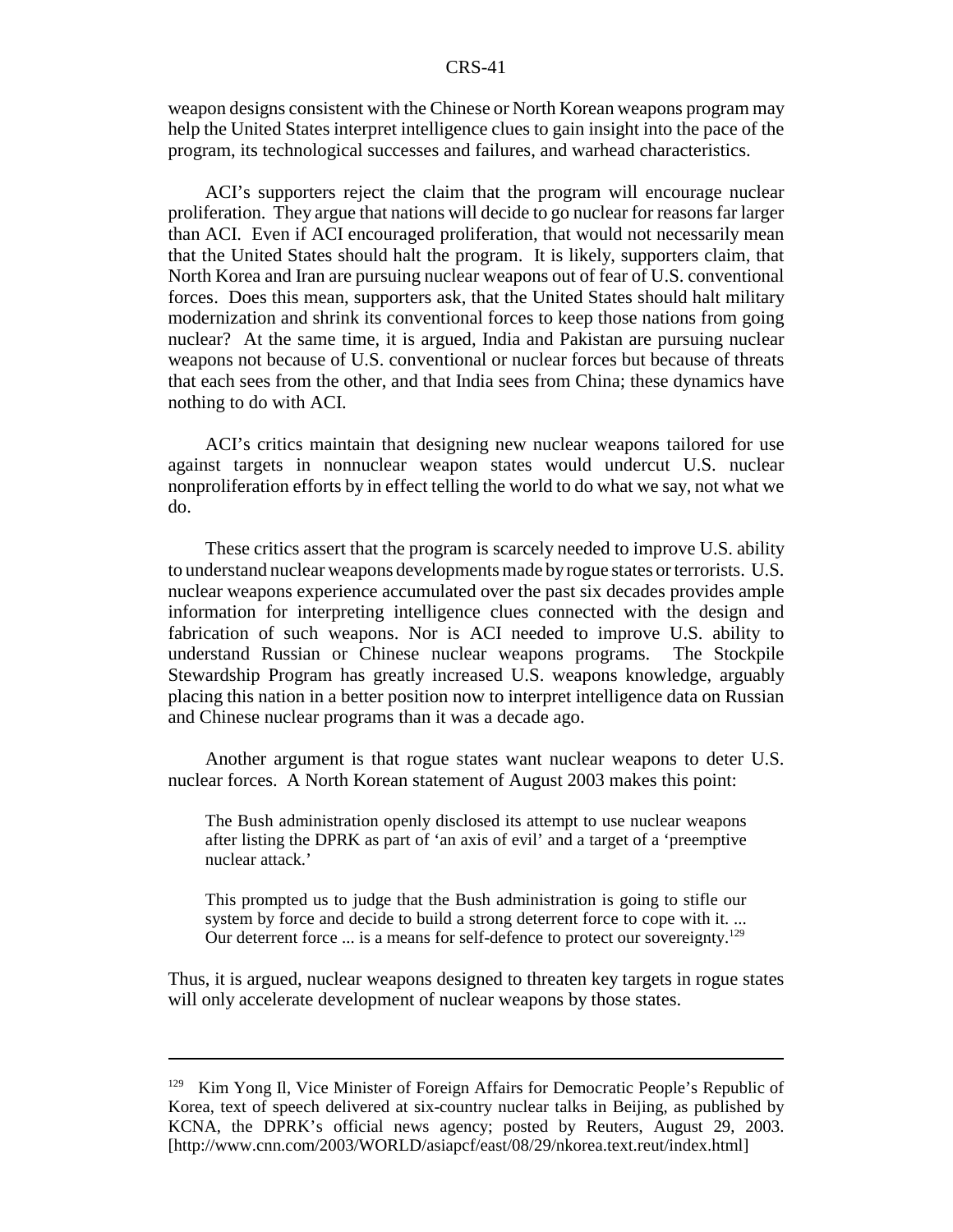**Does ACI offer unique value for the nuclear weapons enterprise?** ACI's proponents believe that the United States must retain weapons design capability because new weapons might be needed in the future, such as to attack specific targets or to replace current weapons that deteriorate beyond the point of repair. To that end, it is further argued, the United States should avoid a situation in which it needs a new weapon yet no one at the labs has had the experience of designing one.

Supporters see ACI as complementing the Stockpile Stewardship Program. Maintaining existing weapons involves predicting, detecting, and fixing problems with existing weapons. Designing new weapons, however, arguably involves different skills and thought processes, just as editing differs from writing. A designer might be given a target and required warhead characteristics (yield, weight, compatibility with a specific delivery vehicle, etc.) and be tasked to design a warhead that produces the required military effectiveness while minimizing collateral damage. Experienced weapon designers from all three labs have stated to NNSA headquarters that the current Stockpile Stewardship Program (maintenance of the enduring stockpile) is not sufficient to provide the range of opportunities necessary to train and mentor the next generation of designers. $130$ 

ACI, it is argued, will provide such training. The purportedly leaked NPR stated that ACI "will provide unique opportunities to train our next generation of weapon designers and engineers."131 Los Alamos Director John Browne stated that ACI

articulates a strategy for ... transferring nuclear warhead design knowledge, and exercising design skills. This initiative provides an outstanding opportunity for the nuclear weapons complex to ensure that existing expertise is transferred to a future generation of stockpile stewards, and to extend the front-line weapons lifetimes beyond that of the designers who designed and tested them.<sup>132</sup>

ACI will also develop new links between the weapons community and DOD agencies. It is helpful, proponents believe, for some members of the weapons community to have personal contacts with members of the U.S. Strategic Command and the Defense Threat Reduction Agency, among others, to gain an understanding of what weapons might be of value to DOD, and to give DOD a sense of what weapons technologies may be available.

The harshest critics of nuclear weapons believe that there is no need to keep alive the skills to design new weapons. Current weapons, they argue, are more than sufficient, and their designs have been proven. Until nuclear weapons are abolished, these critics would maintain the existing stockpile; in their view, the multibillion-

<sup>&</sup>lt;sup>130</sup> Personal correspondence, NNSA official, September 3, 2003.

<sup>131</sup> *Nuclear Posture Review [Excerpts],* p. 35.

<sup>&</sup>lt;sup>132</sup> "Statement of John C. Browne, Director, Los Alamos National Laboratory, Submitted to United States House of Representatives, Committee on Armed Services, Subcommittee on Military Procurement, June 12, 2002."

<sup>[</sup>http://www.lanl.gov/orgs/pa/News/testimony061202.shtml]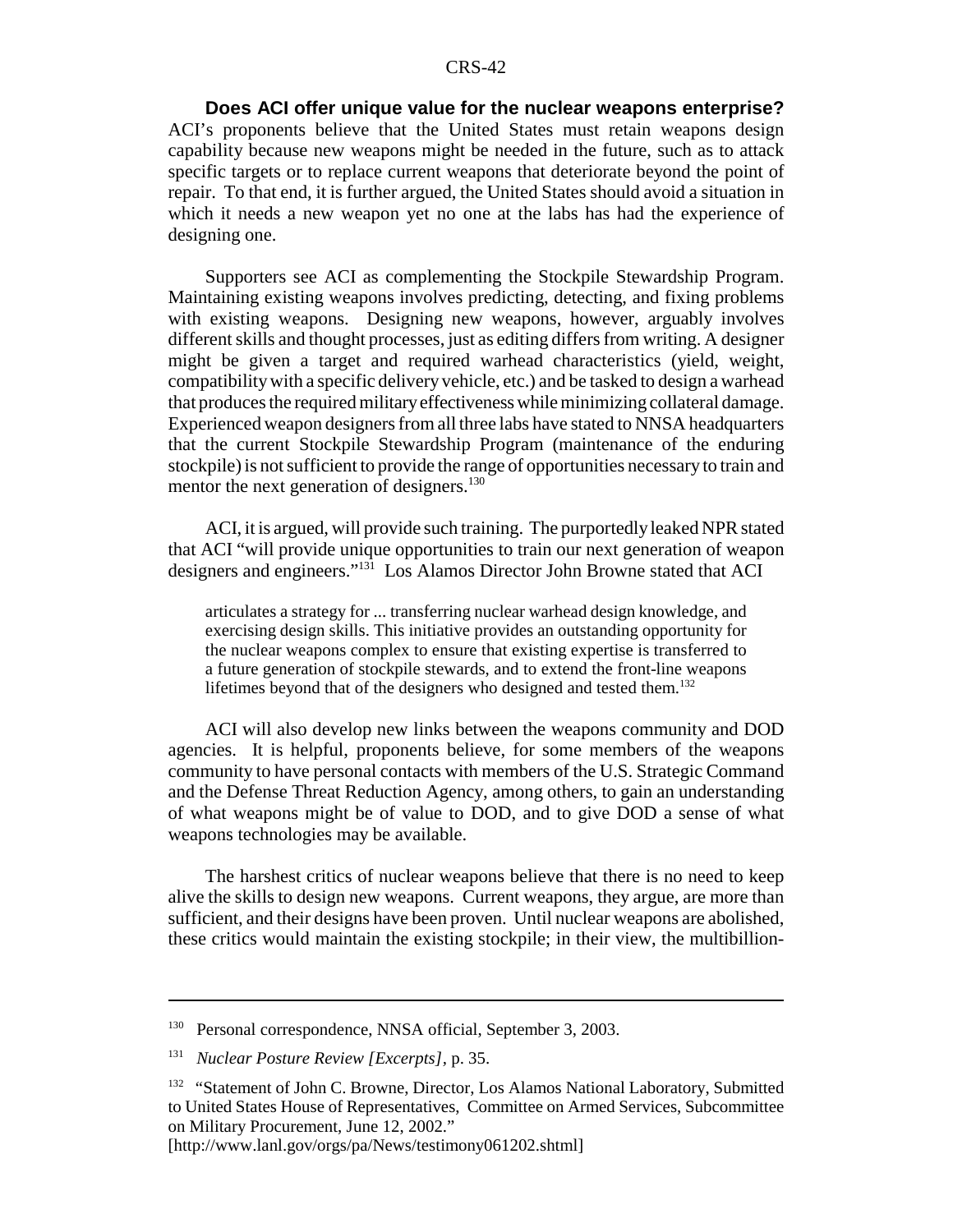dollar stockpile stewardship program is excessive for this purpose. This school of thought would reject ACI completely.

Some critics of ACI see a value in maintaining design skills so as to improve U.S. ability to understand warhead problems that may emerge, to understand how changes made during refurbishment may affect weapon performance, and to design replacement weapons should that be necessary. Such skills can be maintained, they would argue, by designing weapons similar to current ones rather than designing new types of weapons. That approach would not require ACI.

Critics would question training as a justification for ACI. The number of people trained by ACI is very small, and there are already training programs for junior staff. In October 1998, Sandia started an Intern Program, a two-year course for new employees on the nuclear weapons program and Sandia's role in it. In October 1996, Los Alamos started the Theoretical Institute for Thermonuclear and Nuclear Studies on nuclear weapons design for new personnel in that field.<sup>133</sup>

Some question whether ACI, as proposed for FY2004, offers a useful plan for maintaining weapon design capabilities. For example, Raymond Jeanloz, Professor of Earth and Planetary Science at University of California, Berkeley, and a member of the University of California President's Council,<sup>134</sup> argues that repackaging an existing bomb with no work on the nuclear explosive component (RNEP), working on low-yield designs (an area extensively studied in the past, including with underground tests), or other ideas proposed for ACI amount more to reworking old ground than to significantly exercising design activity.<sup>135</sup>

There is no need for new links between DOD and the nuclear weapons establishment, in the critics' view, because several DOD-DOE groups have been in existence for many years. These include the Nuclear Weapons Council, program officer groups, and the Stockpile Assessment Team of Strategic Command's Strategic Advisory Group.

# **Robust Nuclear Earth Penetrator**

#### **Description**

For FY2004, the Administration requested \$15.0 million to continue a study, which began in May 2003, of the Robust Nuclear Earth Penetrator, or RNEP. The NDAA provided the amount requested, while the EWDAA provided \$7.5 million. The FY2005 request is \$27.6 million.

<sup>133</sup> U.S. Commission on Maintaining United States Nuclear Weapons Expertise. *Report to Congress and the Secretary of Energy,* p. 20.

<sup>&</sup>lt;sup>134</sup> The University of California operates three DOE laboratories: Los Alamos, Lawrence Livermore, and Lawrence Berkeley National Laboratories. This council provides oversight of these labs for the university.

<sup>&</sup>lt;sup>135</sup> Personal correspondence, September 2, 2003.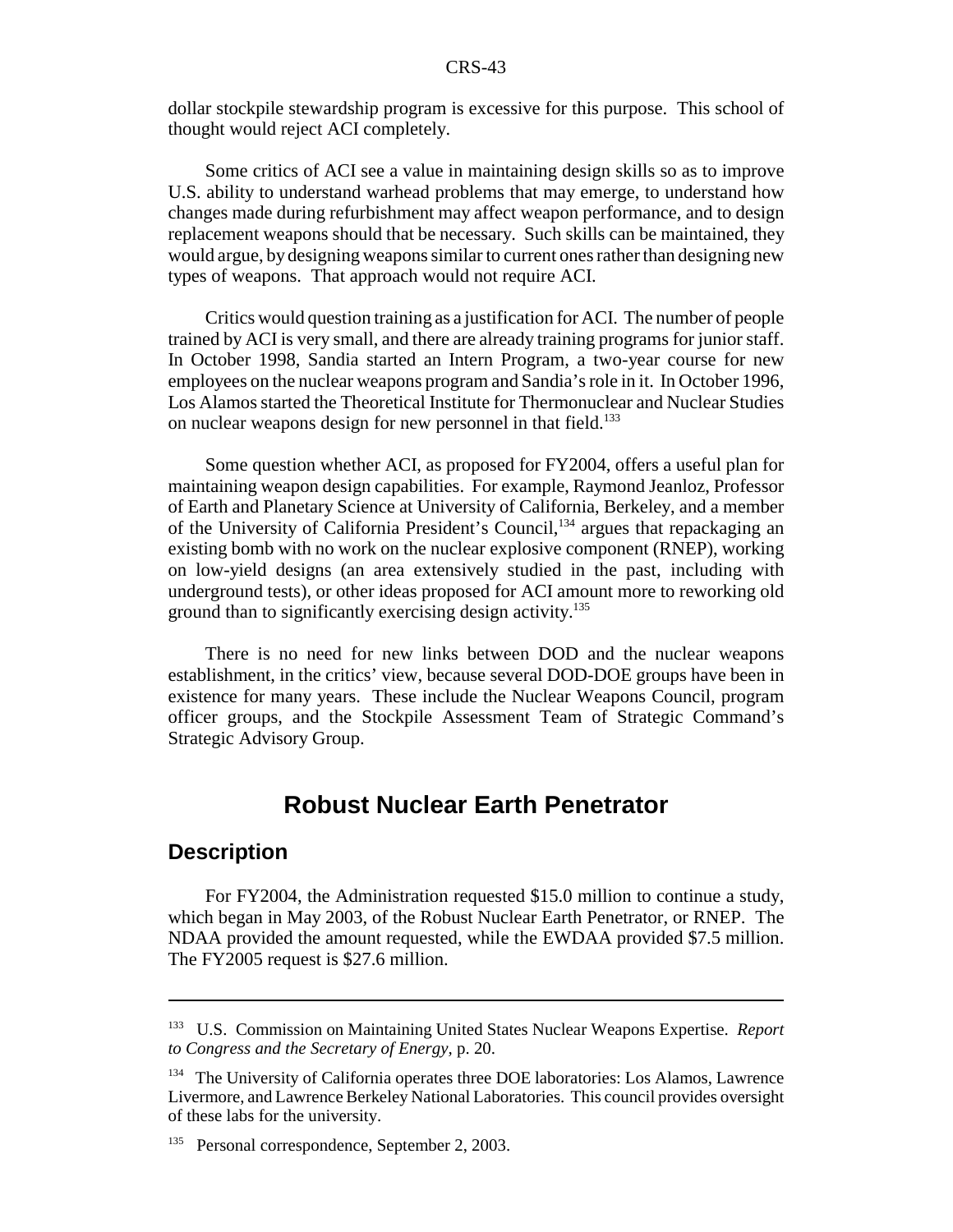The RNEP study, part of the Advanced Concepts Initiative, is examining the desirability and feasibility of modifying an existing B61 or B83 bomb to enable it to penetrate into the ground before detonating. By so doing, a weapon of specified yield would have a much greater effect against hardened and deeply buried targets — such as are used in some rogue states to protect key assets — than would a nuclear weapon of the same yield burst on the Earth's surface. Modification would mainly involve strengthening the weapon's case, rather than changing the nuclear explosive package. In the 1990s, DOE conducted a similar modification, converting some B61 bombs into B61-11 earth penetrators, a modification that did not require nuclear testing. If NNSA converts B61s or B83s into RNEPs, current plans envision that the conversion would not require nuclear testing.

While the histories of earth penetrator weapons and the Spratt-Furse ban on lowyield R&D are intertwined, repeal of that ban does not necessarily open the door to RNEP. The ban applied only to weapons under 5 kt; RNEP, if it proceeds, would be a modification of the B61 bomb or the B83 bomb, both of which are available in a number of yields, with the maximum said to be far above 5 kt. Further, both have been in the stockpile for many years. Even if they had yields only below 5 kt, the ban applied only to weapons that had not entered production by November 30, 1993.<sup>136</sup>

## **Technical Background**

Structures can be hardened and deeply buried in an attempt to withstand an attack by conventional munitions. Such structures may be used to protect leadership, biological agent production facilities, nuclear weapon storage sites, and other strategic targets. Reports reference such facilities in Iraq, North Korea, and Iran.<sup>137</sup> A DOD-DOE report indicates that thousands of such structures exist worldwide, many in nations that do not pose a threat to the United States.<sup>138</sup>

While special operations forces or precision-guided conventional bombs might defeat deeply buried structures by attacking power supplies, ventilation systems, and exits, these structures would probably have backup power supplies, escape tunnels, etc. Accordingly, destruction would be a surer means of completely eliminating the threat they pose. Facilities at shallow depths, perhaps 10 meters, are vulnerable to destruction by conventional munitions that penetrate the ground. Destruction of facilities buried at greater depths may require a nuclear weapon. During the Cold War, the United States deployed the B53 nuclear bomb, a weapon said to have a yield of some megatons (thousands of kilotons), for such missions. A weapon of such high

<sup>&</sup>lt;sup>136</sup> The definition of a new weapon in P.L.  $107-314$ , Section 3143, cited above, appears to preclude the argument that modifications of the B61 or B83 would constitute a "new" weapon.

<sup>137</sup> Glenn Kessler, "Nuclear Sites in Iran Worry U.S. Officials," *Washington Post,* December 14, 2002: 18, 21; David Fulghum, "Iraq's Hidden Weapons 'Are Likely Underground,'" *Aviation Week & Space Technology,* December 16, 2002: 44; and Joby Warrick, "Iran, N. Korea Nuclear Plans Pose New Risks," *Washington Post,* December 24, 2002: 1, 11.

<sup>138</sup> Departments of Defense and Energy. *Report to Congress on the Defeat of Hard and Deeply Buried Targets ...*, p. 8.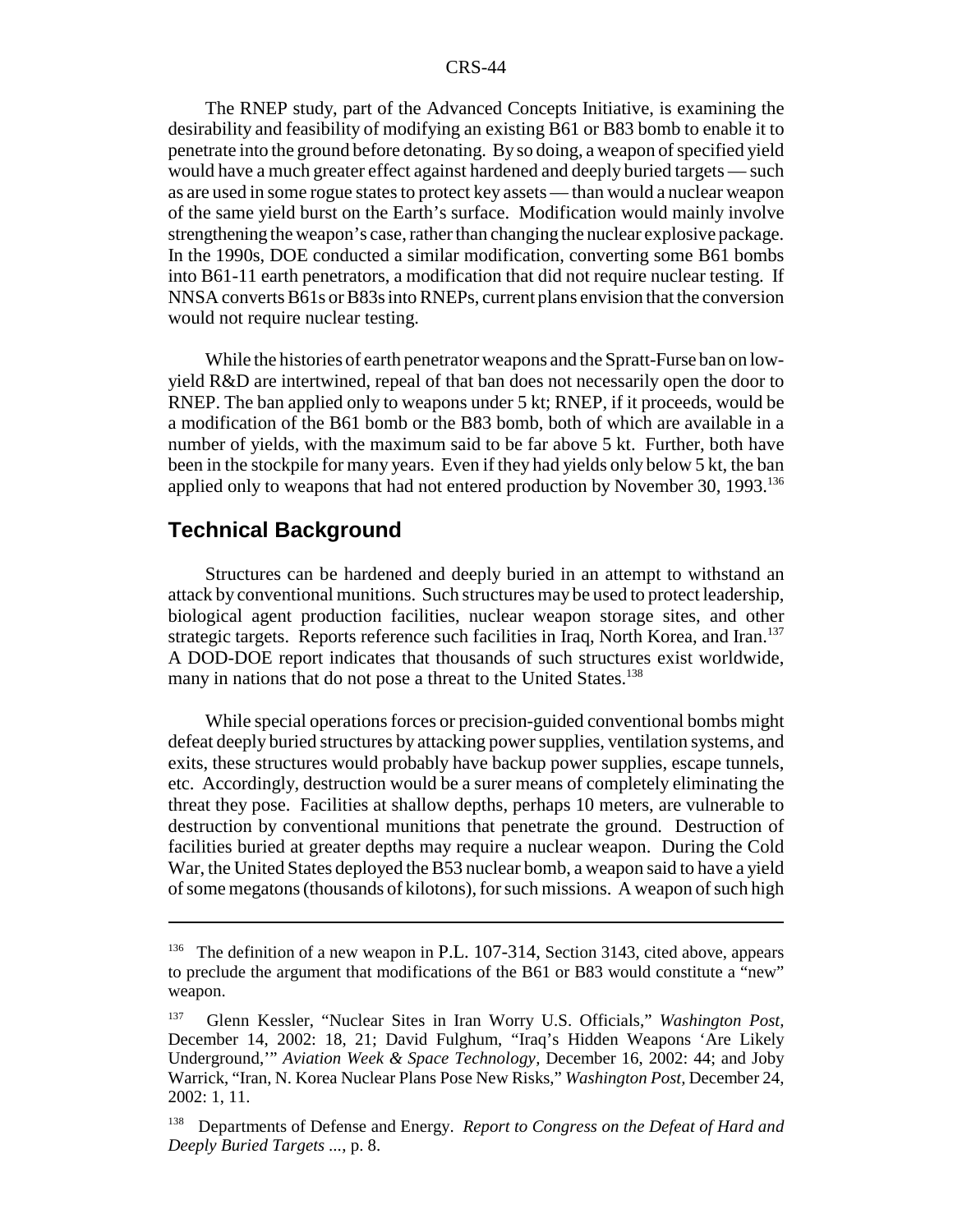yield would create blast and fallout that would destroy surface structures and kill inhabitants out to many miles; in the current environment, a President would be unlikely to order its use against a target in a rogue state so as to avoid killing very large numbers of civilians. As C. Paul Robinson, President of Sandia National Laboratories, said, we would be self-deterred from using high-yield weapons.<sup>139</sup>



## **Figure 1. Earth penetration reduces yield needed to destroy buried targets**

At issue, insofar as the nuclear option is concerned, is how to destroy hardened and deeply buried facilities with lower-yield weapons. Much of the energy of a ground-burst weapon is reflected back into the air. Scientists on both sides of the larger debate agree that a nuclear weapon that penetrates even a short distance into the ground will transfer much more of its energy into ground shock, which can destroy buried targets. For example, Sandia reports that a 1-megaton (1,000-kiloton) weapon burst on the Earth's surface has about the same effect on buried targets as a 33-kiloton weapon detonated at 5 meters depth. Most of the payoff comes from burying the weapon several meters in the ground, especially for lower-yield weapons; burial beyond several meters produces diminishing returns.<sup>140</sup> Figure 1 illustrates these points. Robert Nelson reports similar data.<sup>141</sup> Thus a lower-yield earth penetrator weapon (EPW) can have the same effect on buried targets as a much higher-yield surface-burst weapon. This large reduction in yield, in turn, reduces fallout and blast damage. A common misconception is that detonating a weapon a

<sup>&</sup>lt;sup>139</sup> C. Paul Robinson, "Maintaining a Viable Nuclear Weapons Program in a Test Ban Environment: A Strong Technical Foundation in the Laboratories," address presented at the Nuclear Security Decisionmakers Forum, March 28, 2000, Albuquerque, NM: [http://www.sandia.gov/media/speeches/NSDMF2000.doc]

<sup>&</sup>lt;sup>140</sup> Memorandum, "Comparison of Surface and Sub-Surface Nuclear Bursts," from Steven Hatch, Sandia National Laboratories, to Jonathan Medalia, October 30, 2000.

<sup>141</sup> Robert Nelson, "Low-Yield Earth-Penetrating Nuclear Weapons," *Science and Global Security,* 10: 3-4, 2002.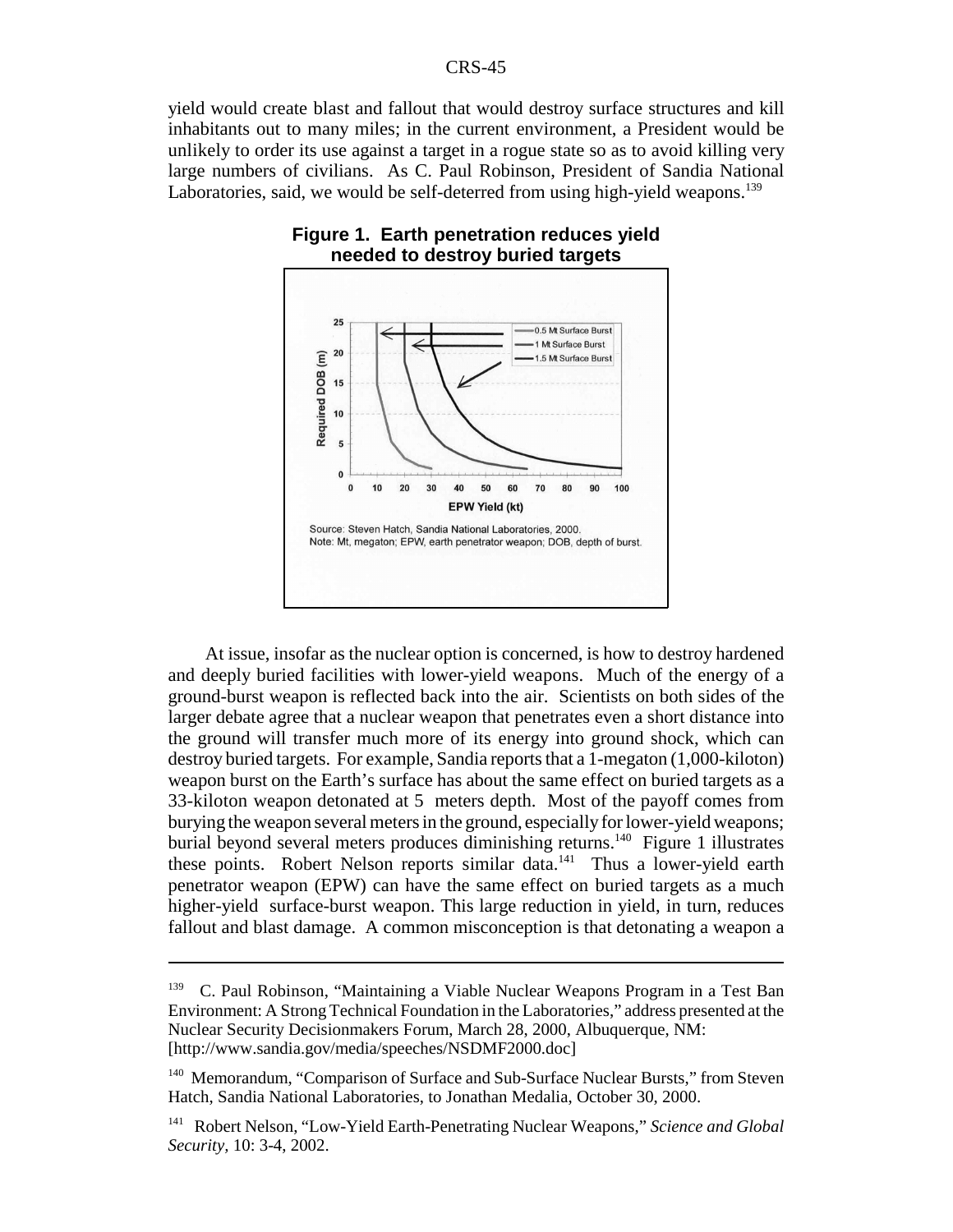few meters underground reduces fallout; in fact, a weapon of specified yield detonated at shallow depth in wet soil will create more fallout than if it were detonated on the surface. The reduction in fallout from lower yield, though, can offset the increase in fallout from a shallow subsurface burst. Continuing the example just noted, fallout with a specific intensity (150 rads in 24 hours for an unsheltered person) would, by one calculation, be generated over 2,700 square kilometers by a 1-megaton surface-burst weapon, or over 150 square kilometers by a 33-kiloton weapon detonated at a depth of 5 meters.<sup>142</sup> Figure 2 illustrates these points (though it assumes individuals would be sheltered).





Lower-yield weapons, even EPWs, may not suffice to destroy all buried targets. Stephen Younger, then Associate Laboratory Director for Nuclear Weapons, Los Alamos National Laboratory, wrote, "Some very hard targets require high yield to destroy them. No application of conventional explosives or even lower-yield nuclear explosives will destroy such targets, which might include hardened structures buried beneath hundreds of feet of earth or rock." Indeed, "Superhard targets, such as those found under certain Russian mountains, may not be able to be defeated reliably by even high-yield nuclear weapons."143 Similarly, Robert Nelson wrote, "A low-yield nuclear EPW would still only be able to destroy facilities relatively close to the surface ... Very large yield  $(\geq 100 \text{ kt})$  weapons are still required to destroy facilities buried under the equivalent of 100 m of concrete."<sup>144</sup>

<sup>&</sup>lt;sup>142</sup> Personal communication from Steven Hatch, Sandia National Laboratories, September 4, 2003. The level of fallout intensity used is 150 rad over 24 hours for a person in a basement shelter. (A dose of 100-200 rem produces minimal symptoms in humans, while a dose of 300-600 rem may kill half of those exposed. Rads and rems are measures of energy absorbed by the body; for most (but not all) forms of radiation, one rad equals one rem. Dale Moeller, *Environmental Health,* Cambridge, Harvard University Press, 1997, p. 249-250.)

<sup>143</sup> Stephen Younger, "Nuclear Weapons in the Twenty-First Century," Los Alamos National Laboratory, LAUR-00-2850, June 27, 2000, p. 10.

<sup>&</sup>lt;sup>144</sup> Nelson, "Low-Yield Earth-Penetrating Nuclear Weapons," p. 18.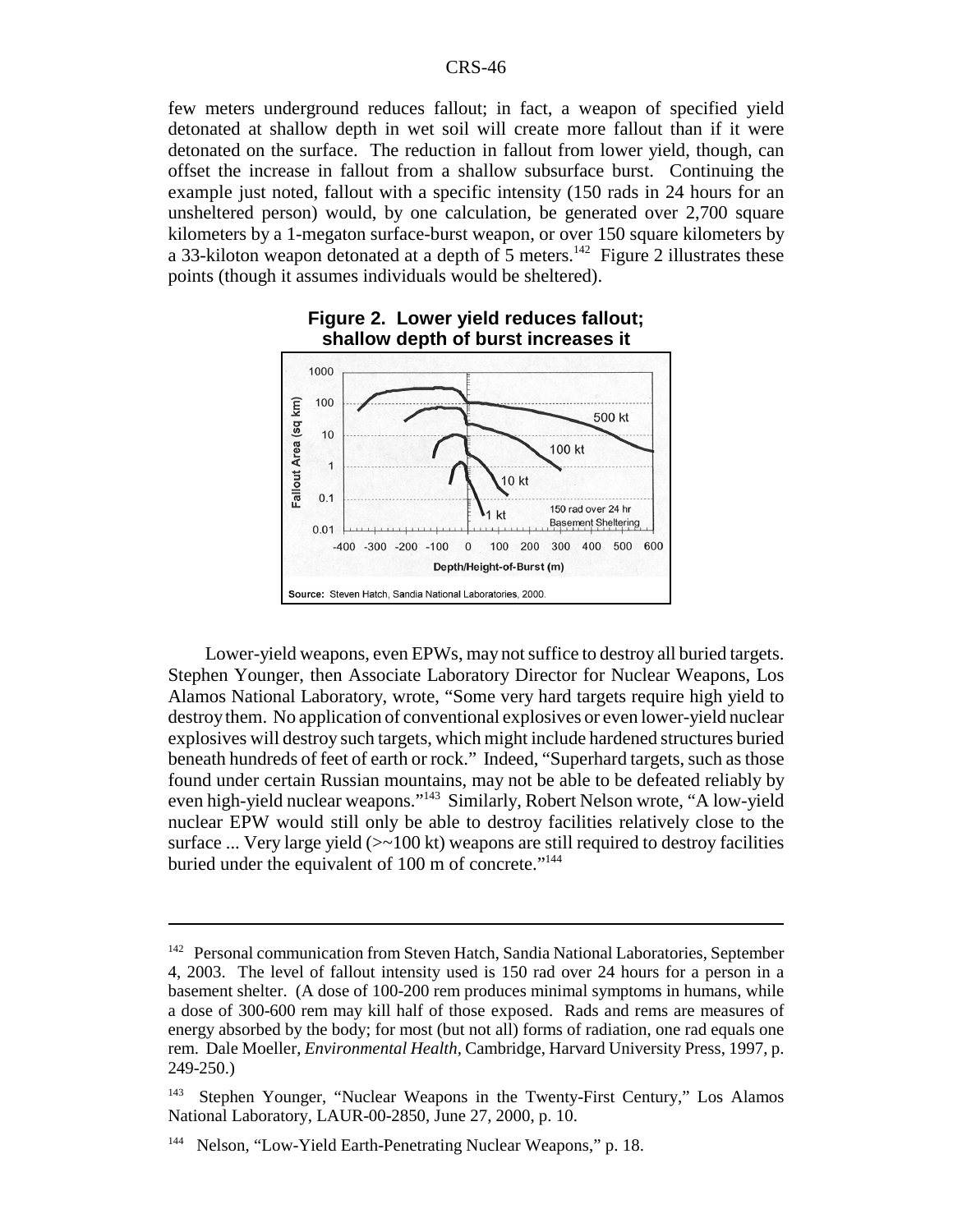Even low-yield EPWs would generate much fallout. For example, photographs of two nuclear tests show the fallout cloud generated by low-yield weapons buried hundreds of feet with the emplacement hole sealed. A test named "Des Moines,"a 2.9-kiloton test conducted June 13, 1962, at the Nevada Test Site, was buried in a mountain. Pictures show a huge cloud of radioactive dust, with cars and pickups of spectators rushing away from it. Another test, "Baneberry," with a yield of 10 kt, was conducted December 18, 1970, in a vertical shaft some 900 feet deep at the Nevada Test Site.<sup>145</sup> The fallout cloud rose about 10,000 feet into the air,  $146$  and was tracked to the Canadian border.<sup>147</sup> According to DOE, "Following Baneberry, new containment procedures were adopted to prevent a similar occurrence."<sup>148</sup> The minimum depth of burial for even the smallest test is 600 feet.<sup>149</sup> An EPW, in contrast, would be buried perhaps a few tens of feet and the path by which it penetrated the earth would not be sealed. Fallout from such weapons would not be contained at all, and standard-yield EPWs under consideration would produce more fallout than low-yield EPWs.

Improvements in accuracy also permit a reduction in warhead yield for attacking buried targets. Four Los Alamos scientists calculate that a moderately hard structure buried at shallow depth could be destroyed by a 15-kiloton weapon with an accuracy of 100 meters, or by a 0.5-kiloton weapon with an accuracy of 5 meters, with both weapons burst on the surface. Earth penetration further reduces the yield needed. The combination of improved accuracy and earth penetration, they argue, sharply reduces the yield required and the collateral damage.<sup>150</sup>

While the foregoing discussion has focused on technical aspects of nuclear weapon effects, it must be kept in mind that even low-yield earth penetrator weapons could, depending on the circumstances, kill large numbers of people. The calculation for such a weapon burst near Damascus, cited above, illustrates this point.

<sup>&</sup>lt;sup>145</sup> The yield of these tests is from U.S. Department of Energy. Nevada Operations Office. Office of External Affairs. *United States Nuclear Tests: July 1945 Through September 1992.* DOE/NV-209 (Rev. 14), December 1994, p. 14, 41.

<sup>&</sup>lt;sup>146</sup> U.S. Department of Energy. Nevada Operations Office website: [http://www.nv.doe.gov/news&pubs/photos&films/general.htm ]. This site also provides depth of burial and a photograph of the test.

<sup>147</sup> U.S. Congress. Office of Technology Assessment. *The Containment of Underground Nuclear Explosions.* OTA-ISC-414, October 1989, p. 31.

<sup>&</sup>lt;sup>148</sup> U.S. Department of Energy. Nevada Operations Office website: [http://www.nv.doe.gov/news&pubs/photos&films/general.htm]

<sup>149</sup> Office of Technology Assessment, *The Containment of Underground Nuclear Explosions,* p. 36.

<sup>&</sup>lt;sup>150</sup> Bryan Fearey, Paul White, John St. Ledger, and John Immele, "An Analysis of Reduced Collateral Damage Nuclear Weapons," *Comparative Strategy,* October/November 2003, p. 314-315.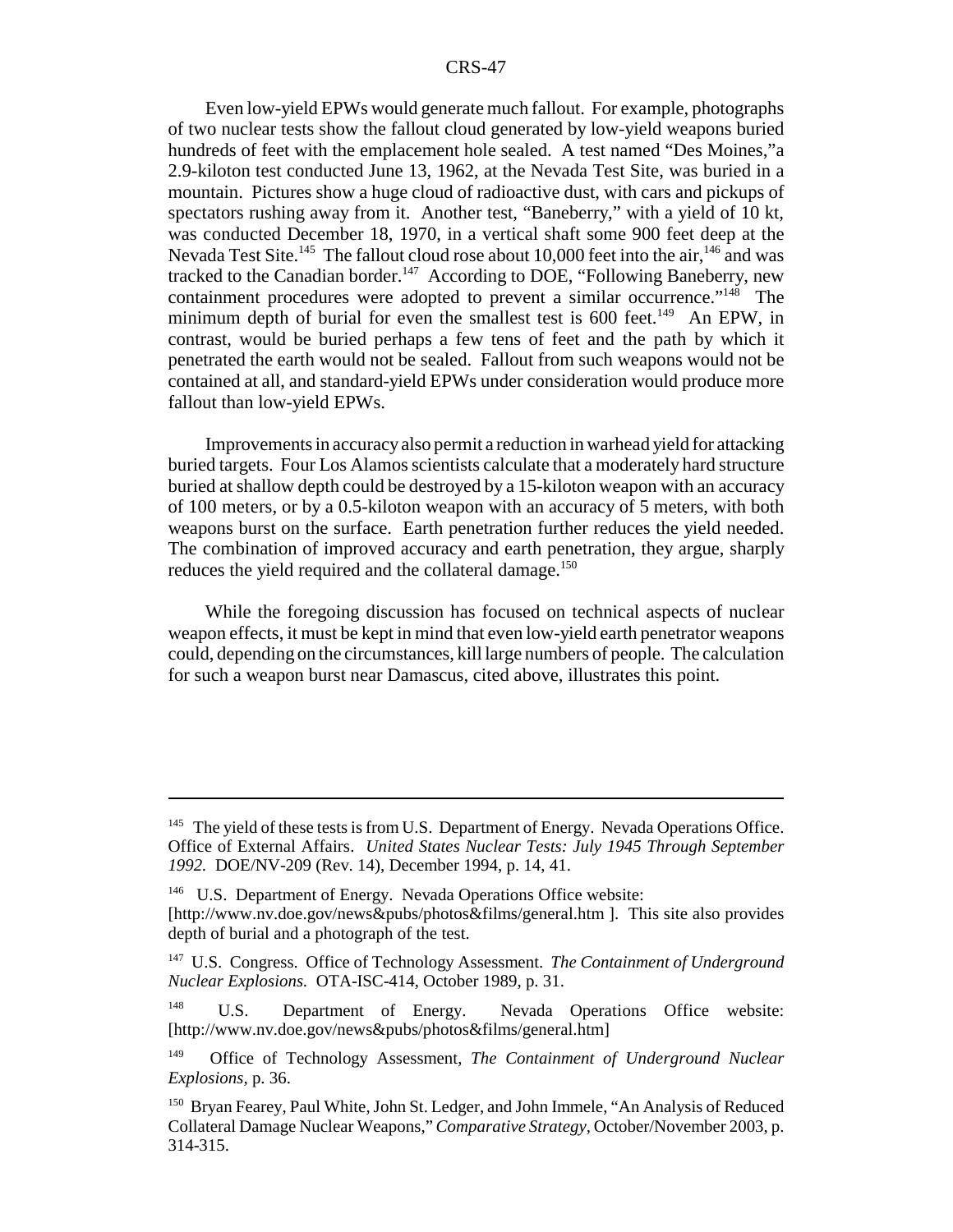## **History Through the FY2003 Budget Cycle**

Interest in destroying buried targets traces back to the early days of the Cold War when the Soviet Union first built underground command posts and missile silos. Current interest in EPWs for use against HDBTs traces back to the Persian Gulf War, as is detailed in the earlier section on low-yield R&D.

This latter experience led to the development of the current EPW, the B61 mod 11, or B61-11. (B61 is the basic weapon, while the mod number indicates a modification, converting the bomb to a specific purpose, delivery by a particular aircraft, etc.) The modification involved a strong case and some internal strengthening. Because it entailed only minimal changes to the nuclear explosive package, DOE did not conduct nuclear tests of the weapon.<sup>151</sup> DOE converted a small number of older B61-7 bombs to B61-11s in the mid- to late 1990s. The B61- 11, however, has its limitations. The Nuclear Posture Review stated, according to purportedly leaked excerpts, that the weapon "has a very limited ground penetration capability" and "cannot survive penetration into many types of terrain in which hardened underground facilities are located."152

The growth in number of buried targets and the weaknesses of the B61-11 led DOD and DOE to study RNEP. According to a U.S. Strategic Command officer,

Our current arsenal, developed in the Cold War, was not designed to address this growing worldwide threat [of buried targets]. There are facilities today which we either cannot defeat, even with existing nuclear weapons, or must hold at risk using a large number of weapons. As a result, both the Department of Defense and the Department of Energy, through the Nuclear Weapons Council, have approved a study of how to effectively counter this threat. This study of a Robust Nuclear Earth Penetrator (RNEP) will evaluate modifications to existing nuclear weapons that do not require nuclear testing.153

Linton Brooks, then Acting Administrator of NNSA, provided further details on the study:

this study will examine whether or not two existing warheads in the stockpile the B61 and the B83 — can be sufficiently hardened through case modifications

<sup>&</sup>lt;sup>151</sup> According to a Los Alamos publication, "The essence of the modification is a field changeout of the weapon's case to provide an earth-penetration capability." "B61-11 Update," *Weapons Insider,* August 1996: 2. Further, "modifications to the warhead's electrical system and physics package were minimal," "B61-11 NESE Completed," *Weapons Insider,* June/July/August 1998: 5.

<sup>152</sup> *Nuclear Posture Review [Excerpts],* p. 47.

<sup>&</sup>lt;sup>153</sup> "Statement of RADM John T. Byrd, USN, Director of Plans and Policy, United States Strategic Command, before the House Armed Services Committee, Procurement Subcommittee, June 12, 2002." The Joint Nuclear Weapons Council is a small DOD-DOE agency established by 10 USC 179 that coordinates nuclear weapons activities between the two departments. Statement is available at:

http://armedservices.house.gov/openingstatementsandpressreleases/107thcongress/02-06- 12byrd.html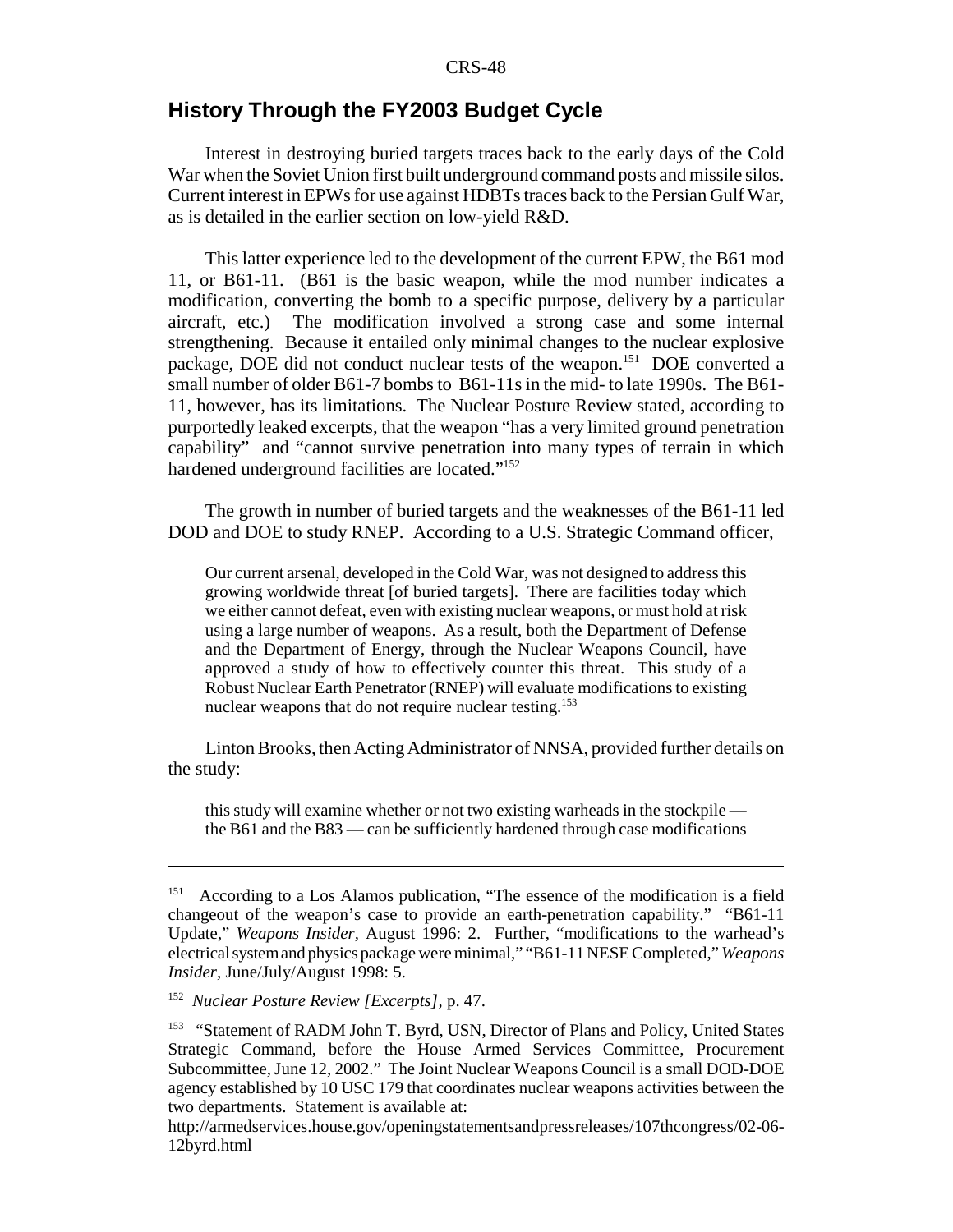and other work to allow the weapons to survive penetration into various geologies before detonating. This would enhance the Nation's ability to hold hard and deeply buried targets at risk.<sup>154</sup>

Thus RNEP would not necessarily be a low-yield weapon. John Gordon, then Director of the National Nuclear Security Administration, stated in 2002 that the emphasis is on "a more standard yield system called an enhanced penetrator ... There's no design work going on low-yield nuclear weapons."155 The cited advantage of the higher yield is that while EPWs can destroy a number of buried targets with less yield than a surface-burst weapon, increasing yield increases the radius of damage to buried targets, some of which may be too hard, or too deep, to destroy with a low-yield weapon. In July 2003, NNSA provided further detail on this topic. The ongoing RNEP study will select one of the two candidate bombs. The study aims to retain all existing capabilities. It is not part of the study to create new, lower yields.156

NNSA had planned to begin the RNEP study in FY2002 by redirecting \$10 million from Directed Stockpile Work Research and Development, a program within stockpile stewardship.157 As discussed below, however, FY2003 legislation had the effect of delaying this study into FY2003. For FY2003, the Administration requested funds to begin this RNEP study. The planned budget for the study was \$15.0 million a year for FY2003-FY2005, inclusive. Brooks said, "The RNEP feasibility and cost study is currently scheduled for completion in 2006; however, we are looking at opportunities to reduce study time."158

The House Armed Services Committee supported the FY2003 request. It included a provision calling for a National Academy of Sciences study on the shortand long-term effects on civilians and military forces of an EPW, an above-ground nuclear explosion to destroy buried targets, and use of conventional weapons to destroy WMD storage or production facilities.<sup>159</sup> Representative Markey offered an amendment on the House floor to bar permanently the use of funds to develop or test

<sup>&</sup>lt;sup>154</sup> "Statement of Linton F. Brooks, Acting Under Secretary of Energy and Administrator for National Security, National Nuclear Security Administration, U. S. Department of Energy Before the Subcommittee on Strategic Forces, Committee on Armed Services, U. S. Senate, April 8, 2003":

<sup>[</sup>http://www.senate.gov/~armed\_services/statemnt/2003/April/Brooks.pdf]

<sup>&</sup>lt;sup>155</sup> U.S. Congress. Senate. Committee on Armed Services. Hearing: Nuclear Posture Review. February 14, 2002, n.p. Transcript prepared by eMediaMillWorks, Inc.

<sup>&</sup>lt;sup>156</sup> Information provided by NNSA staff, July 25, 2003.

<sup>&</sup>lt;sup>157</sup> Information provided by NNSA staff, August 11, 2003. See also Walter Pincus, "Nuclear Warhead Study Aims at Buried Targets," *Washington Post,* March 15, 2002: 16.

<sup>&</sup>lt;sup>158</sup> Statement of Linton F. Brooks, April 8, 2003.

<sup>159</sup> U.S. Congress. House. Committee on Armed Services. *Bob Stump National Defense Authorization Act for Fiscal Year 2003.* H.Rept. 107-436, 107<sup>th</sup> Congress, 2<sup>nd</sup> Session, USGPO, 2002, p. 343-344.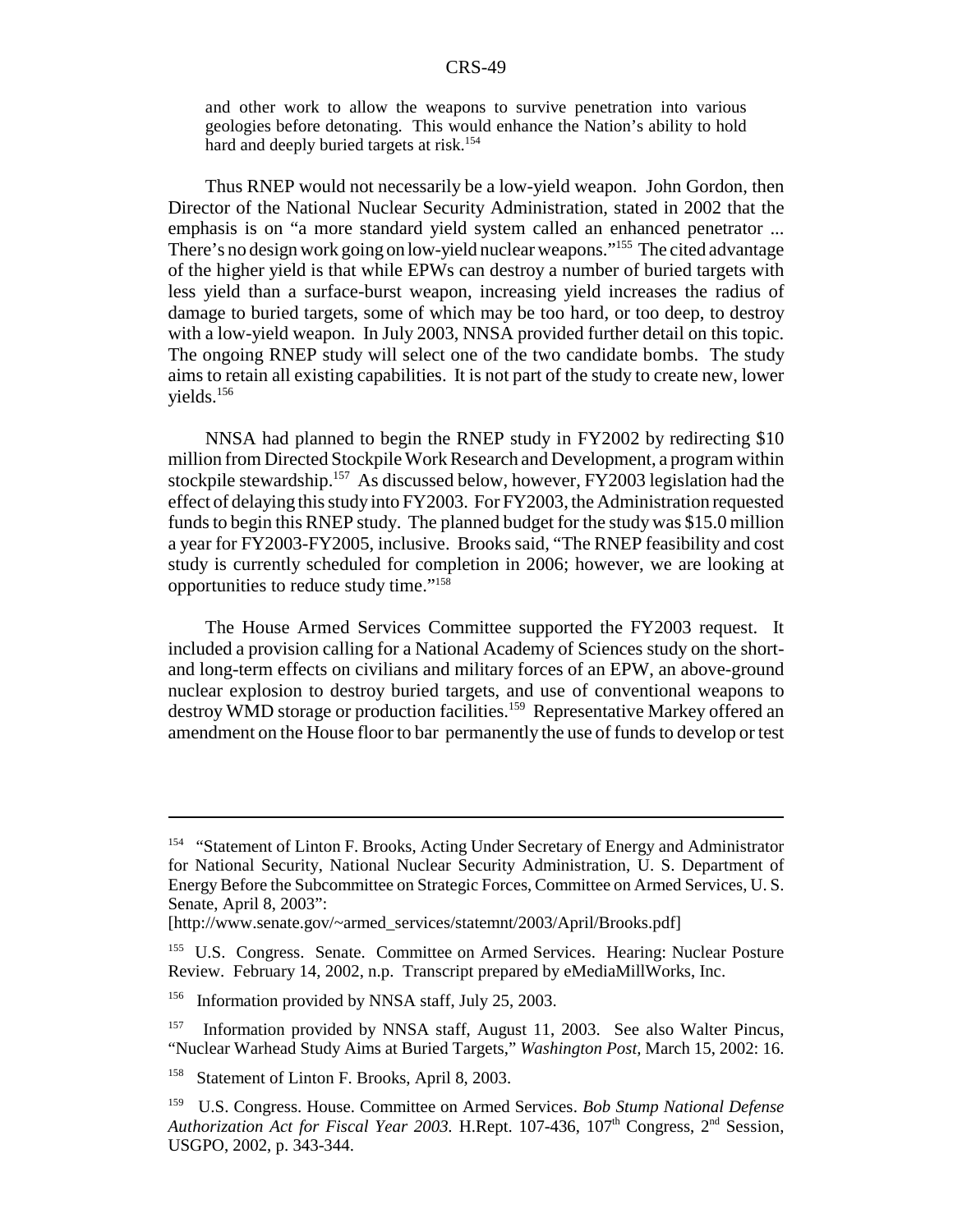a nuclear EPW, and to bar FY2003 funds for conducting a feasibility study of that weapon. The amendment was defeated,  $172-243$ , on May 9,  $2002$ <sup>160</sup>

The Senate Armed Services Committee recommended eliminating funds for RNEP and requiring the Secretaries of Defense and Energy to report on RNEP, including military requirements, employment policy, targets, and ability of conventional weapons to "address" types of targets that RNEP would hold at risk.<sup>161</sup> The conference bill included the House provision for a National Academy of Sciences study; as of August 2003, it appears that the study will be completed around April 2004.<sup>162</sup> The conference bill fully funded RNEP but barred obligation of FY2003 funds for it until 30 days after the report called for by the Senate Armed Services Committee had been submitted to the Armed Services Committees. DOD submitted that report in classified form on March 19, 2003; the study began on May 1, 2003, with a meeting of NNSA, DOD, and nuclear weapons laboratory personnel in Washington. The FY2003 Energy and Water Development Appropriations Act included the amount requested for Stockpile R&D, the category within Directed Stockpile Work that includes RNEP.<sup>163</sup> NNSA indicated that this measure provided the full  $$15.0$  million requested for RNEP.<sup>164</sup>

### **Legislative Actions in the FY2004 Budget Cycle**

For FY2004, the Armed Services Committees and their respective Houses included the full \$15.0 million request in the defense authorization bills. The House rejected, 199-226, an amendment by Representative Tauscher to transfer all \$15.0 million from RNEP (and \$6.0 million from ACI) to conventional technology for use against hard and deeply buried targets. The Senate tabled, 56-41, an amendment by Senator Dorgan to bar use of funds for RNEP, and adopted an amendment by Senator Nelson (FL) to require congressional authorization to start engineering development or subsequent phases of RNEP.

In action on the FY2004 energy and water development appropriations bill, the House Appropriations Committee recommended reducing RNEP funds to \$5.0 million, for reasons noted earlier in the "Legislative Actions in the FY2004 Budget Cycle" section under ACI. The House Appropriations Committee recommended having RNEP funds support penetration by conventional as well as nuclear weapons:

The Committee directs that funding provided for the Robust Nuclear Earth Penetrator (RNEP) be used for research on the problem of deep earth penetration through hard or hardened surfaces, including modeling and simulation of the use

<sup>162</sup> Information provided by NNSA staff, August 11, 2003.

<sup>160</sup> U.S. Congress. *Congressional Record,* May 9, 2002: H2339-H2343.

<sup>161</sup> U.S. Congress. Senate. Committee on Armed Services. *National Defense Authorization* Act for Fiscal Year 2003. S.Rept. 107-151, 107<sup>th</sup> Congress, 2<sup>nd</sup> Session, USGPO, 2002, p. 473.

<sup>&</sup>lt;sup>163</sup> Conference Report on H.J.Res. 2, Consolidated Appropriations Resolution, 2003. In U.S. Congress. *Congressional Record,* February 12, 2003: H1035.

<sup>&</sup>lt;sup>164</sup> Information provided by NNSA staff, August 1, 2003.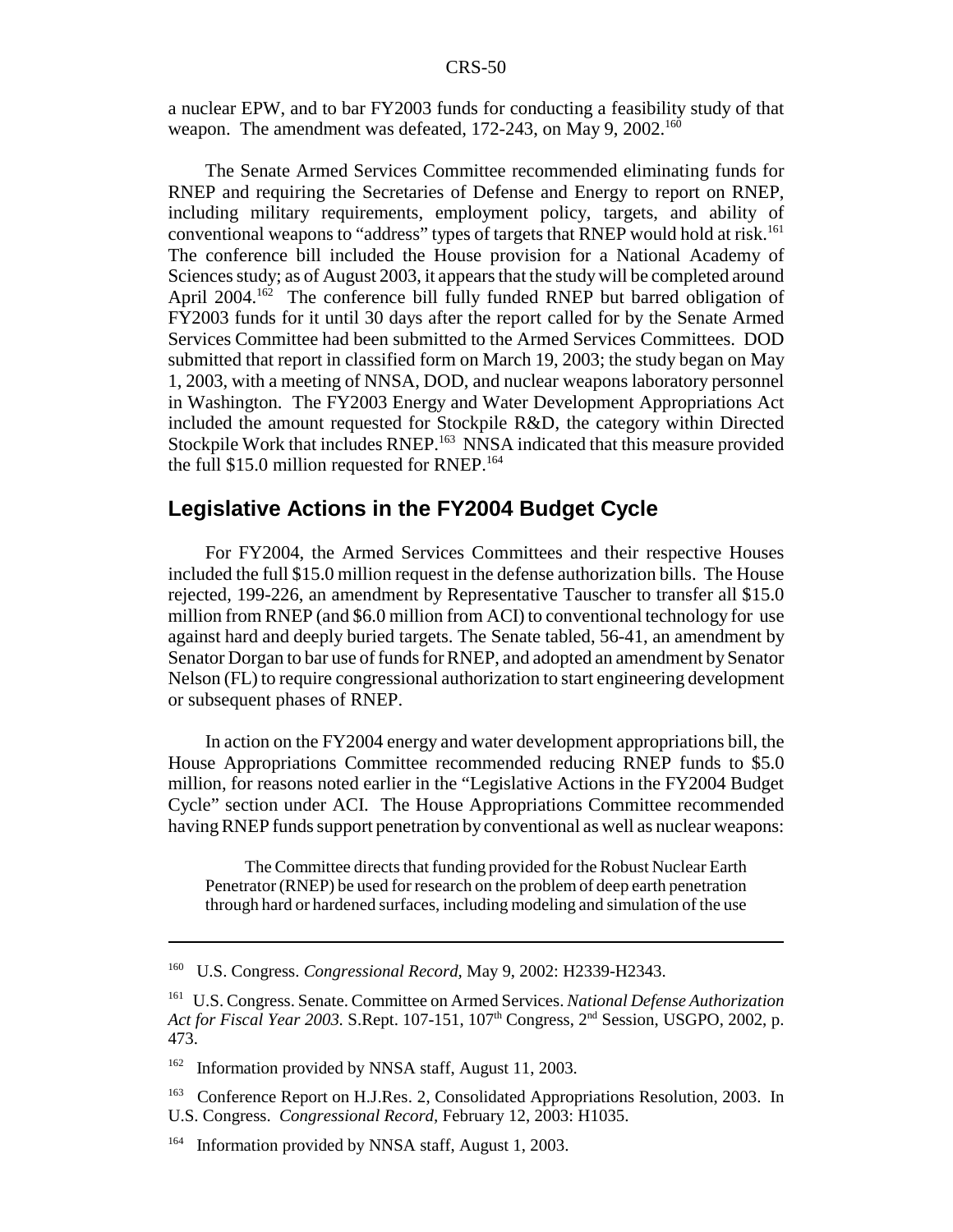of advanced materials, and varied trajectories and speeds. The Committee further directs that the National Nuclear Security Administration (NNSA) coordinate the RNEP research program with ongoing programs at the Department of Defense relating to research on earth penetration to maximize the dual-use applicability for both conventional and nuclear weapons.<sup>165</sup>

The House agreed to this bill without amending the Weapons Activities account, which includes RNEP.

The Senate Appropriations Committee recommended providing \$15 million for RNEP. On September 16, as detailed under ACI, the Senate tabled an amendment by Senator Feinstein to eliminate all FY2004 funds requested for RNEP and adopted an amendment by Senator Jack Reed that barred use of funds provided by H.R. 2754 for phase 3 or 6.3 or beyond for advanced nuclear weapon concepts including RNEP.

### **Conference Issues and Outcomes**

RNEP was at issue in the Energy and Water Development Appropriations Act conference. Action on it was of concern to many because, of the four initiatives, RNEP is the one closest to deploying a weapon in response to NPR guidance. Non-RNEP ACI studies are in early stages, and enhanced test readiness and rescinding the low-yield ban are not weapons programs. In contrast, RNEP, if it proceeds, would involve conversion of an existing weapon. Conversion, under the current plan, would not involve nuclear testing, and would require a much smaller production effort than would production of complete new weapons. Even if the conference decided to proceed with the RNEP study, and if Congress later decided to proceed with the actual modification, deployment would not likely be quick; it took six years to develop the B61-11 and certify it for acceptance into the nuclear stockpile,<sup>166</sup> though lessons learned from that process might expedite deployment of RNEP.

The NDAA provided the funds requested for RNEP; conferees did not comment on it. THE EWDAA provided \$7.5 million. Further,

The conferees remind the Administration that none of the funds provided may be used for activities at the engineering development phases, phase 3 or 6.3, or beyond, in support of advanced nuclear weapons concepts, including the Robust Nuclear Earth Penetrator.<sup>167</sup>

## **The FY2005 Budget Cycle**

The FY2005 request document seems to cast serious doubt on assertions that RNEP is only a study. Beginning with the FY2005 budget cycle, NNSA presented

<sup>165</sup> U.S. Congress. House. Committee on Appropriations. *Energy and Water Development Appropriations Bill, 2004.* H.Rept. 108-212, p. 145.

<sup>166 &</sup>quot;B61-11 Enters the Stockpile," *Weapons Insider* [published by the Nuclear Weapons Program of Los Alamos National Laboratory], September/October 2001: 1-2.

<sup>167</sup> Committee of Conference, *Making Appropriations for Energy and Water Development for the Fiscal Year Ending September 30, 2004 ...,* H.Rept. 108-357, p. 156.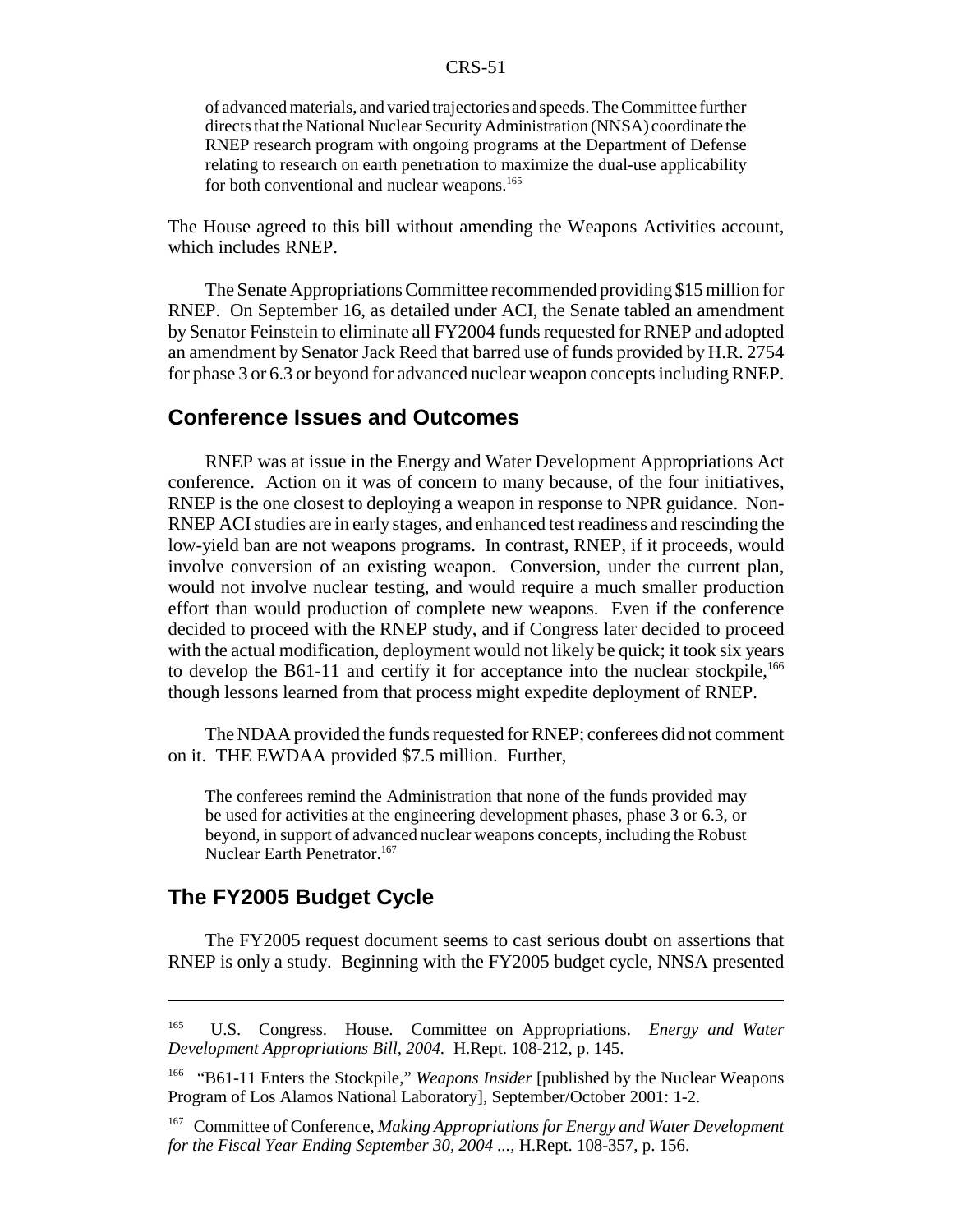a detailed 4-year projection along with the current request; for RNEP, the figures are: FY2005, \$27.6 million; FY2006, \$95.0 million; FY2007, \$145.4 million; FY2008,  $$128.4$  million; and FY2009, \$88.4 million, for a five-year total of \$484.7 million.<sup>168</sup> Further, the document states the performance targets for RNEP as follows:

- ! FY2005: "Complete 56% of scheduled RNEP Phase 6.2/6.2A activity." Further, "In FY2005, subsystem tests and a full system test of the proposed design will be completed."
- ! FY2006: "Complete 100% of scheduled RNEP Phase 6.2/6.2A activity."
- ! FY2007: "Report results of RNEP Phase 6.2/6.2A to Nuclear Weapons Council [a joint DOD-DOE agency that coordinates nuclear weapon requirements, production schedules, etc.] Obtain, if applicable, RNEP Phase 6.3 appropriate authorization. Complete initial 25% of scheduled RNEP Phase 6.3 activity (if authorized)."
- FY2008: "Complete 65% of RNEP Phase 6.3 activity (if appropriately authorized)."
- ! FY2009: "Complete 100% of scheduled RNEP Phase 6.3 activity (if authorized). Complete 15% of scheduled RNEP Phase 6.4 activity (if appropriately authorized)."169

An NNSA manager responsible for the program maintained that the budget increase beyond FY2005 is an artifact of the budget process. He stated that the money was inserted in the out years as a "placeholder" to protect the option of proceeding with RNEP. Were this not done, it is argued that NNSA would face two choices that it deems unsatisfactory: (1) By the time the budget for one fiscal year is submitted, the budget for the next fiscal year is largely fixed; without the placeholder, a decision to proceed with RNEP could therefore not be implemented until the second fiscal year. (2) Alternatively, without the placeholder, a decision to proceed with RNEP could be implemented promptly only by taking the needed funds out of other programs. Similarly, the move to Phases 6.3 and 6.4 reflects how the program might be expected to advance if it proceeds. The official, however, indicated that no decision has been made on whether or not to proceed with RNEP pending completion of the study.<sup>170</sup>

The RNEP study was initially projected to cost \$45 million – \$15 million a year for FY2003-FY2005. The numbers, however, have changed for each year. For FY2003, delay in submission of a DOD study required by the FY2003 National Defense Authorization Act (P.L. 107-314, Sec. 3146) delayed the start of NNSA's RNEP study; as a result, \$6.0 million was spent of the \$15.0 million appropriated.

<sup>168</sup> U.S. Department of Energy. Office of Management, Budget, and Administration/CFO. *FY 2005 Congressional Budget Request.* volume 1, National Nuclear Security Administration. DOE/ME-0032, February 2004, p. 63. The RNEP budget is available under "Directed Stockpile Work" at [http://www.mbe.doe.gov/budget/05budget/index.htm].

<sup>169</sup> Department of Energy, *FY 2005 Congressional Budget Request,* volume 1, p. 69, 70, 76.

<sup>&</sup>lt;sup>170</sup> Telephone interview, February 10, 2004.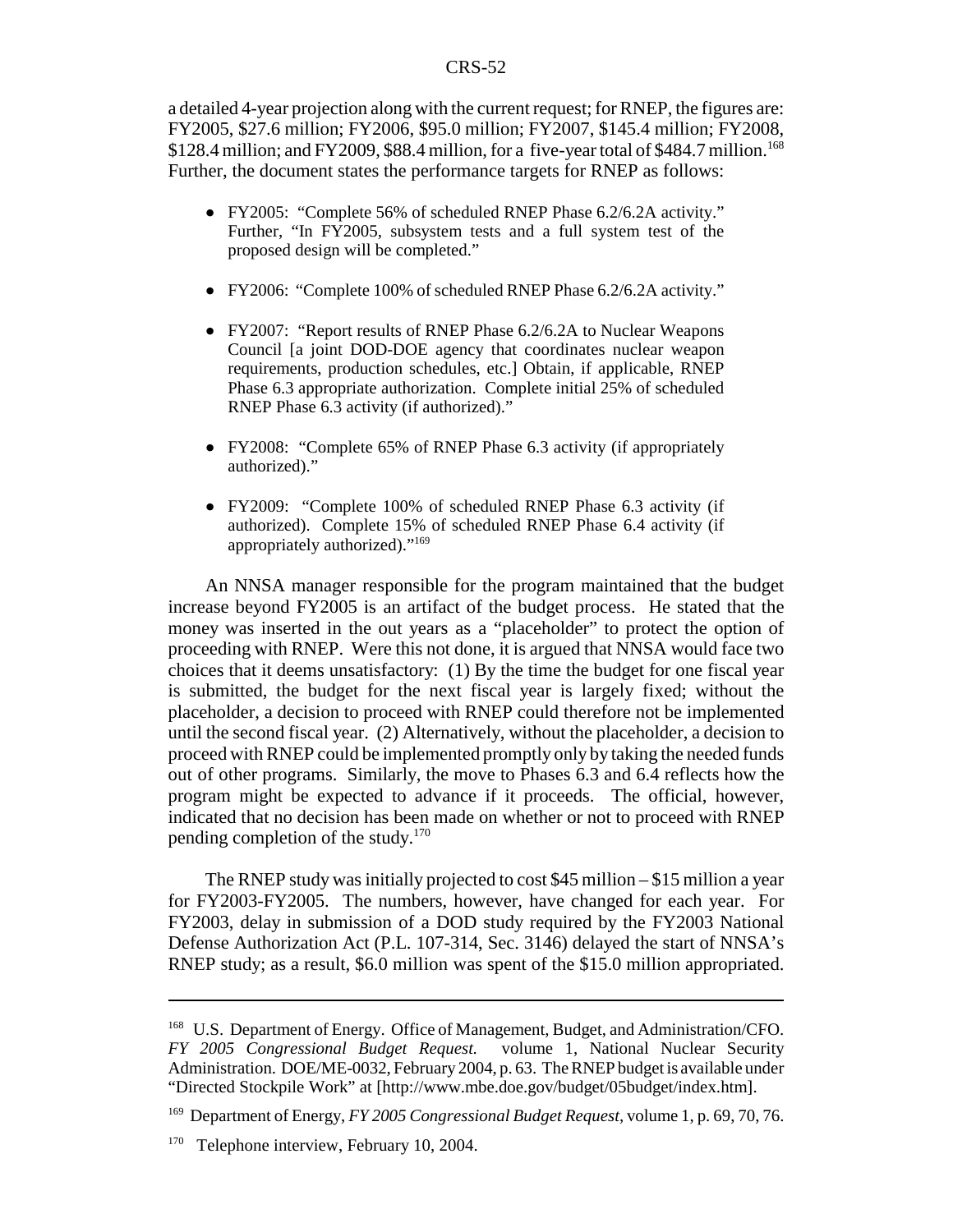For FY2004, Congress cut the RNEP appropriation to \$7.5 million. For FY2005, the request is \$27.6 million, vs. the \$15.0 million originally planned. Finally, FY2006, not FY2005, will be the last year of the RNEP study; NNSA estimates the FY2006 request at \$30 million. The 4-year total is about \$71 million. Owing to the uncertainties of the program, NNSA could not, as of early March 2004, project an RNEP budget for FY2007-FY2009.

According to NNSA, the study's cost has grown for a number of reasons. The \$45 million did not take into account participation in the study by Y-12 Plant, which would make components of RNEP, or of Pantex Plant, which would convert existing weapons into RNEPs; their participation adds some \$2 million. DOE has imposed additional project management requirements that add \$2 million. The rest of the increase comes from a better definition of the requirements of the study, refinement of cost estimates, and an increase in surety (safety, security, and use control) of the proposed weapon. On the latter point, DOE requires that any modifications of a nuclear weapon look for ways to increase its surety.<sup>171</sup> NNSA says it has found ways to increase RNEP surety, and plans to do so.

Critics are likely to view the outyear plan in the FY2005 budget request document as indicating an intent to proceed with RNEP. They may also question how the cost of the RNEP study grew some 58%. Congress, the media, and others, however, have not generally had access to the information presented here on the RNEP budget. This report will add views of critics and others when they become available.

## **Issues for Congress**

**Would RNEP promote deterrence?** In the post-9/11 world, a new set of threats has come to the fore, including threats from rogue states seeking WMD. To deter rogue states, RNEP supporters maintain that the United States must hold at risk those assets that the leaders value most, and that in some instances RNEP may be the only way to do so. Everet Beckner, NNSA Deputy Administrator for Defense Programs, reportedly opined: "If we've got serious enemies in the world, I would like them to be deterred as much as possible by our military capabilities. ... I want them to be afraid of us."172 Similarly, the House Policy Committee argued:

Credible deterrence requires that the President be able to hold at risk the things most important to an adversary who would seek to attack America. Deep underground facilities, including hardened bunkers and hard-rock tunnels, provide effective haven from attack. ...

<sup>&</sup>lt;sup>171</sup> U.S. Department of Energy. Order DOE O 452.1B, "Nuclear Explosive and Weapon Surety Program," approved August 6, 2001, Section 4(f).

<sup>172</sup> John Fleck, "Should Nuclear Research Resume?," *Albuquerque Journal,* March 17, 2003. [http://www.abqjournal.com/paperboy/ia/scitech/846058news03-17-03.htm]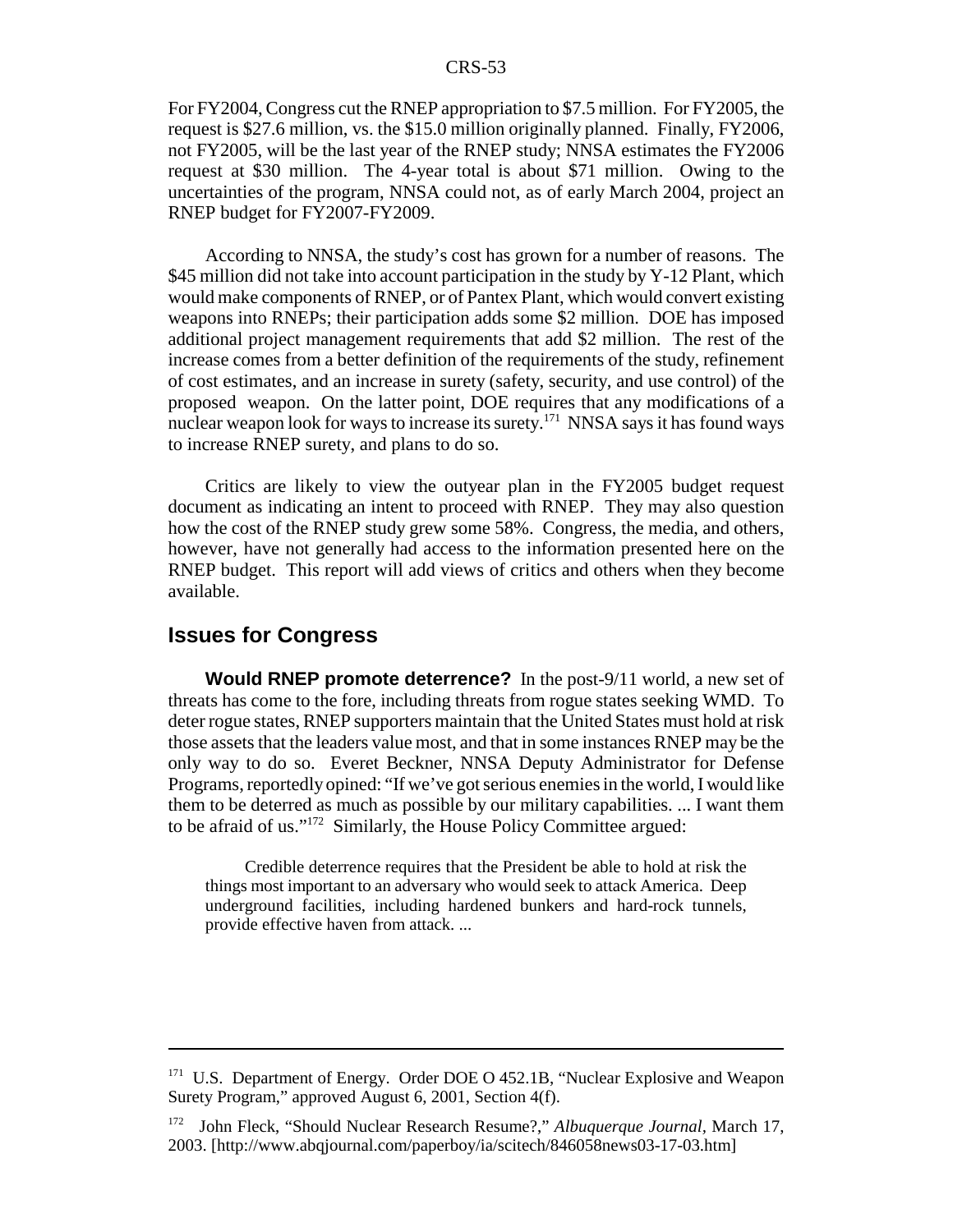The President should have options — the options of conventional forces, of precision conventional weapons, and of nuclear weapons that are capable of holding all targets at risk.<sup>173</sup>

Critics question whether it is correct to apply the Cold War model of deterrence to rogue states, whose leaders might not be overly concerned about a U.S. nuclear attack on a few facilities in their nation or about the casualties it would cause. They might even expect to benefit from worldwide condemnation of the United States that an attack would likely generate. Furthermore, some RNEP critics argue that the use of any nuclear weapon would not be credible because of the massive damage and casualties that would result, and thus would not enhance deterrence.

**Would RNEP provide added military value?** RNEP's supporters note that the Nuclear Weapons Council, a DOD-DOE organization chaired by DOD to coordinate nuclear weapons activities between the two agencies, approved the conduct of the RNEP study, and that DOD developed an Operational Requirements Document for RNEP that gives the desired specifications and capabilities.<sup>174</sup> They assert that RNEP is not redundant with the B61-11 because of the latter weapon's limitations.

Critics assert that nuclear EPWs are not needed. They note Brooks's statement, "we have no requirement to actually develop any new weapons at this time."<sup>175</sup> Representative Skelton stated, "the key to defeating hard deeply buried targets lies more in accuracy and penetration rather than the inherent explosive capability."<sup>176</sup> Many conventional options are available for defeating such targets.<sup>177</sup> U.S. forces demonstrated the ability of ground troops to attack tunnel complexes in Afghanistan and the ability of precision conventional ordnance to destroy underground bunkers in Iraq. It would be better, in this view, to spend funds on improving the ability to destroy these targets with conventional means rather than on nuclear weapons.

**Would fallout from RNEP bar use of the weapon?** Critics of RNEP point to at least one claim by EPW supporters that low-yield EPWs would limit collateral damage sufficiently to contemplate their use.<sup>178</sup> (RNEP could well have

<sup>&</sup>lt;sup>173</sup> U.S. Congress. House. House Policy Committee. Subcommittee on National Security and Foreign Affairs. *Differentiation and Defense: An Agenda for the Nuclear Weapons Program.* February 2003, p. 7. [http://wilson.house.gov/media/photos/nuclearreport.pdf]

<sup>&</sup>lt;sup>174</sup> Information provided by NNSA staff, August 18, 2003.

<sup>&</sup>lt;sup>175</sup> Statement of Linton F. Brooks, April 8, 2003, p. 6.

<sup>176</sup> U.S. Congress. *Congressional Record,* May 21, 2003: H4505.

<sup>177</sup> Michael Levi, *Fire in the Hole: Nuclear and Non-Nuclear Options for Counterproliferation.* Non-Proliferation Project, Global Policy Program, Carnegie Endowment for International Peace, working paper no. 31, November 2002, p. 17-25.

<sup>&</sup>lt;sup>178</sup> Nelson, "Low-Yield Earth-Penetrating Nuclear Weapons," p. 2, references Dowler and Howard, "Countering the Threat of the Well-Armed Tyrant." The latter article, p. 36, argues that blast, crater radioactivity, and fallout would be confined to a small area. See also Robert Nelson, "Nuclear Bunker Busters, Mini-Nukes, and the US Nuclear Stockpile," (continued...)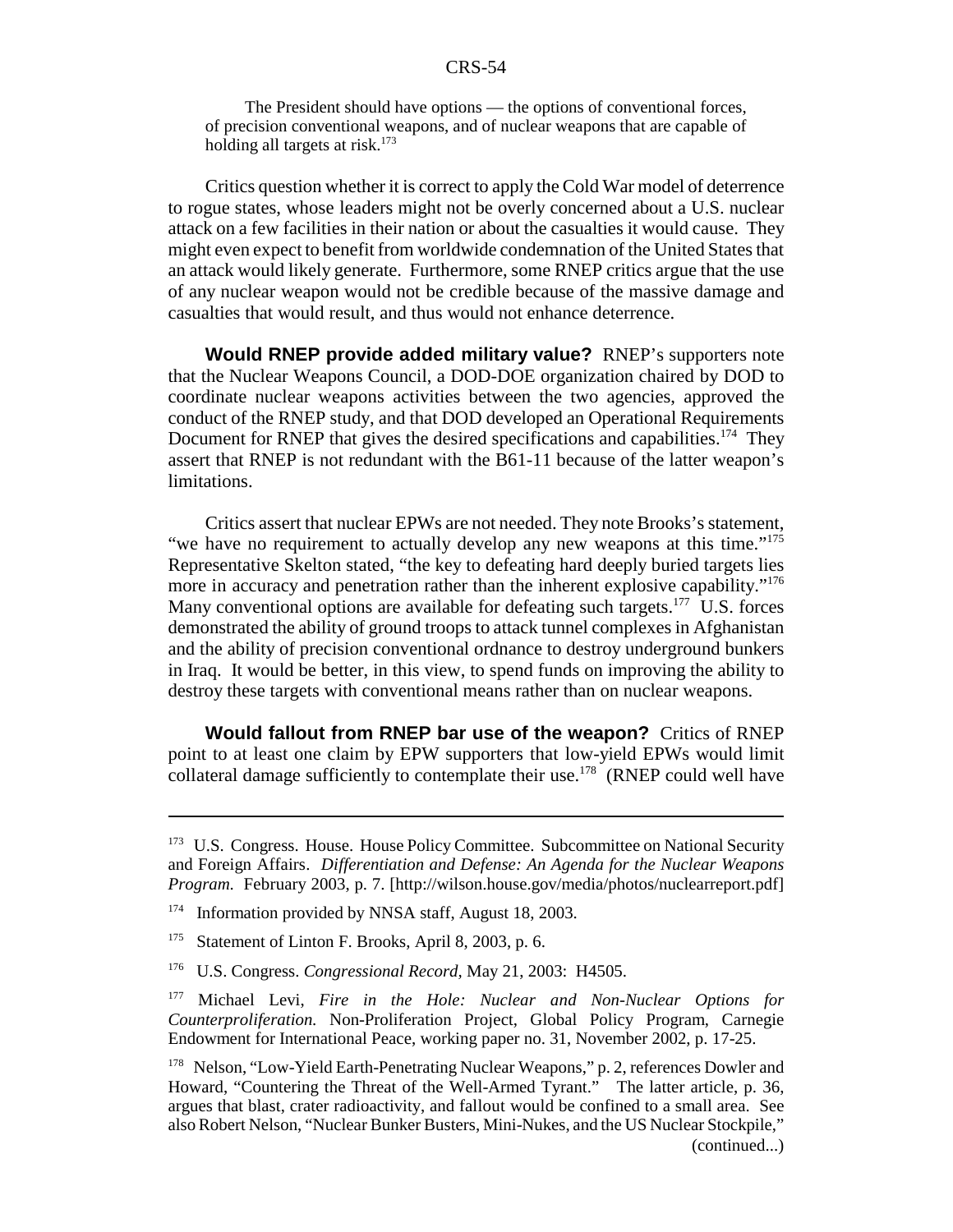significantly higher yields.) Critics challenge this view. They argue that no EPW could penetrate deeply enough to be fully contained, so that "the goal of a benign earth-penetrating nuclear weapon is physically impossible,"179 as the descriptions of nuclear tests Des Moines and Baneberry make clear. For example, Nelson calculates

A one kiloton earth-penetrating "mininuke" used in a typical third-world urban environment would spread a lethal dose of radioactive fallout over several square kilometers, resulting in tens of thousands of civilian fatalities.<sup>180</sup>

Under these conditions, it is argued, RNEP would be unusable:

the vast resulting collateral damage to noncombatant populations would presumably limit employment of the weapon to retaliatory, or "intra-war" preemptive use in scenarios of all-out warfare, involving another nuclear weapon-state with the resources to both construct such deeply buried targets and threaten the survival of the U.S. as a nation-state — that is, China and Russia. ... the weapon is strategically, legally, and morally unsuitable for preemptive or retaliatory counter-proliferation warfare.<sup>181</sup>

Similarly, Representative Frank stated:

... we have said in Afghanistan, in Iraq, we are these days likely to be ... in an effort to rescue a people from an oppressive government. How welcome will our wagon be when it comes to nuclear arms? Do we tell the people of Afghanistan, do not worry, we will free you from the Taliban by using nuclear weapons within your country. ... I think you undercut the whole notion that America can be coming to the rescue of the victims of oppression.<sup>182</sup>

The argument over the extent of fallout RNEP would cause is, in the view of RNEP supporters, secondary to the key point, which, they contend, is that circumstances might call for the use of this weapon. A President always has various military options, and no President since 1945 has chosen to use nuclear weapons. Nonetheless, nuclear weapons might at some point be the only way to achieve a critical military objective, supporters argue. In that case, EPWs would be preferable in this view because they could achieve the desired result at a lower yield, and with less fallout, than surface-burst weapons. For some such uses, the B61-11 might suffice, but RNEP may be needed for others.

 $178$  (...continued)

*Physics Today,* November 2003: 32-37.

<sup>&</sup>lt;sup>179</sup> Nelson, "Low-Yield Earth-Penetrating Nuclear Weapons," p. 2.

<sup>180</sup> Ibid., p. 1.

<sup>&</sup>lt;sup>181</sup> Christopher Paine with Thomas Cochran, Matthew McKinzie, and Robert Norris, *Countering Proliferation, or Compounding It?: The Bush Administration's Quest for Earth-Penetrating and Low-Yield Nuclear Weapons,* Natural Resources Defense Council, May 2003, p. vi. [http://www.nrdc.org/nuclear/bush/abb.pdf]

<sup>&</sup>lt;sup>182</sup> Representative Barney Frank, colloquy on the Markey amendment to H.R. 4546, the Bob Stump National Defense Authorization Act for Fiscal Year 2003, *Congressional Record,* May 9, 2002: H2340.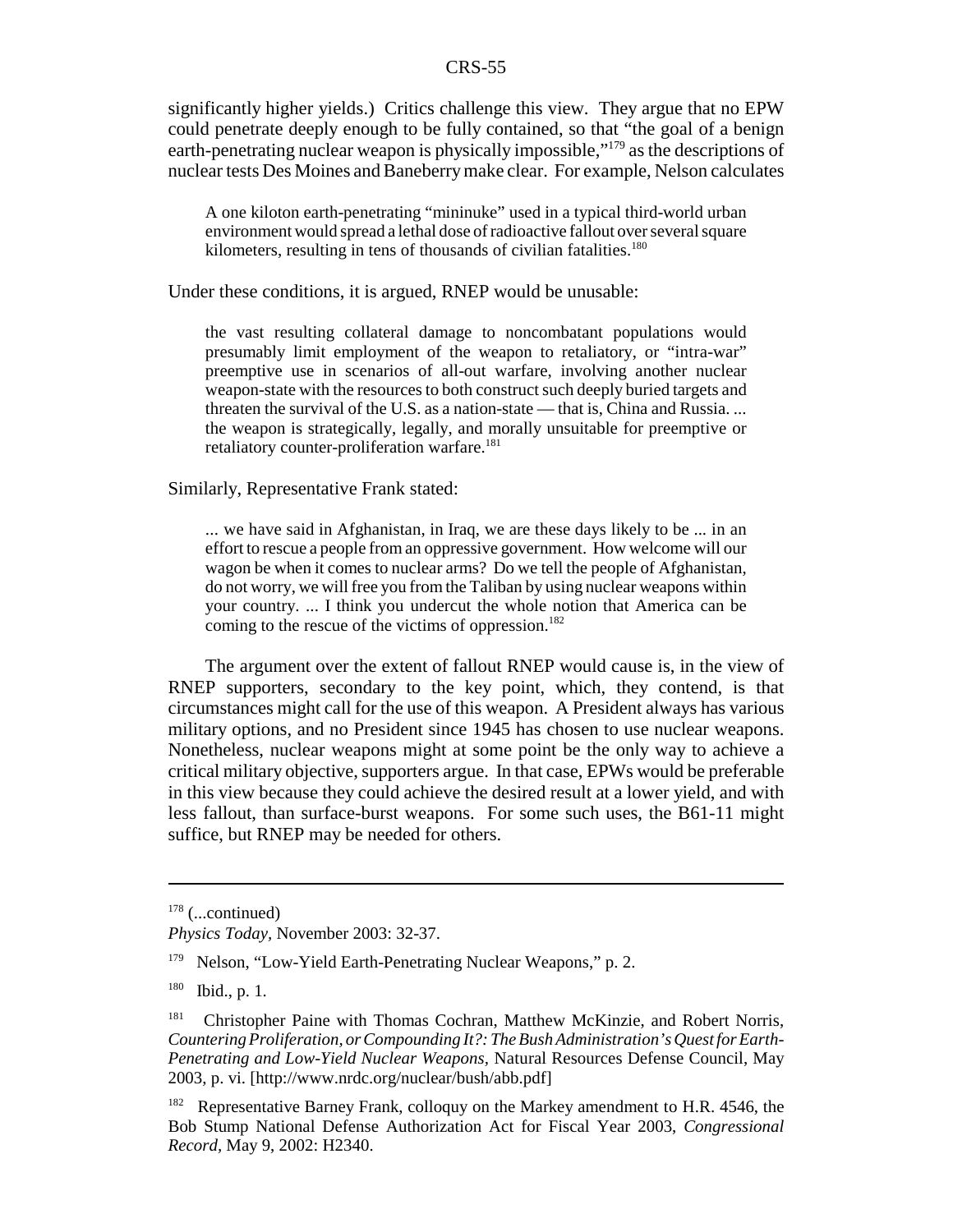#### **Would RNEP have an adverse effect on nuclear nonproliferation?**

On the issue of whether the United States should avoid researching EPWs in order to lead the rest of the world by example, Representative Thornberry argued:

It is an interesting line of argument to say that we make the world safer when we tie our hands behind our back, that the problem is with the United States, and that if we would just set a good example, the Saddam Husseins and the Kim Jong Ils and even the Putins would fall right in line ... The problem is not American strength. ... Peace comes when America is strong and when America has additional options.<sup>183</sup>

The United States, in the view of RNEP's supporters, will not cause other nations to abandon WMD programs by abandoning RNEP. Nor, they suspect, would study, development, and deployment of RNEP cause nations to pursue WMD programs; they assert that deployment of the B61-11 had no such effect, so they doubt that a second EPW would, either.

Critics see grave proliferation risks arising from RNEP. They ask how the United States can preach to rogue states to restrain their nuclear programs while this nation is exploring new nuclear weapon capabilities. They see RNEP as tailored for use against rogue states, and fear that that implies a U.S. willingness to use the weapon for that purpose. They foresee serious consequences from such use. As Representative Markey said, using one nuclear weapon "will destroy our moral and political credibility to end the spread of weapons of mass destruction, especially nuclear weapons."184 In this view, it is inconsistent for the United States to fight Iraq because of WMD and then to develop WMD itself. Even studying RNEP, critics contend, would imply that the United States is considering its use, which could make nonnuclear weapon states accelerate their efforts to obtain nuclear weapons to deter U.S. attack on them, or to build new underground facilities at much greater depth.

**Will Targets Be Available for RNEP?** Fewer nations hold potential future targets for RNEP in early 2004 than was the case a year earlier. Any government that emerges in Iraq would in all probability be unable and unwilling to develop WMD for many years. Libya is in the process of giving up its WMD; indeed, President Bush praised Colonel Muammar Ghadafi of Libya for making "the right decision" in ending its WMD programs. $185$ 

Moving from the strategic to the tactical level, a successful attack on a deeply buried facility by an earth penetrator weapon would require precise targeting information. Yet events of the last year raise troubling questions on this score. Judging from press reports, U.S. intelligence failed to detect entire WMD programs in Libya, Iran, and North Korea, and detected chemical, biological, and nuclear weapon programs in Iraq that apparently did not exist. Given that record, critics may

<sup>183</sup> U.S. Congress. *Congressional Record,* May 21, 2003: H4506.

<sup>184</sup> Ibid.

<sup>&</sup>lt;sup>185</sup> U.S. White House. "President Announces New Measures to Counter the Threat of WMD." Remarks by the President on Weapons of Mass Destruction Proliferation, Fort Lesley J. McNair, National Defense University, Washington, DC, February 11, 2004.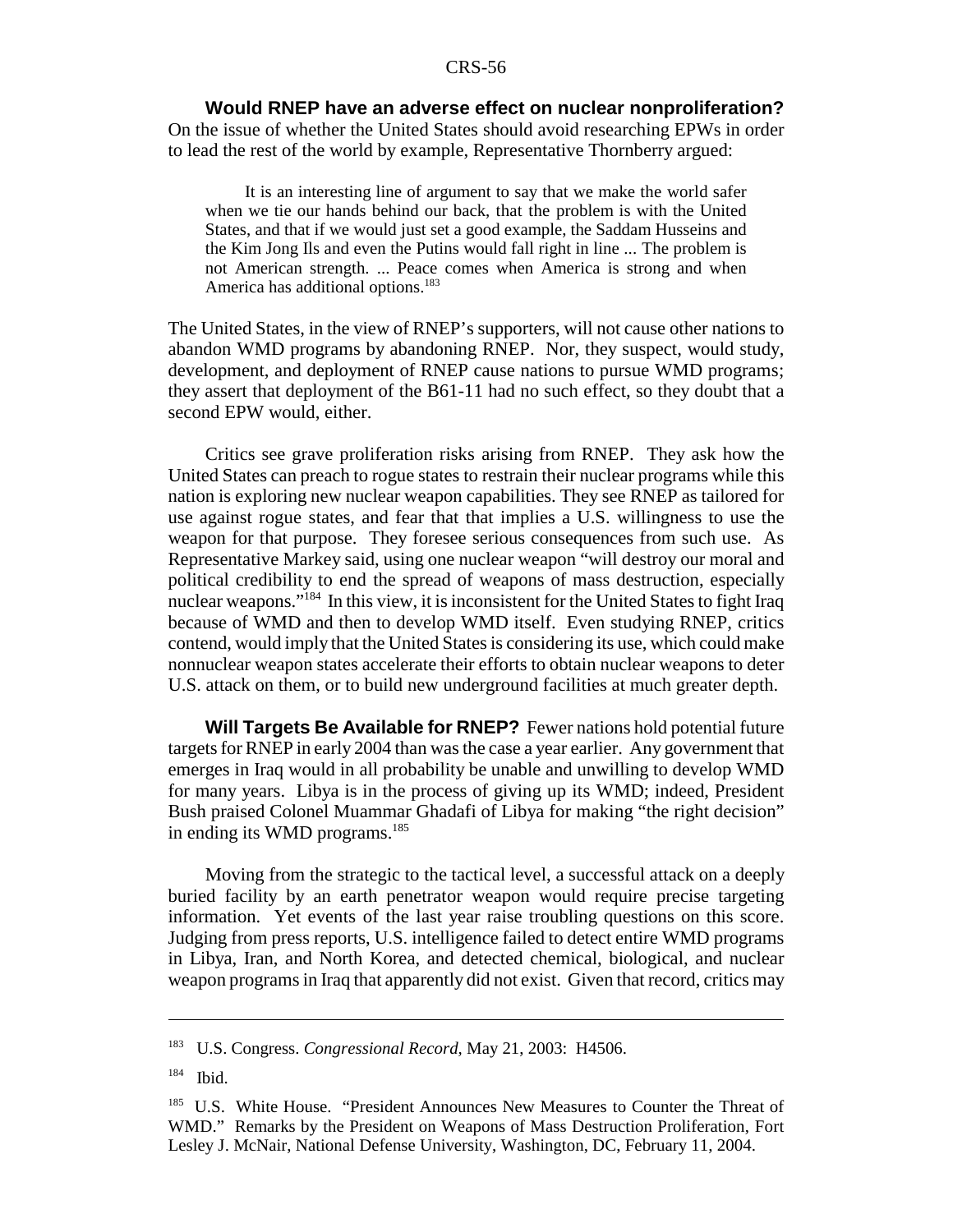well question whether intelligence can be sufficiently precise and reliable to pinpoint underground bunkers to attack.

RNEP's supporters would note that Iran and North Korea pose a much more serious nuclear threat than did Iraq and Libya. Iran agreed in December 2003, under pressure from Britain, France, Germany, and Russia, to permit more intrusive inspections by the International Atomic Energy Agency (IAEA). It did so in order "to prove that the Iranian nuclear program is for civilian purposes," Gholam Reza Aghazadeh, Iran's Vice President, was quoted as saying.<sup>186</sup> The inspections, however, discovered equipment and materials that could be linked to nuclear weapons.187 Shortly after these discoveries, Iran appeared to begin pulling back from full disclosure. A senior Iranian official reportedly said that his country "has given enough answers to the [IAEA's] questions. ... We have other research projects which we haven't announced to the agency and we don't think it is necessary to announce to the agency."188 North Korea's statements have been contradictory and confusing for some time, but press reports have presented evidence that that nation has a program to produce highly enriched uranium, plutonium, and nuclear weapons, and that it received aid from Pakistan.<sup>189</sup>

Regarding the ability of tactical intelligence to provide the basis for nuclear weapon use, RNEP supporters would note that the bar against such use is extremely high, but that many intelligence assets, whether satellite imagery, communication intercepts, or information from defectors, would be brought to bear to ensure that the target was in fact connected with WMD.

# **Nuclear Test Readiness**

# **Description**

During the Cold War, when the United States conducted nuclear tests on an ongoing basis, it took 18-24 months to prepare a typical test. With the end of the Cold War and the start of a moratorium on nuclear tests, the Clinton Administration required a U.S. ability to conduct a nuclear test in at most 24 to 36 months of a presidential order to conduct the test. DOD and NNSA, however, found that it would take close to 36 months to test, and they are uncertain as to their continued ability to test within even this length of time. Accordingly, they recommended "enhanced test readiness," or moving to and maintaining a posture in which tests could be conducted in less time. They supported an 18-month test readiness posture.

<sup>&</sup>lt;sup>186</sup> Christine Hauser and Nazila Fathi, "Iran Signs Pact Allowing Inspection of Its Nuclear Sites," *New York Times,* December 18, 2003.

<sup>&</sup>lt;sup>187</sup> See, for example, David Sanger, "In Face of Report, Iran Acknowledges Buying Nuclear Components," *New York Times,* February 23, 2004: 6; and Karl Vick, "Another Nuclear Program Found in Iran," *Washington Post,* February 24, 2004: 1.

<sup>&</sup>lt;sup>188</sup> "Iran Digs in Heels over Nuclear Secrets," Reuters, February 25,2004.

<sup>&</sup>lt;sup>189</sup> On the latter point, see David Rohde and David Sanger, "Key Pakistani Is Said to Admit Atom Transfers," *New York Times,* February 2, 2004: 1.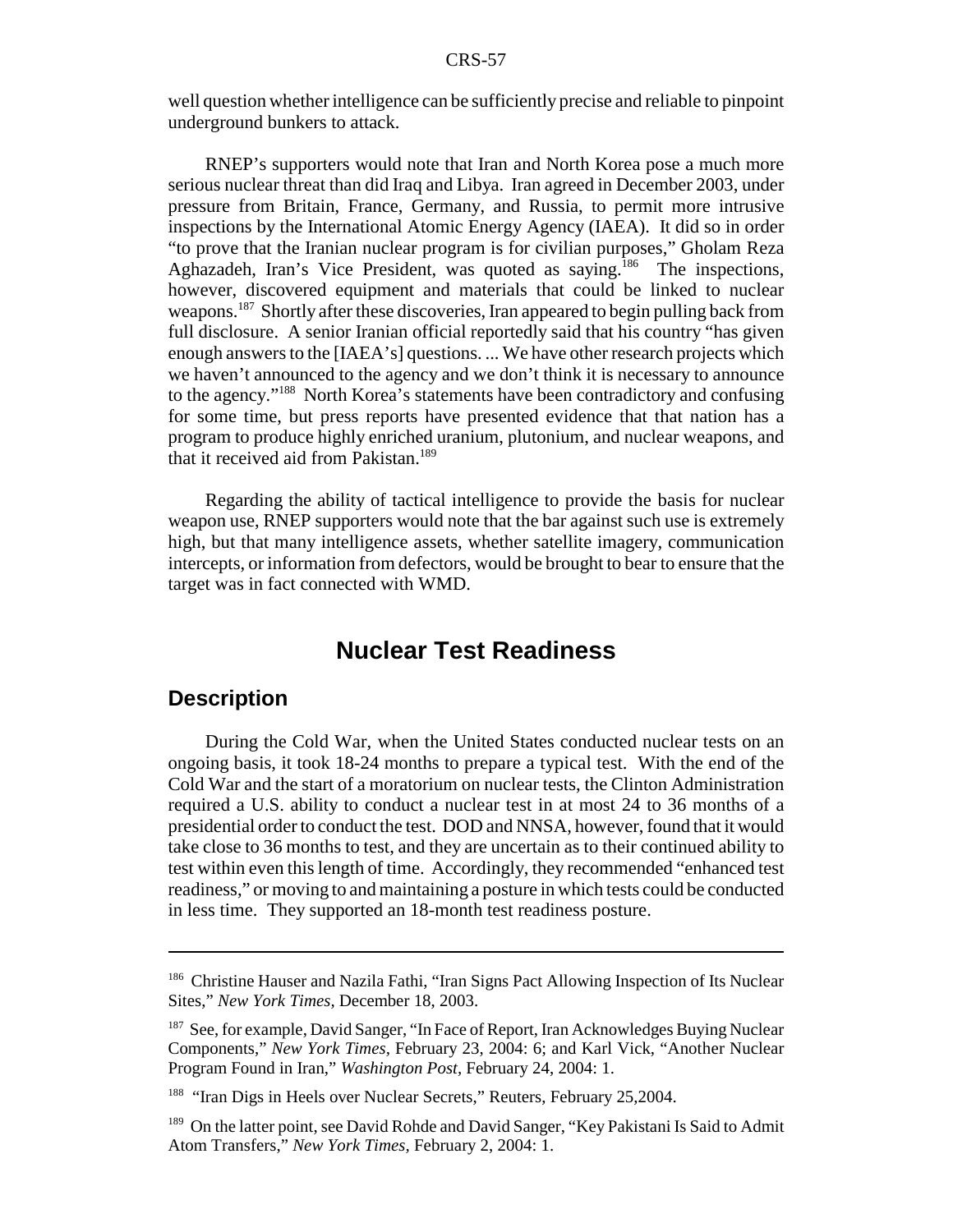For FY2004, the Administration requested \$24.9 million to maintain the existing posture and transition to the 18-month posture.<sup>190</sup> This figure is in addition to funds to maintain the Nevada Test Site, where NNSA would conduct any nuclear tests. NNSA indicated that it has tightly integrated the test readiness and enhanced test readiness programs into one program called "test readiness," so that it would be difficult to split them into the two components. Of the requested \$24.9 million, however, it would take at least \$15.0 million to maintain the current 24- to 36-month posture.<sup>191</sup> The NDAA provided the amount requested for test readiness; the EWDAA did as well, but conferees stated their expectation that NNSA would focus on restoring a 24-month posture before requesting "significant additional funds to pursue" an 18-month posture.

Consistent with the legislation, NNSA plans to move toward a 24-month readiness posture in FY2004 and achieve it in early FY2005. It plans to reach an 18 month posture later in FY2005, and requests \$30.0 million for FY2005 for test readiness.

## **Technical Background**

Between 1951 and 1992, the United States conducted nuclear tests on a routine basis, with the numbers ranging from 96 in 1962, to 0 in 1959 and 1960 due to a moratorium, to 6 in 1992, the most recent year of U.S. testing, for a total of 1,030 tests.<sup>192</sup> As a result, the United States was always prepared to test, although "18" months was a minimal time to design and prepare most tests."<sup>193</sup> All U.S. tests since 1963 have been held underground, almost all at the Nevada Test Site.

In October 1992, the United States began a moratorium on nuclear testing that continues to the present. Ambassador Linton Brooks, NNSA Administrator, said in December 2003, "The policy of the United States is that there is not now a need for testing." He further stated that he did not see a reason to resume testing in the next two or three years.<sup>194</sup>

During the era of testing, DOE and its predecessors conducted several types of nuclear tests, each with its own goals, schedules, and characteristics. Some are

<sup>&</sup>lt;sup>190</sup> U.S. Department of Energy. Office of Management, Budget and Evaluation/CFO. *Department of Energy FY 2004 Congressional Budget Request.* Volume 1, National Nuclear Security Administration. DOE/ME-0016, February 2003, p. 293.

<sup>&</sup>lt;sup>191</sup> Personal communication, Kerry Webb, Manager, Test Readiness Program, NNSA, September 29, 2003.

<sup>192</sup> Department of Energy, *United States Nuclear Tests, July 1945 Through September 1992,* p. viii. In addition to the 1,030 U.S. tests, 24 joint U.S.-U.K. tests were held at the Nevada Test Site

<sup>193</sup> U.S. Department of Energy. National Nuclear Security Administration. *Report to Congress: Nuclear Test Readiness,* April 2003, p. 6.

<sup>&</sup>lt;sup>194</sup> "The Bush Administration's Views on the Future of Nuclear Weapons: An Interview with NNSA Administrator Linton Brooks," *Arms Control Today,* January/February 2004: 4, 6, 7.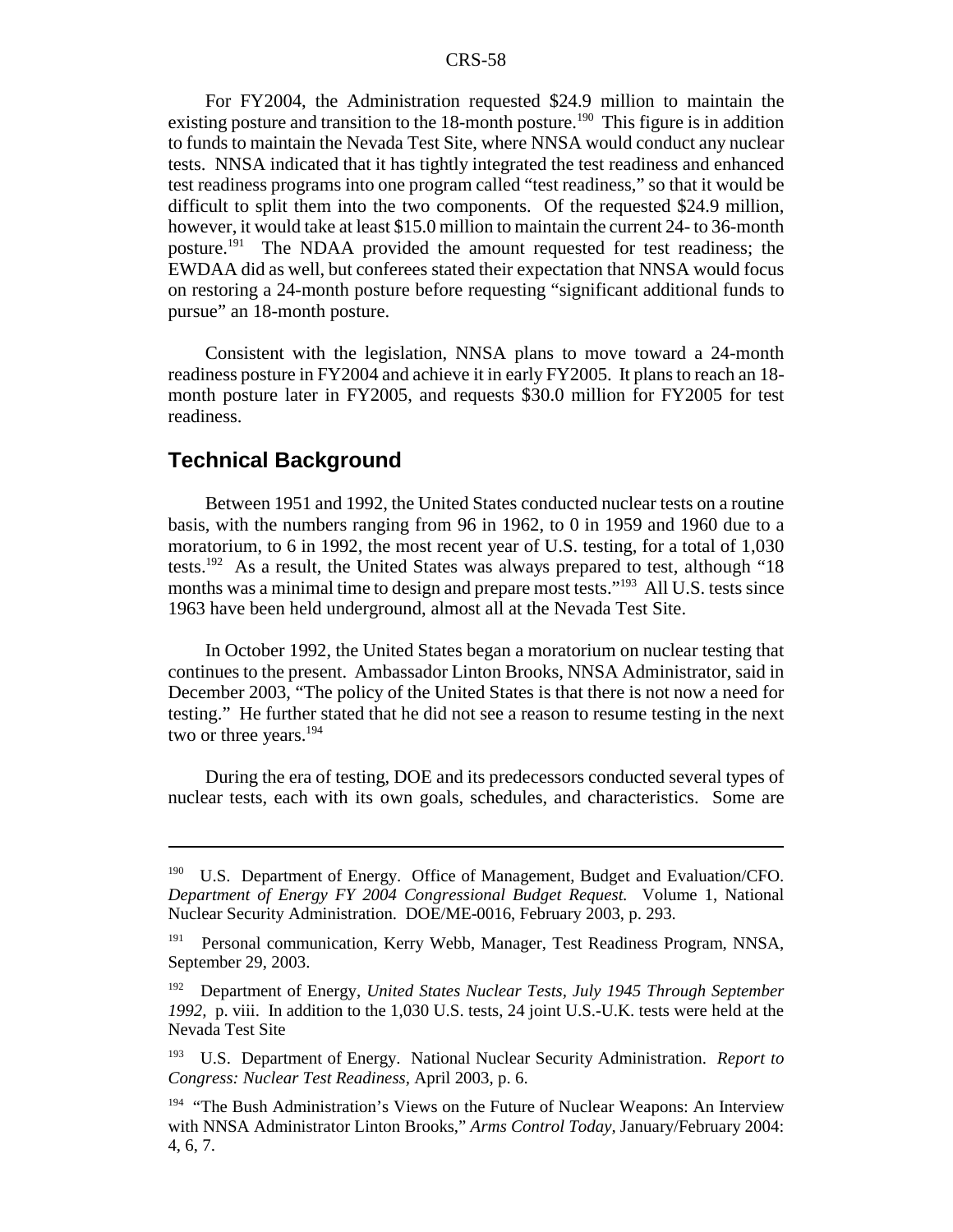explained here; it is useful to understand the differences in order to place test readiness in context.

- ! *Weapons modification and development.* New-design warheads, i.e., those with a new primary or secondary stage, typically required nuclear testing. Most U.S. nuclear tests were for weapons development. In addition, nuclear testing was occasionally used to understand a problem in a stockpiled warhead, or to check a fix made to correct the problem, or for both purposes.<sup>195</sup> To conduct such tests, the labs had to design the test, fabricate a one-of-a-kind test device, fabricate the "diagnostics" (the elaborate set of instruments needed to gather the data), and emplace and seal the device and diagnostics in a shaft. These tests typically required 18 to 24 months,  $1\frac{1}{96}$  counting from when the test was placed on the test calendar until it was conducted.197 Most tests used standard diagnostics; designing non-standard diagnostics added time. Developing a new warhead typically required several tests; some fixes required one test, others needed several. Most modification and development tests were conducted in vertical shafts in the ground; drilling them typically took 6 to 8 weeks.<sup>198</sup>
- ! *Effects tests.* Other tests examined how a nuclear explosion would affect military equipment, materials, electronics, nuclear warheads, etc., by exposing them to radiation from a nuclear explosion. These tests typically used a low-yield nuclear device designed to be a reasonably predictable radiation source; in these cases, design and instrumentation of the device itself were not at issue. The experiments required elaborate preparation, such as creating a vacuum chamber to test how x-rays would affect satellites. Effects tests typically used horizontal tunnels and experimental chambers bored into a mountain; excavation of the site for one such test, using three shifts a day, might take a year.<sup>199</sup> Planning the excavation, emplacing the experiments, and sealing the tunnels took added time.

<sup>&</sup>lt;sup>195</sup> Information provided by Livermore staff, September 17, 2003. A Livermore study states, "Fifteen U.S. nuclear weapon systems have required post-deployment nuclear testing to identify or resolve problems." George Miller, Paul Brown, and Carol Alonso. *Report to Congress on Stockpile Reliability, Weapon Remanufacture, and the Role of Nuclear Testing,* report UCRL-53822, Lawrence Livermore National Laboratory, October 1987, p. 19. Note that many of the 15 were older systems.

<sup>&</sup>lt;sup>196</sup> U.S. Department of Energy. National Nuclear Security Administration. Nevada Operations Office. *Enhanced Test Readiness Cost Study,* July 1, 2002, DOE/NV-828, p. 2, 10.

<sup>&</sup>lt;sup>197</sup> Information provided by NNSA staff, September 11, 2003.

<sup>198</sup> Ibid., p. 18.

<sup>199</sup> Office of Technology Assessment, *The Containment of Underground Nuclear Explosions,* p. 20.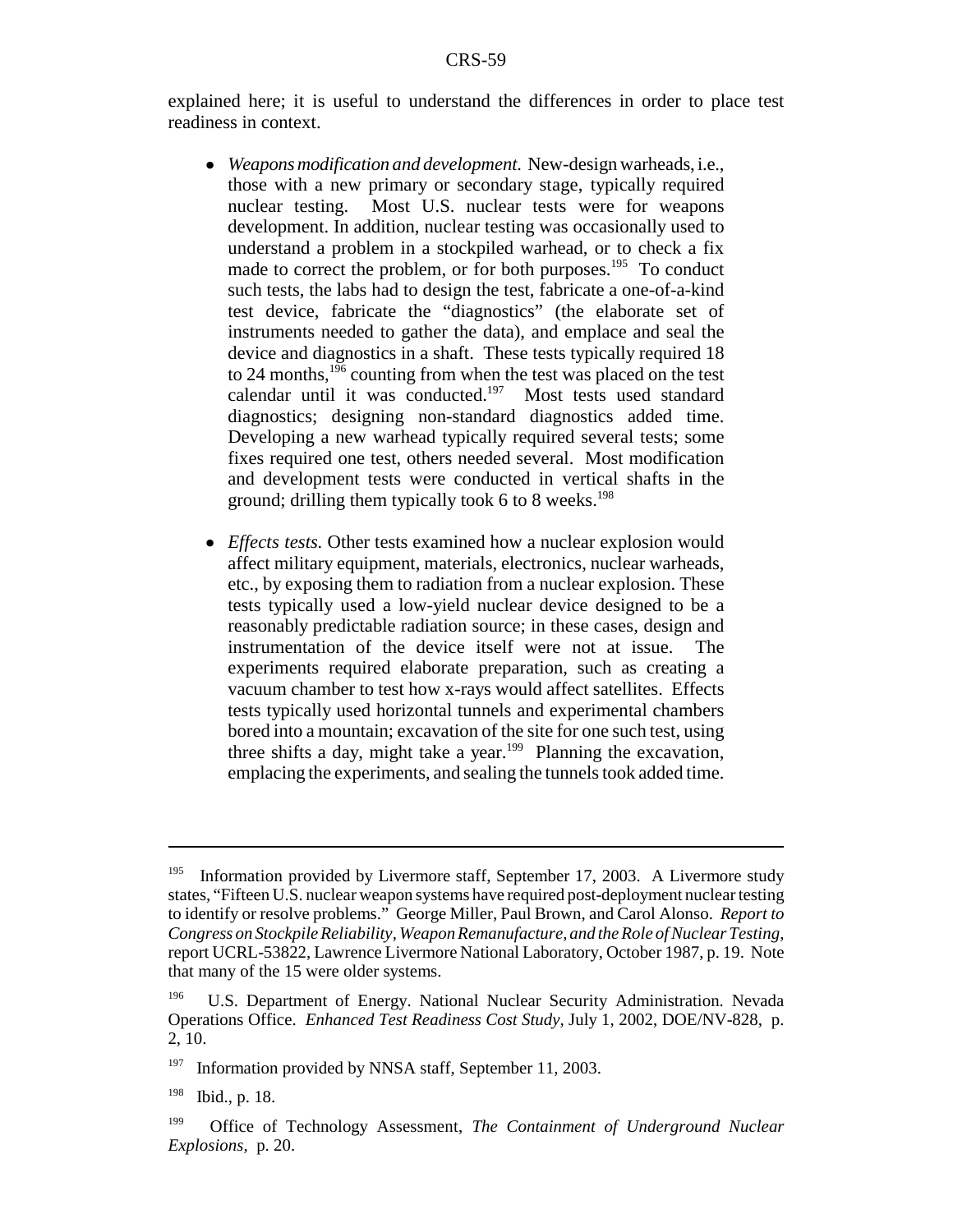Such tests were "inherently a two to three year process."<sup>200</sup> A small fraction of U.S. tests were of this type.

- ! *Stockpile confidence tests.* Beginning in the 1970s, DOE would pull a warhead from the field (e.g., a bomb deployed at a bomber base), modify it minimally as needed to make certain that its yield would not exceed the 150-kt ceiling of the Threshold Test Ban Treaty and to make it compatible with testing procedures, and test it. The purpose was to assure that weapons produced in quantity and then deployed — as distinct from one-of-a-kind devices built for weapons development tests — had the expected yield and met other basic performance criteria. These tests typically used diagnostics comparable to weapon development tests but less complex than for effects tests. They required less time for preparation than weapon development tests, typically about a year. They were conducted in vertical shafts, a little less than once a year. $201$
- ! *Tests intended as political statements.* When the Soviet Union terminated the 1958-1961 nuclear test moratorium in September 1961, the United States responded with a series of tests beginning two weeks later,  $202$  even though, by one analysis, "The United States" was not prepared to conduct major experiments!"<sup>203</sup> All these tests had yields below 20 kt.<sup>204</sup> Such tests might be done in the future to respond to a nuclear test by Russia or China. They would surely use existing instruments and nuclear devices, and would probably involve experiments planned in advance to maximize their technical value. NNSA finds that it may be feasible to conduct a test of this sort in as little as 6 months, though that posture would entail added costs compared to an 18-month posture, would divert personnel from other tasks, and would require considerable advance preparation.205

<sup>200</sup> Department of Energy, *Enhanced Test Readiness Cost Study,* p. 21.

 $201$  Information in this paragraph and note provided by Lawrence Livermore National Laboratory staff, September 10 and 17, 2003. The first stockpile confidence test (SCT) using a format agreed to by DOD and DOE was held in 1979. Another four tests — not called SCTs but that were for all practical purposes — were held beginning in 1972 before the first SCT. Counting these four tests, DOE conducted a total of 17 SCTs.

<sup>202</sup> Department of Energy, *United States Nuclear Tests, July 1945 Through September 1992,* p. 10.

<sup>203</sup> Harold Karan Jacobson and Eric Stein, *Diplomats, Scientists, and Politicians: The United States and the Nuclear Test Ban Negotiations,* Ann Arbor, University of Michigan Press, 1966, p. 283.

<sup>204</sup> Department of Energy, *United States Nuclear Tests, July 1945 Through September 1992,* p. ii, 10-12.

<sup>205</sup> Department of Energy, *Nuclear Test Readiness,* p. 8-9.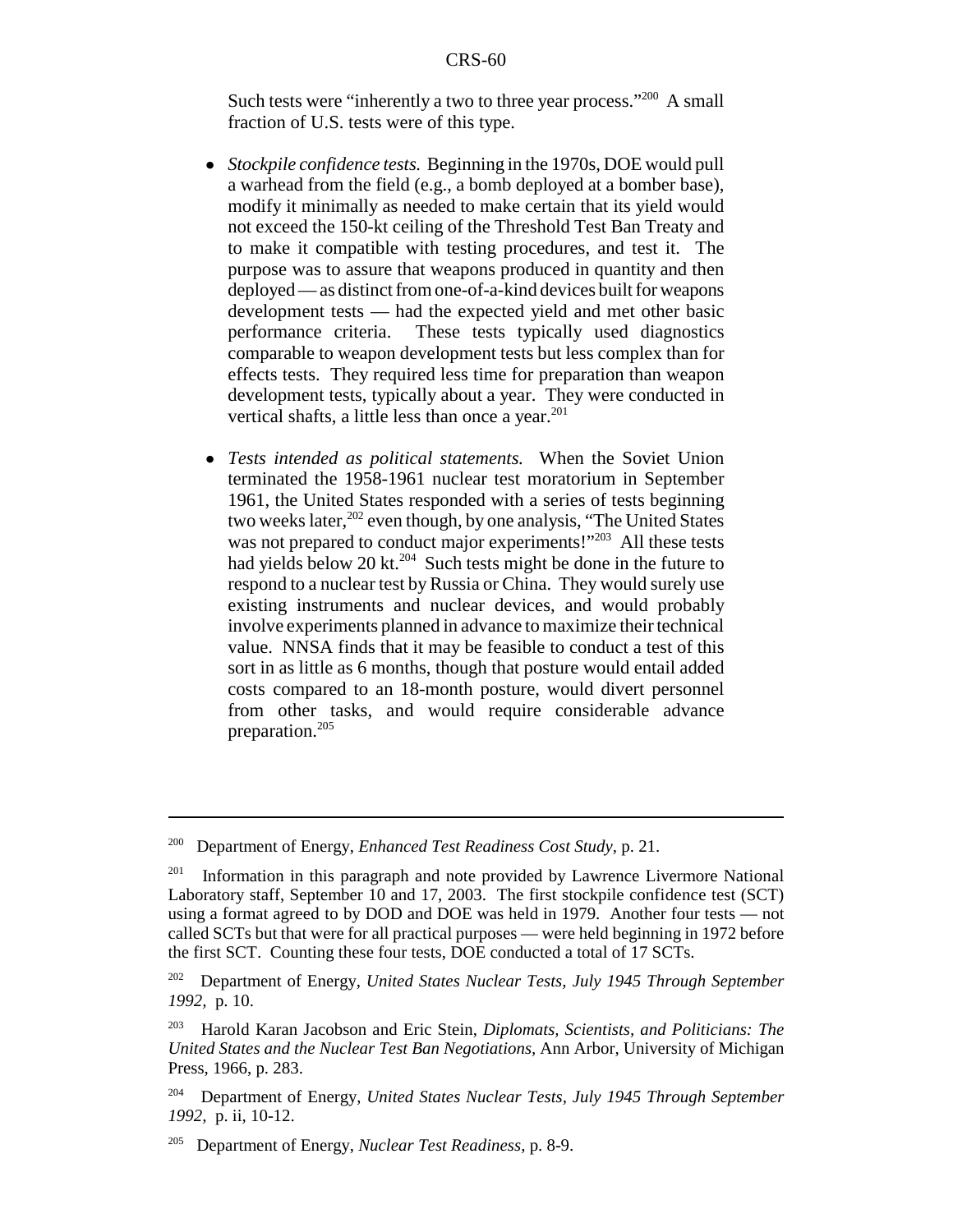At present, the only nuclear-related tests that NNSA is conducting are "subcritical experiments" (SCEs). CRS offers the following definition based on documents and on discussions with DOE and laboratory staff: "Subcritical experiments involve chemical high explosives and fissile materials in configurations and quantities such that no self-sustaining nuclear fission chain reaction can result. In these experiments, the chemical high explosives are used to generate high pressures that are applied to the fissile materials." Twenty SCEs were held between July 1997 and September 2003. SCEs study the behavior of plutonium.<sup>206</sup> One common purpose is to determine if material changes induced by radioactive decay of aged plutonium would degrade weapon performance. All have been held in a tunnel complex about 1,000 feet underground at Nevada Test Site. The United States sees them as consistent with the moratorium because they produce no fission chain reaction. They are also of value for maintaining the test site and exercising testrelated skills.

NNSA plans to conduct three SCEs in FY2004 and two or more in FY2005.<sup>207</sup> One of the FY2004 experiments, named "Armando," and two FY2005 tests, "Unicorn" and "Krakatau," will be more complex than many of the earlier experiments. Unicorn, for example, will be the first conducted in a vertical shaft dug from the surface. According to NNSA,

Initial site preparation for this experiment is underway. This activity, and the means for emplacement of the experimental hardware into the vertical hole, will appear visually similar to those employed in underground nuclear tests conducted prior to the 1992 moratorium. ... In addition to providing important information for stockpile stewardship, the Unicorn subcritical experiment will exercise key NTS capabilities not otherwise exercised in experiments carried out at the U1a complex.208

Some of the smaller, simpler SCEs held at the U1a complex may be replaced by the Joint Actinide Shock Physics Experimental Research Facility, a gas gun that accelerates a projectile to high speed and sends it into a mass of plutonium.<sup>209</sup> As a result, the schedule of subcritical experiments for FY2005 and beyond is uncertain.<sup>210</sup>

<sup>&</sup>lt;sup>206</sup> See ibid., p. 15, regarding the first 19 tests. Regarding the  $20<sup>th</sup>$  test, see U.S. Department of Energy. Nevada Site Office. "National Nuclear Security Administration Scientists to Conduct Piano Subcritical Experiment," news release, September 16, 2003, 1 p. Available at [http://www.nv.doe.gov/news&pubs/newsreleases/Pdfs/Piano\_NR09162003.pdf].

<sup>&</sup>lt;sup>207</sup> Information provided by NNSA staff, February 26, 2004.

<sup>&</sup>lt;sup>208</sup> U.S. Department of Energy. National Nuclear Security Administration. Nevada Site Office. "'Unicorn' Subcritical Experiment Planned," news release, August 23, 2003, 1 p. Available at

<sup>[</sup>http://www.nv.doe.gov/news% 26pubs/newsreleases/Pdfs/ UnicornSubcritical\_NR08222003.pdf].

For more detail, see U.S. Department of Energy. National Nuclear Security Administration. Nevada Site Office. "Nevada Test Site: JASPER." DOE/NV-709, rev. 1, February 2003, 2 p.

<sup>&</sup>lt;sup>210</sup> Information provided by NNSA staff, February 26, 2004.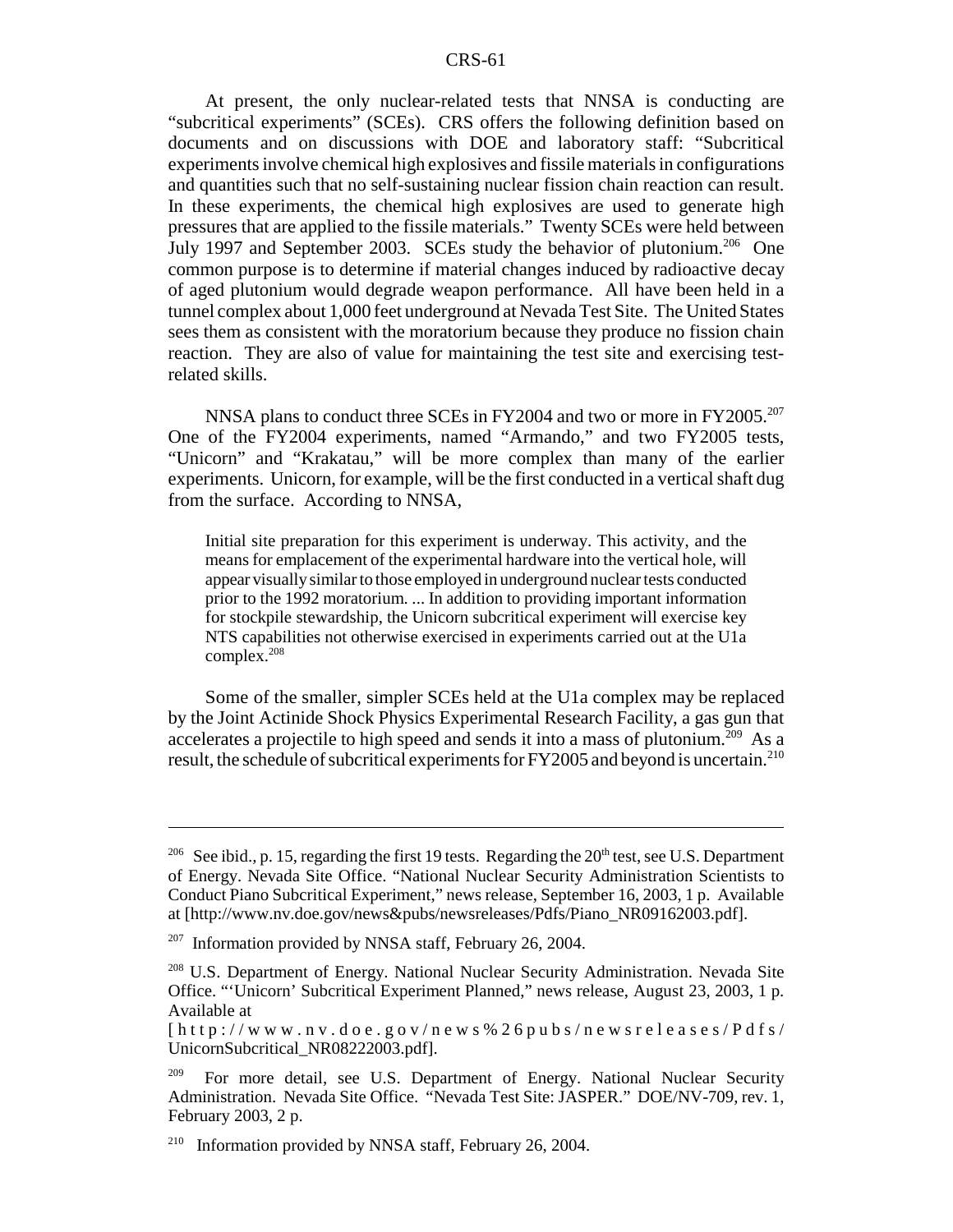In the future, the most probable type of nuclear test (as distinct from SCEs) would be to resolve a defect that emerged in a stockpiled weapon to remedy a safety or reliability problem. Such tests would probably be similar in form to weapon modification or development tests. Regardless of purpose, any future tests would be the first done in conjunction with the stockpile stewardship program, which came into existence after the moratorium began. Preparation for testing would involve three parallel tracks:

- $\bullet$  (1): Technical work involving the nuclear explosive. To fix a warhead problem, NNSA would "assess the problem, develop and implement a solution, and plan and execute a test that would provide the precise information needed to certify the 'fix.'"<sup>211</sup> NNSA estimates that it would take around 18 months to prepare this type of test.<sup>212</sup> As discussed below, some question this estimate. Technical preparation for other types of tests would take different lengths of time. Tests to make a political statement could be done in less than 18 months if the needed support activities were in place, and effects tests would take more than 18 months.
- $\bullet$  (2): Support activities that can be done in advance to prepare for a generic test, such as conducting analyses of test safety, training personnel who can prepare the diagnostic equipment for a test, updating test-related agreements with federal and state agencies to ensure compliance with federal regulations, and obtaining or locating heavy equipment needed to prepare for a test.  $213$
- $\bullet$  (3): Support activities for a specific test, such as designing and building instruments to acquire the needed data, and analyzing the safety of the particular test in its emplacement site.

Test readiness involves bringing the generic steps to the point where completing them and support activities for a specific test would take a specified length of time. An NNSA source indicated that the need to spend 18 months to complete the first track is what led NNSA to select 18 months as the test readiness goal. $^{214}$ 

## **History Through the FY2003 Budget Cycle**

When the 1992 moratorium started, it was unclear how long it would last. The legislation creating the moratorium permitted it to end no sooner than July 1, 1993, but President Clinton continued it several times in the next several years. At the

<sup>211</sup> Department of Energy, *Nuclear Test Readiness,* p. 1.

<sup>212</sup> Ibid.

 $213$  Ibid., p. 7.

<sup>&</sup>lt;sup>214</sup> Information provided by NNSA staff, February 27, 2004.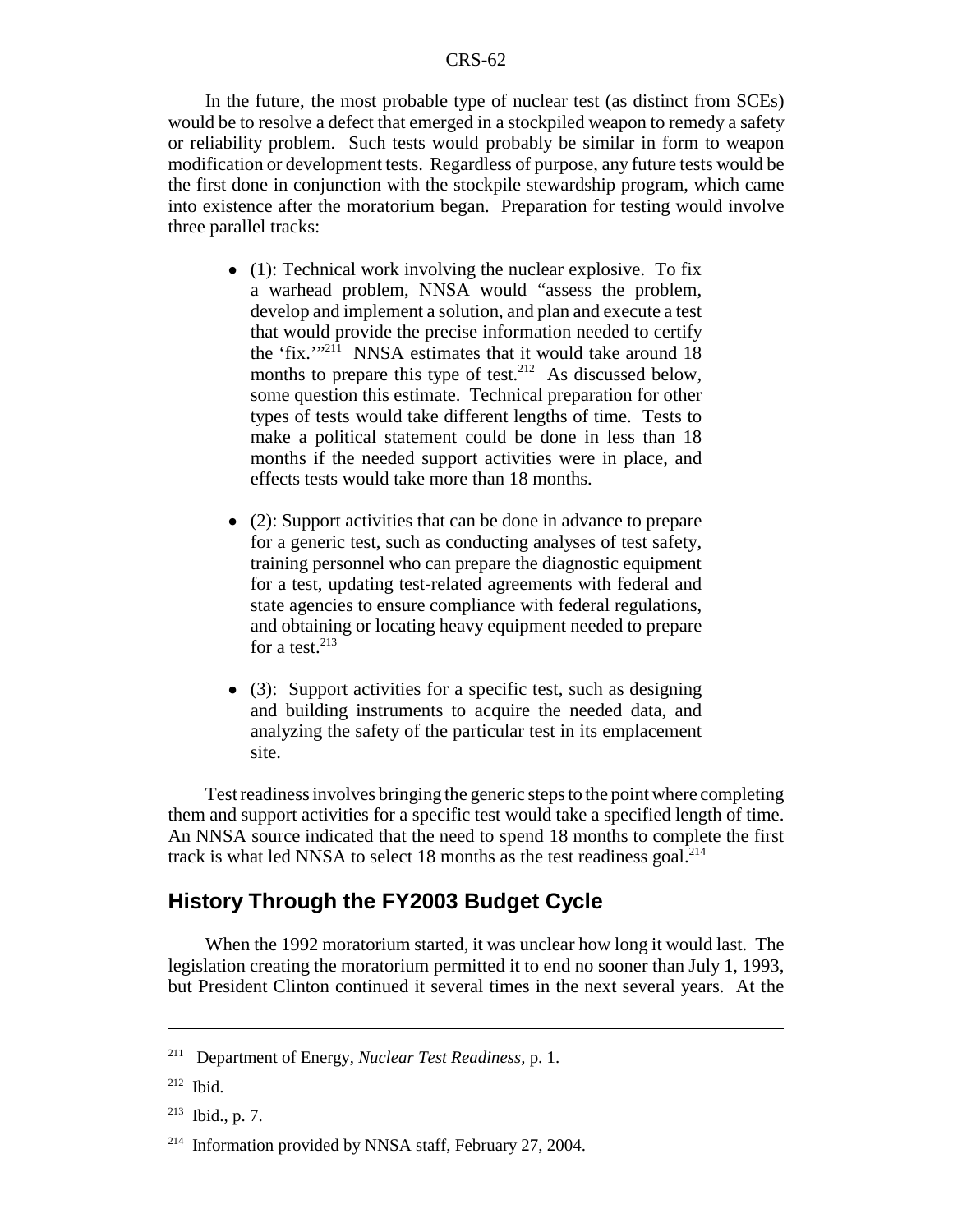same time, he considered the possibility of a return to testing. His decision in August 1995 to press for a true zero-yield CTBT (as opposed to a treaty permitting nuclear tests of very low yield) was conditioned on several "safeguards," actions that the United States would take consistent with the treaty in order to protect U.S. interests despite the loss of testing. Safeguard F was:

The understanding that if the President of the United States is informed by the Secretary of Defense and the Secretary of Energy ... that a high level of confidence in the safety or reliability of a nuclear weapon type which the two Secretaries consider to be critical to our nuclear deterrent could no longer be certified, the President, in consultation with Congress, would be prepared to withdraw from the CTBT under the standard "supreme national interests" clause in order to conduct whatever testing might be required.<sup>215</sup>

As a result, it was unclear how ready the nuclear weapons laboratories and the Nevada Test Site should be to conduct a nuclear test. Maintaining readiness to conduct a test promptly would increase cost at the test site and the labs, and require personnel to spend time on readiness rather than on ongoing tasks. In a November 1993 Presidential Decision Directive, President Clinton decided to maintain the ability to conduct a nuclear test in 24 to 36 months of a presidential order to test. This so-called test readiness posture was first established in FY1996.<sup>216</sup>

Congress, the Administration, and others have expressed concern over the length of time needed to test. In January 1996, the Senate passed, 87-4, the resolution of ratification of the START II Treaty. The resolution included a number of declarations expressing the sense of the Senate. Declaration 12(E) included the following language: "The United States is committed to maintaining the Nevada Test Site at a level in which the United States will be able to resume testing within one year following a national decision to do so."217 In its FY2001 report, the Foster panel argued that the current posture of 24 to 36 months was "excessive" and that the United States should not be in a position where increasing test readiness was viewed as indicating a major problem with the nuclear arsenal. It noted some reluctance by NNSA and DOD to increasing test readiness because the test moratorium seemed unlikely to end, so that funds spent on test readiness would not be available for other projects. It recommended a test readiness posture of 3-12 months, and having devices for nuclear testing available on short notice.<sup>218</sup> The purportedly leaked December 2001 Nuclear Posture Review asserted that "the current 2-3 year test readiness posture will not be sustainable as more and more experienced test

<sup>215</sup> U.S. White House. Office of the Press Secretary. "Fact Sheet: Comprehensive Test Ban Treaty Safeguards," 1 p., August 11, 1995.

<sup>216</sup> Department of Energy. *Nuclear Test Readiness,* p. 4.

<sup>217</sup> U.S. Congress. *Congressional Record,* "Treaty with the Russian Federation on Further Reduction and Limitation of Strategic Offensive Arms (The START II Treaty)," resolution of ratification, p. S461.

<sup>218</sup> John Foster, Chairman, et al. *FY2001 Report of the Panel to Assess the Reliability, Safety, and Security of the United States Nuclear Stockpile.* March 2002, p. 28-29.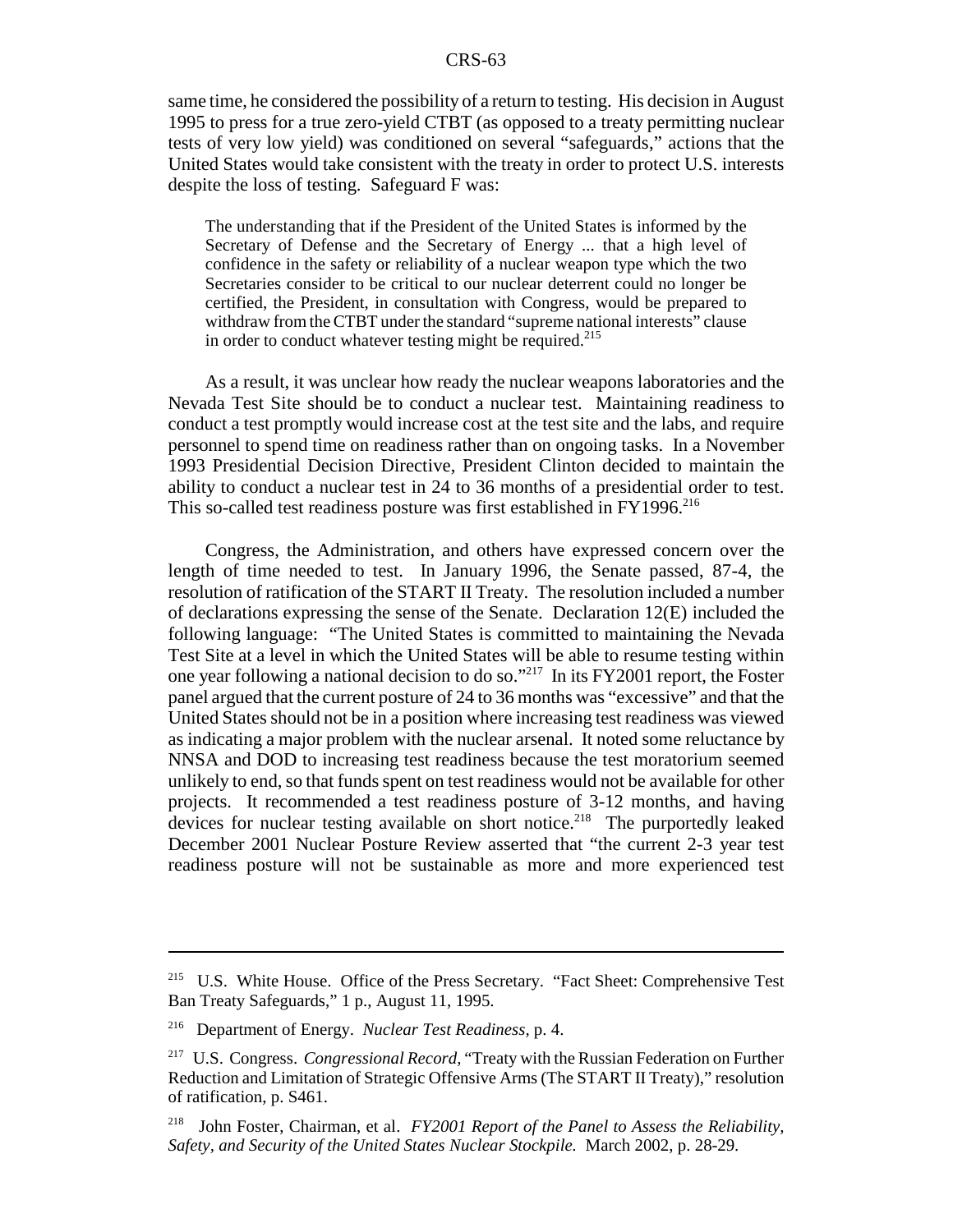personnel retire" and "the 2-3 year posture may be too long to address any serious defect that might be discovered."<sup>219</sup>

There was some uncertainty over the state of test readiness. In October 1999, Secretary of Defense William Cohen, in a statement before the Senate Armed Services Committee, maintained, "We would be able to conduct a nuclear test within 18 months to 2 years of a decision to do so."220 The next day, Secretary of Energy Bill Richardson testified, "The test site is up and running and ready — while we are capable of fielding a well instrumented test in 18 to 24 months, my scientists tell me we, if pressed, could conduct a simple test in less than 1 year."<sup>221</sup>

DOD and NNSA conducted several studies between 1999 and 2003 to determine the time needed to conduct a nuclear test and what the optimum posture should be. Based on these studies,

NNSA concluded that because of a loss of expertise and degradation of some specific capabilities, the U.S. would more likely require about 36 months to test, with less confidence in being able to achieve the 24-month end of the range. Furthermore, as time passes without further action, the 36-month posture is viewed as increasingly at risk.<sup>222</sup>

While NNSA's Nevada Site Office, which manages the Nevada Test Site, received funds in 2001 and 2002 to buttress the 24- to 36-month test readiness posture, NNSA and DOD favored enhancing test readiness. In 2002, they decided to plan to move to an 18-month posture. The Nuclear Weapons Council endorsed this transition in September 2002, and on March 13, 2003, NNSA provided Congress a notification of intent to make this transition.<sup>223</sup> Congress provided \$15 million, the requested amount for enhanced test readiness, in H.J.Res. 2 (P.L. 108-7), the Consolidated Appropriations Resolution for FY2003.<sup>224</sup>

In action on the FY2003 National Defense Authorization Act, P.L. 107-314, a provision in the House bill required the Secretary of Energy to report, with the FY2004 budget submission, on a plan and budget to enhance test readiness, specifically the time and budget for a one-year test readiness posture. The Senate bill had no similar provision. The conference bill contained a provision, Section 3142, as follows:

223 Ibid., p. 1, 2.

<sup>219</sup> *Nuclear Posture Review [Excerpts],* p. 35-36.

<sup>220</sup> U.S. Congress. Senate. Committee on Armed Services. *Comprehensive Test Ban Treaty.* Hearings, 106<sup>th</sup> Congress, 1<sup>st</sup> Session, [hearings held October 6 and 7, 1999], S. Hrg. 106-490, USGPO, 2000, p. 18.

 $221$  Ibid., p. 109.

<sup>222</sup> Department of Energy, *Nuclear Test Readiness,* p. 5.

<sup>224</sup> U.S. Congress. Committee of Conference. *Making Further Continuing Appropriations for the Fiscal Year 2003, and for Other Purposes.* H.Rept. 108-10, 108<sup>th</sup> Congress, 1<sup>st</sup> Session, USGPO, 2003, p. 904.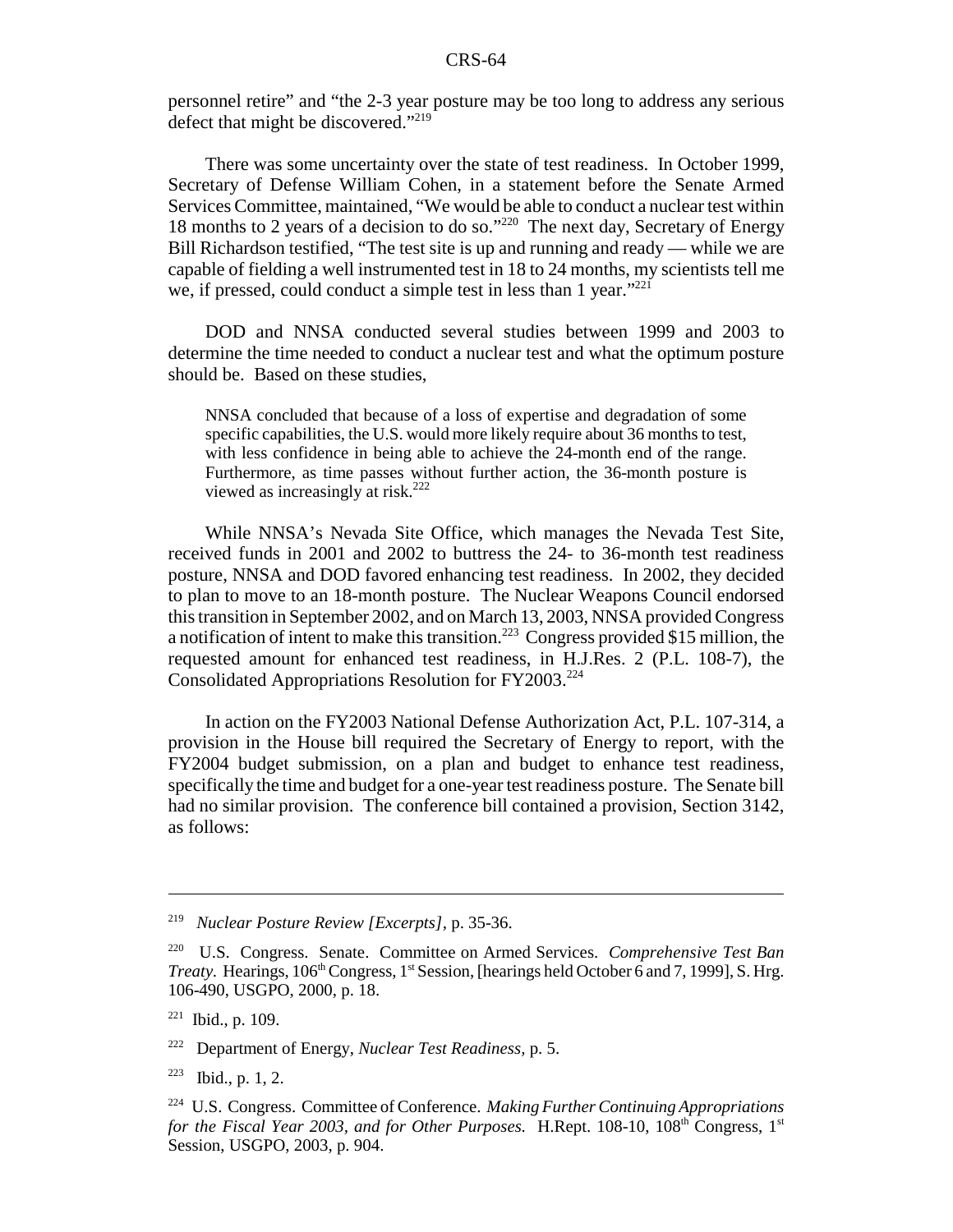SEC. 3142. Plans for Achieving Enhanced Readiness Posture for Resumption by the United States of Underground Nuclear Weapons Tests.

(a) Plans Required. — The Secretary of Energy, in consultation with the Administrator for Nuclear Security, shall prepare plans for achieving, not later than one year after the date on which the plans are submitted under subsection (c), readiness postures of six months, 12 months, 18 months, and 24 months for resumption by the United States of underground nuclear weapons tests.

(b) Readiness Posture. — For purposes of this section, a readiness posture of a specified number of months for resumption by the United States of underground nuclear weapons tests is achieved when the Department of Energy has the capability to resume such tests, if directed by the President to resume such tests, not later than the specified number of months after the date on which the President so directs.

(c) Report. — The Secretary shall include with the budget justification materials submitted to Congress in support of the Department of Energy budget for fiscal year 2004 (as submitted with the budget of the President under section 1105(a) of title 31, United States Code) a report on the plans required by subsection (a). The report shall include —

(1) an assessment of the current readiness posture for resumption by the United States of underground nuclear weapons tests;

(2) the plans required by subsection (a) and, for each such plan, the estimated cost for implementing such plan and an estimate of the annual cost of maintaining the readiness posture to which the plan relates; and

(3) the recommendation of the Secretary, developed in consultation with the Secretary of Defense, as to the optimal readiness posture for resumption by the United States of underground nuclear weapons tests, including the basis for that recommendation.

The conference report further "[encouraged] the Secretary of Energy to submit plans for achieving and the cost of achieving and maintaining the recommended test readiness posture with, or as part of, the report required by the provision."225

The required report, with a cover date of April 2003, recommended a test readiness posture of 18 months; estimated that achieving this posture by the end of FY2005 would cost \$83 million for the three-year transition period and that sustaining it would cost \$25-\$30 million a year thereafter for resources unique to nuclear testing, vs. about \$15 million a year for this purpose for the current posture; assessed that the erosion of expertise over time due to retirements and the long time since the last nuclear test make the 24-36 month posture more likely a 36-month posture, with even that "viewed as increasingly at risk"; and argued that a 6-12 month posture would require "a substantial diversion of personnel and facilities at the laboratories and production plants," and at the shorter end of that posture "would

<sup>225</sup> U.S. Congress. Committee of Conference. *National Defense Authorization Act for Fiscal Year 2003.* H.Rept. 107-772, 107<sup>th</sup> Congress, 2<sup>nd</sup> Session, USGPO, 2002, p. 786.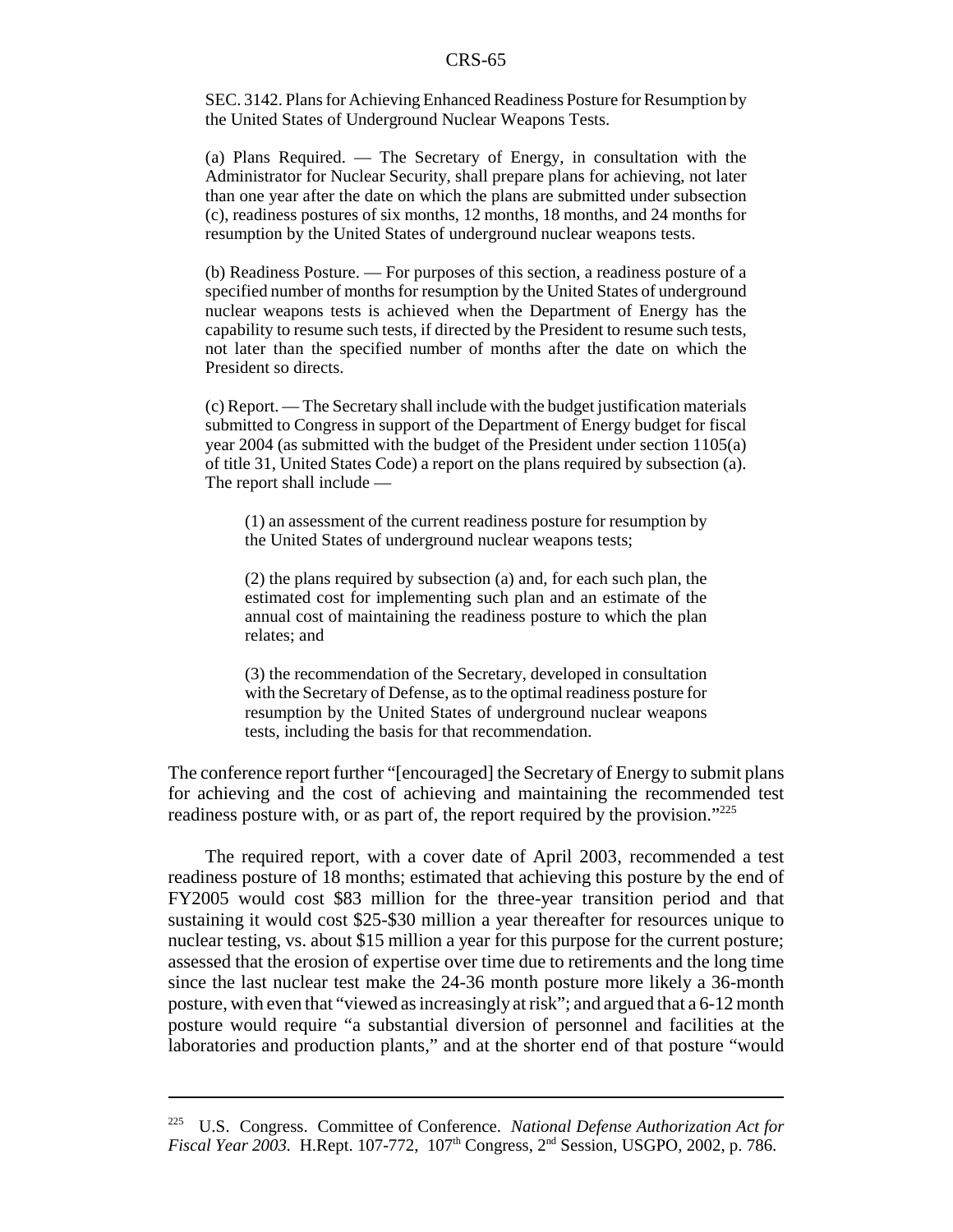represent a major redirection of the stockpile stewardship program."226 NNSA also noted that it costs some \$225 million a year to support general requirements at the Nevada Test Site such as infrastructure, personnel, and equipment.

## **Legislative Actions in the FY2004 Budget Cycle**

In S. 1050, Section 3132 required the Secretary of Energy to achieve an 18 month nuclear test readiness posture by October 1, 2006, and to maintain that posture thereafter. If as a result of the review for the report required by P.L. 107-314, Section 3142, the Secretary, in consultation with the Administrator for Nuclear Security (the head of NNSA), determined that a posture other than 18 months was preferable, the Secretary "may, and is encouraged to, achieve and thereafter maintain" that posture, and shall submit a report stating the preferred posture and the reasons for it. NNSA's report on test readiness, however, indicated a preference for 18 months. In H.R. 1588, Section 3116 permitted DOE to obligate not more than 40 percent of FY2004 funds for nuclear test readiness until 30 days after DOE submitted the report required by P.L. 107-314, Section 3142. NNSA submitted that report, dated April 2003. There were no amendments to these provisions, or any others on enhanced test readiness, in the House or Senate.

The House Appropriations Committee recommended eliminating the \$24.9 million requested for "enhanced test readiness" on grounds of inadequate budget justification and dubious program credibility. It was "concerned with the open-ended commitment to increase significantly funding for the purpose of Enhanced Test Readiness without any budget analysis or program plan to evaluate the efficiency or effectiveness of this funding increase."227 It questioned NNSA's ability to maintain an 18-month readiness posture during a test moratorium when that was the minimum time to prepare a test when testing was ongoing. It linked budget and program issues: "the Committee will not spend money on a perceived problem when the Department [of Energy] has not provided a rationale or a plan that addresses the underlying problems inherent in maintaining a testing capability during a testing moratorium."228 The House passed H.R. 2754 as reported from the committee without amending the Weapons Activities section, which includes test readiness.

The Senate Appropriations Committee recommended providing the full \$24.9 million requested, but did not comment on the readiness program. On September 16, the Senate rejected an amendment by Senator Feinstein on various nuclear programs, as detailed under ACI. One provision of the amendment would have barred use of funds in the bill for modifying the test readiness posture of the Nevada Test Site to a readiness posture of less than 24 months.

<sup>226</sup> Department of Energy, *Nuclear Test Readiness,* p. 1, 2, 5, 6.

<sup>227</sup> U.S. Congress. House. Committee on Appropriations. *Energy and Water Development Appropriations Bill, 2004.* H.Rept. 108-212, p. 148-149.

<sup>228</sup> Ibid., p. 149.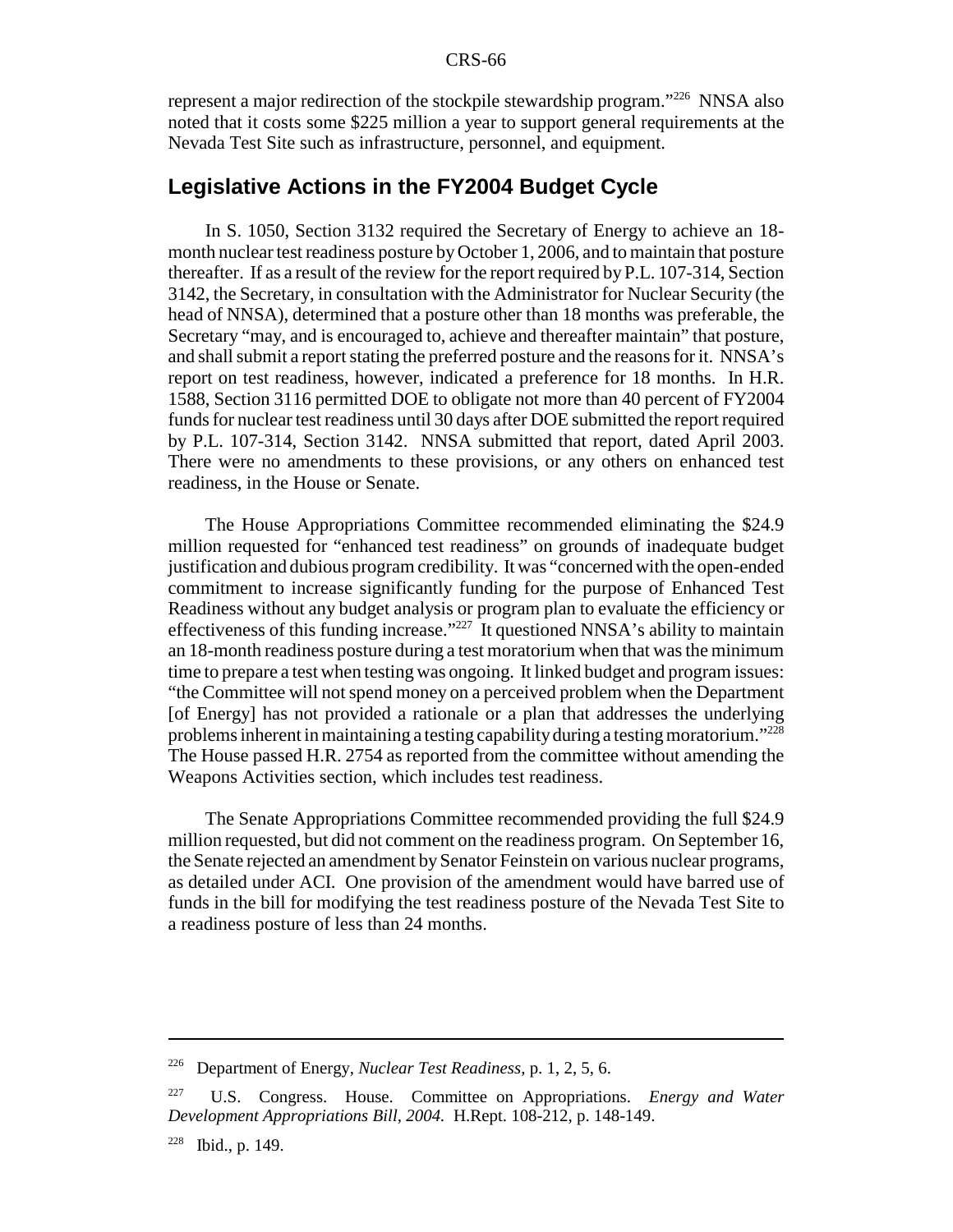## **Conference Issues and Outcomes**

With the House having eliminated the \$24.9 million requested for test readiness and the Senate having provided the full request, the appropriation amount was at issue. Complicating a decision, the House eliminated \$24.9 million for "enhanced test readiness," while the Administration requested \$24.9 million for "test readiness." Some of the requested funds were to maintain the 24- to 36-month posture and some were to transition to an 18-month posture. Yet the House Appropriations Committee expressed concern over the latter even as it "supports the continued maintenance of the Nevada Test Site."229 Eliminating the \$24.9 million would have eliminated funds for both postures. If conferees decided to reduce funds for test readiness, would they have eliminated the full request, as the House voted to do, or eliminated only the funds for moving to an 18-month posture (perhaps \$9.9 million), or settled on some other amount? (Note that the Nevada Test Site receives other funds. For example, the budget category "Nevada Site Readiness," for which DOE requested \$39.6 million for FY2004, "[i]ncludes activities required to maintain the Nevada Test Site (NTS) that are not unique to the test readiness mission, but do support the stockpile stewardship mission."230)

DOE's submission of the test readiness report rendered moot the limit on obligations in the House defense authorization bill and the provision in the Senate defense authorization bill regarding a test readiness posture of other than 18 months. Those provisions were not at issue in conference. While not a matter in dispute between House and Senate, authorization conferees could have considered whether an 18-month test readiness posture should be achieved by October 1, 2006, as per the Senate bill, or by the end of FY2005, the date to which DOD and NNSA agreed. They could also have followed the House Appropriations Committee's lead and required DOE to provide a more comprehensive justification before endorsing any approach.

The NDAA conference report did not address test readiness. The EWDAA conference report provided the full funds requested, but changed the test readiness posture:

The conferees recognize that test readiness activities in Nevada were allowed to atrophy during the last decade under the current nuclear test moratorium ... However, the conferees expect the NNSA to focus on restoring a rigorous test readiness program that is capable of meeting the current 24-month requirement before requesting significant additional funds to pursue a more aggressive goal of an 18-month readiness posture.<sup>231</sup>

Thus the conferees, by basing their decision on the need for NNSA to restore a 24-month posture before proceeding to an 18-month posture, simultaneously avoided the issue of what aspects of test readiness would have been cut by reducing funds

<sup>229</sup> Ibid., p. 148-150.

<sup>230</sup> Department of Energy, *FT 2004 Congressional Budget Request,* p. 291.

<sup>231</sup> Committee of Conference, *Making Appropriations for Energy and Water Development for the Fiscal Year Ending September 30, 2004 ...,* H.Rept. 108-357, p. 159-160.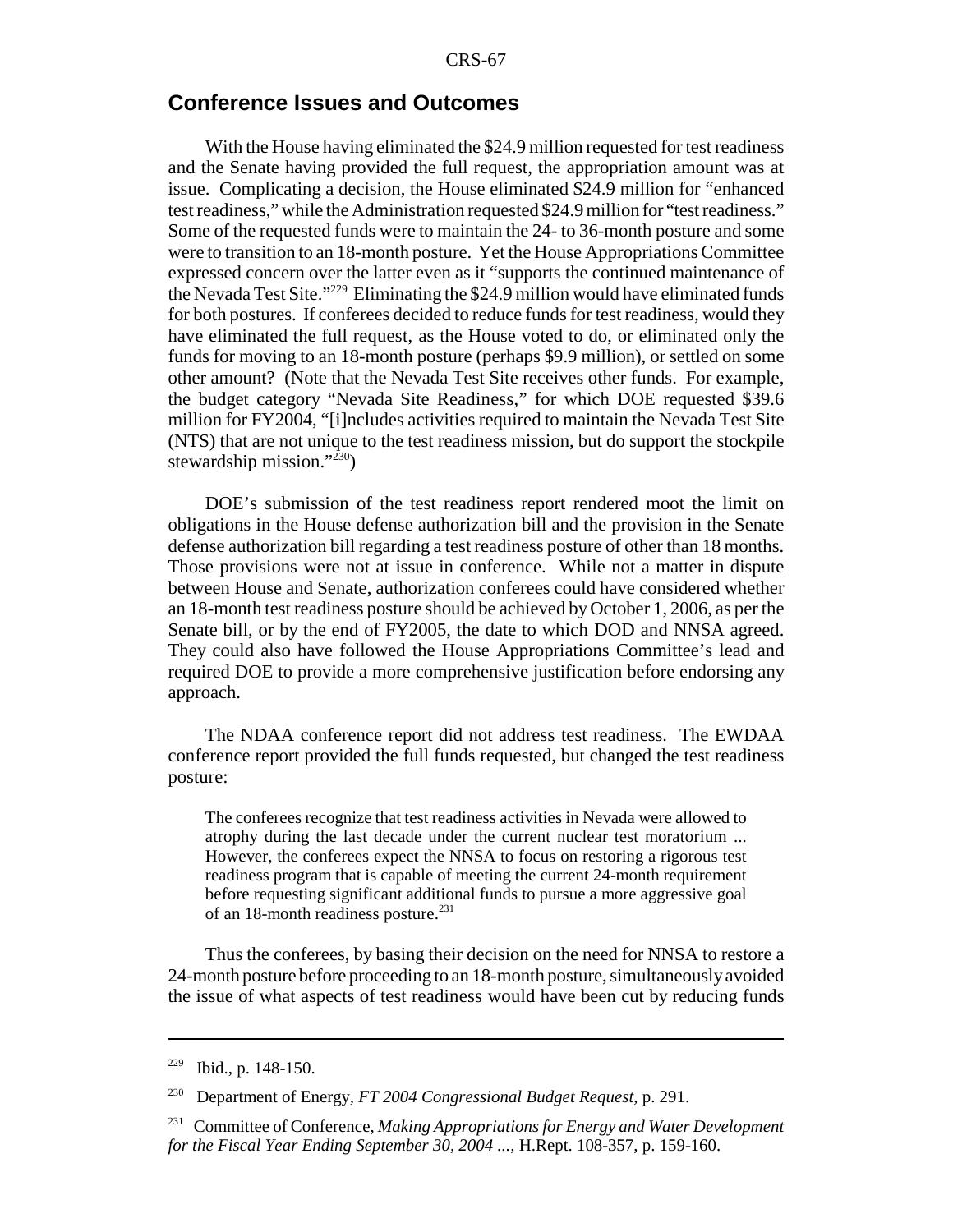below the request; expressed their support for reversing the "atrophy" of the test program; pressed NNSA to "restor[e] a rigorous test readiness program"; implied that it would be technically difficult to restore an 18-month posture; reflected concerns expressed by the House Appropriations Committee, Senator Feinstein, and others about moving to an 18-month posture; and left the door open to moving to that posture later.

# **The FY2005 Budget Cycle**

The FY2005 request for test readiness is \$30.0 million.<sup>232</sup> As noted, conferees on the FY2004 energy and water development appropriations conference report "expect" NNSA to move to a 24-month posture before requesting "significant additional funds" to move to an 18-month posture. NNSA indicates that that provision does not restrict its actions on test readiness. It anticipates reaching a 24 month posture in early to mid FY2005, and hopes to achieve an 18-month posture by the end of FY2005.<sup>233</sup> Unlike ACI and RNEP, the budget document does not provide out-year budgets for test readiness. NNSA estimates, however, that it can maintain an 18-month readiness posture for \$25 million a year once it has established that posture, which the FY2005 request would enable it to do.

## **Issues for Congress**

**Is an 18-month test readiness posture desirable?** Some see the current 24- to 36-month posture as adequate. In this view, enhanced test readiness would divert resources, as well as the time of experts, to a task that is unlikely to be carried out, to the detriment of the ongoing stockpile stewardship program that has so far enabled the United States to maintain its nuclear stockpile without testing. They believe that the current test readiness program has sufficient means to maintain skills, such as subcritical experiments, simulations, and exercises. They point to a National Academy of Sciences panel that stated:

We judge that the United States has the technical capabilities to maintain confidence in the safety and reliability of its existing nuclear-weapon stockpile under the CTBT, provided that adequate resources are made available to the Department of Energy's (DOE) nuclear-weapon complex and are properly focused on this task. $234$ 

Some fear that enhancing test readiness could have adverse international consequences. One advocacy group was "alarmed that the Administration and Congress would take steps toward resuming nuclear testing, which would undo

<sup>232</sup> Department of Energy, *FY 2005 Congressional Budget Request,* vol. 1, p. 86.

 $233$  Telephone conversation with NNSA staff, February 26, 2004.

<sup>&</sup>lt;sup>234</sup> National Academy of Sciences. Committee on Technical Issues Related to Ratification of the Comprehensive Nuclear Test Ban Treaty. *Technical Issues Related to the Comprehensive Nuclear Test Ban Treaty.* Washington, National Academy Press, 2002, p. 1.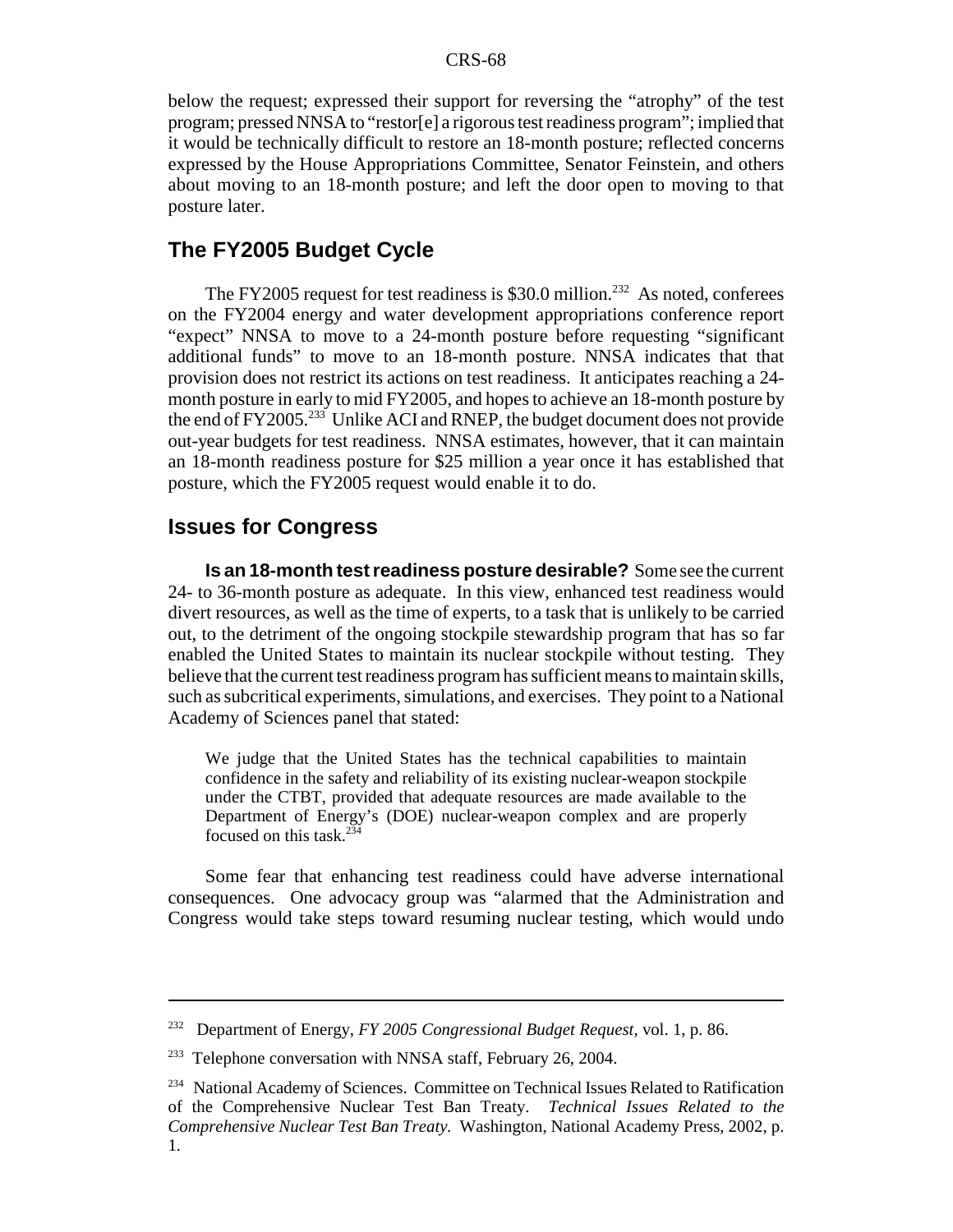decades of arms control and set the stage for a new arms race."235 Further, "U.S. resumption of full-scale nuclear testing would threaten the viability of the Nuclear Non-Proliferation Treaty." Representative Markey and 55 House colleagues wrote to the House Appropriations Committee that they "are concerned that the proposed enhanced test readiness program will renew interest in testing among other nations."236

Stewardship may not require an 18-month readiness posture, in the view of those opposed to shortening the posture, because test readiness could be improved on an ad hoc basis if needed. It would in all likelihood take months to convince the President and Congress that a test was needed. The interval between discovery of a problem and a political decision to test could be used for preliminary planning for the test, reducing the time between the decision to test and the conduct of the test.

The other main purpose for testing beside stockpile stewardship is development of new weapons. Those favoring the current readiness posture see an 18-month posture as irrelevant for that purpose. The idea that the United States can only respond to a particular threat by testing a new weapon in 18 months, and then producing and using it, is not credible in this view, given the massive U.S. conventional and nuclear forces in being.

Those who would enhance test readiness argue that the current posture is simply too long. Secretary of Energy Spencer Abraham said, "Should our scientists decide we cannot certify the reliability of our nuclear stockpile, we must be capable of conducting a nuclear test in a much shorter time frame than the current three years."<sup>237</sup> NNSA says that the 24- to 36-month posture has become closer to a 36month posture, and even that is at risk as people formerly involved in the test program retire.<sup>238</sup> It is difficult to maintain skills that would be needed for a resumption of testing under a 24- to 36-month posture, it is argued, because that posture implies that test-related activities would only be a minor part of the workload for staff who would be responsible for conducting nuclear tests. A more active test readiness program would sharpen their skills and help recruit people with skills needed for testing. It may even prove infeasible to stabilize the posture at its present unsatisfactory level as skills will erode. In this view, the choice would be between continuing current trends and reversing them. They dismiss charges that enhancing test readiness would lead automatically to testing; a decision to test would be decided separately by the President and Congress.

Alliance for Nuclear Accountability, letter to defense authorization conferees, September 5, 2002. [http://www.ananuclear.org/testreadylttr.html]

<sup>&</sup>lt;sup>236</sup> Letter from Representative Edward Markey and 55 other Representatives to Honorable Sonny Callahan, Chairman, House Appropriations Committee, Energy and Water Development [Subcommittee], and Honorable Peter J. Visclosky, Ranking Member, House Appropriations Committee, Energy and Water Development [Subcommittee], July 9, 2002, p. 2, on RNEP and test readiness.

<sup>[</sup>http://www.house.gov/markey/iss\_nonproliferation\_ltr020718.pdf]

<sup>237</sup> Spencer Abraham, "Facing a New Nuclear Reality," *Washington Post,* July 21, 2003: 21.

<sup>238</sup> Department of Energy, *Nuclear Test Readiness,* p. 5.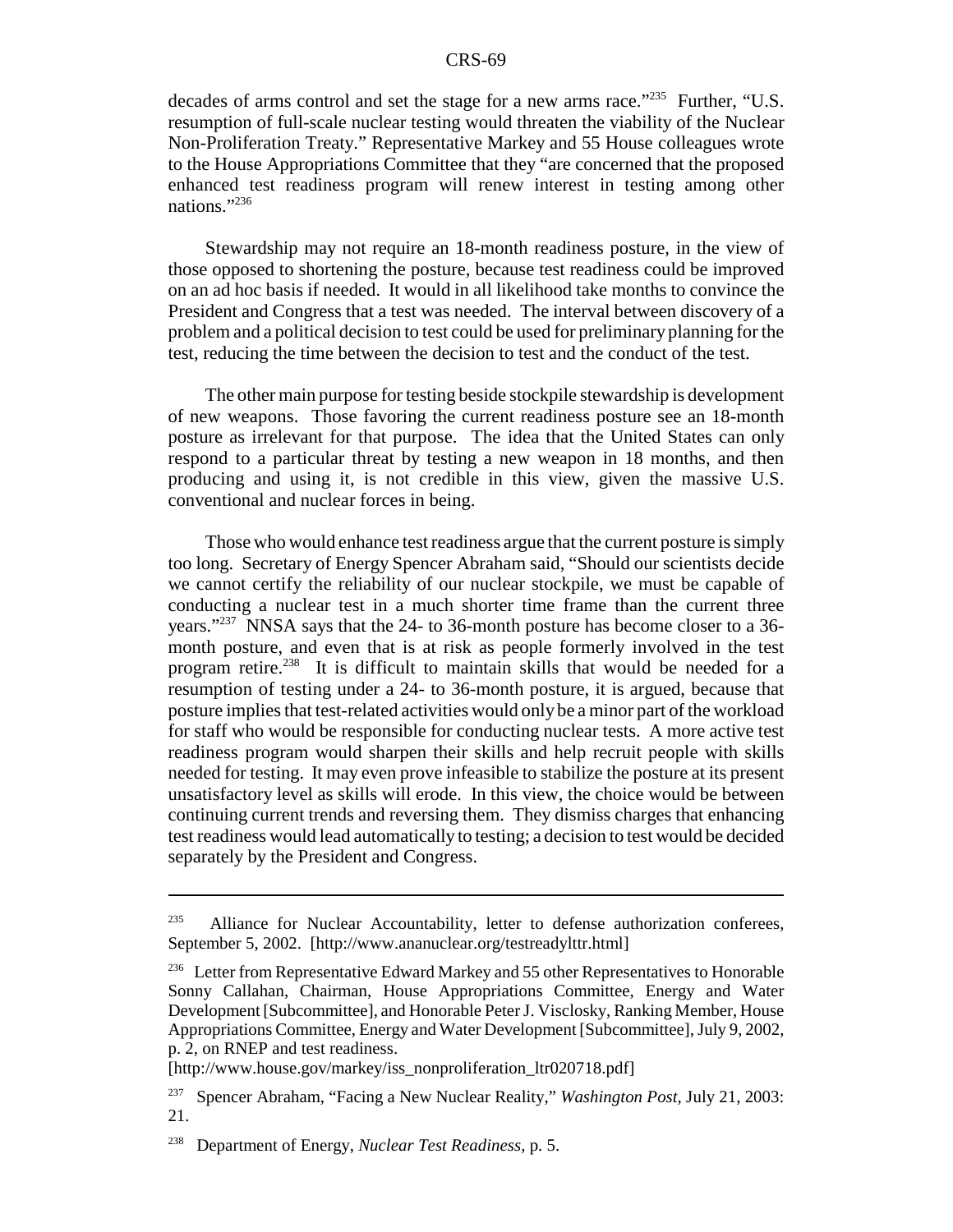Those who would improve test readiness divide into two groups. NNSA claims that 18 months is the optimal time:

An 18-month posture is appropriate because this is the minimum time we would expect it would take, once a problem was identified, to assess the problem, develop and implement a solution, and plan and execute a test that would provide the information needed to certify the 'fix.' An 18-month posture also reflects what is cost effective while continuing to support other stockpile stewardship missions.<sup>239</sup>

Others feel that 18 months is too long. As noted, the Senate called for a oneyear test readiness posture and the Foster panel recommended a 3-12 month posture.

Still others believe that changing the test readiness posture would have little practical significance because technical considerations determine the time needed to conduct various types of tests. A press report quotes Raymond Jeanloz, a member of the former NNSA Advisory Committee, on this point:

The committee was told by the national nuclear laboratories that "the nation would be able to perform a test in 3 to 6 months" if the goal was simply to produce an explosion, he said. "From the labs' point of view, until they know why they would have to have a test to address some hypothetical technical problem, they don't know how long it would take them. So this whole business of a three-year, or a one-and-a-half year, or a half-year delay before they can test is incredibly artificial," he said. $240$ 

**Is an 18-month posture feasible for stockpile stewardship or weapons development tests?** As discussed earlier, tests to meet a political need could be conducted rapidly, while some complex tests, such as effects tests, would probably take longer than 18 months even with enhanced test readiness. Judging from history, such tests would be rare. At issue would be the time to conduct the most likely types of tests, notably those to remedy a problem in an existing warhead discovered through the stockpile stewardship program, or those to design new warheads.

NNSA claims that an 18-month posture should be feasible.

At the time of an active underground test program, 18 months was a minimal time to design and prepare most tests, and is therefore a reasonable indicator of the time that would be required to prepare a device for testing if the details of the planned test are not known in advance.<sup>241</sup>

 $239$  Ibid., p. 6.

<sup>&</sup>lt;sup>240</sup> David Ruppe, "Energy Department might not release disbanded committee's report," *GovExec.com,* August 13, 2003: [http://www.govexec.com/dailyfed/0803/081303gsn2.htm] The advisory committee was created pursuant to the Federal Advisory Council Act (5 USC App.), and was reportedly disbanded in June 2003; ibid.

<sup>241</sup> Department of Energy, *Nuclear Test Readiness,* p. 6.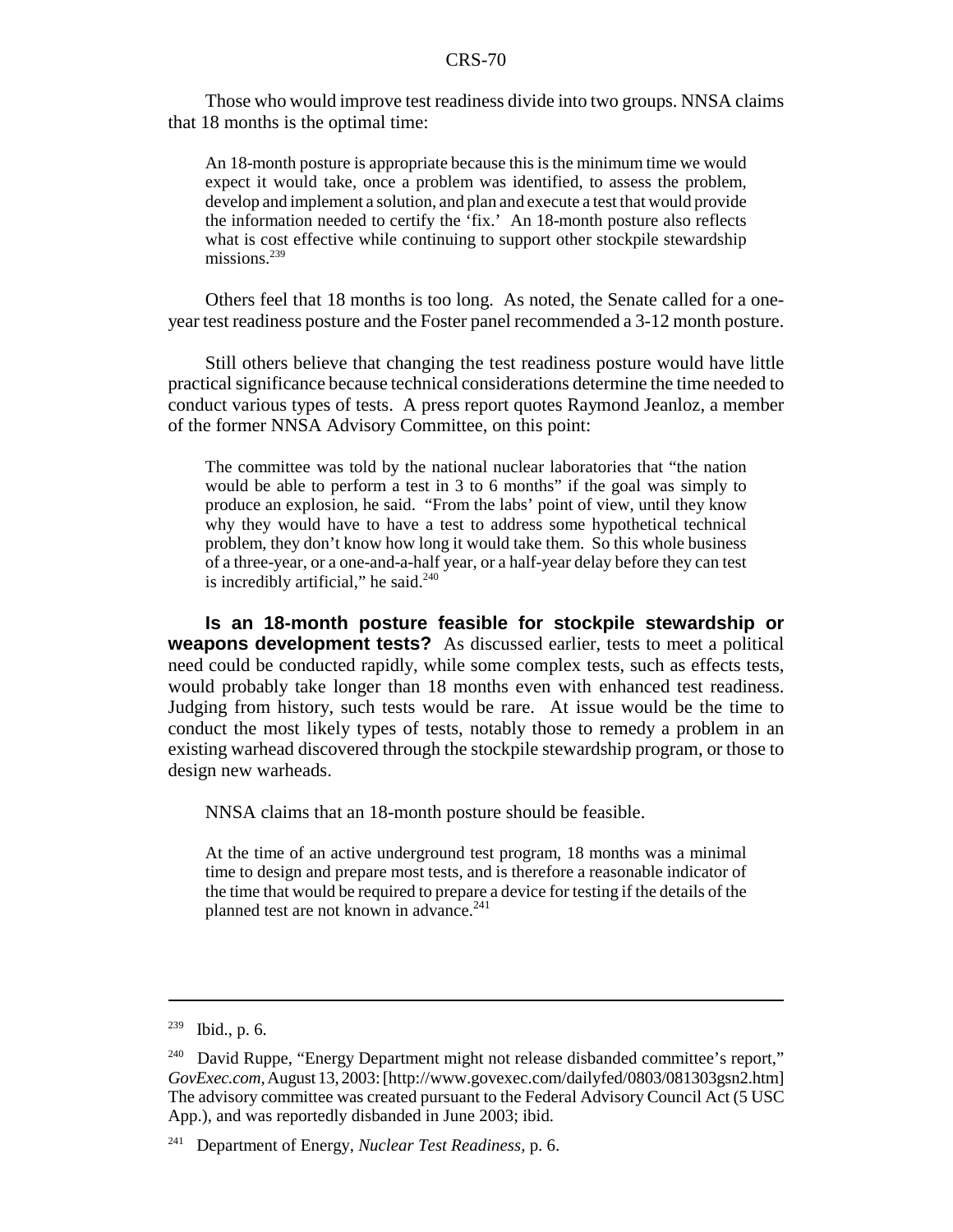Critics respond that this argument is illogical. If it took a minimum of 18 months to prepare a test when the test program was in full swing, they ask, how can the nuclear test program expect to establish that as a maximum after more than a decade without testing? In the intervening years, test expertise has eroded through disuse, many people formerly in the test program have shifted to other areas or have retired or died, fewer new staff have been trained with these skills than have left the test program, construction crews would have to be found and trained, new diagnostic instruments would have to be designed to replace technology from 1992. Further, NNSA would have to meet regulatory standards for environment, safety, and health added since  $1992<sup>242</sup>$  It may be possible to reach 18 months eventually, but given the uncertainties, costs, and personnel issues, it is uncertain when that could occur.

# **Concluding Observations**

Debate over the four nuclear initiatives will in all likelihood continue for some years. This report concludes by discussing some substantive and logical aspects of the debate that cut across the four initiatives. The topics below speak to the nature of the debate in 2003 and may bear on it in future years.

**Four small issues, or one large one?** Supporters of the four initiatives argue that opponents are reading too much into the initiatives. They are, in this view, unexceptional elements of a nuclear weapons program, each with its own justification. Supporters argue: lifting the ban on low-yield R&D simply permits scientists to study the full range of weapon issues, as is the case for scientists in all other nuclear weapon states; ACI is for early-stage studies; and RNEP is just a study that at most could lead merely to adding a second type of earth penetrator weapon to the U.S. inventory. A three-year test readiness posture is much too long, and testing may be needed for other purposes, such as to check on a fix to a warhead type that developed a defect. As Secretary of Energy Spencer Abraham said,

We are not planning to resume testing; nor are we improving test readiness in order to develop new nuclear weapons. In fact, we are not planning to develop any new nuclear weapons at all. Our goal is designed to explore the full range of weapons concepts that could offer a credible deterrence and response to new and emerging threats as well as allow us to continue to assess the reliability of our stockpile without testing.<sup>243</sup>

Domestic and foreign critics see these measures as parts of a whole — a military policy with a lowered threshold against nuclear use. They contend: lifting the lowyield ban will enable pursuit of more-usable weapons; and, ACI will present the military with new weapon options. In turn, military requirements for these new weapons will lead to testing, and enhanced test readiness will permit expedited testing and deployment of these weapons. They view RNEP as redundant, since the United States has another nuclear penetrator (the B61-11), conventional penetrators,

<sup>242</sup> Ibid., p. 10.

<sup>243</sup> Spencer Abraham, "Facing a New Nuclear Reality," *Washington Post,* July 21, 2003: 21.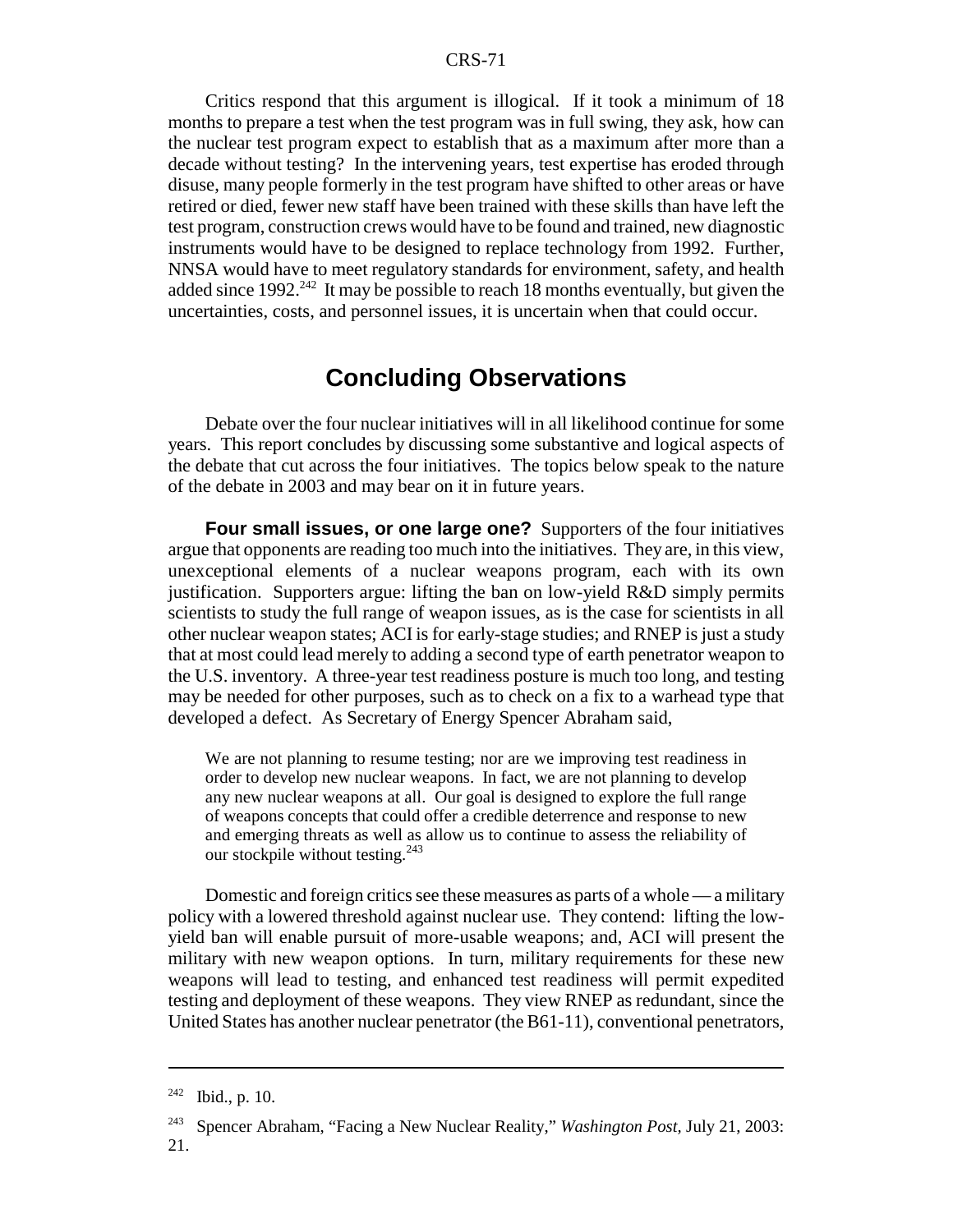and other nonnuclear options, but believe RNEP will make nuclear use that much more likely by giving the United States yet another nuclear option. From this perspective, these initiatives are consistent with other policy decisions, such as the Administration's policy of preemption, its willingness to use "all of our options," its disregard for negative security assurances, and its refusal to pursue the CTBT. Critics see this policy as extremely insensitive to world opinion at best, and potentially dangerous.

**Nuclear preemption and use: ambiguities and uncertainties.** The Administration's policy statements leave a crucial uncertainty. In September 2002, *The National Security Strategy of the United States of America* stated, "To forestall or prevent ... [attacks with WMD] by our adversaries, the United States will, if necessary, act preemptively."244 And in December 2002, the *National Strategy to Combat Weapons of Mass Destruction* stated, "The United States will continue to make clear that it reserves the right to respond with overwhelming force — including through resort to all of our options — to the use of WMD against the United States, our forces abroad, and friends and allies."245 These two statements do not specifically declare that the United States will use nuclear weapons preemptively against possible WMD attacks. Nonetheless, critics take them together as a sign that the Administration is contemplating just such a course. Is the Administration willing to rule out preemptive use of nuclear weapons? It may prefer ambiguity on this issue, whether because it has not reached a decision or as a tactic to extend deterrence. But by removing ambiguity, declaring that it would not use nuclear weapons preemptively, the Administration could reduce fears worldwide about possible nuclear war. At issue for the Administration is deciding whether the benefits of resolving this ambiguity outweigh the costs.

**Will the new weapons deter?** The Administration, expressing concern about the terrorist WMD threat, discusses a purpose of new or modified nuclear weapons as being to counter WMD facilities. The Administration may wish to clarify how the nuclear initiatives — or any military means, for that matter — could deter or retaliate against a terrorist WMD threat. If the perpetrator is unknown, or is known but has no known address, what targets would be attacked, and would new weapons offer any advantage for such attacks? Are any assets of sufficient value to terrorists that holding them at risk might deter terrorist attacks? If so, would current U.S. nuclear and conventional forces suffice for that purpose? Could the United States perhaps deter terrorist use of WMD by threatening to overthrow (using conventional forces) regimes that support terrorism, or by threatening to destroy (using nuclear or other forces) facilities that these regimes see as critical?

There is a more fundamental deterrence issue. Deterrence depends on holding at risk assets of great value to the leadership. But while the United States was able to calculate what assets needed to be held at risk to deter the Soviet Union (and vice versa), the United States cannot simply assume that what deterred the Soviet Union

<sup>244</sup> U.S. President. *The National Security Strategy of the United States of America.* September 2002, p. 15.

<sup>245</sup> U.S. White House. *National Strategy to Combat Weapons of Mass Destruction.* December 2002, p. 3.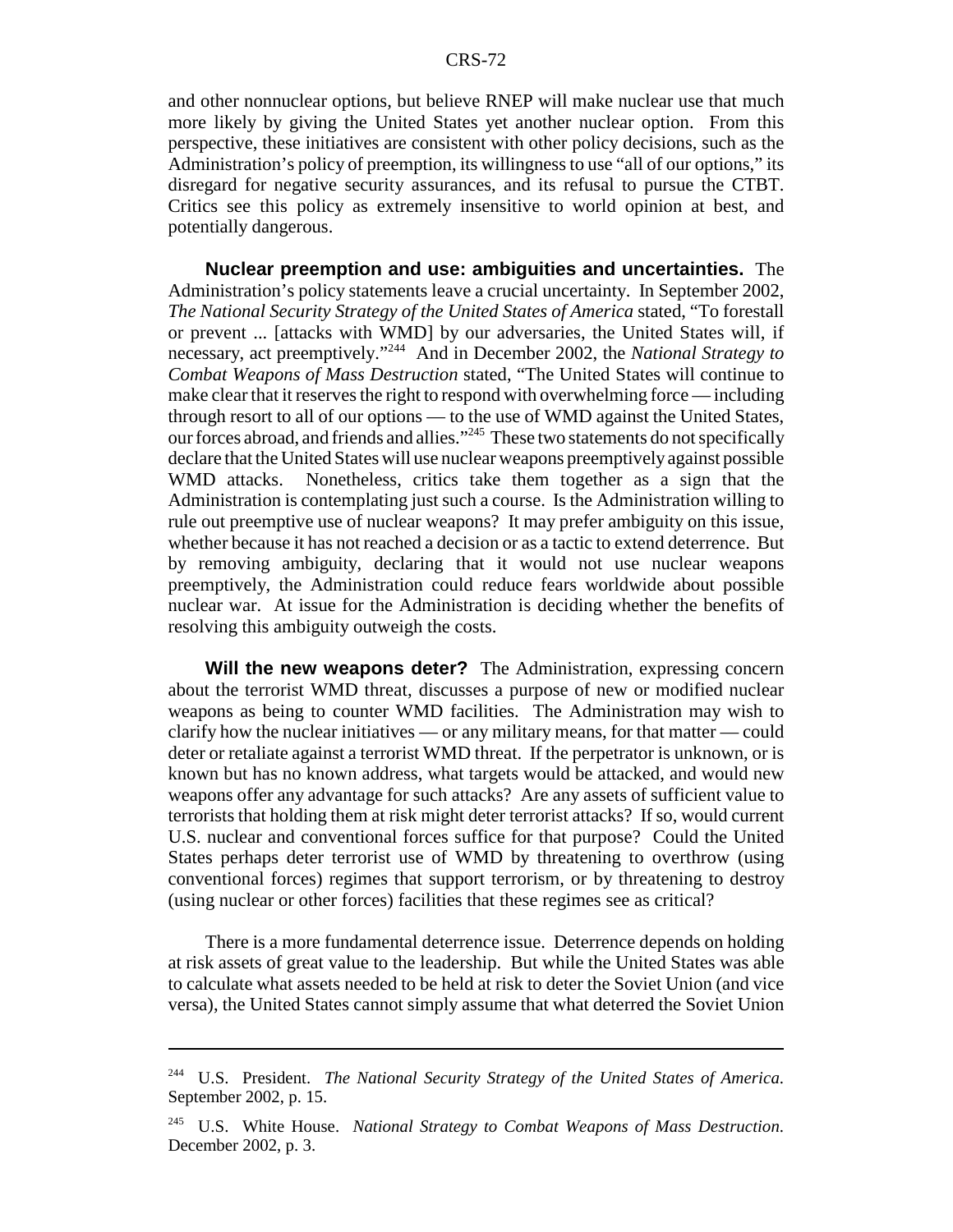would deter rogue states. The leaders of a nuclear-armed rogue state might calculate that the United States would not use nuclear weapons against them because of the risk of international opprobrium, or that U.S. nuclear weapons would not have a decisive effect on the regime because it could hide or bury its own WMD and the facilities of highest value to the leaders. They might be willing to accept the use of several nuclear weapons against their country, especially if they follow the U.S. debates and come to believe that the United States would only use a few low-yield weapons of limited effectiveness.

**Will research lead to testing, acquisition, and use?** A key concern of opponents of nuclear testing is the prospect that ACI, RNEP, and low-yield weapons development could lead to nuclear tests. One could imagine various ways in which these programs could lead to tests. Lifting the ban on low-yield R&D, for example, might lead to ACI developing new types of low-yield warheads: earth penetrators, chemical and biological agent neutralizers, warheads with reduced neutron or enhanced gamma radiation output, and warheads with reduced electromagnetic pulse. Future military interest in these warheads would, in this view, lead inexorably to testing.

Yet there are plausible arguments that testing would not be needed. The B61-11 penetrator was converted from a B61-7 bomb without testing, and the RNEP conversion anticipates converting an existing B61 or B83 without testing. Those warheads are available in a number of yields; it may be that a lower-yield option exists that would eliminate the need to develop a new-design EPW. The Administration has enough confidence in nonnuclear interceptors to withdraw from the ABM Treaty in order to deploy a system using them. Nuclear weapons tailored to destroy chemical and biological agents may not be needed. The ability to destroy these agents is arguably much more dependent on precise intelligence than on weapon characteristics, some doubt the efficacy of nuclear weapons to destroy such targets, and some doubt that the advantages of avoiding contamination by chemical or biological agents outweigh the disadvantages of contaminating an area with radiation. Beyond that, whether enhancing nuclear test readiness will lead to testing depends on policy rather than technical judgments on future weapons R&D.

Some critics of the Administration's nuclear initiatives fear that studying nuclear weapon concepts or new weapons will lead to their use, but that result is far from inevitable, supporters reply. Nuclear weapons are an option available to the United States, but so are conventional forces, diplomacy, and economic leverage. The United States has had low-yield nuclear weapons continuously since the 1950s, and might have benefitted tactically from using them in the Korean War, Cuba, and the Vietnam War. Yet despite these military benefits and options, Presidents refrained from using these weapons. It appears, then, that nuclear weapons would only be used as a last resort. On the other hand, any new weapon would provide a President with a wider range of options for nuclear use. A President might find options made available by current nuclear weapons to be unacceptable, but a new weapon might tilt the tradeoff between costs and benefits in favor of nuclear use.

**Any new weapon has limits to its military value.** The claim that EPWs may be the only way to destroy certain hardened and deeply buried targets does not mean that any nuclear EPW will destroy any such target. Rather, nuclear EPWs